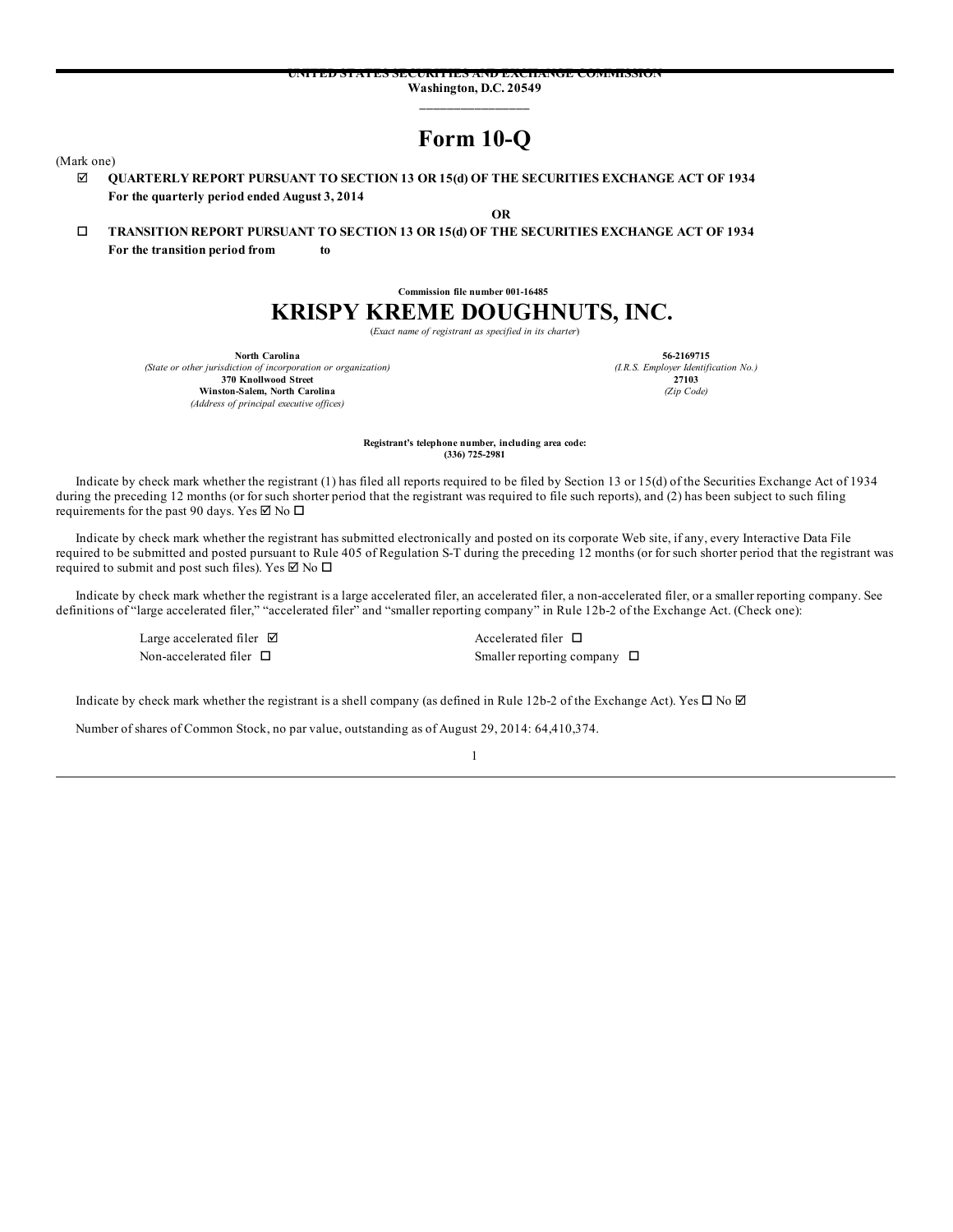# **TABLE OF CONTENTS**

|          |                                                                                                 | Page                     |
|----------|-------------------------------------------------------------------------------------------------|--------------------------|
|          | FORWARD-LOOKING STATEMENTS                                                                      | $\overline{\mathcal{E}}$ |
|          | <b>PART I - FINANCIAL INFORMATION</b>                                                           | 4                        |
| Item 1.  | FINANCIAL STATEMENTS (UNAUDITED)                                                                | $\overline{4}$           |
| Item 2.  | MANAGEMENT'S DISCUSSION AND ANALYSIS OF FINANCIAL CONDITION AND<br><b>RESULTS OF OPERATIONS</b> | 25                       |
| Item 3.  | QUANTITATIVE AND QUALITATIVE DISCLOSURES ABOUT MARKET RISK                                      | 57                       |
| Item 4.  | <b>CONTROLS AND PROCEDURES</b>                                                                  | 57                       |
|          | PART II - OTHER INFORMATION                                                                     | 58                       |
| Item 1.  | <b>LEGAL PROCEEDINGS</b>                                                                        | 58                       |
| Item 1A. | <b>RISK FACTORS</b>                                                                             | 58                       |
| Item 2.  | UNREGISTERED SALES OF EQUITY SECURITIES AND USE OF PROCEEDS                                     | 58                       |
| Item 3.  | DEFAULTS UPON SENIOR SECURITIES                                                                 | 58                       |
| Item 4.  | <b>MINE SAFETY DISCLOSURES</b>                                                                  | 58                       |
| Item 5.  | <b>OTHER INFORMATION</b>                                                                        | 59                       |
| Item 6.  | <b>EXHIBITS</b>                                                                                 | 59                       |
|          | <b>SIGNATURES</b>                                                                               | 60                       |
|          | <b>EXHIBIT INDEX</b>                                                                            | 61                       |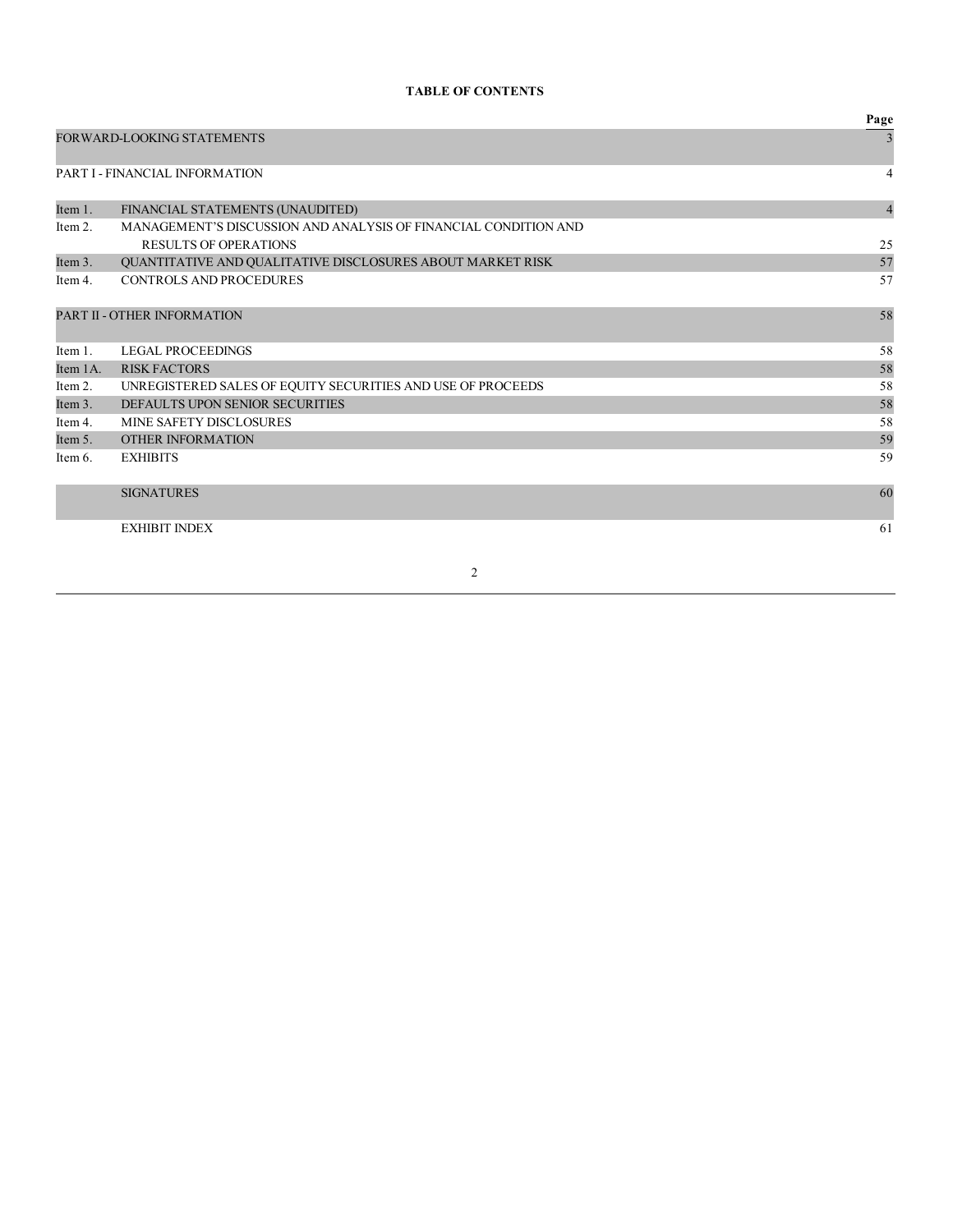As used herein, unless the context otherwise requires, "Krispy Kreme," the "Company," "we," "us" and "our" refer to Krispy Kreme Doughnuts, Inc. and its subsidiaries. References to fiscal 2015 and fiscal 2014 mean the fiscal years ending February 1, 2015 and February 2, 2014, respectively.

# **FORWARD-LOOKING STATEMENTS**

This quarterly report contains forward looking statements within the meaning of Section 27A of the Securities Act of 1933, as amended, and Section 21E of the Securities Exchange Act of 1934, as amended (the "Exchange Act") that relate to our plans, objectives, estimates and goals. Statements expressing expectations regarding our future and projections relating to products, sales, revenues, expenditures, costs and earnings are typical of such statements, and are made under the Private Securities Litigation Reform Act of 1995. Forward-looking statements are based on management's beliefs, assumptions and expectations of our future economic performance, considering the information currently available to management. These statements are not statements of historical fact. Forward-looking statements involve risks and uncertainties that may cause our actual results, performance or financial condition to differ materially from the expectations of future results, performance or financial condition we express or imply in any forward-looking statements. The words "believe," "may," "forecast," "could," "will," "should," "would," "anticipate," "estimate," "expect," "intend," "objective," "seek," "strive" or similar words, or the negative of these words, identify forward-looking statements. Factors that could contribute to these differences include, but are not limited to:

- the quality of Company and franchise store operations;
- our ability, and our dependence on the ability of our franchisees, to execute on our and their business plans;
- our relationships with our franchisees;
- our ability to implement our domestic and international growth strategies;
- $\bullet$  our ability to implement our domestic small shop operating model;
- political, economic, currency and other risks associated with our international operations;
- the price and availability of raw materials needed to produce doughnut mixes and other ingredients, and the price of motor fuel;
- our relationships with wholesale customers;
- our ability to protect our trademarks and trade secrets;
- changes in customer preferences and perceptions;
- risks associated with competition;
- risks related to the food service industry, including food safety and protection of personal information;
- compliance with government regulations relating to food products and franchising;
- increased costs or other effects of new government regulations relating to healthcare benefits;
- risks associated with the use and implementation of information technology; and
- other factors discussed in Krispy Kreme's periodic reports and other information filed with the United States Securities and Exchange Commission  $\bullet$ (the "SEC"), including under Part I, Item 1A, "Risk Factors," in the Company's Annual Report on Form 10-K for the fiscal year ended February 2, 2014 (the "2014 Form 10-K").

All such factors are difficult to predict, contain uncertainties that may materially affect actual results and may be beyond our control. New factors emerge from time to time, and it is not possible for management to predict all such factors or to assess the impact of each such factor on the Company. Any forwardlooking statement speaks only as of the date on which such statement is made, and we do not undertake any obligation to update any forward-looking statement to reflect events or circumstances after the date on which such statement is made.

We caution you that any forward-looking statements are not guarantees of future performance and involve known and unknown risks, uncertainties and other factors which may cause our actual results, performance or achievements to differ materially from the facts, results, performance or achievements we have anticipated in such forward-looking statements except as required by the federal securities laws.

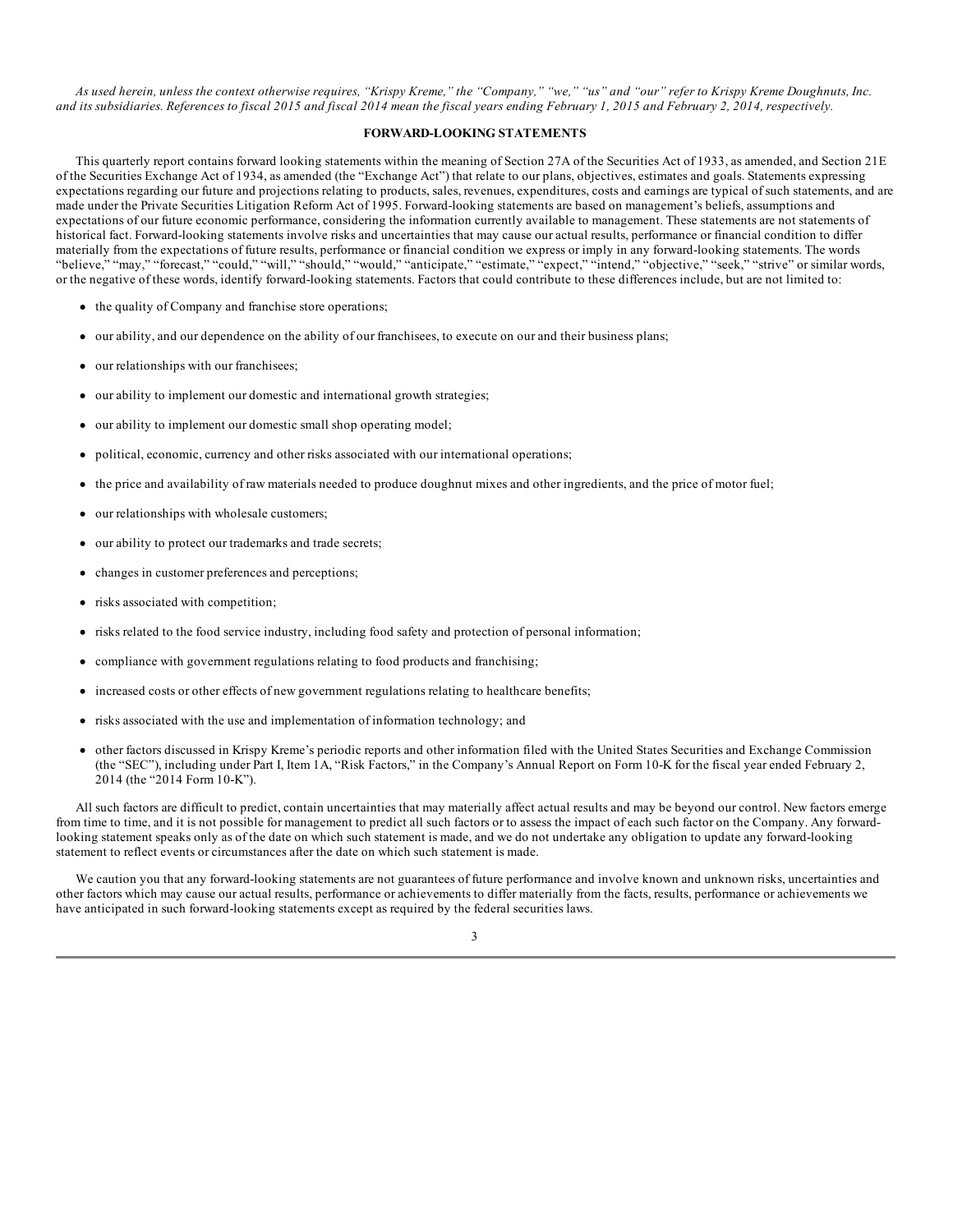# **PART I - FINANCIAL INFORMATION**

# **Item 1. FINANCIAL STATEMENTS (UNAUDITED).**

|                                                                                                                      | Page |
|----------------------------------------------------------------------------------------------------------------------|------|
| Index to Financial Statements                                                                                        |      |
| Consolidated statement of income for the three and six months ended August 3, 2014 and August 4, 2013                |      |
| Consolidated statement of comprehensive income for the three and six months ended August 3, 2014 and August 4, 2013  |      |
| Consolidated balance sheet as of August 3, 2014 and February 2, 2014                                                 | 7    |
| Consolidated statement of cash flows for the six months ended August 3, 2014 and August 4, 2013                      |      |
| Consolidated statement of changes in shareholders' equity for the six months ended August 3, 2014 and August 4, 2013 | Q    |
| Notes to financial statements                                                                                        | 10   |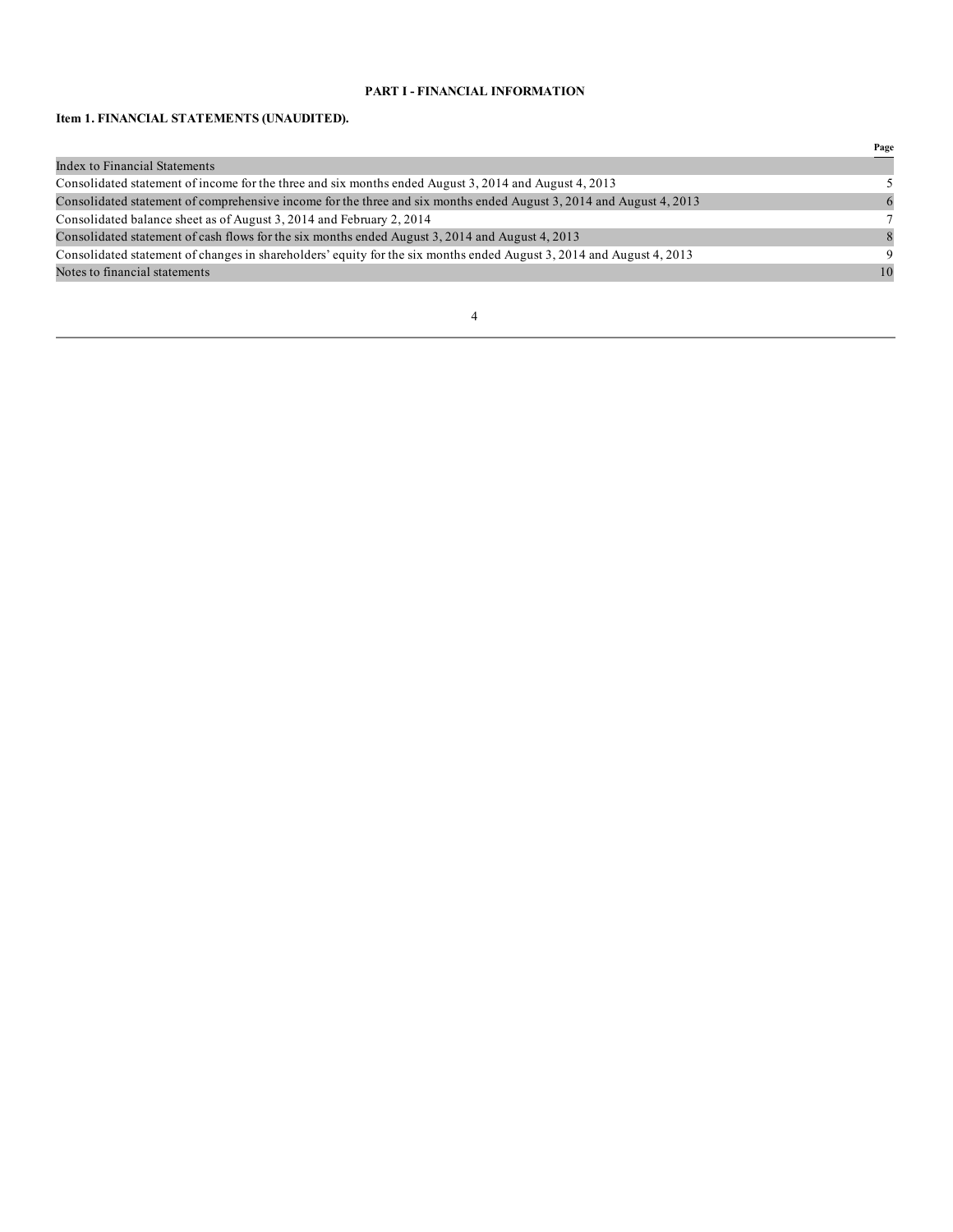#### **CONSOLIDATED STATEMENT OF INCOME (Unaudited)**

|                                                          |               | <b>Three Months Ended</b> |               |         |              |                                          | <b>Six Months Ended</b> |           |  |  |
|----------------------------------------------------------|---------------|---------------------------|---------------|---------|--------------|------------------------------------------|-------------------------|-----------|--|--|
|                                                          |               | August 3,                 | August 4,     |         | August 3,    |                                          |                         | August 4, |  |  |
|                                                          |               | 2014                      |               | 2013    |              | 2014                                     |                         | 2013      |  |  |
|                                                          |               |                           |               |         |              | (In thousands, except per share amounts) |                         |           |  |  |
| Revenues                                                 | \$            | 120,516                   | $\mathcal{S}$ | 112,729 |              | \$242,096                                | <sup>\$</sup>           | 233,354   |  |  |
| Operating expenses:                                      |               |                           |               |         |              |                                          |                         |           |  |  |
| Direct operating expenses (exclusive of depreciation and |               |                           |               |         |              |                                          |                         |           |  |  |
| amortization expense shown below)                        |               | 101,084                   |               | 93,806  |              | 196,256                                  |                         | 190,364   |  |  |
| General and administrative expenses                      |               | 6,737                     |               | 5,655   |              | 13,784                                   |                         | 11,710    |  |  |
| Depreciation and amortization expense                    |               | 3,033                     |               | 2,664   |              | 6,206                                    |                         | 5,484     |  |  |
| Impairment charges and lease termination costs           |               | 38                        |               | 4       |              | 46                                       |                         | 12        |  |  |
| Operating income                                         |               | 9,624                     |               | 10,600  |              | 25,804                                   |                         | 25,784    |  |  |
| Interest income                                          |               | 64                        |               | 70      |              | 235                                      |                         | 131       |  |  |
| Interest expense                                         |               | (162)                     |               | (354)   |              | (305)                                    |                         | (791)     |  |  |
| Loss on retirement of debt                               |               |                           |               | (967)   |              |                                          |                         | (967)     |  |  |
| Equity in losses of equity method franchisees            |               | (61)                      |               | (60)    |              | (118)                                    |                         | (113)     |  |  |
| Other non-operating income and (expense), net            |               | 152                       |               | (1)     |              | 320                                      |                         | (6)       |  |  |
| Income before income taxes                               |               | 9.617                     |               | 9,288   |              | 25,936                                   |                         | 24,038    |  |  |
| Provision for income taxes                               |               | 3,865                     |               | 4,571   |              | 10,528                                   |                         | 11,322    |  |  |
| Net income                                               | \$            | 5,752                     | \$            | 4,717   | $\mathbb{S}$ | 15,408                                   | $\mathbb{S}$            | 12,716    |  |  |
|                                                          |               |                           |               |         |              |                                          |                         |           |  |  |
| Earnings per common share:                               |               |                           |               |         |              |                                          |                         |           |  |  |
| <b>Basic</b>                                             | $\mathcal{S}$ | 0.09                      | $\mathbb{S}$  | 0.07    | $\mathbb{S}$ | 0.23                                     | $\mathcal{S}$           | 0.19      |  |  |
| Diluted                                                  | \$            | 0.08                      | \$            | 0.07    | \$           | 0.22                                     | \$                      | 0.18      |  |  |

The accompanying notes are an integral part of the financial statements.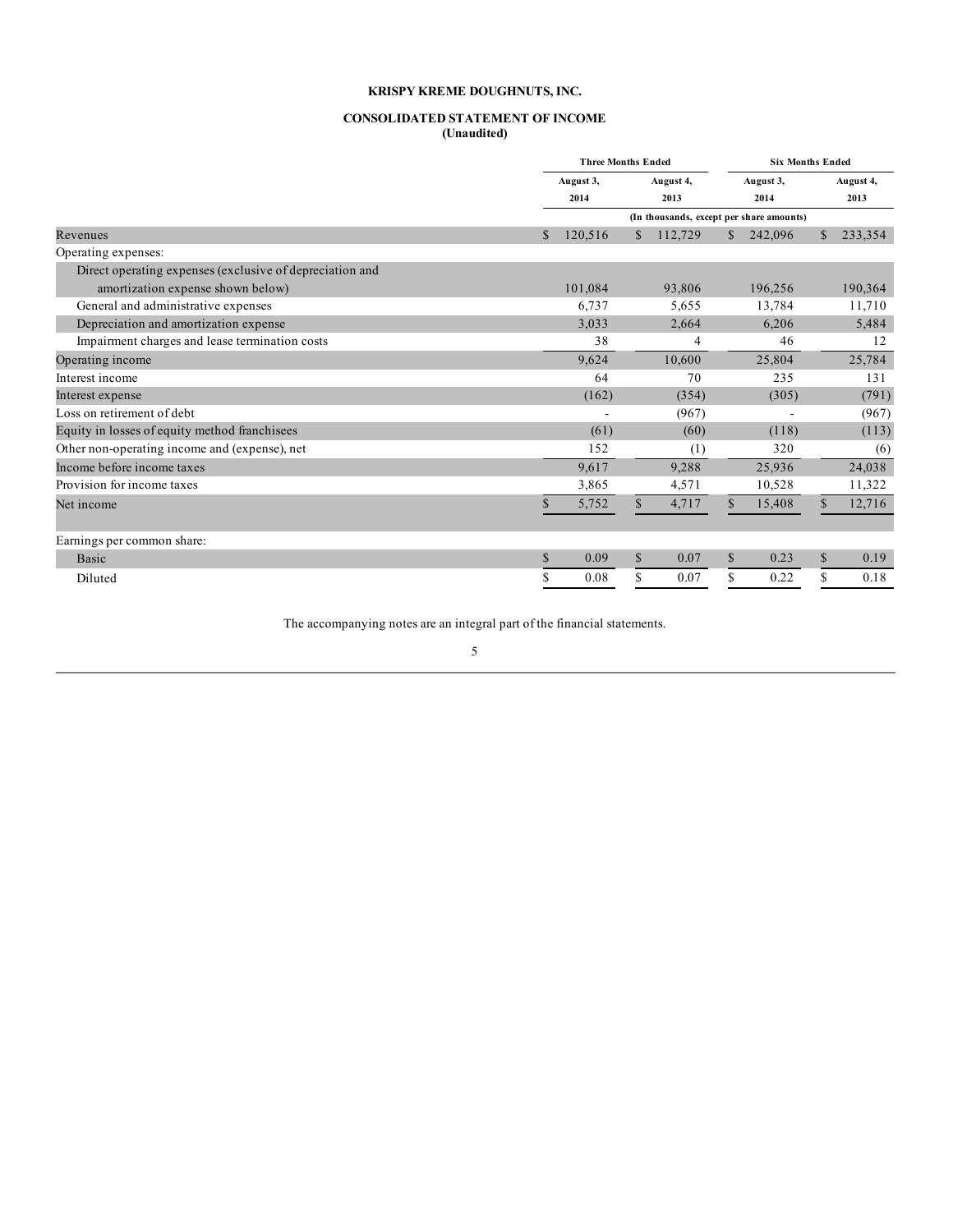#### **CONSOLIDATED STATEMENT OF COMPREHENSIVE INCOME (Unaudited)**

|                                                                |    | <b>Three Months Ended</b> |                |           |              | <b>Six Months Ended</b> |              |           |  |  |  |  |  |
|----------------------------------------------------------------|----|---------------------------|----------------|-----------|--------------|-------------------------|--------------|-----------|--|--|--|--|--|
|                                                                |    | August 3,                 |                | August 4, | August 3,    |                         |              | August 4, |  |  |  |  |  |
|                                                                |    | 2014                      | 2013           |           | 2014         |                         |              | 2013      |  |  |  |  |  |
|                                                                |    |                           | (In thousands) |           |              |                         |              |           |  |  |  |  |  |
| Net income                                                     | \$ | 5,752                     | $\mathbb{S}$   | 4,717     | $\mathbb{S}$ | 15,408                  | <sup>S</sup> | 12,716    |  |  |  |  |  |
| Other comprehensive income:                                    |    |                           |                |           |              |                         |              |           |  |  |  |  |  |
| Unrealized gain on cash flow hedge                             |    | ۰                         |                | 26        |              |                         |              | 36        |  |  |  |  |  |
| Less income taxes                                              |    | ۰                         |                | (10)      |              | ۰                       |              | (14)      |  |  |  |  |  |
|                                                                |    |                           |                | 16        |              |                         |              | 22        |  |  |  |  |  |
| Loss on cash flow hedge reclassified to net income, previously |    |                           |                |           |              |                         |              |           |  |  |  |  |  |
| charged to other comprehensive income                          |    | $\overline{\phantom{a}}$  |                | 516       |              | ۰                       |              | 516       |  |  |  |  |  |
| Less income taxes                                              |    | ۰                         |                | (200)     |              |                         |              | (200)     |  |  |  |  |  |
|                                                                |    |                           |                | 316       |              | ۰                       |              | 316       |  |  |  |  |  |
| Total other comprehensive income                               |    |                           |                | 332       |              |                         |              | 338       |  |  |  |  |  |
| Comprehensive income                                           | \$ | 5,752                     |                | 5,049     |              | 15,408                  |              | 13,054    |  |  |  |  |  |

The accompanying notes are an integral part of the financial statements.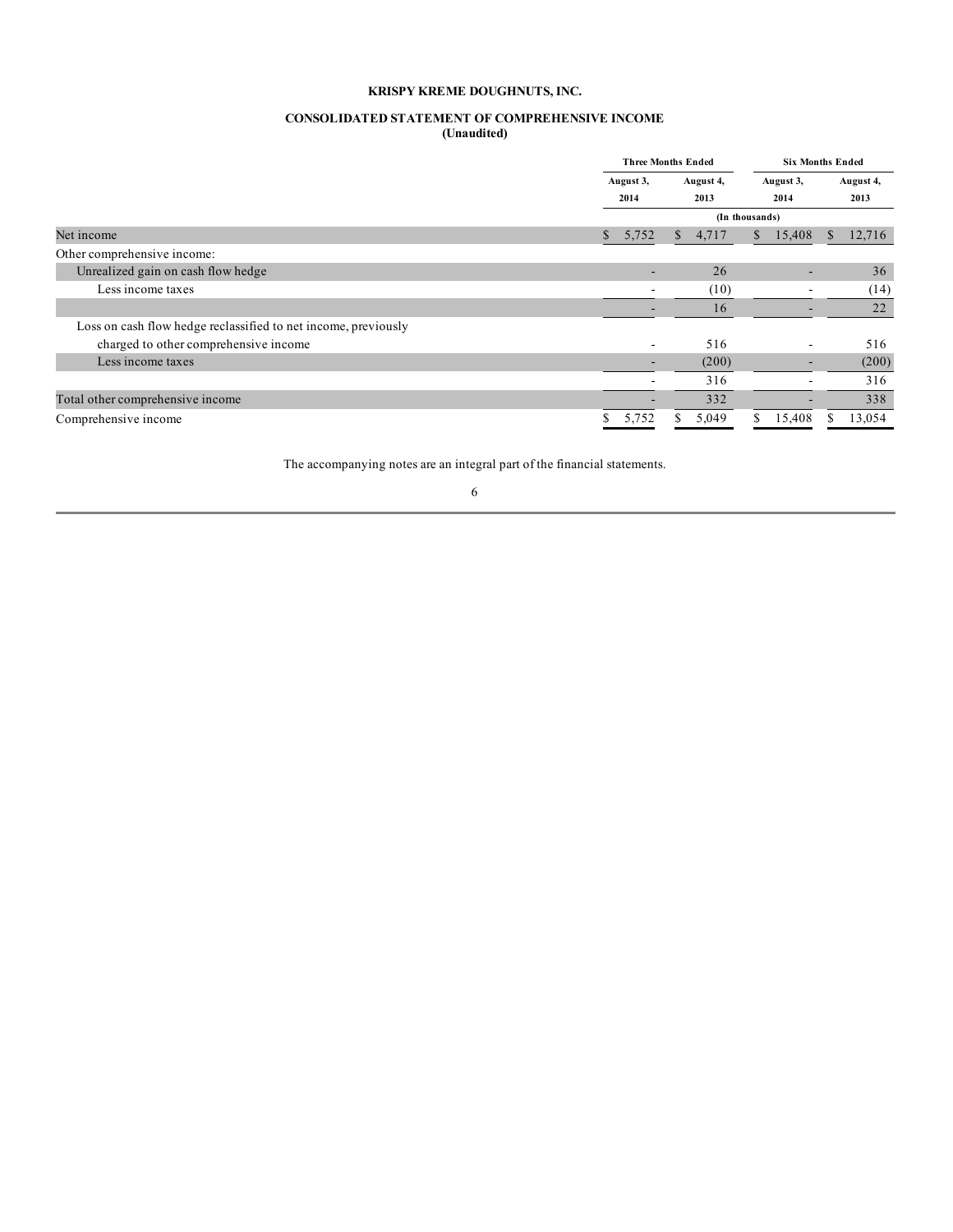### **CONSOLIDATED BALANCE SHEET (Unaudited)**

|                                                                                        |              | August 3,      |              | February 2, |
|----------------------------------------------------------------------------------------|--------------|----------------|--------------|-------------|
|                                                                                        |              | 2014           |              | 2014        |
|                                                                                        |              | (In thousands) |              |             |
| <b>ASSETS</b>                                                                          |              |                |              |             |
| <b>CURRENT ASSETS:</b>                                                                 |              |                |              |             |
| Cash and cash equivalents                                                              | $\mathbb{S}$ | 35,680         | $\mathbb{S}$ | 55,748      |
| Receivables                                                                            |              | 28,391         |              | 25,268      |
| Receivables from equity method franchisees                                             |              | 739            |              | 675         |
| Inventories                                                                            |              | 16,954         |              | 16,750      |
| Deferred income taxes                                                                  |              | 23,774         |              | 23,847      |
| Other current assets                                                                   |              | 7,736          |              | 5,199       |
| Total current assets                                                                   |              | 113,274        |              | 127,487     |
| Property and equipment                                                                 |              | 103,780        |              | 92,823      |
| Investments in equity method franchisees                                               |              |                |              |             |
| Goodwill and other intangible assets                                                   |              | 30,432         |              | 24,097      |
| Deferred income taxes                                                                  |              | 74,146         |              | 83,461      |
| Other assets                                                                           |              | 11,192         |              | 10,678      |
| Total assets                                                                           | \$           | 332,824        | $\mathbb{S}$ | 338,546     |
|                                                                                        |              |                |              |             |
| <b>LIABILITIES AND SHAREHOLDERS' EQUITY</b>                                            |              |                |              |             |
| <b>CURRENT LIABILITIES:</b>                                                            |              |                |              |             |
| Current portion of lease obligations                                                   | \$           | 328            | $\mathbb{S}$ | 344         |
| Accounts payable                                                                       |              | 16,049         |              | 16,788      |
| Accrued liabilities                                                                    |              | 28,671         |              | 29,276      |
| Total current liabilities                                                              |              | 45,048         |              | 46,408      |
| Lease obligations, less current portion                                                |              | 5,263          |              | 1,659       |
| Other long-term obligations and deferred credits                                       |              | 25,923         |              | 25,386      |
| Commitments and contingencies                                                          |              |                |              |             |
| <b>SHAREHOLDERS' EQUITY:</b>                                                           |              |                |              |             |
| Preferred stock, no par value; 10,000 shares authorized; none issued and outstanding   |              |                |              |             |
| Common stock, no par value; 300,000 shares authorized; 64,384 shares and 64,940 shares |              |                |              |             |
| outstanding, respectively                                                              |              | 314,224        |              | 338,135     |
| Accumulated other comprehensive income                                                 |              |                |              |             |
| Accumulated deficit                                                                    |              | (57, 634)      |              | (73, 042)   |
| Total shareholders' equity                                                             |              | 256,590        |              | 265,093     |
| Total liabilities and shareholders' equity                                             | $\mathbb{S}$ | 332,824        |              | \$338,546   |

The accompanying notes are an integral part of the financial statements.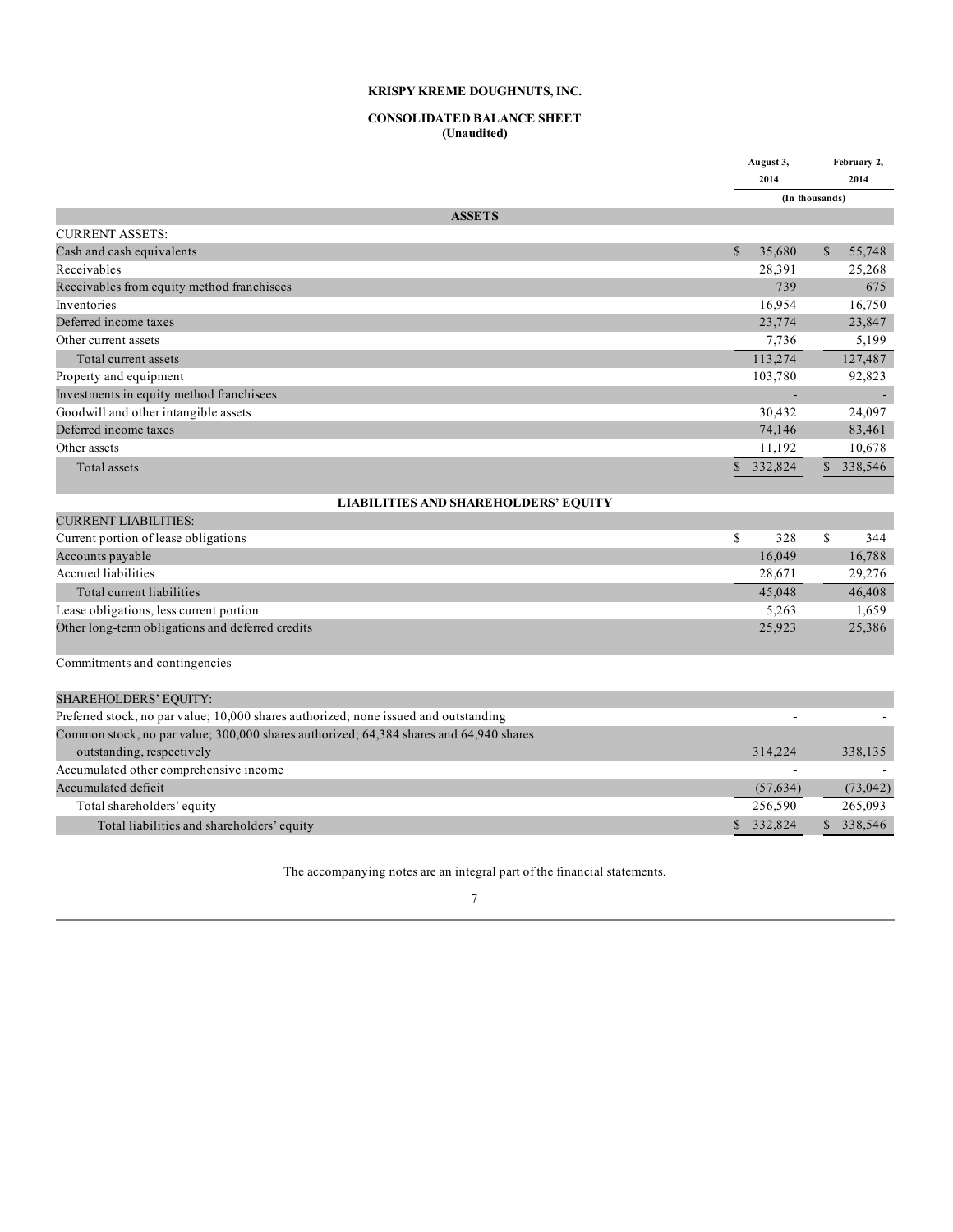#### **CONSOLIDATED STATEMENT OF CASH FLOWS (Unaudited)**

|                                                                                   |              | <b>Six Months Ended</b> |                |           |  |
|-----------------------------------------------------------------------------------|--------------|-------------------------|----------------|-----------|--|
|                                                                                   |              | August 3,               |                | August 4, |  |
|                                                                                   |              | 2014                    |                | 2013      |  |
|                                                                                   |              |                         | (In thousands) |           |  |
| CASH FLOWS FROM OPERATING ACTIVITIES:                                             |              |                         |                |           |  |
| Net income                                                                        | \$           | 15,408                  | \$             | 12,716    |  |
| Adjustments to reconcile net income to net cash provided by operating activities: |              |                         |                |           |  |
| Depreciation and amortization expense                                             |              | 6,206                   |                | 5,484     |  |
| Deferred income taxes                                                             |              | 9,388                   |                | 10,050    |  |
| Accrued rent expense                                                              |              | 324                     |                | 411       |  |
| Loss on retirement of debt                                                        |              |                         |                | 967       |  |
| (Gain) loss on disposal of property and equipment                                 |              | 99                      |                | (62)      |  |
| (Gain) on refranchising                                                           |              |                         |                | (876)     |  |
| Share-based compensation                                                          |              | 2,207                   |                | 1,867     |  |
| Provision for doubtful accounts                                                   |              | 174                     |                | (63)      |  |
| Amortization of deferred financing costs                                          |              | 54                      |                | 231       |  |
| Equity in losses of equity method franchisees                                     |              | 118                     |                | 113       |  |
| Unrealized losses on agricultural derivative positions                            |              | 121                     |                | 150       |  |
| Other                                                                             |              | 6                       |                | 52        |  |
| Cash provided by operations                                                       |              | 34.105                  |                | 31,040    |  |
| Change in assets and liabilities:                                                 |              |                         |                |           |  |
| Receivables                                                                       |              | (4,197)                 |                | (464)     |  |
| Inventories                                                                       |              | (80)                    |                | (2,889)   |  |
| Other current and non-current assets                                              |              | (2,259)                 |                | 918       |  |
| Accounts payable and accrued liabilities                                          |              | 229                     |                | (2,378)   |  |
| Other long-term obligations and deferred credits                                  |              | (111)                   |                | 1,241     |  |
| Net cash provided by operating activities                                         |              | 27,687                  |                | 27,468    |  |
| <b>CASH FLOWS FROM INVESTING ACTIVITIES:</b>                                      |              |                         |                |           |  |
| Purchase of property and equipment                                                |              | (13,063)                |                | (12,362)  |  |
| Proceeds from disposals of property and equipment                                 |              | 196                     |                | 623       |  |
| Proceeds from refranchising                                                       |              |                         |                | 681       |  |
| Business acquisition, net of cash acquired                                        |              | (7,152)                 |                |           |  |
| Other investing activities                                                        |              | 427                     |                | 433       |  |
| Net cash used for investing activities                                            |              | (19, 592)               |                | (10,625)  |  |
| CASH FLOWS FROM FINANCING ACTIVITIES:                                             |              |                         |                |           |  |
| Repayment of long-term debt and lease obligations                                 |              | (200)                   |                | (24, 455) |  |
| Deferred financing costs                                                          |              |                         |                | (87)      |  |
| Proceeds from exercise of stock options                                           |              | 6,655                   |                | 1,686     |  |
| Repurchase of common shares                                                       |              | (34, 618)               |                |           |  |
| Net cash used for financing activities                                            |              | (28, 163)               |                | (22, 856) |  |
| Net decrease in cash and cash equivalents                                         |              | (20,068)                |                | (6,013)   |  |
| Cash and cash equivalents at beginning of period                                  |              | 55,748                  |                | 66,332    |  |
| Cash and cash equivalents at end of period                                        | $\mathbb{S}$ | 35,680                  | $\mathbb{S}$   | 60,319    |  |
| Supplemental schedule of non-cash investing and financing activities:             |              |                         |                |           |  |
| Assets acquired under leasing arrangements                                        | $\mathbb{S}$ | 3,781                   | $\mathbb{S}$   | 44        |  |
|                                                                                   |              |                         |                |           |  |

The accompanying notes are an integral part of the financial statements.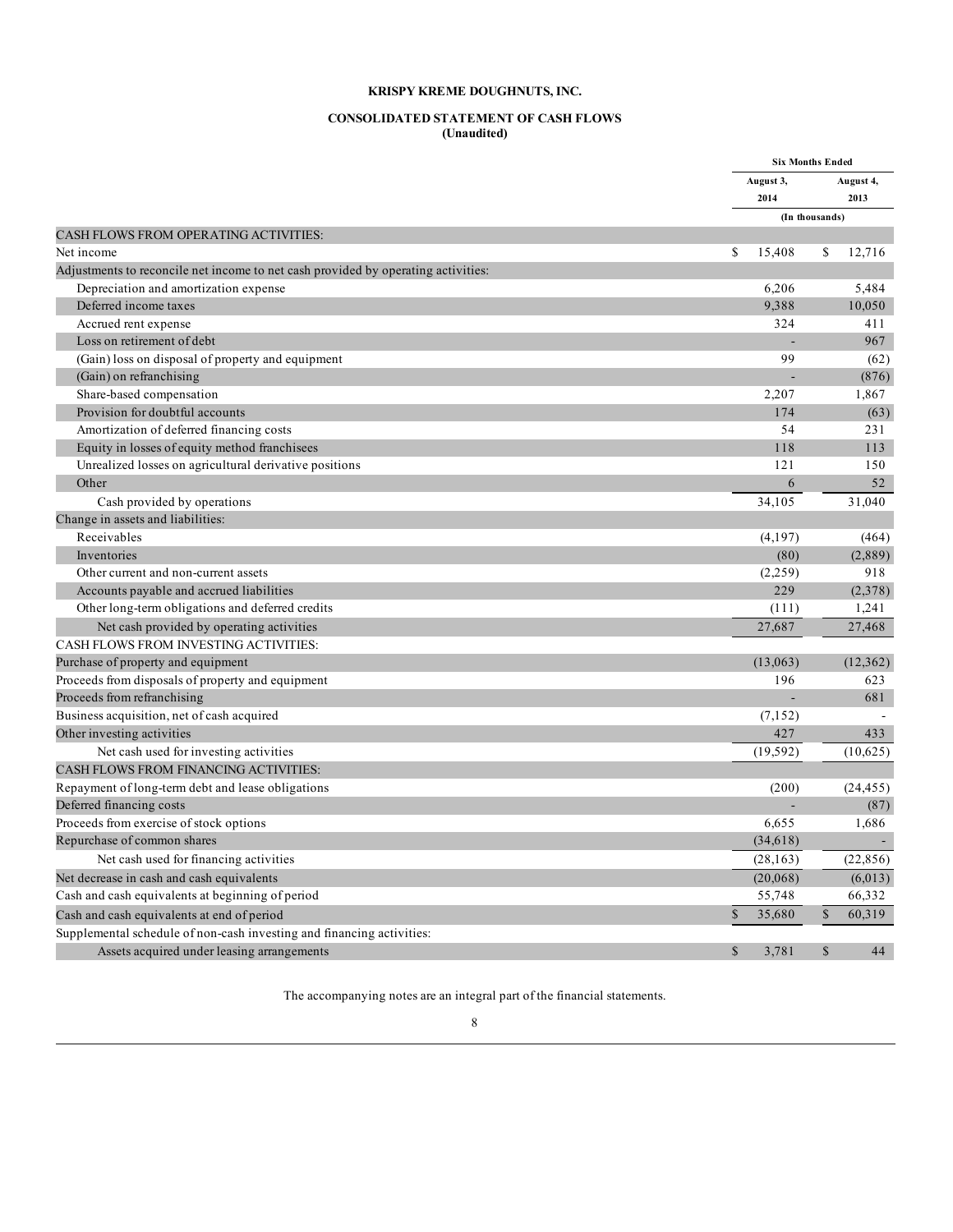#### **CONSOLIDATED STATEMENT OF CHANGES IN SHAREHOLDERS' EQUITY (Unaudited)**

|                                         |                          |              |              |               | Accumulated    |              |             |              |           |
|-----------------------------------------|--------------------------|--------------|--------------|---------------|----------------|--------------|-------------|--------------|-----------|
|                                         | Common                   |              |              |               | Other          |              |             |              |           |
|                                         | <b>Shares</b>            |              | Common       |               | Comprehensive  |              | Accumulated |              |           |
|                                         | Outstanding              |              | <b>Stock</b> |               | Income (Loss)  |              | Deficit     |              | Total     |
|                                         |                          |              |              |               | (In thousands) |              |             |              |           |
| Balance at February 2, 2014             | 64,940                   | S            | 338,135      | $\mathbb{S}$  |                | \$           | (73, 042)   | \$           | 265,093   |
| Comprehensive income for the six months |                          |              |              |               |                |              |             |              |           |
| ended August 3, 2014                    | $\overline{\phantom{a}}$ |              |              |               | ۰.             |              | 15,408      |              | 15,408    |
| Exercise of stock options               | 1,245                    |              | 6,655        |               | -              |              |             |              | 6,655     |
| Share-based compensation                | 60                       |              | 2,207        |               | ۰              |              |             |              | 2,207     |
| Repurchase of common shares             | (1,861)                  |              | (32, 773)    |               |                |              |             |              | (32, 773) |
| Balance at August 3, 2014               | 64,384                   | S            | 314,224      | \$            |                | \$           | (57, 634)   | \$           | 256,590   |
| Balance at February 3, 2013             | 65,356                   | $\mathbb{S}$ | 354,068      | $\mathcal{S}$ | (338)          | $\mathbb{S}$ | (107, 298)  | $\mathbb{S}$ | 246,432   |
| Comprehensive income for the six months |                          |              |              |               |                |              |             |              |           |
| ended August 4, 2013                    |                          |              |              |               | 338            |              | 12,716      |              | 13,054    |
| Exercise of stock options               | 401                      |              | 1,686        |               | ۰              |              |             |              | 1,686     |
| Share-based compensation                | 17                       |              | 1,867        |               | ۰              |              |             |              | 1,867     |
| Balance at August 4, 2013               | 65,774                   |              | 357,621      | $\mathcal{S}$ |                | \$           | (94, 582)   | \$           | 263,039   |

The accompanying notes are an integral part of the financial statements.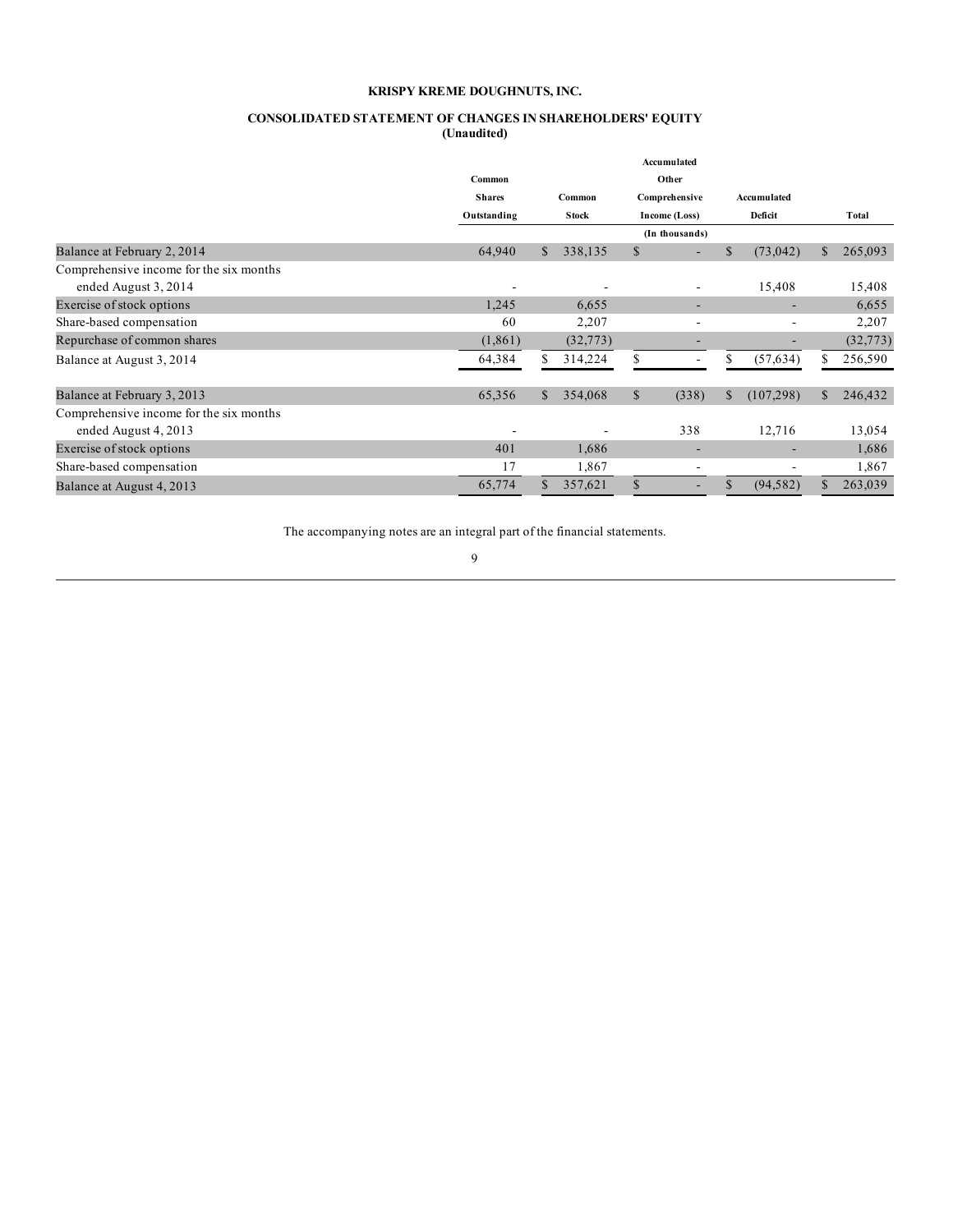# **NOTES TO FINANCIAL STATEMENTS (Unaudited)**

# **Note 1 — Accounting Policies**

Krispy Kreme Doughnuts, Inc. ("KKDI") and its subsidiaries (collectively, the "Company") are engaged in the sale of doughnuts and complementary products through Company-owned stores. The Company also licenses the Krispy Kreme business model and certain of its intellectual property to franchisees in the United States and over 20 other countries around the world, and derives revenue from franchise and development fees and royalties from those franchisees. Additionally, the Company sells doughnut mixes, other ingredients and supplies and doughnut-making equipment to franchisees.

#### **Significant Accounting Policies**

*BASIS OF PRESENTATION.* The consolidated financial statements contained herein should be read in conjunction with the Company's 2014 Form 10-K. The accompanying interim consolidated financial statements are presented in accordance with the requirements of Article 10 of Regulation S-X and, accordingly, do not include all the disclosures required by generally accepted accounting principles in the United States of America ("GAAP") with respect to annual financial statements. The interim consolidated financial statements have been prepared in accordance with the Company's accounting practices described in the 2014 Form 10-K, but have not been audited. In management's opinion, the financial statements include all adjustments, which consist only of normal recurring adjustments, necessary for a fair statement of the Company's results of operations for the periods presented. The consolidated balance sheet data as of February 2, 2014 were derived from the Company's audited financial statements but do not include all disclosures required by GAAP.

*BASIS OF CONSOLIDATION.* The financial statements include the accounts of KKDI and its subsidiaries.

Investments in entities over which the Company has the ability to exercise significant influence but which the Company does not control, and whose financial statements are not otherwise required to be consolidated, are accounted for using the equity method.

*EARNINGS PER SHARE.* The computation of basic earnings per share is based on the weighted average number of common shares outstanding during the period. The computation of diluted earnings per share reflects the additional common shares that would have been outstanding if dilutive potential common shares had been issued, computed using the treasury stock method. Such potential common shares consist of shares issuable upon the exercise of stock options and the vesting of currently unvested restricted stock units.

The following table sets forth amounts used in the computation of basic and diluted earnings per share:

|                                                                |                        | <b>Three Months Ended</b> |                | <b>Six Months Ended</b> |
|----------------------------------------------------------------|------------------------|---------------------------|----------------|-------------------------|
|                                                                | August 3,              | August 4,                 | August 3,      | August 4,               |
|                                                                | 2014                   | 2013                      | 2014           | 2013                    |
|                                                                |                        |                           | (In thousands) |                         |
| Numerator: net income                                          | $\mathcal{S}$<br>5,752 | 4,717<br>\$.              | 15,408<br>S    | 12,716                  |
| Denominator:                                                   |                        |                           |                |                         |
| Basic earnings per share - weighted average shares outstanding | 66,008                 | 67,267                    | 66,265         | 67,139                  |
| Effect of dilutive securities:                                 |                        |                           |                |                         |
| Stock options                                                  | 2,097                  | 2,920                     | 2,352          | 2,835                   |
| Restricted stock units                                         | 620                    | 902                       | 619            | 859                     |
| Diluted earnings per share - weighted average shares           |                        |                           |                |                         |
| outstanding plus dilutive potential common shares              | 68,725                 | 71,089                    | 69.236         | 70,833                  |

The sum of the quarterly earnings per share amounts does not necessarily equal earnings per share for the year to date.

Stock options with respect to 295,000 and 277,000 shares for the three months ended August 3, 2014 and August 4, 2013, respectively, and 110,000 unvested restricted stock units for the three months ended August 3, 2014, have been excluded from the computation of the number of shares used to compute diluted earnings per share because their inclusion would be antidilutive.

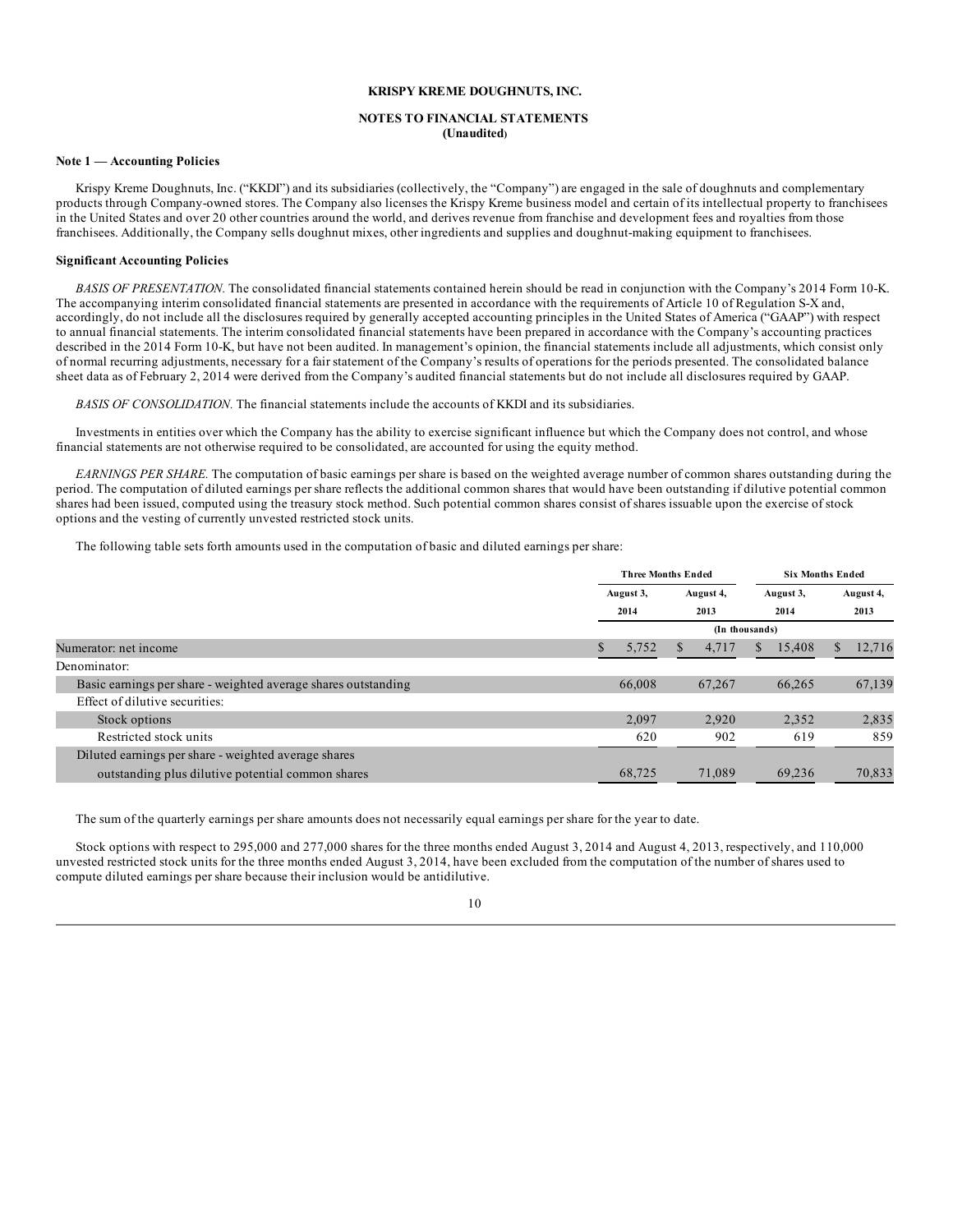Stock options with respect to 234,000 and 447,000 shares for the six months ended August 3, 2014 and August 4, 2013, respectively, and 55,000 unvested restricted stock units for the six months ended August 3, 2014, have been excluded from the computation of the number of shares used to compute diluted earnings per share because their inclusion would be antidilutive.

*COMPREHENSIVE INCOME.* Accounting standards on reporting comprehensive income require that certain items, including foreign currency translation adjustments and mark-to-market adjustments on derivative contracts accounted for as cash flow hedges (which are not reflected in net income) be presented as components of comprehensive income. The cumulative amounts recognized by the Company under these standards are reflected in the consolidated balance sheet as accumulated other comprehensive income, a component of shareholders' equity.

#### **Recent Accounting Pronouncements**

In June 2014, the Financial Accounting Standards Board (the "FASB") issued an update to its accounting guidance related to share-based compensation. The guidance requires that a performance target that affects vesting, and that could be achieved after the requisite service period, be treated as a performance condition, and therefore shall not be reflected in determining the fair value of the award at the grant date. The guidance will be effective for annual and interim periods beginning after December 15, 2015 and is not expected to have any effect on the Company's consolidated financial statements.

In May 2014, the FASB issued Accounting Standards Update ("ASU") No. 2014-09, Revenue from Contracts with Customers, to clarify the principles used to recognize revenue for all entities. The guidance is effective for annual and interim periods beginning after December 15, 2016. Early adoption is not permitted. The Company will evaluate the effects, if any, adoption of this guidance will have on the Company's consolidated financial statements.

In April 2014, the FASB issued ASU No. 2014-08, Reporting Discontinued Operations and Disposals of Components of an Entity, which changes the criteria for determining which disposals can be presented as discontinued operations and modifies related disclosure requirements. The guidance is effective for annual and interim periods beginning after December 15, 2014, with early adoption permitted. Adoption of this guidance could have an effect on the Company's presentation and disclosure of a future disposal compared to current GAAP.

### **Note 2 — Segment Information**

The Company's operating and reportable segments are Company Stores, Domestic Franchise, International Franchise and KK Supply Chain. The Company Stores segment is comprised of the stores operated by the Company. These stores sell doughnuts and complementary products through both onpremises and wholesale sales channels, although some stores serve only one of these distribution channels. The Domestic Franchise and International Franchise segments consist of the Company's franchise operations. Under the terms of franchise agreements, domestic and international franchisees pay royalties and fees to the Company in return for the use of the Krispy Kreme name and ongoing brand and operational support. Expenses for these segments include costs to recruit new franchisees, to assist in store openings, to support franchisee operations and marketing efforts, as well as allocated corporate costs. The majority of the ingredients and materials used by Company stores are purchased from the KK Supply Chain segment, which supplies doughnut mixes, other ingredients and supplies and doughnut-making equipment to both Company and domestic franchisee-owned stores. Purchases from KK Supply Chain by franchise stores outside the United States consist principally of doughnut mixes.

All intercompany sales by the KK Supply Chain segment to the Company Stores segment are at prices intended to reflect an arms-length transfer price and are eliminated in consolidation. Operating income for the Company Stores segment does not include any profit earned by the KK Supply Chain segment on sales of doughnut mix and other items to the Company Stores segment; such profit is included in KK Supply Chain operating income.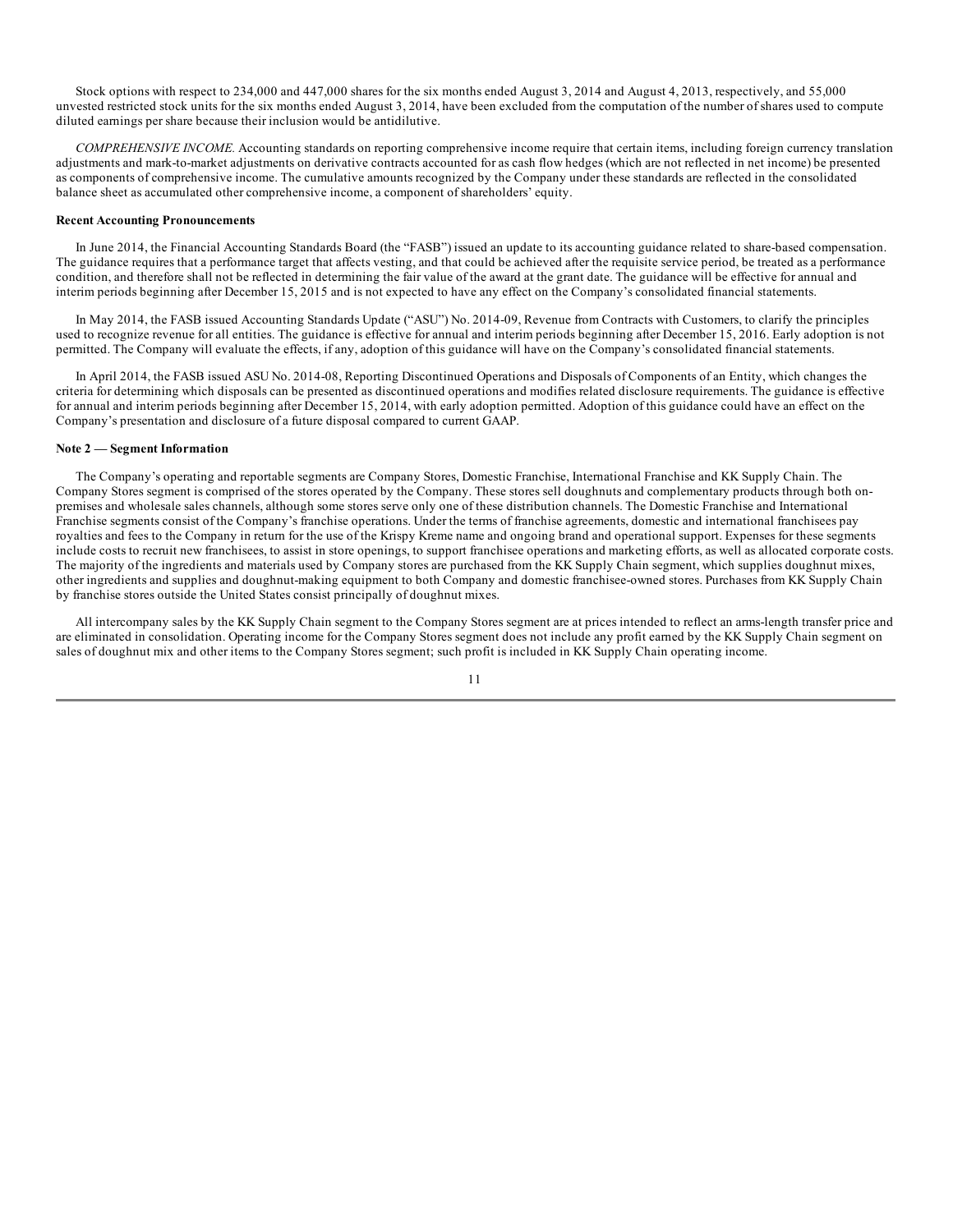The following table presents the results of operations of the Company's operating and reportable segments for the three and six months ended August 3, 2014 and August 4, 2013. Segment operating income is consolidated operating income before general and administrative expenses, corporate depreciation and amortization, and impairment charges and lease termination costs.

|                                                 |              | <b>Three Months Ended</b> |              |                |              | <b>Six Months Ended</b> |               |                |
|-------------------------------------------------|--------------|---------------------------|--------------|----------------|--------------|-------------------------|---------------|----------------|
|                                                 |              | August 3,                 |              | August 4,      |              | August 3,               |               | August 4,      |
|                                                 |              | 2014                      |              | 2013           |              | 2014                    |               | 2013           |
|                                                 |              |                           |              | (In thousands) |              |                         |               |                |
| Revenues:                                       |              |                           |              |                |              |                         |               |                |
| Company Stores                                  | \$           | 78,535                    | \$           | 75,689         | \$           | 158,983                 | \$            | 157,610        |
| Domestic Franchise                              |              | 3,296                     |              | 2,799          |              | 6.795                   |               | 5,670          |
| International Franchise                         |              | 7,534                     |              | 6,057          |              | 14,115                  |               | 12,502         |
| <b>KK Supply Chain:</b>                         |              |                           |              |                |              |                         |               |                |
| Total revenues                                  |              | 59,503                    |              | 57,201         |              | 119,815                 |               | 117,012        |
| Less - intersegment sales elimination           |              | (28, 352)                 |              | (29,017)       |              | (57, 612)               |               | (59, 440)      |
| External KK Supply Chain revenues               |              | 31,151                    |              | 28,184         |              | 62,203                  |               | 57,572         |
| Total revenues                                  | $\mathbb{S}$ | 120,516                   | $\mathbb{S}$ | 112,729        | $\mathbb{S}$ | 242,096                 | $\mathcal{S}$ | 233,354        |
| Operating income:                               |              |                           |              |                |              |                         |               |                |
| <b>Company Stores</b>                           | $\mathbb{S}$ | 1.261                     | $\mathbb{S}$ | 1.790          | $\mathbb{S}$ | 5.677                   | $\mathbb{S}$  | 7,104          |
| Domestic Franchise                              |              | 1,900                     |              | 1,526          |              | 4,056                   |               | 2,965          |
| <b>International Franchise</b>                  |              | 5,111                     |              | 4,239          |              | 9,391                   |               | 8,770          |
| <b>KK</b> Supply Chain                          |              | 8.489                     |              | 8,999          |              | 21,243                  |               | 19,238         |
| Total segment operating income                  |              | 16,761                    |              | 16,554         |              | 40.367                  |               | 38,077         |
| General and administrative expenses             |              | (6, 737)                  |              | (5,655)        |              | (13, 784)               |               | (11,710)       |
| Corporate depreciation and amortization expense |              | (362)                     |              | (295)          |              | (733)                   |               | (571)          |
| Impairment charges and lease termination costs  |              | (38)                      |              | (4)            |              | (46)                    |               | (12)           |
| Consolidated operating income                   | $\mathbb{S}$ | 9,624                     | $\mathbb{S}$ | 10,600         | $\mathbb{S}$ | 25,804                  | $\mathbb{S}$  | 25,784         |
|                                                 |              |                           |              |                |              |                         |               |                |
| Depreciation and amortization expense:          |              |                           |              |                |              |                         |               |                |
| <b>Company Stores</b>                           | $\mathbb{S}$ | 2,457                     | $\mathbb{S}$ | 2,174          | $\mathbb{S}$ | 5,041                   | $\mathbb{S}$  | 4,528          |
| Domestic Franchise                              |              | 49                        |              | 22             |              | 95                      |               | 36             |
| <b>International Franchise</b>                  |              | $\overline{2}$            |              | $\mathbf{1}$   |              | 3                       |               | $\overline{4}$ |
| <b>KK</b> Supply Chain                          |              | 163                       |              | 172            |              | 334                     |               | 345            |
| Corporate                                       |              | 362                       |              | 295            |              | 733                     |               | 571            |
| Total depreciation and amortization expense     | \$           | 3,033                     | \$           | 2.664          | \$           | 6,206                   | \$            | 5,484          |

Segment information for total assets and capital expenditures is not presented as such information is not used in measuring segment performance or allocating resources among segments.

# **Note 3 — Income Taxes**

The Company recognizes deferred income tax assets and liabilities based upon management's expectation of the future tax consequences of temporary differences between the income tax and financial reporting bases of assets and liabilities. Deferred tax liabilities generally represent tax expense recognized for which payment has been deferred, or expenses which have been deducted in the Company's tax returns but which have not yet been recognized as an expense in the financial statements. Deferred tax assets generally represent tax deductions or credits that will be reflected in future tax returns for which the Company has already recorded a tax benefit in its consolidated financial statements.

The Company establishes valuation allowances for deferred income tax assets in accordance with GAAP, which provides that such valuation allowances shall be established unless realization of the income tax benefits is more likely than not.

The valuation allowance of \$2.7 million at August 3, 2014 and February 2, 2014 represents the portion of the Company's deferred tax assets management estimates will not be realized in the future. Such assets are associated principally with state net operating loss carryforwards related to states in which the scope of the Company's operations has decreased, which adversely affects the Company's ability to realize the net operating loss carryforwards because the Company has little income earned in or apportioned to those states.

In the second quarter of fiscal 2014, the North Carolina state legislature enacted a prospective reduction in the corporate income tax rate, which caused the Company to revalue its deferred income tax assets to reflect the lower income tax rate. Such revaluation reduced the Company's deferred tax assets by approximately \$1.0 million. Because a portion of the deferred tax assets were already subject to a valuation allowance, the revaluation of the assets resulted in a reduction in the necessary valuation allowance of \$314,000. The effect of the legislation was therefore to reduce the Company's net deferred tax assets by \$686,000; such amount is included in income tax expense for the three and six months ended August 4, 2013.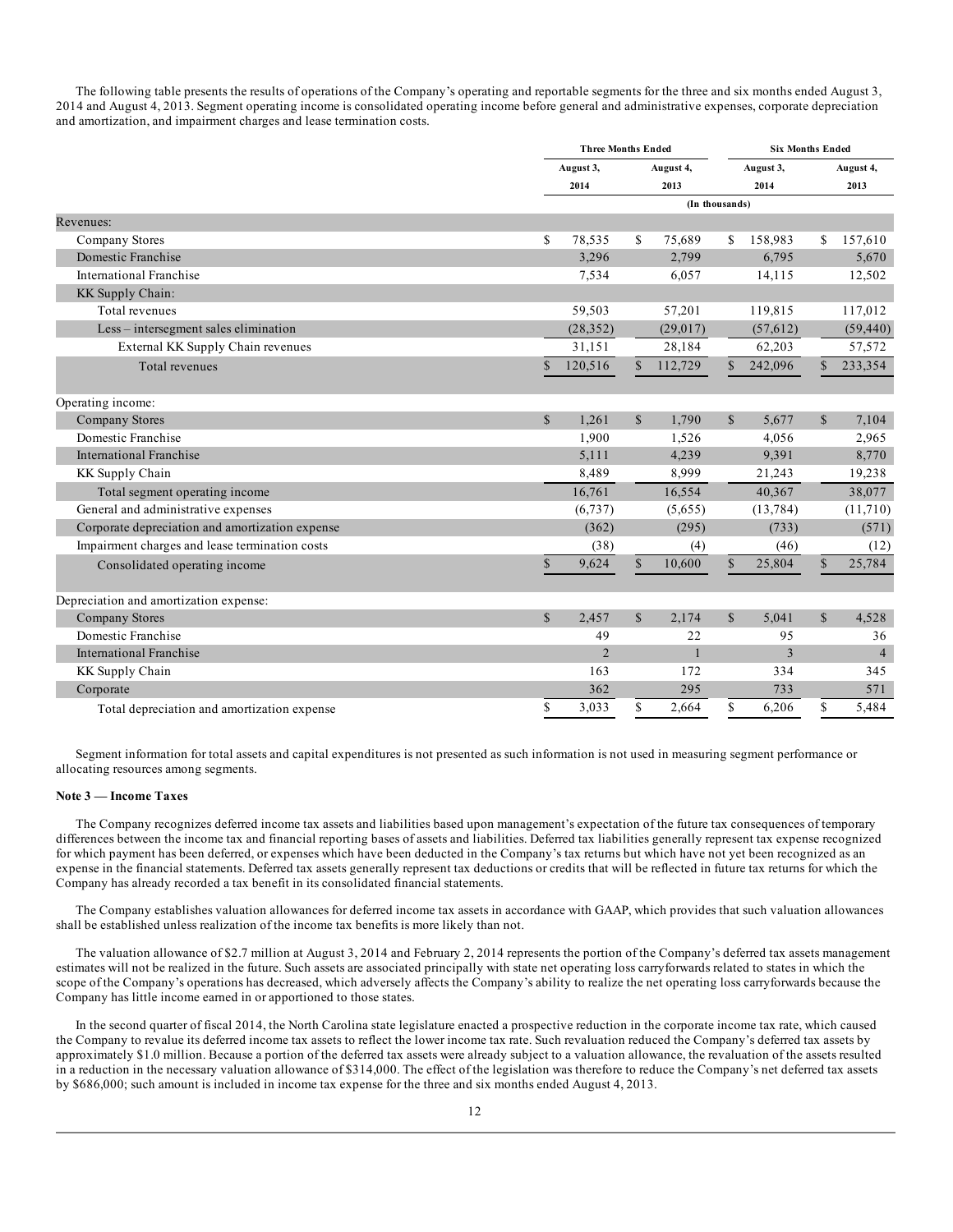The realization of deferred income tax assets is dependent on future events. While management believes its forecast of the amount of deferred tax assets expected to be realized is reasonable, actual results inevitably will vary from management's forecasts. Such variances could result in adjustments to the valuation allowance on deferred tax assets in future periods, and such adjustments could be material to the financial statements.

# **Note 4 — Receivables**

The components of receivables are as follows:

|                                                      | August 3,    | February 2,    |
|------------------------------------------------------|--------------|----------------|
|                                                      | 2014         | 2014           |
|                                                      |              | (In thousands) |
| Receivables:                                         |              |                |
| Wholesale customers                                  | \$<br>10,781 | \$<br>9,919    |
| Unaffiliated franchisees                             | 11,311       | 10,934         |
| Due from third-party distributors                    | 3,859        | 3,262          |
| Other receivables                                    | 2,049        | 640            |
| Current portion of notes receivable                  | 916          | 754            |
|                                                      | 28,916       | 25,509         |
| Less — allowance for doubtful accounts:              |              |                |
| Wholesale customers                                  | (186)        | (191)          |
| Unaffiliated franchisees                             | (339)        | (50)           |
|                                                      | (525)        | (241)          |
|                                                      | 28,391<br>\$ | 25,268<br>S.   |
| Receivables from equity method franchisees (Note 6): |              |                |
| Trade                                                | 739          | \$<br>675      |

The changes in the allowance for doubtful accounts are summarized as follows:

|                                                                                        |                   | <b>Six Months Ended</b>  |               |           |
|----------------------------------------------------------------------------------------|-------------------|--------------------------|---------------|-----------|
|                                                                                        | August 3,<br>2014 |                          |               | August 4, |
|                                                                                        |                   |                          |               | 2013      |
|                                                                                        |                   | (In thousands)           |               |           |
| Allowance for doubtful accounts related to receivables:                                |                   |                          |               |           |
| Balance at beginning of period                                                         | \$                | 241                      | S             | 615       |
| Provision for doubtful accounts                                                        |                   | 260                      |               | (114)     |
| Net recoveries (chargeoffs)                                                            |                   | 24                       |               | (54)      |
| Balance at end of period                                                               |                   | 525                      |               | 447       |
|                                                                                        |                   |                          |               |           |
| Allowance for doubtful accounts related to receivables from equity method franchisees: |                   |                          |               |           |
| Balance at beginning of period                                                         | $\mathcal{S}$     | $\overline{\phantom{a}}$ | $\mathcal{S}$ |           |
| Provision for doubtful accounts                                                        |                   | (32)                     |               | (32)      |
| Net recoveries (chargeoffs)                                                            |                   | 32                       |               | 32        |
| Balance at end of period                                                               |                   | $\overline{\phantom{a}}$ |               |           |

The Company also has notes receivable from franchisees included in "Other assets" in the accompanying consolidated balance sheet, which are summarized in the following table.

|                                                            | August 3,<br>2014 |                |    | February 2, |
|------------------------------------------------------------|-------------------|----------------|----|-------------|
|                                                            |                   |                |    | 2014        |
|                                                            |                   | (In thousands) |    |             |
| Notes receivable:                                          |                   |                |    |             |
| Notes receivable from franchisees                          | S.                | 4,300          | S. | 3.980       |
| Less — portion due within one year included in receivables |                   | (916)          |    | (754)       |
| Less — allowance for doubtful accounts                     |                   |                |    | (54)        |
|                                                            |                   | 3.384          |    | 3.172       |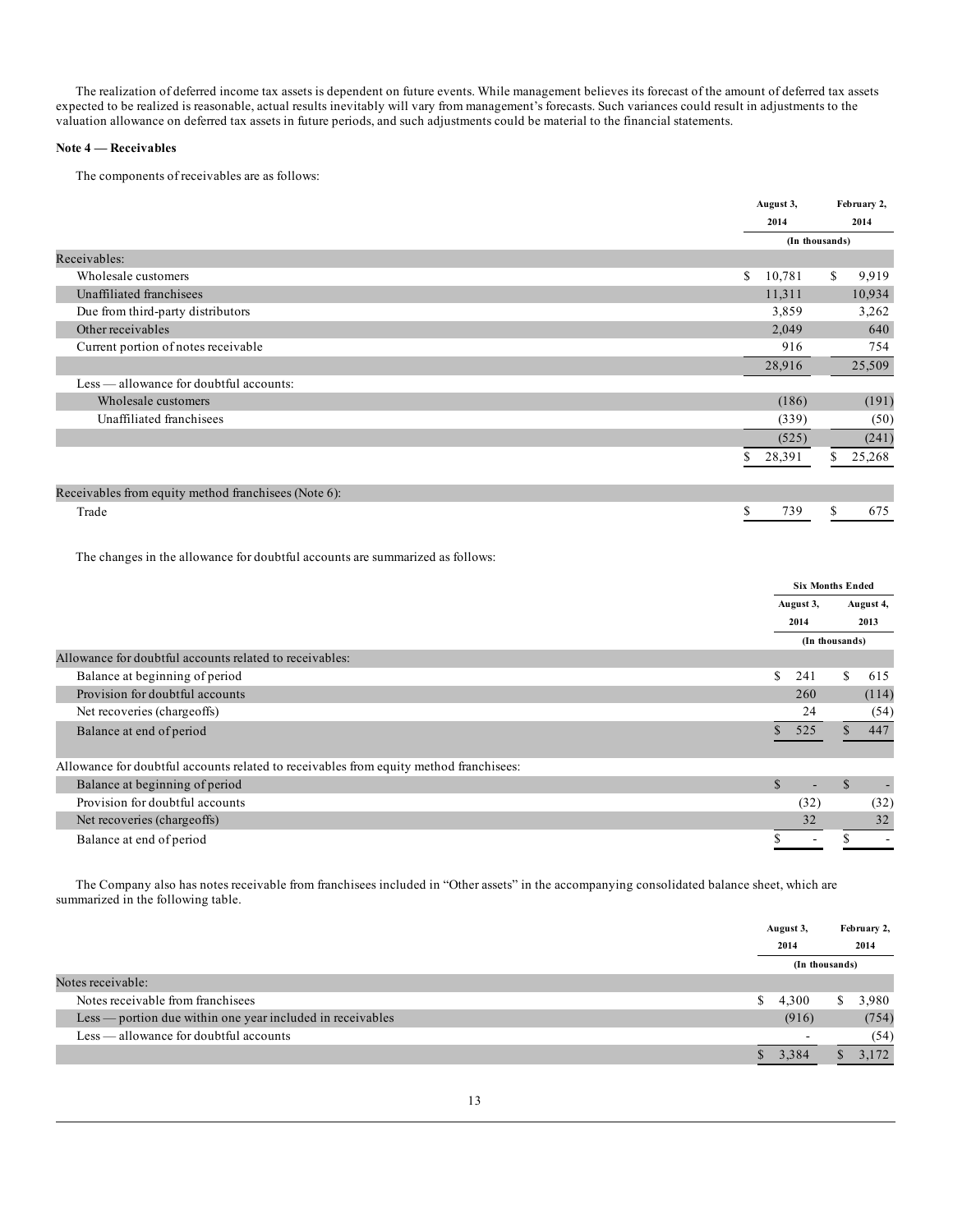Notes receivable at August 3, 2014 and February 2, 2014 consist principally of amounts payable to the Company related to a refranchising transaction, the sale of certain leasehold interests to a franchisee, and to sales of equipment.

The changes in the allowance for doubtful accounts related to notes receivable are summarized as follows:

|                                 |  | <b>Six Months Ended</b><br>August 3,<br>2014<br>(In thousands) |      |  |           |
|---------------------------------|--|----------------------------------------------------------------|------|--|-----------|
|                                 |  |                                                                |      |  | August 4, |
|                                 |  |                                                                |      |  | 2013      |
|                                 |  |                                                                |      |  |           |
| Balance at beginning of period  |  |                                                                | 54   |  | 62        |
| Provision for doubtful accounts |  |                                                                | (54) |  | 83        |
| Balance at end of period        |  |                                                                |      |  | 145       |

In addition to the foregoing notes receivable, the Company had promissory notes totaling approximately \$1.9 million at August 3, 2014 and \$2.9 million at February 2, 2014 representing principally royalties and fees due to the Company which, as a result of doubt about their collection, the Company has not yet recorded as revenues. The Company collected approximately \$900,000 and \$320,000 during the three months ended August 3, 2014 and August 4, 2013, respectively (approximately \$900,000 and \$360,000, during the six months ended August 3, 2014 and August 4, 2013, respectively) related to these promissory notes and recorded such collections in revenues as received.

Finally, the Company has a promissory note receivable from Krispy Kreme of South Florida, LLC ("KKSF") totaling approximately \$1.2 million and \$1.5 million at August 3, 2014 and February 2, 2014, respectively, arising from the Company's advance to KKSF of approximately \$1.6 million in November 2013 to enable KKSF to retire certain indebtedness with respect to which KKSF had been in default since October 2009, payment of which was demanded by the lender in October 2013. The lender also made demand on the Company to perform under its guarantee of such indebtedness. The Company's advance to KKSF was charged against a previously recorded liability for potential payments under the guarantee. Because of the uncertainty of recovery of amounts advanced to KKSF, the note receivable is not reflected as an asset in the accompanying consolidated balance sheet. The Company is recording payments on the note as they are received from KKSF, and reflecting such amounts as a component of other non-operating income. Such collections were approximately \$150,000 and \$320,000 the three and six months ended August 3, 2014, respectively.

#### **Note 5 — Inventories**

The components of inventories are as follows:

|                                          | August 3,  | February 2,    |
|------------------------------------------|------------|----------------|
|                                          | 2014       | 2014           |
|                                          |            | (In thousands) |
| Raw materials                            | 6,649<br>P | 6,200          |
| Work in progress                         | 188        | 114            |
| Finished goods and purchased merchandise | 10,117     | 10,436         |
|                                          | 16,954     | 16,750         |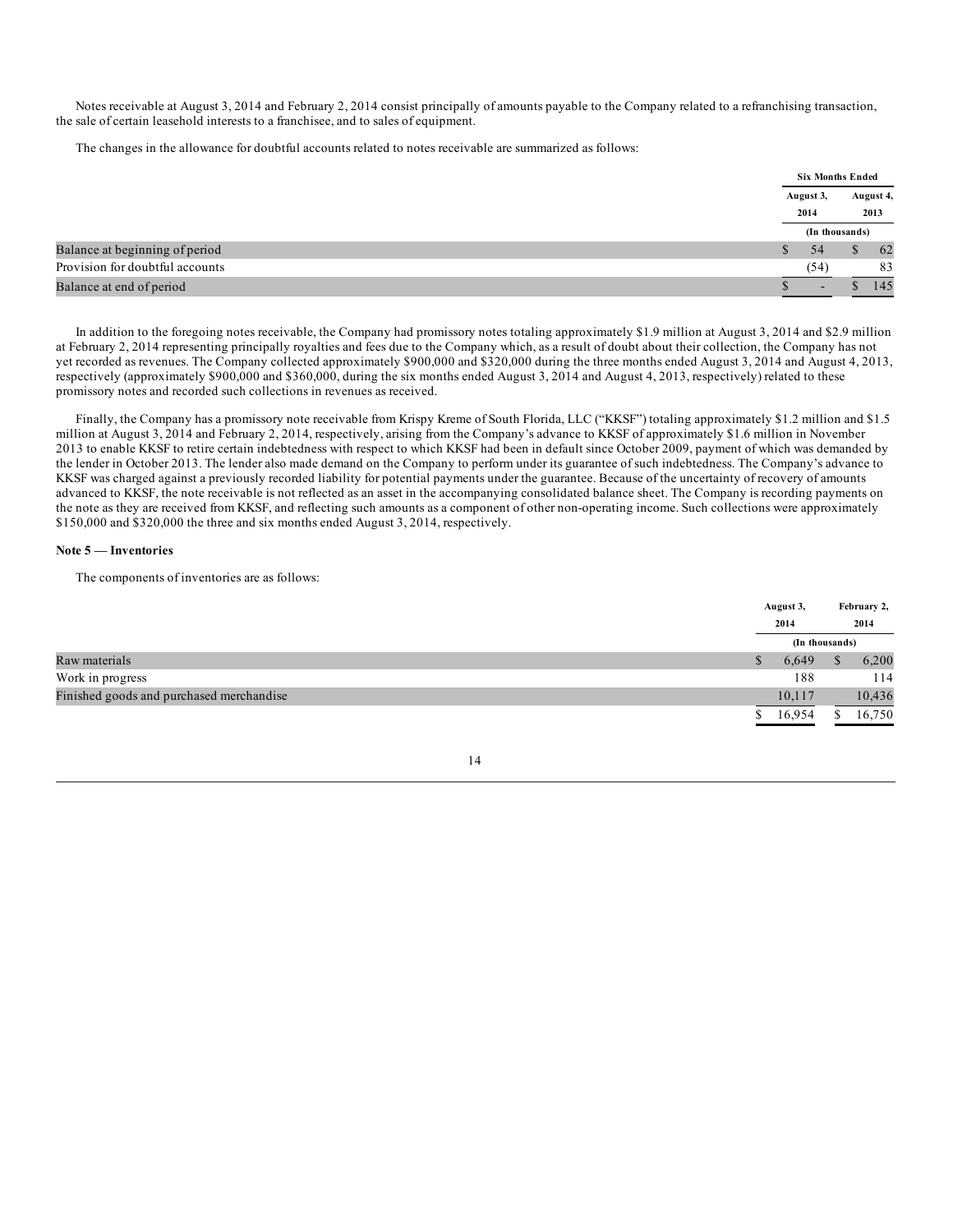### **Note 6 — Investments in Franchisees**

As of August 3, 2014, the Company had an ownership interest in three franchisees, the net carrying value of which was zero. The Company's financial exposures related to franchisees in which the Company has an investment are summarized in the tables below.

|                                    |            | <b>August 3, 2014</b>  |                          |               |             |            |  |  |  |
|------------------------------------|------------|------------------------|--------------------------|---------------|-------------|------------|--|--|--|
|                                    | Company    |                        | Investment               |               |             |            |  |  |  |
|                                    | Ownership  |                        | and                      |               |             | Loan       |  |  |  |
|                                    | Percentage |                        | Advances                 |               | Receivables | Guarantees |  |  |  |
|                                    |            | (Dollars in thousands) |                          |               |             |            |  |  |  |
| Kremeworks, LLC                    | $25.0\%$   | <sup>\$</sup>          | 900                      | <sup>\$</sup> | 345         | -S         |  |  |  |
| Kremeworks Canada, LP              | 24.5%      |                        | $\overline{\phantom{a}}$ |               | 33          |            |  |  |  |
| Krispy Kreme of South Florida, LLC | 35.3%      |                        | $\overline{\phantom{0}}$ |               | 361         |            |  |  |  |
|                                    |            |                        | 900                      |               | 739         | ۰          |  |  |  |
| Less: reserves and allowances      |            |                        | (900)                    |               |             |            |  |  |  |
|                                    |            |                        | $\overline{\phantom{a}}$ |               | 739         |            |  |  |  |

|                                    |            |                        | February 2, 2014         |              |                          |              |            |
|------------------------------------|------------|------------------------|--------------------------|--------------|--------------------------|--------------|------------|
|                                    | Company    |                        | Investment               |              |                          |              |            |
|                                    | Ownership  |                        | and                      |              |                          |              | Loan       |
|                                    | Percentage |                        | Advances                 |              | Receivables              |              | Guarantees |
|                                    |            | (Dollars in thousands) |                          |              |                          |              |            |
| Kremeworks, LLC                    | $25.0\%$   | \$.                    | 900                      | $\mathbb{S}$ | 280                      | $\mathbb{S}$ | 140        |
| Kremeworks Canada, LP              | 24.5%      |                        | $\overline{\phantom{a}}$ |              | 19                       |              | ۰          |
| Krispy Kreme of South Florida, LLC | 35.3%      |                        | -                        |              | 376                      |              |            |
|                                    |            |                        | 900                      |              | 675                      |              | 140        |
| Less: reserves and allowances      |            |                        | (900)                    |              | $\overline{\phantom{0}}$ |              |            |
|                                    |            |                        | $\overline{\phantom{a}}$ |              | 675                      |              |            |

The Company has a 25% interest in Kremeworks, LLC ("Kremeworks"), and had guaranteed 20% of the outstanding principal balance of certain of Kremeworks' bank indebtedness which was paid in full during the second quarter of fiscal 2015.

# **Note 7 — Credit Facilities and Lease Obligations**

Lease obligations consist of the following:

|                                                        |   | August 3, |  | February 2,        |
|--------------------------------------------------------|---|-----------|--|--------------------|
|                                                        |   | 2014      |  | 2014               |
|                                                        |   |           |  | (In thousands)     |
| Capital lease obligations                              | S | 2,994     |  | $\frac{\$}{2,003}$ |
| Financing obligations under build-to-suit transactions |   | 2,597     |  |                    |
|                                                        |   | 5,591     |  | 2,003              |
| Less: current portion                                  |   | (328)     |  | (344)              |
|                                                        |   | 5,263     |  | 1,659              |

# *Lease Obligations*

The Company leases equipment and facilities under various leasing arrangements.

In certain leasing arrangements, the Company is involved in the construction of leased stores and is deemed the owner of the leased stores for accounting purposes during the construction period. The Company records the related assets and liabilities for construction costs incurred under these built-to-suit leasing arrangements during the construction period. Upon completion of the leased store, the Company considers whether the assets and liabilities qualify for derecognition under the sale-leaseback accounting guidance. These leasing arrangements do not qualify for sale-leaseback treatment and, accordingly, the Company records the transactions as financing obligations and allocates the lease payments between interest expense and amortization of the obligations and depreciates the assets over their estimated useful lives.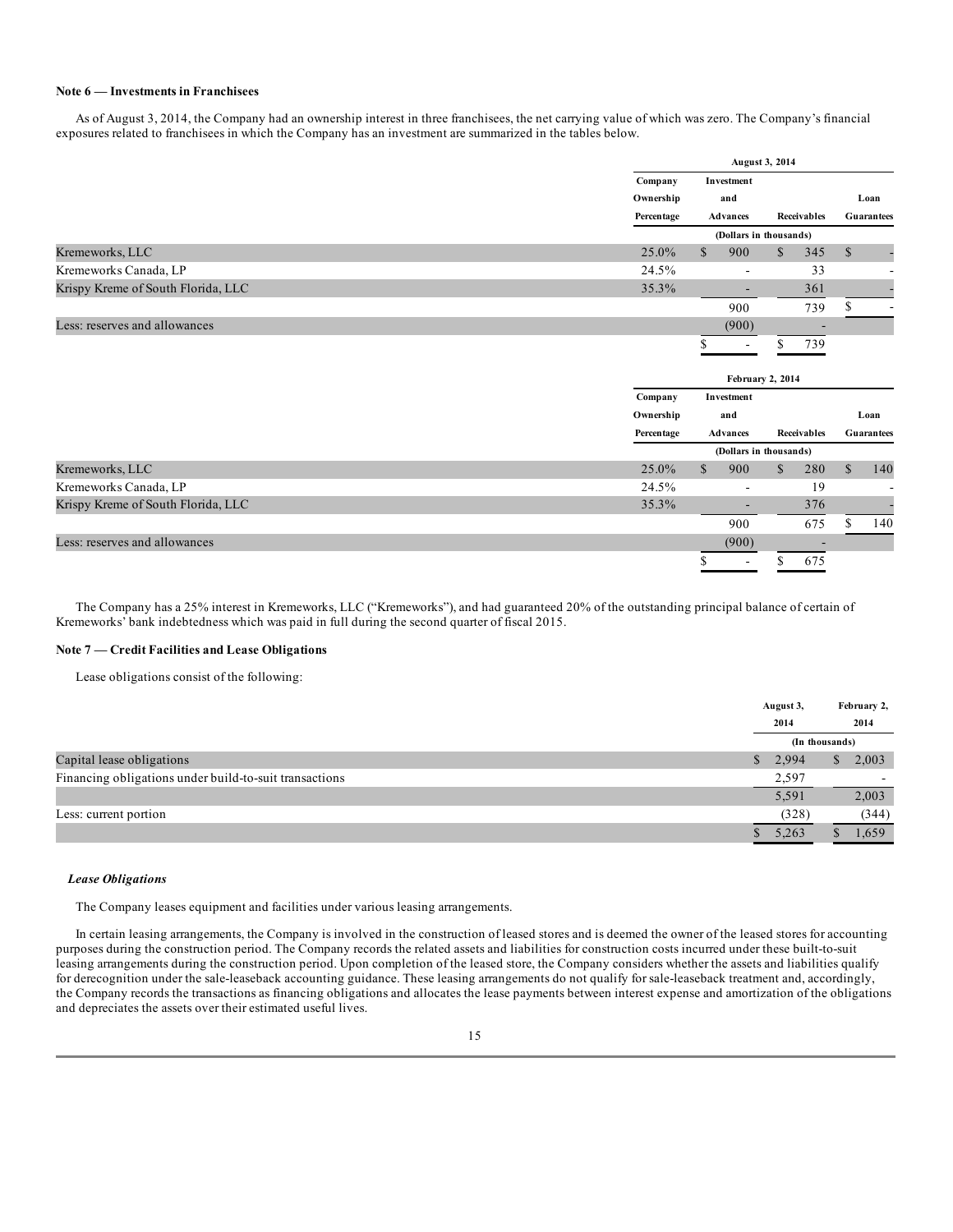At August 3, 2014, the Company had property and equipment and lease obligations related to build-to-suit leasing arrangements of approximately \$2.6 million.

#### *2013 Revolving Credit Facility*

On July 12, 2013, the Company entered into a \$40 million revolving secured credit facility (the "2013 Revolving Credit Facility") which matures in July 2018. The 2013 Revolving Credit Facility is secured by a first lien on substantially all of the personal property assets of the Company and certain of its domestic subsidiaries. No borrowings were made on the 2013 Revolving Credit Facility on the closing date, and the Company repaid the \$21.7 million remaining balance of the 2011 Term Loan and terminated the 2011 Secured Credit Facilities described below. The Company recorded a pretax charge of approximately \$967,000 in the second quarter of fiscal 2014 to write off the unamortized deferred debt issuance costs related to the terminated facility and to reflect the termination of a related interest rate hedge.

Interest on borrowings under the 2013 Revolving Credit Facility is payable either at LIBOR or the Base Rate (which is the greatest of the prime rate, the Fed funds rate plus 0.50%, or the one-month LIBOR rate plus 1.00%), in each case plus the Applicable Percentage. The Applicable Percentage for LIBOR loans ranges from 1.25% to 2.15%, and for Base Rate loans ranges from 0.25% to 1.15%, in each case depending on the Company's leverage ratio. As of August 3, 2014, the Applicable Margin was 1.25%.

The 2013 Revolving Credit Facility contains provisions which permit the Company to obtain letters of credit, issuance of which constitutes usage of the lending commitments and reduces the amount available for cash borrowings. At closing, \$9.2 million of letters of credit were issued under the 2013 Revolving Credit Facility to replace letters of credit issued under the terminated credit facilities, all of which secure the Company's reimbursement obligations to insurers under the Company's self-insurance programs. At August 3, 2014, the Company had approximately \$8.7 million of letters of credits outstanding.

The Company is required to pay a fee equal to the Applicable Percentage for LIBOR-based loans on the outstanding amount of letters of credit. There also is a fee on the unused portion of the 2013 Revolving Credit Facility lending commitment, ranging from 0.15% to 0.35%, depending on the Company's leverage ratio.

The 2013 Revolving Credit Facility requires the Company to meet certain financial tests, including a maximum leverage ratio and a minimum fixed charge coverage ratio. The leverage ratio is required to be not greater than 2.25 to 1.0 and the fixed charge coverage ratio is required to be not less than 1.3 to 1.0.

As of August 3, 2014, the Company's leverage ratio was 0.2 to 1.0 and the fixed charge coverage ratio was 3.5 to 1.0.

The leverage ratio is calculated by dividing total debt as of the end of each fiscal quarter by Consolidated EBITDA for the Reference Period (each consisting of the four most recent fiscal quarters). For this purpose, debt includes not only indebtedness reflected in the consolidated balance sheet, but also, among other things, the amount of undrawn letters of credit, the principal balance of indebtedness of third parties to the extent such indebtedness is guaranteed by the Company, and any amounts reasonably expected to be paid with respect to any other guaranty obligations. The fixed charge coverage ratio is calculated for each Reference Period by dividing (a) the sum of (i) Consolidated EBITDA, plus (ii) Cash Lease Payments, minus (iii) cash income taxes, minus (iv) unfinanced capital expenditures, minus (v) purchases, redemptions, retirements, and cash dividend payments or other distributions in respect of the Company's common stock in excess of certain amounts, and minus (vi) the purchase price of all acquisitions of all or substantially all of the assets of any Krispy Kreme store or franchisee shops by (b) Consolidated Fixed Charges.

"Consolidated EBITDA" is a non-GAAP measure and is defined in the 2013 Revolving Credit Facility to mean, for each Reference Period, generally, consolidated net income or loss, exclusive of unrealized gains and losses on hedging instruments, gains or losses on asset dispositions, and provisions for payments on guarantee obligations, plus the sum of interest expense, income taxes, depreciation, rent expense and lease termination costs, and certain noncash charges; and minus the sum of non-cash credits, interest income, Cash Lease Payments, and payments on guaranty obligations in excess of \$1 million during the Reference Period or \$3 million in the aggregate.

"Cash Lease Payments" means the sum of cash paid or required to be paid for obligations under operating leases for real property and equipment (net of sublease income), lease payments on closed stores (but excluding payments in settlement of future obligations under terminated operating leases), and cash payments in settlement of future obligations under terminated operating leases to the extent the aggregate amount of such payments exceeds \$1.5 million during a Reference Period or \$5.0 million in the aggregate.

"Consolidated Fixed Charges" means the sum of cash interest expense, Cash Lease Payments, and scheduled principal payments of indebtedness.

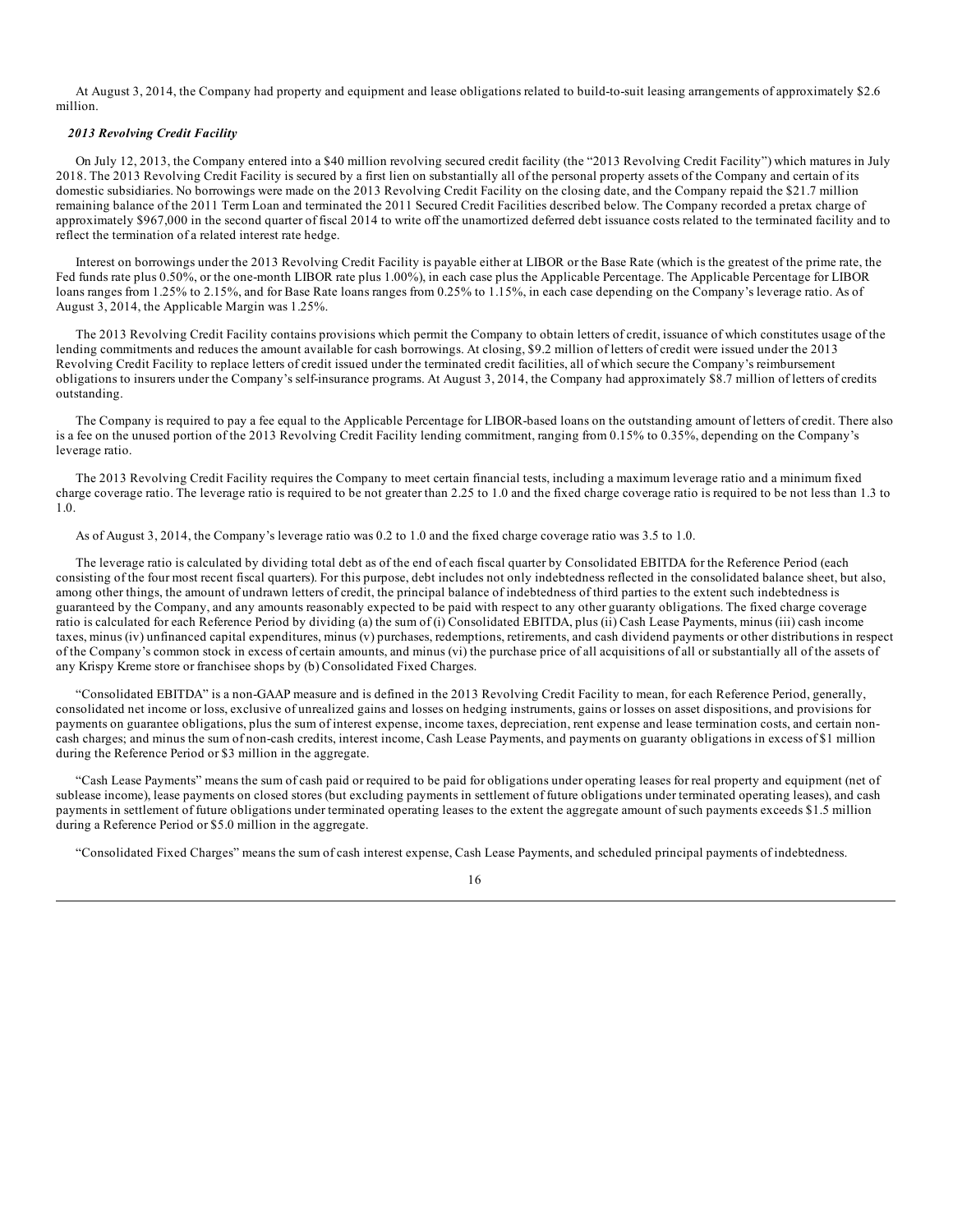The operation of the restrictive financial covenants described above may limit the amount the Company may borrow under the 2013 Revolving Credit Facility. The restrictive covenants did not limit the Company's ability to borrow the full \$31.3 million of unused credit under the 2013 Revolving Credit Agreement as of August 3, 2014.

The 2013 Revolving Credit Facility also contains covenants which, among other things, generally limit (with certain exceptions): liquidations, mergers, and consolidations; the incurrence of additional indebtedness (including guarantees); the incurrence of additional liens; the sale, assignment, lease, conveyance or transfer of assets; certain investments; dividends and stock redemptions or repurchases in excess of certain amounts; transactions with affiliates; engaging in materially different lines of business; certain sale-leaseback transactions; and other activities customarily restricted in such agreements. The 2013 Revolving Credit Facility also prohibits the transfer of cash or other assets to the Parent Company, whether by dividend, loan or otherwise, but provides for exceptions to enable the Parent Company to pay taxes, directors' fees and operating expenses, as well as exceptions to permit dividends in respect of the Company's common stock and stock redemptions and repurchases, to the extent permitted by the 2013 Revolving Credit Facility.

The 2013 Revolving Credit Facility also contains customary events of default including, without limitation, payment defaults, breaches of representations and warranties, covenant defaults, cross-defaults to other indebtedness in excess of \$5 million, certain events of bankruptcy and insolvency, judgment defaults in excess of \$5 million and the occurrence of a change of control.

Borrowings and issuances of letters of credit under the 2013 Revolving Credit Facility are subject to the satisfaction of usual and customary conditions, including the accuracy of representations and warranties and the absence of defaults.

#### *2011 Secured Credit Facilities*

On January 28, 2011, the Company entered into secured credit facilities (the "2011 Secured Credit Facilities"), consisting of a \$25 million revolving credit line (the "2011 Revolver") and a \$35 million term loan (the "2011 Term Loan"), each of which were scheduled to mature in January 2016. The 2011 Secured Credit Facilities were secured by a first lien on substantially all of the assets of the Company and its domestic subsidiaries. On July 12, 2013, the 2011 Term Loan was paid in full and the 2011 Secured Credit Facilities were terminated.

Interest on borrowings under the 2011 Secured Credit Facilities was payable either at LIBOR or the Base Rate (which is the greatest of the prime rate, the Fed funds rate plus 0.50%, or the one-month LIBOR rate plus 1.00%), in each case plus the Applicable Percentage. The Applicable Percentage for LIBOR loans ranged from 2.25% to 3.00%, and for Base Rate loans ranged from 1.25% to 2.00%, in each case depending on the Company's leverage ratio.

On March 3, 2011, the Company entered into an interest rate derivative contract having an aggregate notional principal amount of \$17.5 million. The derivative contract entitled the Company to receive from the counterparty the excess, if any, of the three-month LIBOR rate over 3.00% for each of the calendar quarters in the period beginning April 2012 and ending December 2015. The Company accounted for this derivative contract as a cash flow hedge. The contract was terminated in July 2013 following the retirement in full of the 2011 Term Loan. In the second quarter of fiscal 2014, the \$516,000 unrealized loss on the contract previously included in AOCI was reclassified to earnings in the consolidated statement of income because the hedged forecasted transaction (interest on the 2011 Term Loan) would not occur.

The 2011 Revolver contained provisions which permitted the Company to obtain letters of credit, issuance of which constituted usage of the lending commitments and reduced the amount available for cash borrowings.

The Company was required to pay a fee equal to the Applicable Percentage for LIBOR-based loans on the outstanding amount of letters of credit, as well as a fronting fee of 0.125% of the amount of such letter of credit. There also was a fee on the unused portion of the 2011 Revolver lending commitment ranging from 0.35% to 0.65%, depending on the Company's leverage ratio.

#### **Note 8 — Commitments and Contingencies**

Except as disclosed below, the Company currently is not a party to any material legal proceedings.

#### **Pending Litigation**

# *K <sup>2</sup> Asia Litigation*

On April 7, 2009, a Cayman Islands corporation,  $K^2$  Asia Ventures, and its owners filed a lawsuit in Forsyth County, North Carolina Superior Court against the Company, its franchisee in the Philippines, and other persons associated with the franchisee. The suit alleges that the Company and the other defendants conspired to deprive the plaintiffs of claimed "exclusive rights" to negotiate franchise and development agreements with prospective franchisees in the Philippines, and seeks unspecified damages. The Company therefore does not know the amount or range of possible loss related to this matter. The Company believes that these allegations are false and intends to vigorously defend against the lawsuit. On July 26, 2013, the Superior Court dismissed the Philippines-based defendants for lack of personal jurisdiction. The plaintiffs appealed that decision and the Court of Appeals affirmed that decision on August 19, 2014.

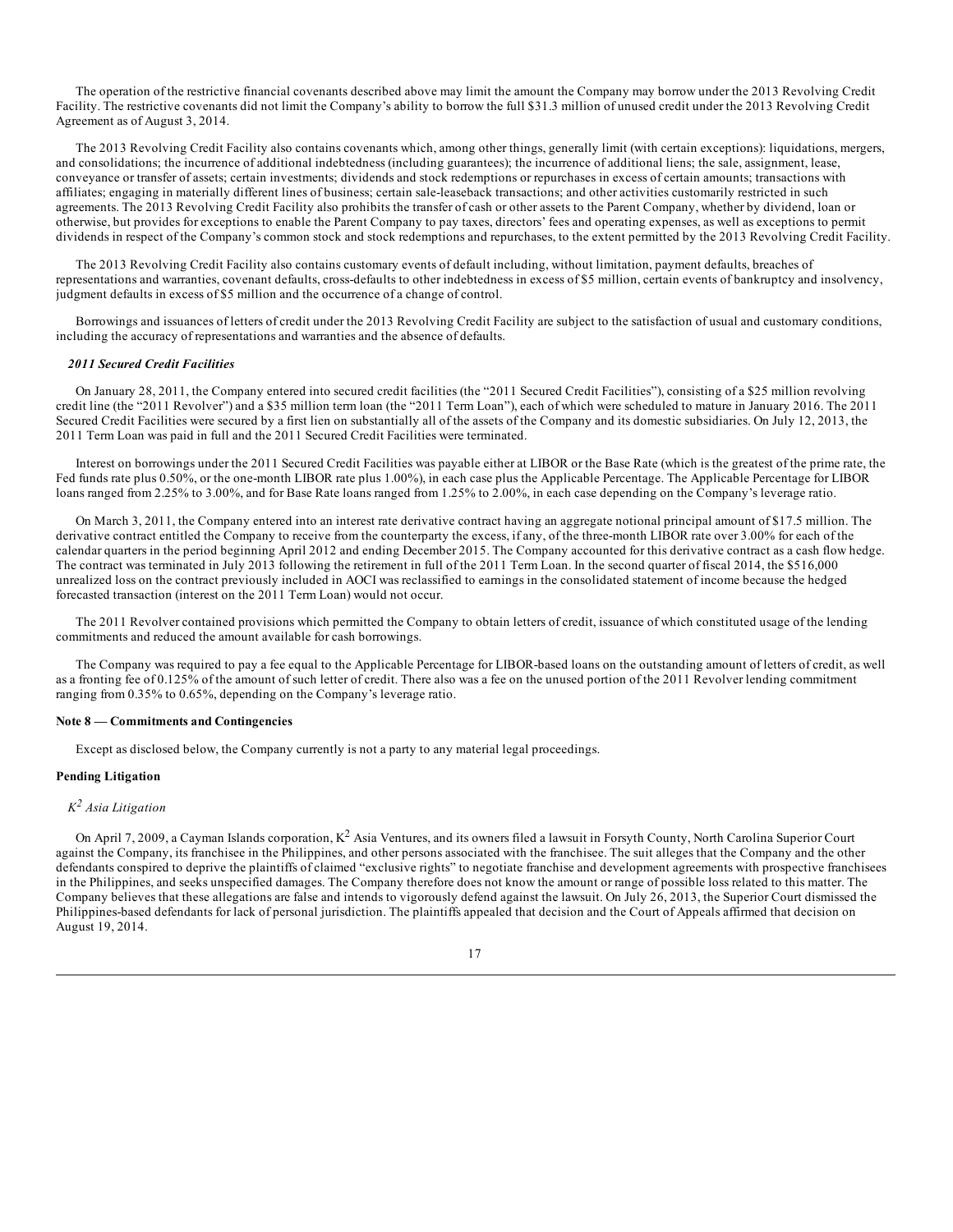The Company does not believe it is probable that a loss has been incurred with respect to this matter, and accordingly no liability related to it has been reflected in the accompanying financial statements.

#### **Other Legal Matters**

The Company also is engaged in various legal proceedings arising in the normal course of business. The Company maintains insurance policies against certain kinds of such claims and suits, including insurance policies for workers' compensation and personal injury, all of which are subject to deductibles. While the ultimate outcome of these matters could differ from management's expectations, management currently does not believe their resolution will have a material adverse effect on the Company's financial condition or results of operations.

#### **Other Commitments and Contingencies**

The Company's primary bank had issued letters of credit on behalf of the Company totaling \$8.7 million at August 3, 2014, substantially all of which secure the Company's reimbursement obligations to insurers under the Company's self-insurance arrangements.

#### **Note 9 — Shareholders' Equity**

### *Share-Based Compensation for Employees and Directors*

The Company measures and recognizes compensation expense for share-based payment ("SBP") awards based on their fair values. The fair value of SBP awards for which employees and directors render the requisite service necessary for the award to vest is recognized over the related vesting period.

The aggregate cost of SBP awards charged to earnings for the three and six months ended August 3, 2014 and August 4, 2013 is set forth in the following table. The Company did not realize any excess tax benefits from the exercise of stock options or the vesting of restricted stock units during any of the periods.

|                                       |   | <b>Three Months Ended</b> |     |                |              | <b>Six Months Ended</b> |    |           |  |
|---------------------------------------|---|---------------------------|-----|----------------|--------------|-------------------------|----|-----------|--|
|                                       |   | August 3,                 |     | August 4,      |              | August 3,               |    | August 4, |  |
|                                       |   | 2013<br>2014              |     |                |              | 2014                    |    | 2013      |  |
|                                       |   |                           |     | (In thousands) |              |                         |    |           |  |
| Costs charged to earnings related to: |   |                           |     |                |              |                         |    |           |  |
| Stock options                         | S | 226                       | \$. | 218            | S.           | 561                     | S. | 435       |  |
| Restricted stock units                |   | 814                       |     | 703            |              | 1,646                   |    | 1,432     |  |
| Total costs                           |   | 1,040                     | S   | 921            | <sup>S</sup> | 2,207                   |    | 1,867     |  |
| Costs included in:                    |   |                           |     |                |              |                         |    |           |  |
| Direct operating expenses             | S | 460                       | \$  | 471            | \$           | 1,163                   | S  | 967       |  |
| General and administrative expenses   |   | 580                       |     | 450            |              | 1,044                   |    | 900       |  |
| Total costs                           |   | 1,040                     |     | 921            | \$.          | 2,207                   |    | 1,867     |  |

#### *Repurchases of Common Stock*

In fiscal 2014, the Company's Board of Directors authorized the repurchase of up to \$50 million of the Company's common stock and increased such authorization to \$80 million in the first quarter of fiscal 2015. The authorization has no expiration date.

The Company generally permits holders of restricted stock unit awards to satisfy their obligations to reimburse the Company for the minimum required statutory withholding taxes arising from the vesting of such awards by surrendering vested common shares in lieu of reimbursing the Company in cash.

The following table summarizes repurchases of common stock for the three and six months ended August 3, 2014. The Company did not repurchase any shares of the Company's common stock during the three and six months ended August 4, 2013.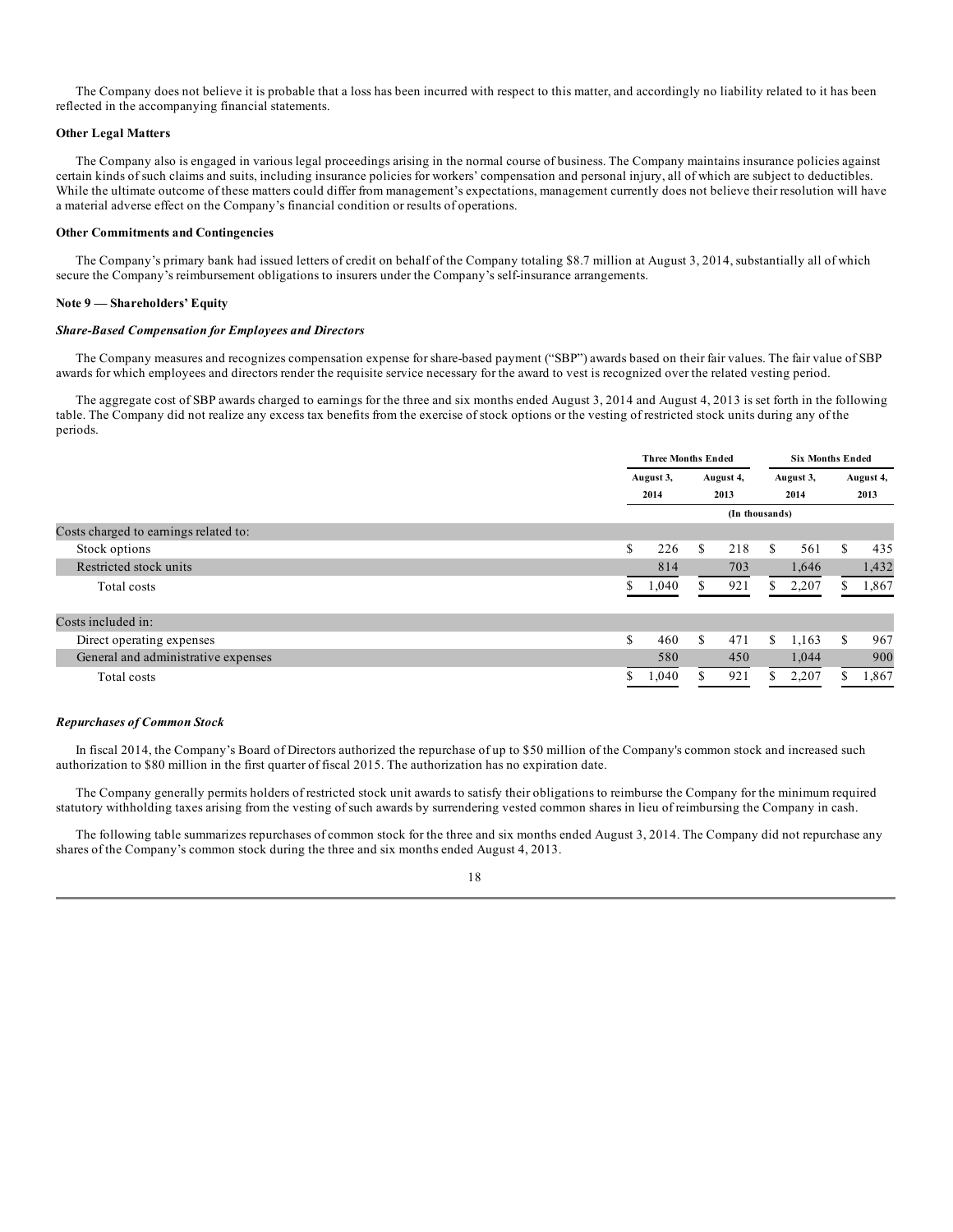|                                                           |               | <b>Three Months Ended</b> |                         |                          |              |  |  |  |
|-----------------------------------------------------------|---------------|---------------------------|-------------------------|--------------------------|--------------|--|--|--|
|                                                           |               | August 3,                 |                         | August 4,                |              |  |  |  |
|                                                           |               | 2014                      |                         | 2013                     |              |  |  |  |
|                                                           |               | Common                    |                         |                          | Common       |  |  |  |
|                                                           | <b>Shares</b> | <b>Stock</b>              |                         | <b>Shares</b>            | <b>Stock</b> |  |  |  |
|                                                           |               |                           | (In thousands)          |                          |              |  |  |  |
| Shares repurchased under share repurchase authorization   | 403           | $\mathbb{S}$              | 7,304                   | -                        | $\mathbb{S}$ |  |  |  |
| Shares surrendered in reimbursement for withholding taxes | 21            |                           | 334                     | $\overline{\phantom{a}}$ |              |  |  |  |
|                                                           | 424           | $\mathbb{S}$              | 7,638                   |                          |              |  |  |  |
|                                                           |               |                           | <b>Six Months Ended</b> |                          |              |  |  |  |
|                                                           |               | August 3,                 |                         |                          | August 4,    |  |  |  |
|                                                           |               | 2014                      |                         |                          | 2013         |  |  |  |
|                                                           |               |                           | Common                  |                          | Common       |  |  |  |
|                                                           | <b>Shares</b> |                           | <b>Stock</b>            | <b>Shares</b>            | <b>Stock</b> |  |  |  |
|                                                           |               |                           | (In thousands)          |                          |              |  |  |  |
| Shares repurchased under share repurchase authorization   | 1,840         | $\mathcal{S}$             | 32,439                  | -                        | \$           |  |  |  |
| Shares surrendered in reimbursement for withholding taxes | 21            |                           | 334                     |                          |              |  |  |  |
|                                                           | 1,861         | $\mathbb{S}$              | 32,773                  |                          | $\mathbb{S}$ |  |  |  |

Through August 3, 2014, the Company had cumulatively repurchased approximately 3,025,800 shares under the repurchase authorization at an average price of \$18.10 per share, for a total cost of \$54.8 million. Repurchases of approximately \$34.6 million of the share repurchases were settled during the six months ended August 3, 2014.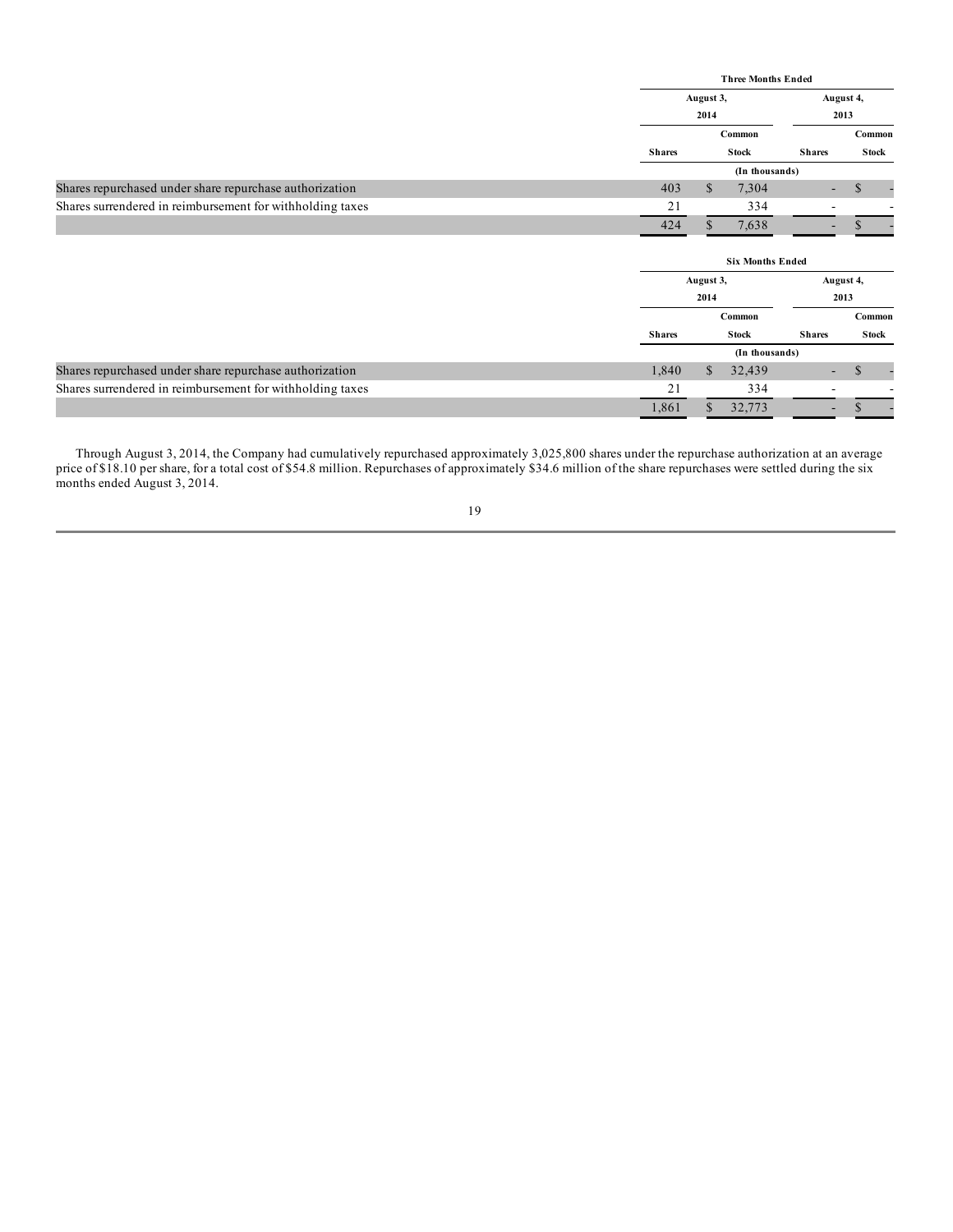### **Note 10 — Impairment Charges and Lease Termination Costs**

The components of impairment charges and lease termination costs are as follows:

|                                                             |              | <b>Three Months Ended</b> |  |                | <b>Six Months Ended</b> |                          |           |    |  |
|-------------------------------------------------------------|--------------|---------------------------|--|----------------|-------------------------|--------------------------|-----------|----|--|
|                                                             |              | August 3,<br>August 4,    |  |                | August 3,               |                          | August 4, |    |  |
|                                                             | 2013<br>2014 |                           |  | 2014           |                         | 2013                     |           |    |  |
|                                                             |              |                           |  | (In thousands) |                         |                          |           |    |  |
| Impairment of long-lived assets                             |              | -                         |  | -              |                         | $\overline{\phantom{0}}$ |           |    |  |
| Lease termination costs:                                    |              |                           |  |                |                         |                          |           |    |  |
| Provision for termination costs                             |              | 40                        |  | $\overline{4}$ |                         | 48                       |           | 12 |  |
| Less - reversal of previously recorded accrued rent expense |              | (2)                       |  | -              |                         | (2)                      |           |    |  |
| Net provision                                               |              | 38                        |  |                |                         | 46                       |           |    |  |
| Total impairment charges and lease termination costs        |              | 38                        |  | 4              |                         | 46                       |           | 12 |  |

The Company tests long-lived assets for impairment when events or changes in circumstances indicate that their carrying value may not be recoverable. These events and changes in circumstances include store closing and refranchising decisions, the effects of changing costs on current results of operations, observed trends in operating results, and evidence of changed circumstances observed as a part of periodic reforecasts of future operating results and as part of the Company's annual budgeting process. When the Company concludes that the carrying value of long-lived assets is not recoverable (based on future projected undiscounted cash flows), the Company records impairment charges to reduce the carrying value of those assets to their estimated fair values.

Lease termination costs represent the estimated fair value of liabilities related to unexpired leases, after reduction by the amount of accrued rent expense, if any, related to the leases, and are recorded when the lease contracts are terminated or, if earlier, the date on which the Company ceases use of the leased property. The fair value of these liabilities are estimated as the excess, if any, of the contractual payments required under the unexpired leases over the current market lease rates for the properties, discounted at a credit-adjusted risk-free rate over the remaining term of the leases. The provision for lease termination costs also includes adjustments to liabilities recorded in prior periods arising from changes in estimated sublease rentals and from settlements with landlords.

The transactions reflected in the accrual for lease termination costs are summarized as follows:

|                                                                |     | <b>Three Months Ended</b> |              |                |              | <b>Six Months Ended</b> |              |           |  |
|----------------------------------------------------------------|-----|---------------------------|--------------|----------------|--------------|-------------------------|--------------|-----------|--|
|                                                                |     | August 3,                 |              | August 4,      |              | August 3,               |              | August 4, |  |
|                                                                |     | 2014                      |              | 2013           |              | 2014                    |              | 2013      |  |
|                                                                |     |                           |              | (In thousands) |              |                         |              |           |  |
| Balance at beginning of period                                 | \$. | 167                       | $\mathbb{S}$ | 625            | $\mathbb{S}$ | 178                     | $\mathbb{S}$ | 646       |  |
| Provision for lease termination costs:                         |     |                           |              |                |              |                         |              |           |  |
| Provisions associated with leased properties, net of estimated |     |                           |              |                |              |                         |              |           |  |
| sublease rentals                                               |     | 44                        |              |                |              | 44                      |              |           |  |
| Adjustments to previously recorded provisions resulting from   |     |                           |              |                |              |                         |              |           |  |
| settlements with lessors and adjustments of previous           |     |                           |              |                |              |                         |              |           |  |
| estimates                                                      |     | (10)                      |              | (2)            |              | (5)                     |              |           |  |
| Accretion of discount                                          |     | 6                         |              | 6              |              | 9                       |              | 12        |  |
| Total provision                                                |     | 40                        |              | 4              |              | 48                      |              | 12        |  |
| Payments on unexpired leases, including settlements with       |     |                           |              |                |              |                         |              |           |  |
| lessors                                                        |     | (31)                      |              | (21)           |              | (50)                    |              | (50)      |  |
| Balance at end of period                                       |     | 176                       |              | 608            |              | 176                     |              | 608       |  |

Included in the lease termination accrual at August 3, 2014 was \$112,000 expected to be paid within one year.

# **Note 11 — Fair Value Measurements**

The accounting standards for fair value measurements define fair value as the price that would be received for an asset or paid to transfer a liability in the principal or most advantageous market for the asset or liability in an orderly transaction between market participants at the measurement date.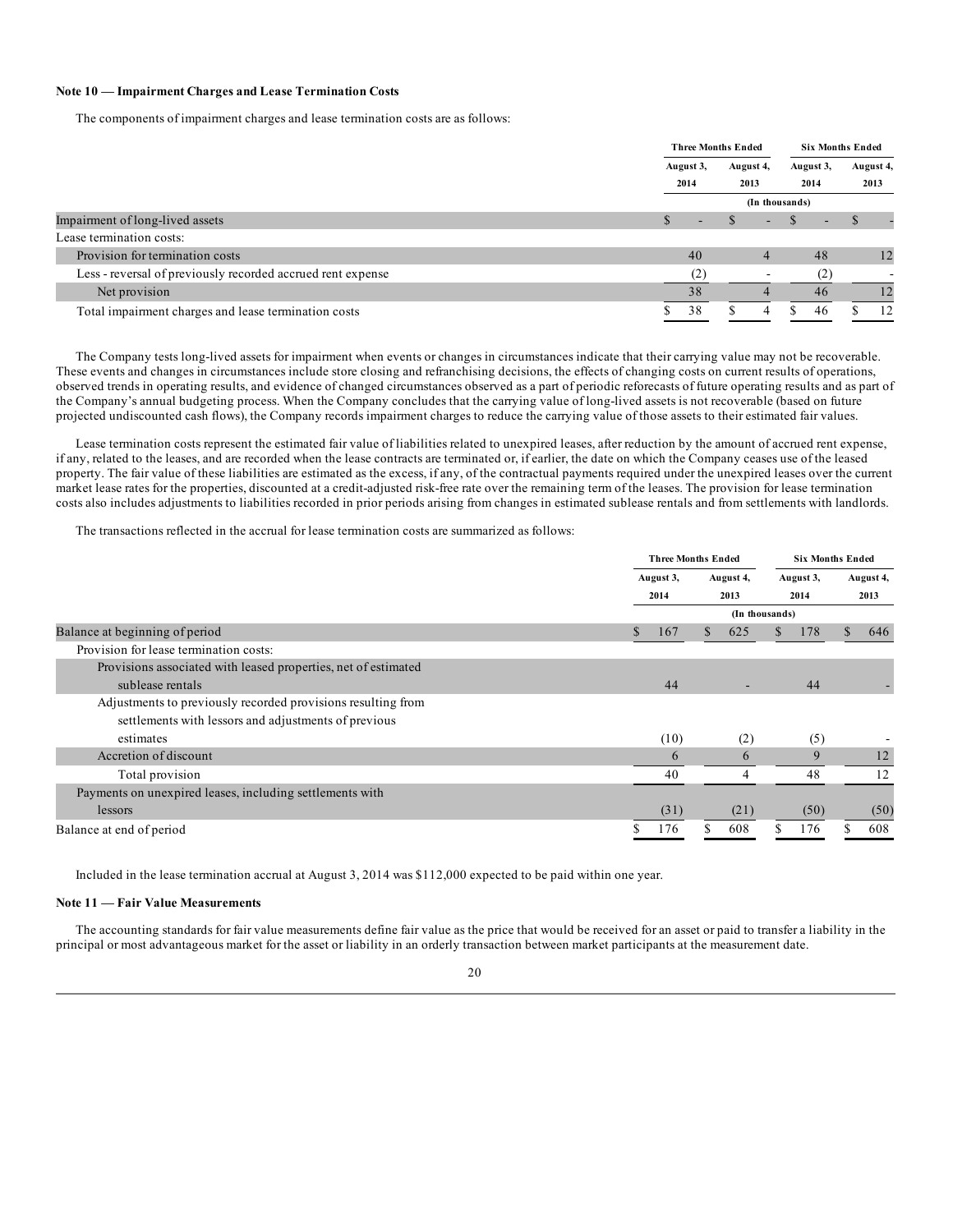The accounting standards for fair value measurements establish a three-level fair value hierarchy that prioritizes the inputs used to measure fair value. This hierarchy requires entities to maximize the use of observable inputs and minimize the use of unobservable inputs. The three levels of inputs used to measure fair value are as follows:

- Level 1 Quoted prices in active markets that are accessible at the measurement date for identical assets or liabilities.
- Level 2 Observable inputs other than quoted prices included within Level 1, such as quoted prices for similar assets and liabilities in active markets; quoted prices for identical or similar assets and liabilities in markets that are not active; or other inputs that are observable or can be corroborated by observable market data.
- Level 3 Unobservable inputs that are supported by little or no market activity and that are significant to the fair value measurement of the assets or liabilities. These include certain pricing models, discounted cash flow methodologies and similar techniques that use significant unobservable inputs.

# **Assets and Liabilities Measured at Fair Value on a Recurring Basis**

The following table presents the Company's assets and liabilities that are measured at fair value on a recurring basis at August 3, 2014 and February 2, 2014.

|                                          | August 3, 2014 <sup>(1)</sup> |         |  |
|------------------------------------------|-------------------------------|---------|--|
|                                          | Level 2<br>Level 1            | Level 3 |  |
|                                          | (In thousands)                |         |  |
| Assets:                                  |                               |         |  |
| $401(k)$ mirror plan assets              | 2,879<br>\$<br>S.             |         |  |
| Liabilities:                             |                               |         |  |
| Agricultural commodity futures contracts | \$.<br>434                    |         |  |
|                                          |                               |         |  |
|                                          | February 2, $2014^{(1)}$      |         |  |
|                                          | Level 2<br>Level 1            | Level 3 |  |
|                                          | (In thousands)                |         |  |
| Assets:                                  |                               |         |  |
| $401(k)$ mirror plan assets              | 2,585<br>\$<br>S.             |         |  |
| Liabilities:                             |                               |         |  |
| Agricultural commodity futures contracts | \$<br>313                     |         |  |
|                                          |                               |         |  |

(1) There were no transfers of financial assets or liabilities among the levels within the fair value hierarchy during the six months ended August 3, 2014 or the year ended February 2, 2014.

# **Assets and Liabilities Measured at Fair Value on a Non-Recurring Basis**

There were no material nonrecurring fair value measurements recorded during the three and six months ended August 3, 2014 and August 4, 2013.

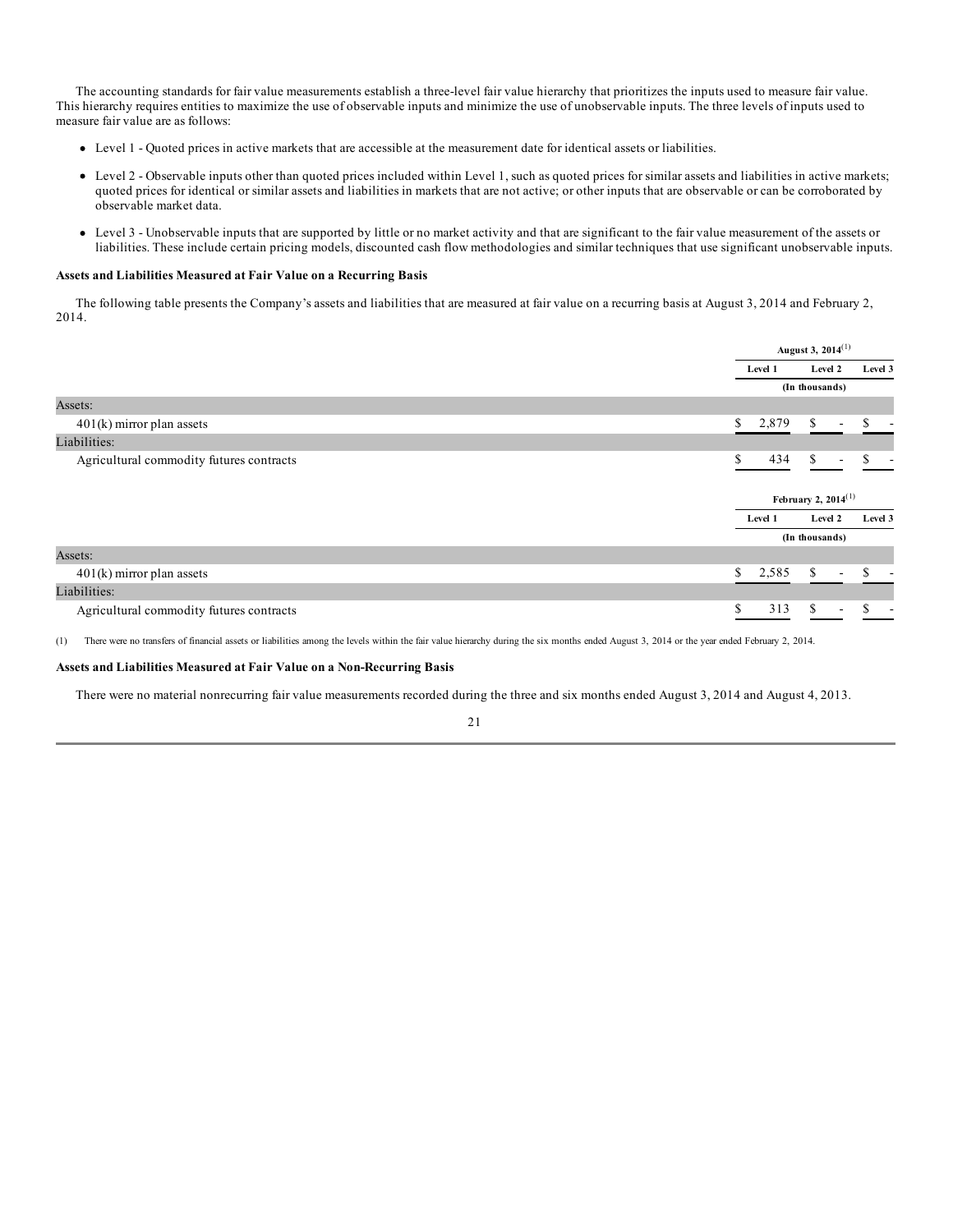### **Fair Values of Financial Instruments at the Balance Sheet Dates**

The carrying values and approximate fair values of certain financial instruments as of August 3, 2014 and February 2, 2014 were as follows:

|                                               |    |          | <b>August 3, 2014</b> |        | February 2, 2014                                                                                                          |       |  |       |  |  |
|-----------------------------------------------|----|----------|-----------------------|--------|---------------------------------------------------------------------------------------------------------------------------|-------|--|-------|--|--|
|                                               |    | Carrying |                       | Fair   | Carrying                                                                                                                  |       |  |       |  |  |
|                                               |    | Value    |                       | Value  | Value                                                                                                                     |       |  | Value |  |  |
|                                               |    |          |                       |        | Fair<br>(In thousands)<br>55,748<br>55,748<br>S.<br>S<br>25,268<br>25,268<br>675<br>675<br>16,788<br>16,788<br>313<br>313 |       |  |       |  |  |
| Assets:                                       |    |          |                       |        |                                                                                                                           |       |  |       |  |  |
| Cash and cash equivalents                     | \$ | 35,680   | \$                    | 35,680 |                                                                                                                           |       |  |       |  |  |
| Receivables                                   |    | 28,391   |                       | 28,391 |                                                                                                                           |       |  |       |  |  |
| Receivables from equity method franchisees    |    | 739      |                       | 739    |                                                                                                                           |       |  |       |  |  |
| Liabilities:                                  |    |          |                       |        |                                                                                                                           |       |  |       |  |  |
| Accounts payable                              |    | 16,049   |                       | 16,049 |                                                                                                                           |       |  |       |  |  |
| Agricultural commodity futures contracts      |    | 434      |                       | 434    |                                                                                                                           |       |  |       |  |  |
| Lease obligations (including current portion) |    | 5,591    |                       | 5,591  |                                                                                                                           | 2,003 |  | 2,003 |  |  |

The carrying values of all financial instruments approximate their fair values at August 3, 2014 and February 2, 2014.

### **Note 12 — Derivative Instruments**

The Company is exposed to certain risks relating to its ongoing business operations. The primary risks managed by using derivative instruments are commodity price risk and interest rate risk. The Company does not hold or issue derivative instruments for trading purposes.

The Company is exposed to credit-related losses in the event of non-performance by the counterparties to its derivative instruments. The Company mitigates this risk of nonperformance by dealing with highly rated counterparties.

Additional disclosure about the fair value of derivative instruments is included in Note 11.

### **Commodity Price Risk**

The Company is exposed to the effects of commodity price fluctuations in the cost of ingredients of its products, of which flour, sugar and shortening are the most significant. In order to bring greater stability to the cost of ingredients, from time to time the Company purchases exchange-traded commodity futures contracts, and options on such contracts, for raw materials which are ingredients of its products or which are components of such ingredients, including wheat and soybean oil. The Company is also exposed to the effects of commodity price fluctuations in the cost of gasoline used by its delivery vehicles. To mitigate the risk of fluctuations in the price of its gasoline purchases, the Company may purchase exchange-traded commodity futures contracts and options on such contracts. The difference between the cost, if any, and the fair value of commodity derivatives is reflected in earnings because the Company has not designated any of these instruments as hedges. Gains and losses on these contracts are intended to offset losses and gains on the hedged transactions in an effort to reduce the earnings volatility resulting from fluctuating commodity prices. The settlement of commodity derivative contracts is reported in the consolidated statement of cash flows as a cash flow from operating activities. At August 3, 2014, the Company had commodity derivatives with an aggregate contract volume of approximately 1.2 million bushels of wheat. Other than the requirement to meet minimum margin requirements with respect to the commodity derivatives, there are no collateral requirements related to such contracts.

### **Interest Rate Risk**

The Company is exposed to market risk from increases in interest rates on any borrowings outstanding under its secured revolving credit facility. As of August 3, 2014, there were no borrowings outstanding under such facility. During the second quarter of fiscal 2014, the Company repaid in full the remaining balance of its 2011 Term Loan.

On March 3, 2011, the Company entered into an interest rate derivative contract having an aggregate notional principal amount of \$17.5 million. The derivative contract entitled the Company to receive from the counterparty the excess, if any, of the three-month LIBOR rate over 3.00% for each of the calendar quarters in the period beginning April 2012 and ending December 2015. The Company accounted for this derivative contract as a cash flow hedge. The contract was terminated in July 2013 following the retirement in full of the 2011 Term Loan. In the second quarter of fiscal 2014, as a result of the termination of the contract, the \$516,000 unrealized loss on the contract previously included in AOCI was reclassified to earnings in the consolidated statement of income because the hedged forecasted transaction (interest on the 2011 Term Loan) would not occur.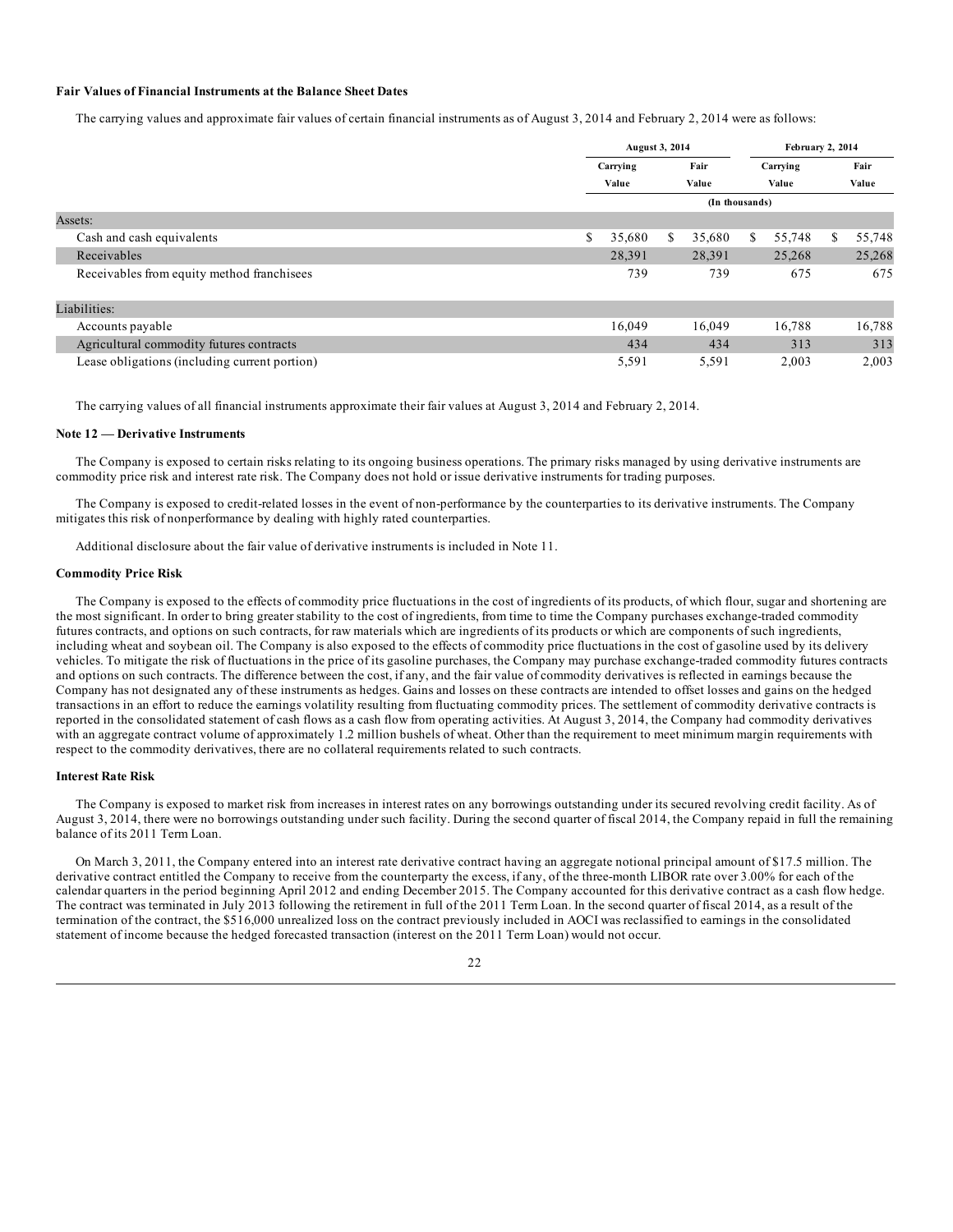# **Quantitative Summary of Derivative Positions and Their Effect on Results of Operations**

The following table presents the fair values of derivative instruments included in the consolidated balance sheet as of August 3, 2014 and February 2, 2014:

|                                                                                    |           |                   | <b>Liability Derivatives</b> |
|------------------------------------------------------------------------------------|-----------|-------------------|------------------------------|
|                                                                                    |           | <b>Fair Value</b> |                              |
|                                                                                    | August 3, |                   | February 2,                  |
| Derivatives Not Designated as Hedging Instruments<br><b>Balance Sheet Location</b> | 2014      |                   | 2014                         |
|                                                                                    |           | (In thousands)    |                              |
| Agricultural commodity futures contracts<br>Accrued liabilities                    | 434<br>S  |                   | 313                          |

The effects of derivative instruments on the consolidated statement of income for the three and six months ended August 3, 2014 and August 4, 2013 were as follows:

|                                             |                                             |                                                       |                           | Amount of Derivative Gain or (Loss) Recognized in Income |                |                                                          |                         |                         |  |  |  |
|---------------------------------------------|---------------------------------------------|-------------------------------------------------------|---------------------------|----------------------------------------------------------|----------------|----------------------------------------------------------|-------------------------|-------------------------|--|--|--|
|                                             |                                             |                                                       | <b>Three Months Ended</b> |                                                          |                |                                                          | <b>Six Months Ended</b> |                         |  |  |  |
| Derivatives Not Designated as Hedging       | Location of Derivative Gain or (Loss)       |                                                       | August 3,                 |                                                          | August 4,      | August 3,                                                |                         | August 4,               |  |  |  |
| <b>Instruments</b>                          | Recognized in Income                        |                                                       | 2014                      |                                                          | 2013           | 2014                                                     |                         | 2013                    |  |  |  |
|                                             |                                             |                                                       |                           |                                                          | (In thousands) |                                                          |                         |                         |  |  |  |
| Agricultural commodity futures contracts    | Direct operating expenses                   | \$                                                    | (1,341)                   | S                                                        | (410)          | \$<br>103                                                |                         | \$<br>(580)             |  |  |  |
|                                             |                                             |                                                       |                           |                                                          |                | Amount of Derivative Gain or (Loss) Recognized in Income |                         |                         |  |  |  |
|                                             |                                             |                                                       | <b>Three Months Ended</b> |                                                          |                |                                                          |                         | <b>Six Months Ended</b> |  |  |  |
|                                             | Location of Derivative Gain or (Loss)       |                                                       | August 3,                 |                                                          | August 4,      | August 3,                                                |                         | August 4,               |  |  |  |
| Derivatives Designated as a Cash Flow Hedge | Recognized in Income                        |                                                       | 2014                      |                                                          | 2013           | 2014                                                     |                         | 2013                    |  |  |  |
|                                             |                                             |                                                       |                           |                                                          |                | (In thousands)                                           |                         |                         |  |  |  |
| Interest rate derivative                    | Interest expense                            | S                                                     | ۰                         | \$                                                       | (20)           | \$                                                       | \$                      | (39)                    |  |  |  |
| Interest rate derivative                    | Loss on retirement of debt                  |                                                       |                           | \$                                                       | (516)          | \$                                                       | \$                      | (516)                   |  |  |  |
|                                             |                                             |                                                       |                           |                                                          |                |                                                          |                         |                         |  |  |  |
|                                             |                                             | Amount of Derivative Gain or (Loss) Recognized in OCI |                           |                                                          |                |                                                          |                         |                         |  |  |  |
|                                             |                                             |                                                       | <b>Three Months Ended</b> |                                                          |                |                                                          |                         | <b>Six Months Ended</b> |  |  |  |
|                                             |                                             |                                                       | August 3,                 |                                                          | August 4,      | August 3,                                                |                         | August 4,               |  |  |  |
| Derivatives Designated as a Cash Flow Hedge | Derivative Gain or (Loss) Recognized in OCI |                                                       | 2014                      |                                                          | 2013           | 2014                                                     |                         | 2013                    |  |  |  |
|                                             |                                             |                                                       |                           |                                                          |                | (In thousands)                                           |                         |                         |  |  |  |
| Interest rate derivative                    | Change in fair value of derivative          | $\mathbb{S}$                                          |                           | $\mathbb{S}$                                             | 26             | $\mathbb{S}$<br>÷,                                       | $\mathbb{S}$            | 36                      |  |  |  |
|                                             | Less - income tax effect                    |                                                       |                           |                                                          | (10)           |                                                          |                         | (14)                    |  |  |  |
|                                             |                                             |                                                       |                           |                                                          | 16             |                                                          |                         | 22                      |  |  |  |
|                                             | Loss on cash flow hedge reclassified        |                                                       |                           |                                                          |                |                                                          |                         |                         |  |  |  |
|                                             | to net income, previously charged           |                                                       |                           |                                                          |                |                                                          |                         |                         |  |  |  |
|                                             | to other comprehensive income               |                                                       | $\overline{\phantom{a}}$  |                                                          | 516            |                                                          |                         | 516                     |  |  |  |
|                                             | Less - income tax effect                    |                                                       | $\overline{\phantom{a}}$  |                                                          | (200)          | ۰                                                        |                         | (200)                   |  |  |  |
|                                             |                                             |                                                       |                           |                                                          | 316            |                                                          |                         | 316                     |  |  |  |
|                                             | Net change in amount recognized in          |                                                       |                           |                                                          |                |                                                          |                         |                         |  |  |  |
|                                             | <b>OCI</b>                                  | \$                                                    |                           | \$                                                       | 332            | \$                                                       |                         | 338                     |  |  |  |
|                                             |                                             |                                                       |                           |                                                          |                |                                                          |                         |                         |  |  |  |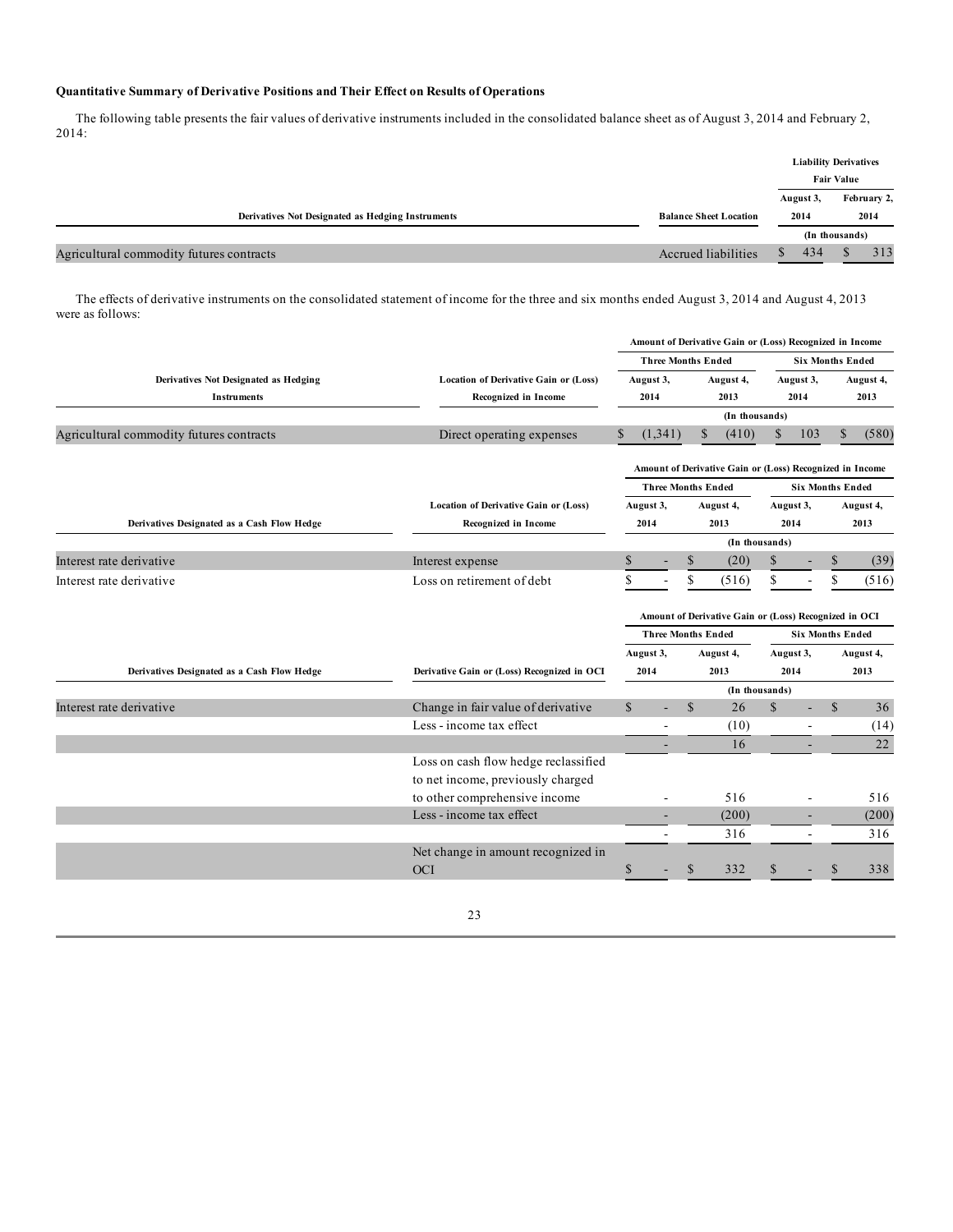### **Note 13 — Acquisitions and Divestitures**

### *Acquisition of Krispy Kreme Shops*

On June 17, 2014, the Company acquired the business and operating assets of its franchisee in Birmingham, Alabama, consisting of four Krispy Kreme shops that had fiscal 2014 sales of approximately \$9 million. The acquired assets also include the seller's franchise rights for 13 counties in Alabama. The total consideration was approximately \$7.5 million cash. In connection with the acquisition, the Company entered into leases with the seller for three of the shops and assumed a lease with an unrelated party on the fourth shop.

The Company recorded charges to earnings related to the acquisition of \$431,000 in the quarter ended August 3, 2014, which are included in direct operating expenses. The charges include \$343,000 for the settlement of the pre-existing franchise contract between the Company and the franchisee, certain terms of which were unfavorable, from the Company's point of view, to current market terms. The charge was determined by discounting to present value as of the acquisition date the excess of royalties on the acquired business's sales at the Company's current prevailing royalty rates over the lower royalties otherwise payable by the former franchisee pursuant to the terminated franchise agreement. The discount rate used reflected both the time value of money and the level of risk associated with achievement of the related cash flows. The Company also expensed transaction costs related to the acquisition of \$88,000.

The cost of the acquired business was allocated as follows:

|                                                                        | (In thousands) |
|------------------------------------------------------------------------|----------------|
| Purchase price allocated to:                                           |                |
| Working capital, exclusive of cash                                     | (5)            |
| Property and equipment                                                 | 710            |
| Reacquired franchise rights associated with the Company stores segment | 3,853          |
| Goodwill associated with the Company Stores segment                    | 2,594          |
|                                                                        | 7152           |

Amounts allocated to reacquired franchise rights are being amortized by charges to earnings on a straight-line basis through March 2020, which was the expiration date of the terminated franchise agreement. All of the goodwill recognized in the acquisition for financial reporting purposes is expected to be deductible for income tax purposes.

The results of operations of the acquired business subsequent to the acquisition had no material effect on the Company's consolidated results of operations. The Company's results of operations for the three and six months ended August 4, 2013, computed on a pro forma basis assuming the acquisition had been consummated at the beginning of those periods, would not be materially different from the Company's historical results of operations and, accordingly, have been omitted.

In December 2013, the Company acquired the land, building and doughnut-making equipment at a facility in Illinois that had fiscal 2014 sales of approximately \$3 million. The aggregate purchase price for the facility was approximately \$1.6 million cash, all of which was allocated to property and equipment. The facility was being operated as a Krispy Kreme shop pursuant to a management agreement approved by the Company between the facility's former owner and one of the Company's franchisees. The management agreement was terminated in connection with the Company's acquisition of the facility, and was replaced by an operating agreement between the Company and the franchisee. Pursuant to the operating agreement, the Company agreed to permit the franchisee to continue to operate the facility for its account through June 2014 in exchange for monthly rental payments, and the payment of amounts based on the facility's sales equivalent to the amounts that would be payable to the Company if the facility were subject to a franchise agreement. The Company assumed operation of the facility for its own account in July 2014. The Company's results of operations for the three and six months ended August 4, 2013, computed on a pro forma basis assuming the acquisition had been consummated at the beginning of those periods, would not be materially different from the Company's historical results of operations and, accordingly, have been omitted.

#### *Asset Divestitures*

On July 11, 2013, the Company refranchised three Company-owned stores in the Dallas market to a new franchisee. The aggregate purchase price for the assets was \$681,000 cash. The three stores had total sales of approximately \$7 million in fiscal 2013, of which approximately 45% represented wholesale sales. The franchise agreements with the new franchisee do not include wholesale sales rights. The Company Stores segment recorded a gain of \$876,000 on the refranchising transaction, which was included in direct operating expenses in the second quarter of fiscal 2014. The gain includes approximately \$462,000 related to the sale of equipment, and approximately \$414,000 related to the reversal of accrued rent expense related to a store lease assigned to the franchisee where the Company was relieved of the primary lease obligation. The Company leased the other two stores, which the Company owns, to the franchisee. In connection with the refranchising, the Company executed a development agreement with the franchisee to develop 15 additional Krispy Kreme locations in the market through fiscal 2019. In July 2014, the Company received a notice that the franchisee intends to exercise its option to acquire the two stores it leased from the Company; the aggregate purchase price is \$2.1 million cash.

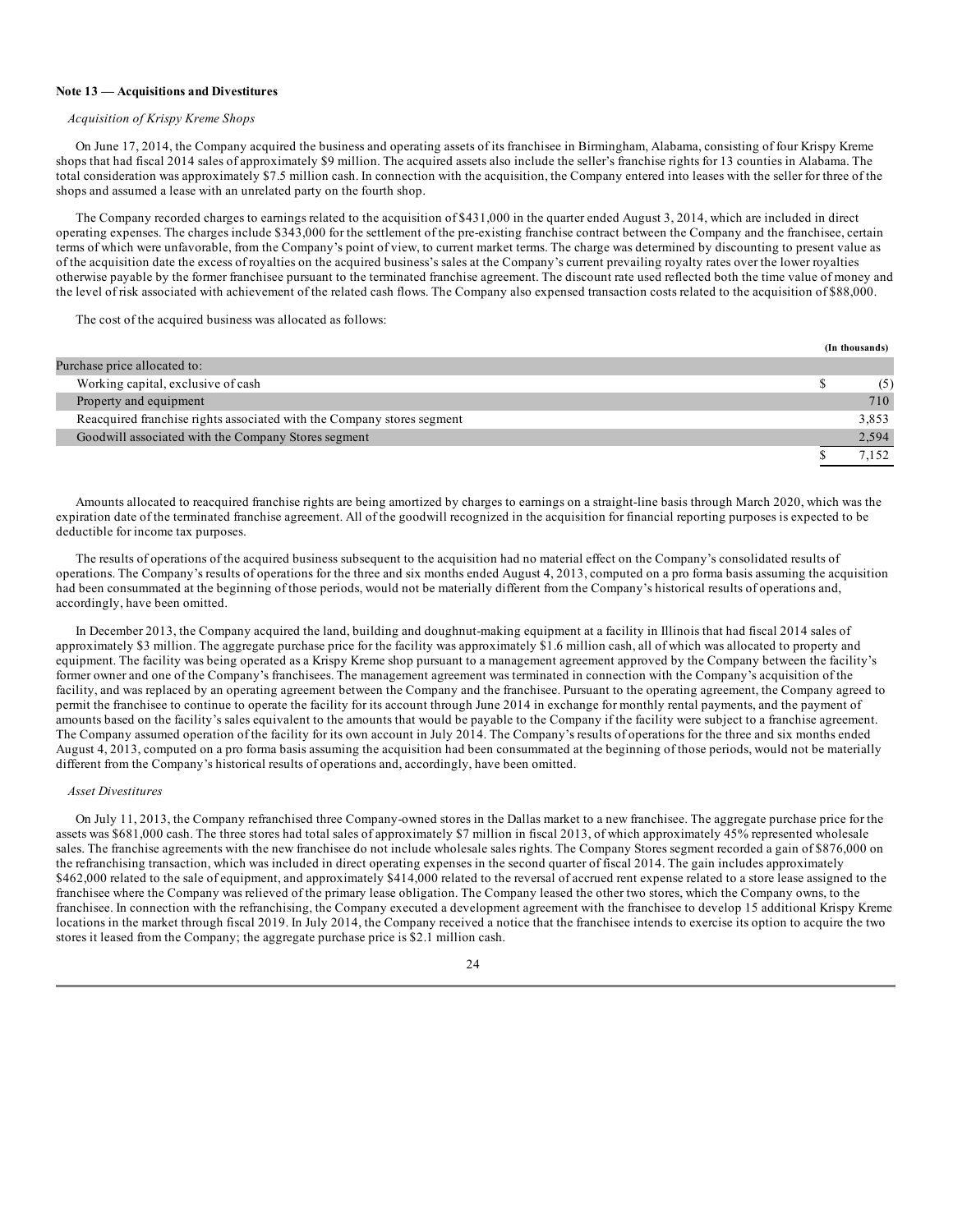On February 22, 2013, the Company refranchised three stores in the Kansas/Missouri market to a new franchisee who was a former employee of the Company; the Company closed a fourth store in the market in January 2013 in anticipation of the transaction. The aggregate purchase price of the assets was approximately \$1.1 million, evidenced by a 7% promissory note payable in installments equal to 3.5% of the stores' sales beginning in February 2013. The four stores had total sales of approximately \$9 million in fiscal 2013. The Company did not record a significant gain or loss on this refranchising transaction.

# **Item 2. MANAGEMENT'S DISCUSSION AND ANALYSIS OF FINANCIAL CONDITION AND RESULTS OF OPERATIONS.**

The following discussion of the Company's financial condition and results of operations should be read in conjunction with the consolidated financial statements and notes thereto appearing elsewhere herein.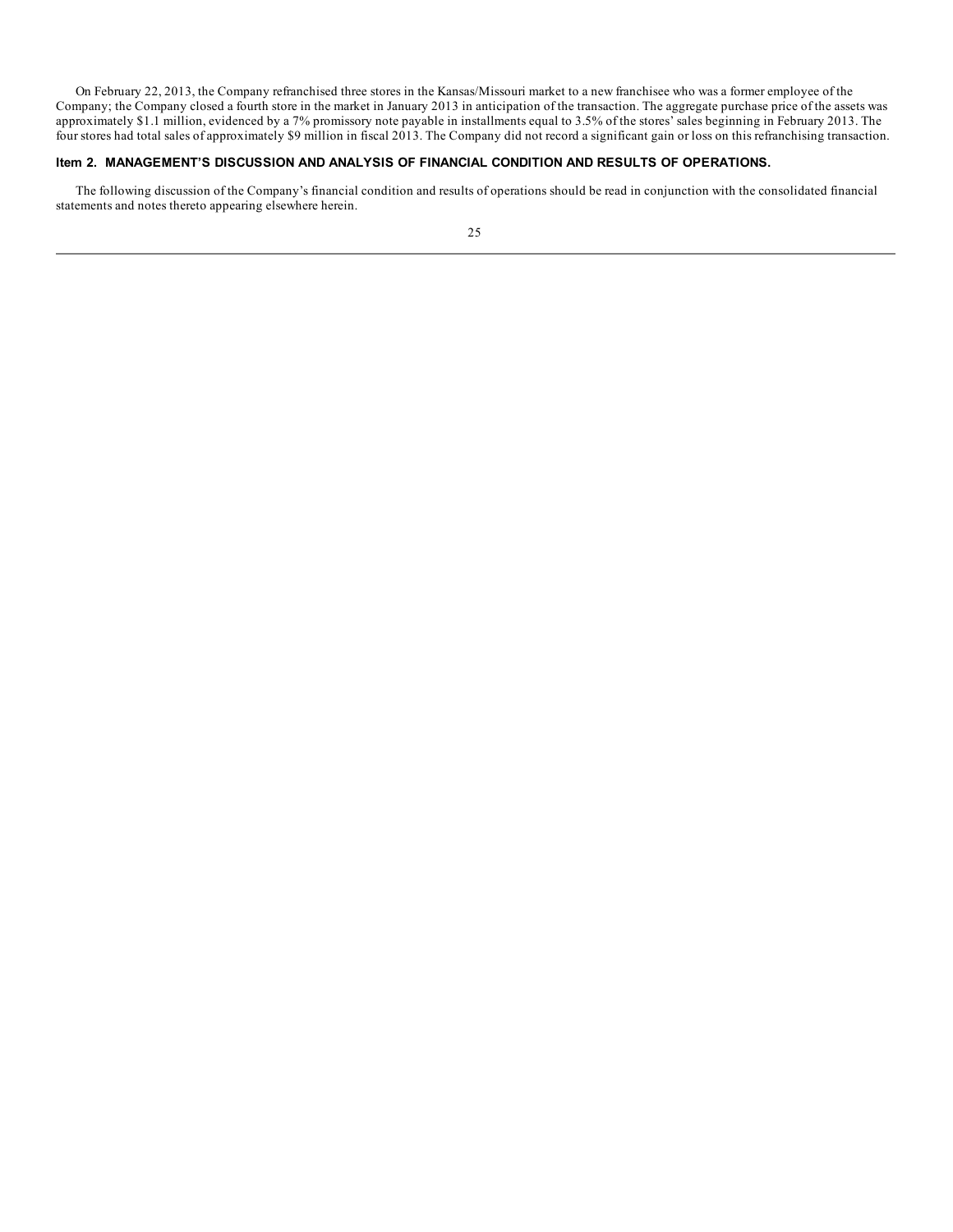# **Results of Operations**

The following table sets forth operating metrics for the three and six months ended August 3, 2014 and August 4, 2013.

|                                                                    |              | <b>Three Months Ended</b> |              |            | <b>Six Months Ended</b> |                   |              |           |
|--------------------------------------------------------------------|--------------|---------------------------|--------------|------------|-------------------------|-------------------|--------------|-----------|
|                                                                    |              | August 3,                 |              | August 4,  |                         | August 3,         |              | August 4, |
|                                                                    |              | 2014                      |              | 2013       |                         | 2014              |              | 2013      |
| Change in Same Store Sales (on-premises sales only):               |              |                           |              |            |                         |                   |              |           |
| Company stores                                                     |              | $1.1\%$                   |              | $10.5\%$   |                         | $(0.2)\%$         |              | 11.4 $%$  |
| Domestic Franchise stores                                          |              | 3.8 %                     |              | 12.0%      |                         | 4.2 $\frac{9}{6}$ |              | 11.9 %    |
| International Franchise stores                                     |              | $(1.0)\%$                 |              | $(11.2)\%$ |                         | $(2.8)\%$         |              | $(9.6)\%$ |
| International Franchise stores, in constant dollars $(1)$          |              | $(2.4)\%$                 |              | $(7.1)\%$  |                         | $(2.3)\%$         |              | $(5.8)\%$ |
| Change in Same Store Customer Count - Company stores               |              |                           |              |            |                         |                   |              |           |
| (retail sales only)                                                |              | $0.8\%$                   |              | 8.0%       |                         | $(1.8)\%$         |              | $9.7\%$   |
| Average guest check - Company stores (retail sales only)           | $\mathbb{S}$ | 7.67                      | $\mathbb{S}$ | 7.68       | $\mathbb{S}$            | 7.56              | $\mathbb{S}$ | 7.49      |
| Wholesale Metrics (Company stores only):                           |              |                           |              |            |                         |                   |              |           |
| Average weekly number of doors served:                             |              |                           |              |            |                         |                   |              |           |
| Grocers/mass merchants                                             |              | 5,305                     |              | 5,283      |                         | 5,255             |              | 5,327     |
| Convenience stores                                                 |              | 4,702                     |              | 4,503      |                         | 4,648             |              | 4,492     |
| Average weekly sales per door:                                     |              |                           |              |            |                         |                   |              |           |
| Grocers/mass merchants                                             | $\mathbb{S}$ | 352                       | $\mathbb{S}$ | 353        | $\mathbb{S}$            | 357               | $\mathbb{S}$ | 359       |
| Convenience stores                                                 |              | 250                       |              | 262        |                         | 251               |              | 264       |
| <b>Systemwide Sales</b> (in thousands): $^{(2)}$                   |              |                           |              |            |                         |                   |              |           |
| Company stores                                                     |              | \$77,806                  |              | \$74,893   |                         | \$157,624         |              | \$156,014 |
| Domestic Franchise stores                                          |              | 84,096                    |              | 78,616     |                         | 171,807           |              | 159,602   |
| International Franchise stores                                     |              | 114,706                   |              | 102,971    |                         | 229,217           |              | 213,226   |
| International Franchise stores, in constant dollars <sup>(3)</sup> |              | 114,706                   |              | 104,958    |                         | 229,217           |              | 213,137   |
| Average Weekly Sales Per Store (in thousands): (4) (5)             |              |                           |              |            |                         |                   |              |           |
| Company stores:                                                    |              |                           |              |            |                         |                   |              |           |
| Factory stores:                                                    |              |                           |              |            |                         |                   |              |           |
| Commissaries — wholesale                                           | $\mathbb{S}$ | 214.9                     | $\mathbb{S}$ | 203.4      | $\mathbb{S}$            | 213.6             | $\mathbb{S}$ | 203.3     |
| Dual-channel stores:                                               |              |                           |              |            |                         |                   |              |           |
| On-premises                                                        |              | 36.4                      |              | 34.8       |                         | 38.2              |              | 37.9      |
| Wholesale                                                          |              | 48.5                      |              | 50.4       |                         | 49.2              |              | 51.1      |
| Total                                                              |              | 84.9                      |              | 85.2       |                         | 87.4              |              | 89.0      |
| On-premises only stores                                            |              | 34.4                      |              | 37.2       |                         | 36.3              |              | 38.9      |
| All factory stores                                                 |              | 70.6                      |              | 75.1       |                         | 72.8              |              | 78.0      |
| Satellite stores                                                   |              | 21.2                      |              | 20.7       |                         | 22.2              |              | 22.0      |
| All stores                                                         |              | 60.9                      |              | 62.5       |                         | 63.0              |              | 65.0      |
| Domestic Franchise stores:                                         |              |                           |              |            |                         |                   |              |           |
| Factory stores                                                     | $\mathbb{S}$ | 50.5                      | $\mathbb{S}$ | 51.9       | $\mathbb{S}$            | 51.7              | $\mathbb{S}$ | 53.1      |
| Satellite stores                                                   |              | 17.6                      |              | 18.1       |                         | 18.3              |              | 18.3      |
| International Franchise stores:                                    |              |                           |              |            |                         |                   |              |           |
| Factory stores                                                     | \$           | 40.5                      | \$           | 38.3       | \$                      | 40.6              | \$           | 39.7      |
| Satellite stores                                                   |              | 9.2                       |              | 9.3        |                         | 9.4               |              | 9.9       |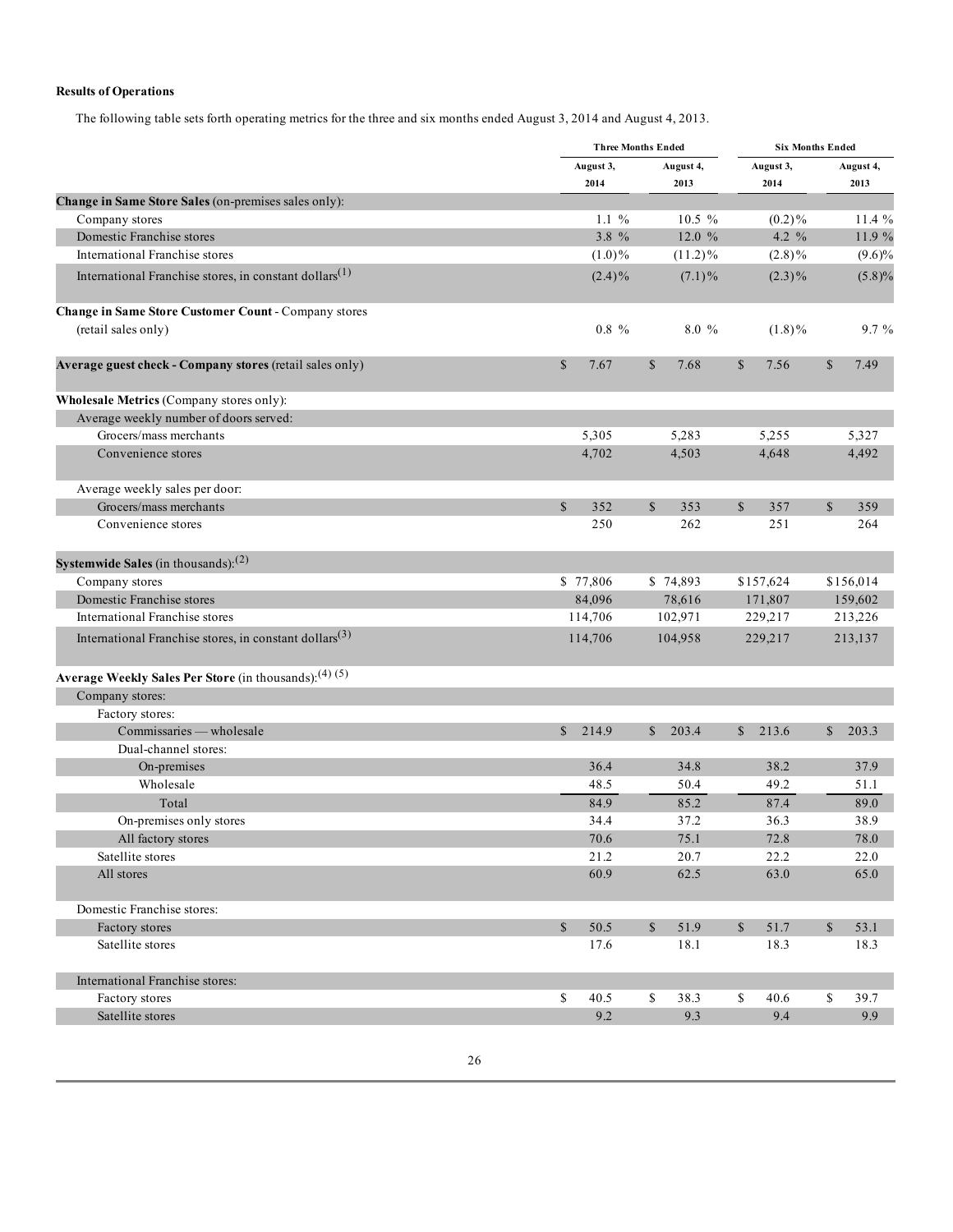(1) Represents the change in International Franchise same store sales computed by reconverting franchise store sales in each foreign currency to U.S. dollars at a constant rate of exchange for each period.

(2) Excludes sales among Company and franchise stores.

- (3) Represents International Franchise store sales computed by reconverting International Franchise store sales for the three and six months ended August 4, 2013 to U.S. dollars based upon the weighted average of the exchange rates prevailing in the three and six months ended August 3, 2014.
- (4) Includes sales between Company and franchise stores.<br>(5) Metrics for the three and six months ended August 3.
- Metrics for the three and six months ended August 3, 2014 and August 4, 2013 include only stores open at the respective period end.

In the first quarter of fiscal 2015, the Company revised its methodology for computing its same store sales metric. Under the revised methodology, shops are included in the same store sales computation after 18 months of operation, compared to 13 months under the former methodology. The Company believes that deferring stores' entry into the same store sales metric until week 79 results in a more meaningful measurement of comparable sales because, in most cases, substantially all of the elevated sales levels typically experienced in the initial weeks following the opening of a new Krispy Kreme shop will no longer be reflected in the metric.

All same store sales change metrics in this current report reflect the new methodology for all periods. The Company filed a Current Report on Form 8-K on May 8, 2014 providing quarterly tables showing the change in same store sales for Company, domestic franchise and international franchise shops for fiscal 2012 through fiscal 2014 calculated using the revised computational methodology and using the former methodology.

The change in "same store sales" is computed by dividing the aggregate on-premises sales (including fundraising sales) during the current year period for all stores which had been open for more than 78 consecutive weeks during the current year (but only to the extent such sales occurred in the 79<sup>th</sup> or later week of each store's operation) by the aggregate on-premises sales of such stores for the comparable weeks in the preceding year. Once a store has been open for at least 79 consecutive weeks, its sales are included in the computation of same store sales for all subsequent periods. In the event a store is closed temporarily (for example, for remodeling) and has no sales during one or more weeks, such store's sales for the comparable weeks during the earlier or subsequent period are excluded from the same store sales computation. The change in same store customer count is similarly computed, but is based upon the number of retail transactions reported in the Company's point-of-sale system.

For wholesale sales, "average weekly number of doors" represents the average number of customer locations to which product deliveries were made during a week, and "average weekly sales per door" represents the average weekly sales to each such location.

Systemwide sales, a non-GAAP financial measure, include sales by both Company and franchise Krispy Kreme stores. The Company believes systemwide sales data are useful in assessing consumer demand for the Company's products, the overall success of the Krispy Kreme brand and, ultimately, the performance of the Company. All of the Company's royalty revenues are computed as percentages of sales made by the Company's domestic and international franchisees, and substantially all of KK Supply Chain's external sales of doughnut mixes and other ingredients ultimately are determined by demand for the Company's products at franchise stores. Accordingly, sales by the Company's franchisees have a direct effect on the Company's royalty and KK Supply Chain revenues, and therefore on the Company's profitability. The Company's consolidated financial statements appearing elsewhere herein include sales by Company stores, sales to franchisees by the KK Supply Chain business segment, and royalties and fees received from franchise stores based on their sales, but exclude sales by franchise stores to their customers.

The following table sets forth data about the number of systemwide stores as of August 3, 2014 and August 4, 2013.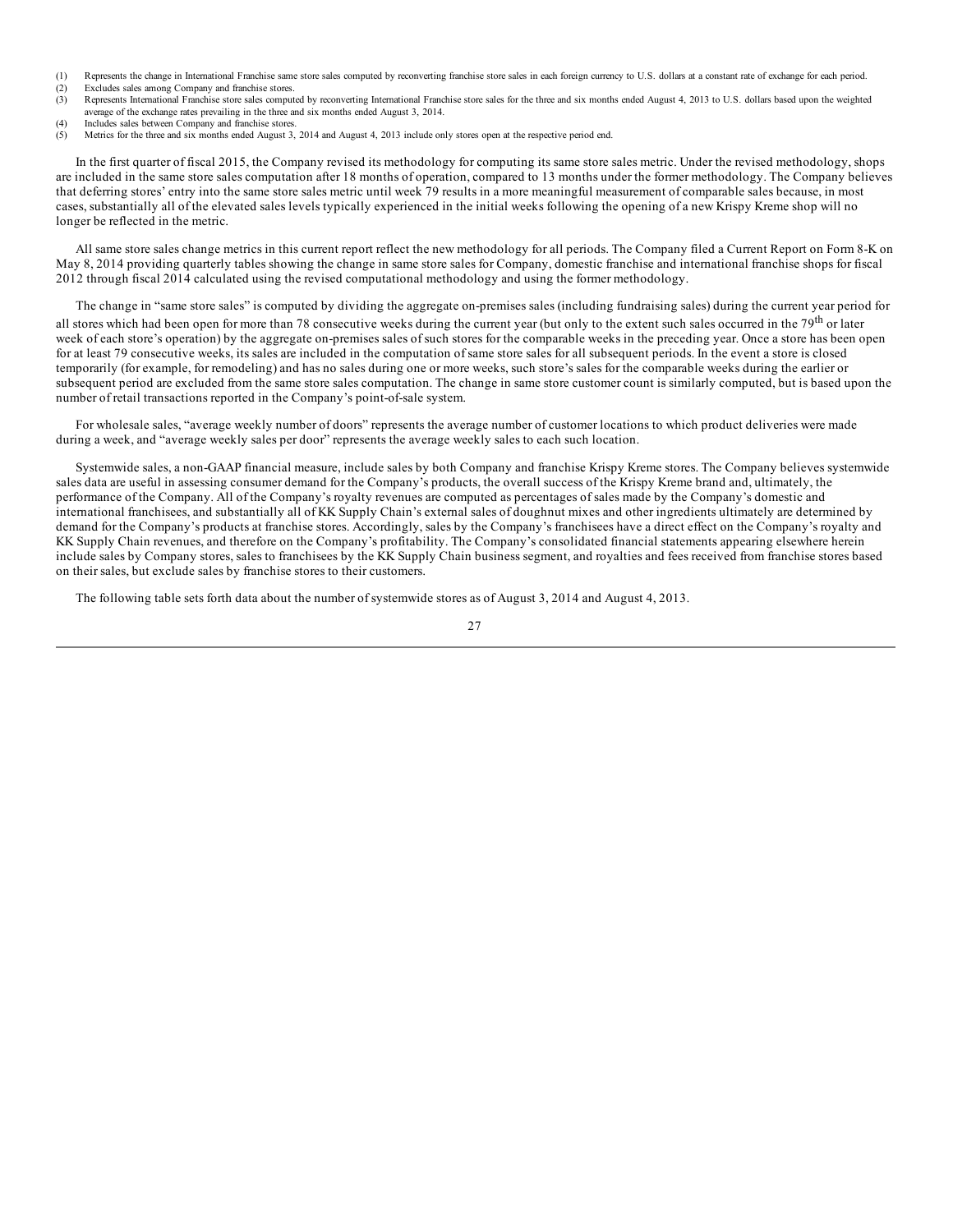|                                             | August 3, | August 4, |
|---------------------------------------------|-----------|-----------|
|                                             | 2014      | 2013      |
| <b>Number of Stores Open At Period End:</b> |           |           |
| Company stores:                             |           |           |
| Factory:                                    |           |           |
| Commissaries                                | 7         | 7         |
| Dual-channel stores                         | 33        | 31        |
| On-premises only stores                     | 42        | 34        |
| Satellite stores                            | 21        | 21        |
| <b>Total Company stores</b>                 | 103       | 93        |
|                                             |           |           |
| Domestic Franchise stores:                  |           |           |
| Factory stores                              | 109       | 105       |
| Satellite stores                            | 51        | 45        |
| Total Domestic Franchise stores             | 160       | 150       |
|                                             |           |           |
| International Franchise stores:             |           |           |
| Factory stores                              | 128       | 119       |
| Satellite stores                            | 493       | 427       |
| Total International Franchise stores        | 621       | 546       |
|                                             |           |           |
| Total systemwide stores                     | 884       | 789       |
|                                             |           |           |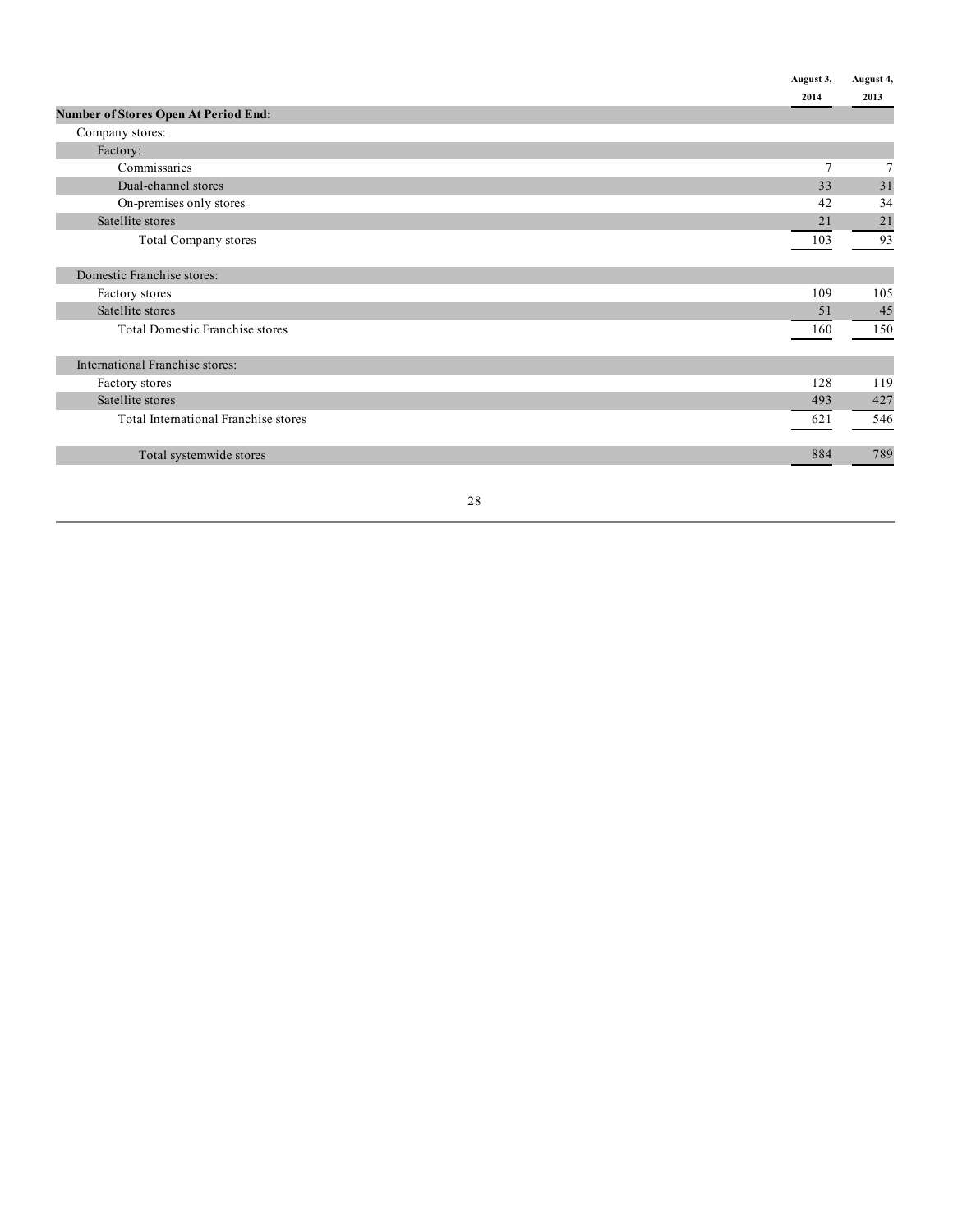The following table sets forth data about the number of store operating weeks for the three and six months ended August 3, 2014 and August 4, 2013.

|                                           |           | <b>Three Months Ended</b> |           | <b>Six Months Ended</b> |  |
|-------------------------------------------|-----------|---------------------------|-----------|-------------------------|--|
|                                           | August 3, | August 4,                 | August 3, | August 4,               |  |
|                                           | 2014      | 2013                      | 2014      | 2013                    |  |
| <b>Store Operating Weeks:</b>             |           |                           |           |                         |  |
| Company stores:                           |           |                           |           |                         |  |
| Factory stores:                           |           |                           |           |                         |  |
| Commissaries                              | 91        | 91                        | 182       | 182                     |  |
| Dual-channel stores                       | 414       | 430                       | 817       | 878                     |  |
| On-premises only stores                   | 529       | 427                       | 1,036     | 840                     |  |
| Satellite stores                          | 255       | 273                       | 488       | 539                     |  |
| Domestic Franchise stores: <sup>(1)</sup> |           |                           |           |                         |  |
| Factory stores                            | 1,416     | 1,320                     | 2,810     | 2,627                   |  |
| Satellite stores                          | 684       | 576                       | 1,359     | 1,136                   |  |
| International Franchise stores: $(1)$     |           |                           |           |                         |  |
| Factory stores                            | 1,408     | 1,359                     | 2,788     | 2,705                   |  |
| Satellite stores                          | 6,216     | 5,391                     | 12,120    | 10,497                  |  |

(1) Metrics for the three and six months ended August 3, 2014 and August 4, 2013 include only stores open at the respective period end.

The following table sets forth the types and locations of Company stores as of August 3, 2014.

|                      |                | <b>Number of Company Stores</b> |                          |                |
|----------------------|----------------|---------------------------------|--------------------------|----------------|
|                      | Factory        |                                 |                          |                |
| <b>State</b>         | <b>Stores</b>  | <b>Hot Shops</b>                | <b>Fresh Shops</b>       | Total          |
| Alabama              | $\overline{4}$ | 3                               | $\blacksquare$           | σ              |
| District of Columbia | ۰.             | 1                               | $\overline{\phantom{a}}$ |                |
| Florida              | 6              | ٠                               | $\blacksquare$           | 6              |
| Georgia              | 11             | 4                               | ÷.                       | 15             |
| Illinois             |                | ٠                               | ۰                        |                |
| Indiana              | $\overline{3}$ |                                 | $\blacksquare$           | 4              |
| Kansas               | $\overline{2}$ | ٠                               | -                        | $\overline{2}$ |
| Kentucky             | $\mathfrak{Z}$ |                                 | $\blacksquare$           |                |
| Louisiana            |                | ٠                               | ۰                        |                |
| Maryland             | $\overline{2}$ | ٠                               | $\overline{\phantom{a}}$ | $\overline{2}$ |
| Michigan             | $\overline{3}$ | ٠                               | $\overline{\phantom{a}}$ | 3              |
| Mississippi          |                | ٠                               | $\overline{\phantom{a}}$ |                |
| Missouri             |                | ۰                               | $\overline{\phantom{a}}$ |                |
| New York             | ۰              | $\overline{\phantom{a}}$        |                          |                |
| North Carolina       | 14             | $\overline{4}$                  | ٠                        | $18\,$         |
| Ohio                 | 6              | $\overline{\phantom{a}}$        | $\blacksquare$           | 6              |
| South Carolina       | 6              | $\overline{2}$                  | $\overline{\phantom{a}}$ | $\,$ 8 $\,$    |
| Tennessee            | 11             | $\overline{2}$                  | $\overline{\phantom{a}}$ | 13             |
| Virginia             | 6              | $\overline{2}$                  | $\overline{\phantom{a}}$ | $\,$ 8 $\,$    |
| West Virginia        |                | $\overline{\phantom{a}}$        | $\overline{\phantom{a}}$ |                |
| Total                | 82             | 20                              |                          | 103            |

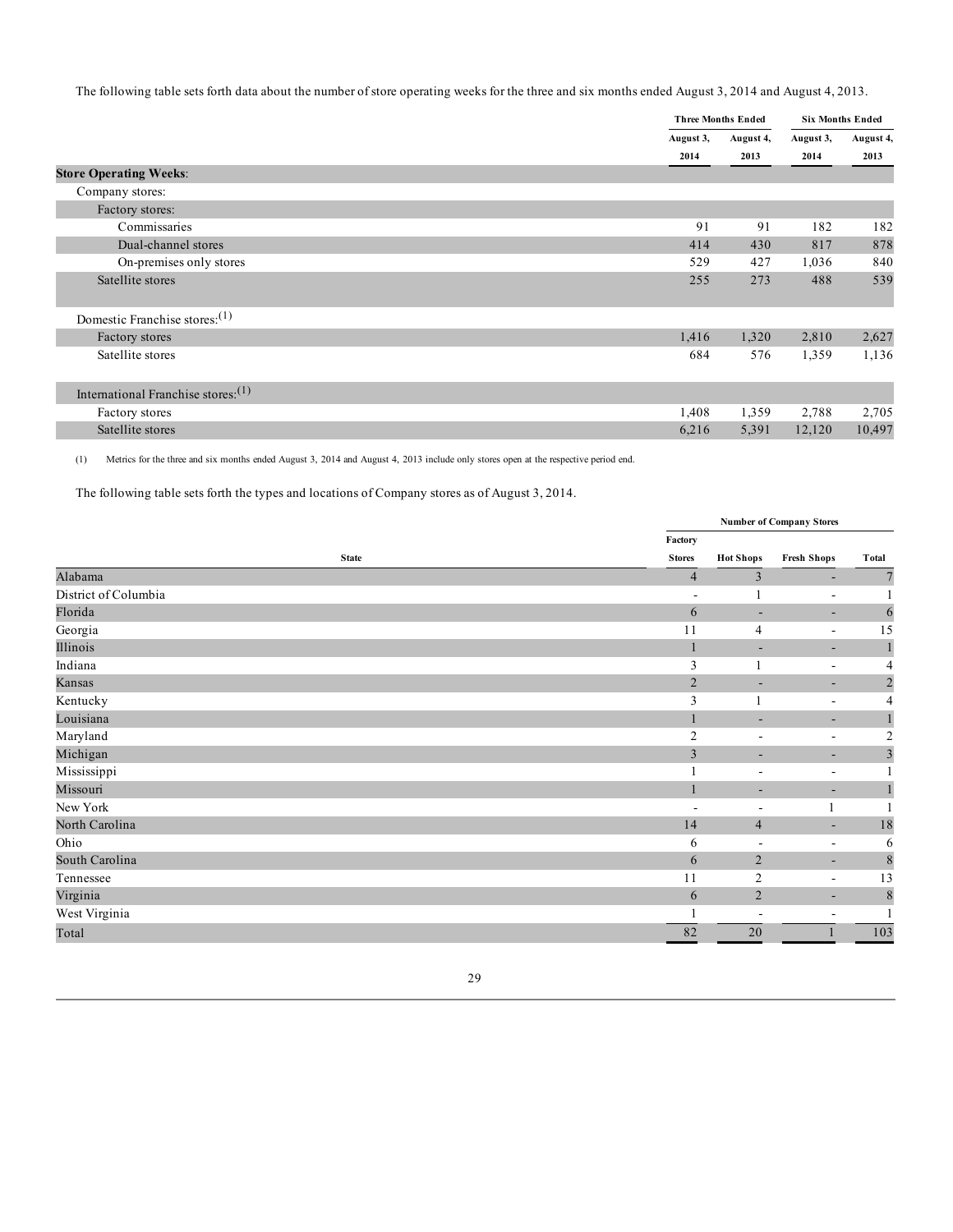Changes in the number of Company stores during the three and six months ended August 3, 2014 and August 4, 2013 are summarized in the table below.

|                                     |                | <b>Number of Company Stores</b> |                              |                          |  |
|-------------------------------------|----------------|---------------------------------|------------------------------|--------------------------|--|
|                                     | Factory        |                                 |                              |                          |  |
|                                     | <b>Stores</b>  | <b>Hot Shops</b>                | <b>Fresh Shops</b>           | Total                    |  |
| Three months ended August 3, 2014   |                |                                 |                              |                          |  |
| May 4, 2014                         | 78             | 18                              | $\mathbf{1}$                 | 97                       |  |
| Opened                              | $\mathbf{1}$   | ٠                               | ٠                            | $\mathbf{1}$             |  |
| Closed                              | Ē,             | $\blacksquare$                  | $\overline{a}$               | ٠                        |  |
| Change in store type                | $\mathbf{1}$   | (1)                             | $\overline{a}$               | $\sim$                   |  |
| Transferred from Domestic Franchise | $\overline{2}$ | 3                               | ÷,                           | $\sqrt{5}$               |  |
| August 3, 2014                      | 82             | 20                              | $\mathbf{1}$                 | 103                      |  |
| Six months ended August 3, 2014     |                |                                 |                              |                          |  |
| February 2, 2014                    | 76             | 18                              | $\mathbf{1}$                 | 95                       |  |
| Opened                              | 3              | $\overline{a}$                  | ÷,                           | 3                        |  |
| Closed                              | ۰              | ٠                               | ÷                            |                          |  |
| Change in store type                | 1              | (1)                             | $\overline{a}$               | $\overline{\phantom{a}}$ |  |
| Transferred from Domestic Franchise | $\overline{2}$ | $\overline{3}$                  | Ē.                           | 5                        |  |
| August 3, 2014                      | 82             | 20                              | $\mathbf{1}$                 | 103                      |  |
|                                     |                |                                 |                              |                          |  |
| Three months ended August 4, 2013   |                |                                 |                              |                          |  |
| May 5, 2013                         | 74             | 20                              | $\mathbf{1}$                 | 95                       |  |
| Opened                              | $\overline{2}$ | ۰                               | ÷,                           | $\overline{2}$           |  |
| Closed                              | (1)            | $\overline{a}$                  | $\qquad \qquad \blacksquare$ | (1)                      |  |
| Transferred to Domestic Franchise   | (3)            | ۰                               | $\overline{\phantom{a}}$     | (3)                      |  |
| August 4, 2013                      | $72\,$         | 20                              | $\mathbf{1}$                 | 93                       |  |
| Six months ended August 4, 2013     |                |                                 |                              |                          |  |
| February 3, 2013                    | 76             | 20                              | 1                            | 97                       |  |
| Opened                              | 3              | $\overline{\phantom{a}}$        | ٠                            | 3                        |  |
| Closed                              | (1)            | $\overline{\phantom{a}}$        | ÷                            | (1)                      |  |
| Transferred to Domestic Franchise   | (6)            | ÷                               | ٠                            | (6)                      |  |
| August 4, 2013                      | 72             | 20                              | 1                            | 93                       |  |
|                                     |                |                                 |                              |                          |  |

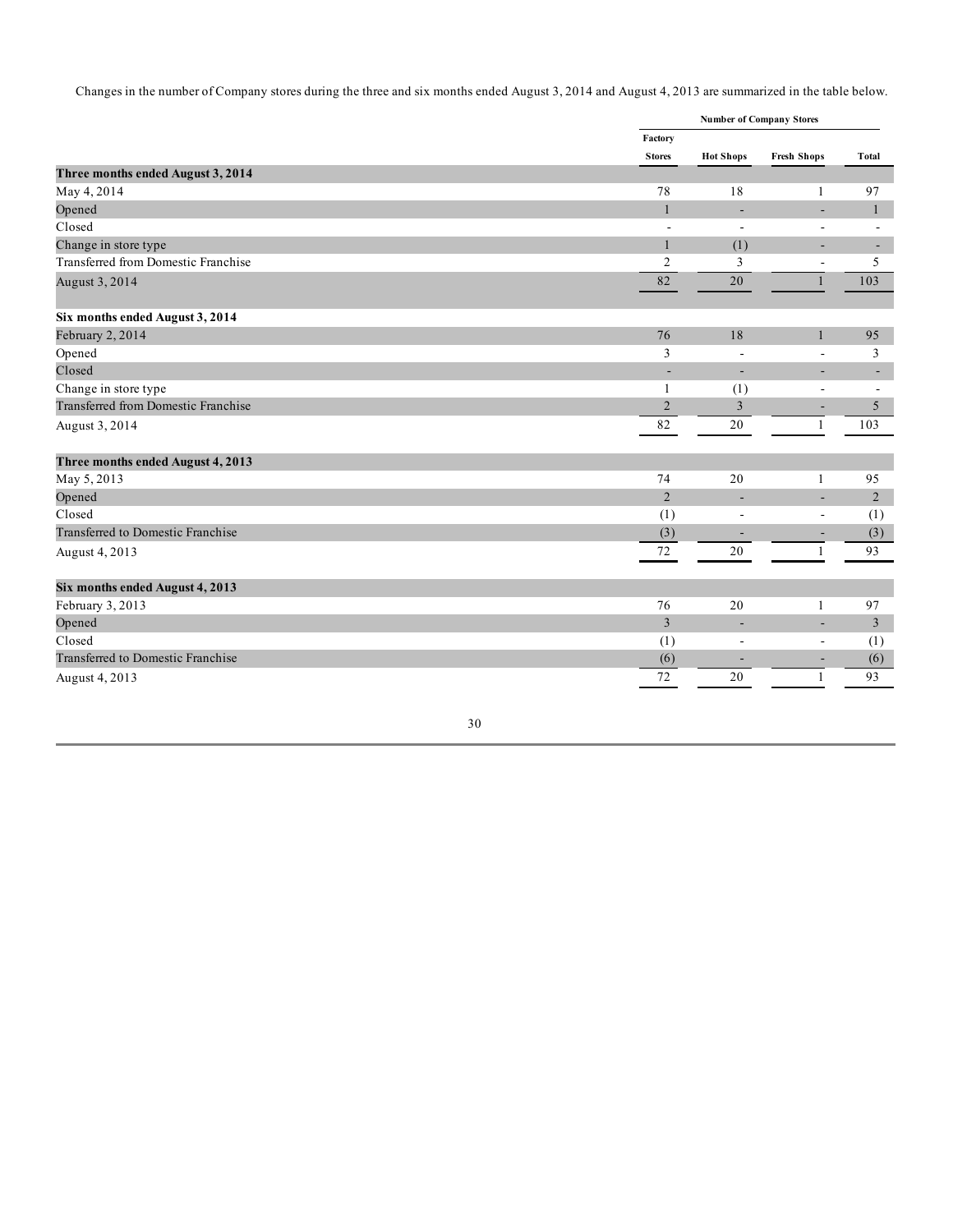The following table sets forth the types and locations of domestic franchise stores as of August 3, 2014.

|                |                | <b>Number of Domestic Franchise Stores</b> |                          |                          |  |
|----------------|----------------|--------------------------------------------|--------------------------|--------------------------|--|
|                | Factory        |                                            |                          |                          |  |
| <b>State</b>   | <b>Stores</b>  | <b>Hot Shops</b>                           | <b>Fresh Shops</b>       | Total                    |  |
| Alabama        | $\overline{4}$ | $\blacksquare$                             | $\overline{\phantom{a}}$ | $\overline{\mathcal{L}}$ |  |
| Arizona        | $\overline{2}$ | 5                                          | $\sim$                   | $\overline{7}$           |  |
| Arkansas       | $\overline{2}$ | $\overline{\phantom{a}}$                   | $\overline{\phantom{a}}$ | $\overline{c}$           |  |
| California     | 15             | 11                                         | 3                        | 29                       |  |
| Colorado       | $\overline{2}$ | $\overline{\phantom{a}}$                   | $\overline{\phantom{a}}$ | $\overline{\mathbf{c}}$  |  |
| Connecticut    | 1              | $\blacksquare$                             | 3                        | $\overline{4}$           |  |
| Delaware       | $\mathbf{1}$   | $\blacksquare$                             | $\blacksquare$           | $\mathbf{1}$             |  |
| Florida        | 12             | $\tau$                                     | $\mathbf{1}$             | 20                       |  |
| Georgia        | 5              | $\overline{\mathbf{3}}$                    | $\sim$                   | 8                        |  |
| Hawaii         | $\mathbf{1}$   | $\blacksquare$                             | $\overline{\phantom{a}}$ | -1                       |  |
| Idaho          | $\,1$          | $\overline{\phantom{a}}$                   | $\overline{\phantom{a}}$ | 1                        |  |
| Illinois       | $\overline{2}$ | $\overline{\phantom{a}}$                   | $\sim$                   | $\overline{2}$           |  |
| Iowa           | $\mathbf{1}$   | $\overline{\phantom{a}}$                   | $\mathbf{1}$             | $\overline{\mathbf{c}}$  |  |
| Kansas         | $\mathbf{1}$   | $\blacksquare$                             | $\overline{\phantom{a}}$ | $\mathbf{1}$             |  |
| Louisiana      | $\overline{2}$ | $\overline{\phantom{a}}$                   | $\overline{\phantom{a}}$ | $\overline{\mathbf{c}}$  |  |
| Mississippi    | $\mathfrak{Z}$ | 1                                          | $\overline{\phantom{a}}$ | $\overline{4}$           |  |
| Missouri       | $\overline{4}$ | $\mathbf{1}$                               | $\blacksquare$           | 5                        |  |
| Nebraska       | $\mathbf{1}$   | $\overline{\phantom{a}}$                   | $\mathbf{1}$             | $\sqrt{2}$               |  |
| Nevada         | $\overline{3}$ | $\overline{\phantom{a}}$                   | $\overline{2}$           | 5                        |  |
| New Jersey     | L,             | 1                                          | $\overline{\phantom{a}}$ | $\mathbf{1}$             |  |
| New Mexico     | $\mathbf{1}$   | $\mathbf{1}$                               | $\mathbf{1}$             | $\overline{\mathbf{3}}$  |  |
| North Carolina | $\tau$         | $\mathbf{1}$                               | $\blacksquare$           | $\,8\,$                  |  |
| Oklahoma       | $\overline{2}$ | $\overline{\phantom{a}}$                   | $\overline{\phantom{a}}$ | $\overline{\mathbf{c}}$  |  |
| Oregon         | $\overline{c}$ | $\blacksquare$                             | $\overline{\phantom{a}}$ | $\sqrt{2}$               |  |
| Pennsylvania   | $\overline{4}$ | $\overline{3}$                             | $\mathbf{1}$             | 8                        |  |
| South Carolina | 6              | $\mathfrak{2}$                             | $\overline{\phantom{a}}$ | $\,$ 8 $\,$              |  |
| Tennessee      | $\mathbf{1}$   | $\overline{\phantom{a}}$                   | $\overline{\phantom{a}}$ |                          |  |
| Texas          | 14             | $\overline{c}$                             | $\overline{\phantom{a}}$ | 16                       |  |
| Utah           | $\overline{2}$ | $\overline{\phantom{a}}$                   | $\overline{\phantom{a}}$ | $\overline{\mathbf{c}}$  |  |
| Washington     | 6              | $\overline{\phantom{a}}$                   | $\blacksquare$           | 6                        |  |
| Wisconsin      | $\mathbf{1}$   | $\overline{\phantom{a}}$                   | $\overline{\phantom{a}}$ |                          |  |
| Total          | 109            | 38                                         | 13                       | 160                      |  |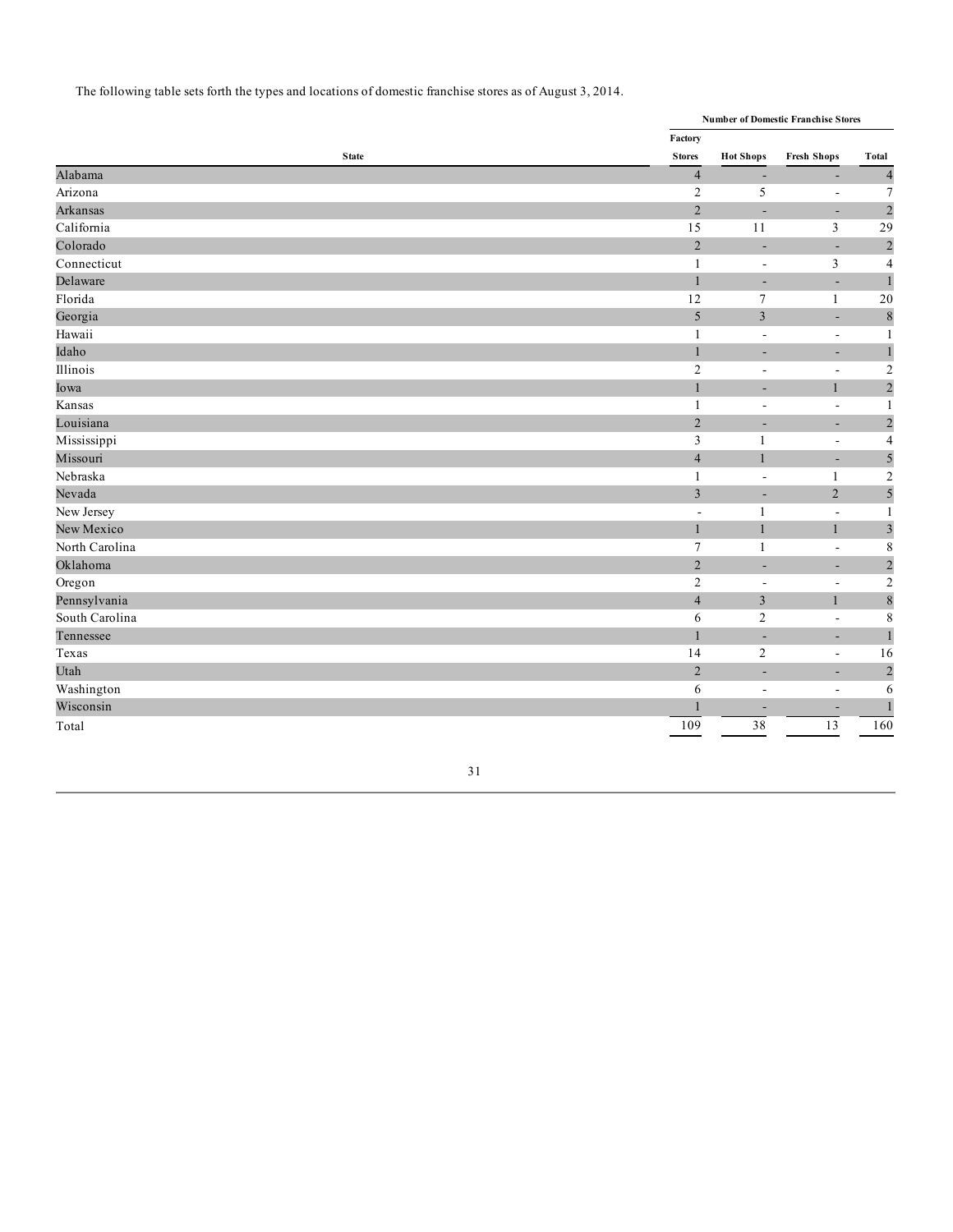Changes in the number of domestic franchise stores during the three and six months ended August 3, 2014 and August 4, 2013 are summarized in the table below.

|                                        |                          | <b>Number of Domestic Franchise Stores</b> |                          |                          |  |  |
|----------------------------------------|--------------------------|--------------------------------------------|--------------------------|--------------------------|--|--|
|                                        | Factory                  |                                            |                          |                          |  |  |
|                                        | <b>Stores</b>            | <b>Hot Shops</b>                           | <b>Fresh Shops</b>       | Total                    |  |  |
| Three months ended August 3, 2014      |                          |                                            |                          |                          |  |  |
| May 4, 2014                            | 109                      | 40                                         | 14                       | 163                      |  |  |
| Opened                                 | $\overline{2}$           | 1                                          | ä,                       | 3                        |  |  |
| Closed                                 | $\blacksquare$           | $\blacksquare$                             | (1)                      | (1)                      |  |  |
| Transferred to Company Stores          | (2)                      | (3)                                        | ۰                        | (5)                      |  |  |
| August 3, 2014                         | 109                      | 38                                         | 13                       | 160                      |  |  |
| Six months ended August 3, 2014        |                          |                                            |                          |                          |  |  |
| February 2, 2014                       | 107                      | 37                                         | 15                       | 159                      |  |  |
| Opened                                 | $\overline{4}$           | $\overline{4}$                             | ÷                        | 8                        |  |  |
| Closed                                 | $\blacksquare$           | $\blacksquare$                             | (2)                      | (2)                      |  |  |
| Transferred to Company Stores          | (2)                      | (3)                                        | $\overline{\phantom{a}}$ | (5)                      |  |  |
| August 3, 2014                         | 109                      | 38                                         | 13                       | 160                      |  |  |
| Three months ended August 4, 2013      |                          |                                            |                          |                          |  |  |
| May 5, 2013                            | 102                      | 30                                         | 14                       | 146                      |  |  |
| Opened                                 |                          | $\mathbf{1}$                               | ÷                        | $\mathbf{1}$             |  |  |
| Closed                                 | $\blacksquare$           | ä,                                         | $\overline{\phantom{a}}$ | $\overline{\phantom{a}}$ |  |  |
| <b>Transferred from Company Stores</b> | 3                        | $\blacksquare$                             | ٠                        | $\overline{3}$           |  |  |
| August 4, 2013                         | 105                      | 31                                         | 14                       | 150                      |  |  |
| Six months ended August 4, 2013        |                          |                                            |                          |                          |  |  |
| February 3, 2013                       | 99                       | 29                                         | 14                       | 142                      |  |  |
| Opened                                 | $\overline{\phantom{a}}$ | $\overline{2}$                             | ٠                        | $\overline{2}$           |  |  |
| Closed                                 | ٠                        | ٠                                          | $\overline{\phantom{a}}$ |                          |  |  |
| Transferred from Company Stores        | 6                        | $\overline{\phantom{a}}$                   | ۰                        | 6                        |  |  |
| August 4, 2013                         | 105                      | 31                                         | 14                       | 150                      |  |  |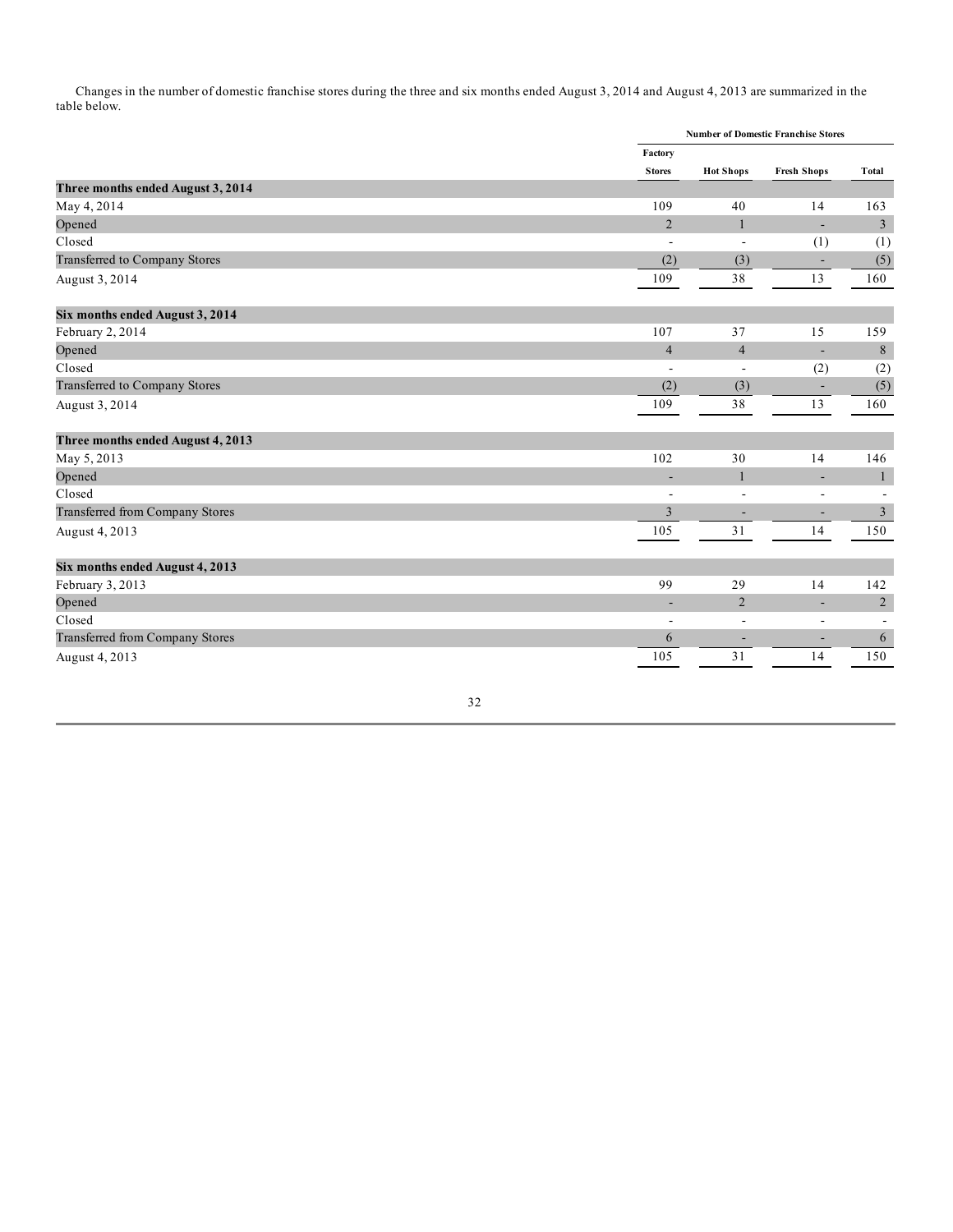The types and locations of international franchise stores as of August 3, 2014 are summarized in the table below.

|                      | <b>Number of International Franchise Stores</b> |                |                          |                          |                          |                         |  |  |
|----------------------|-------------------------------------------------|----------------|--------------------------|--------------------------|--------------------------|-------------------------|--|--|
|                      | Fiscal                                          |                |                          |                          |                          |                         |  |  |
|                      | <b>Year First</b>                               | Factory        |                          |                          |                          |                         |  |  |
| Country              | <b>Store Opened</b>                             | <b>Stores</b>  | <b>Hot Shops</b>         | <b>Fresh Shops</b>       | Kiosks                   | Total                   |  |  |
| Australia            | 2004                                            | 6              |                          | 6                        | 6                        | 19                      |  |  |
| Bahrain              | 2009                                            |                | $\overline{\phantom{a}}$ | 1                        | Ē,                       | $\overline{2}$          |  |  |
| Canada               | 2002                                            | $\overline{4}$ | $\overline{\phantom{a}}$ | $\overline{2}$           | $\overline{\phantom{a}}$ | 6                       |  |  |
| Dominican Republic   | 2011                                            | 1              | $\overline{\phantom{a}}$ | $\overline{c}$           | $\overline{\phantom{a}}$ | $\overline{3}$          |  |  |
| India                | 2013                                            | $\overline{4}$ | $\overline{\phantom{a}}$ | 8                        | $\overline{2}$           | 14                      |  |  |
| Indonesia            | 2007                                            | 1              | $\overline{\phantom{a}}$ | 6                        | 8                        | 15                      |  |  |
| Japan                | 2007                                            | 17             | $\overline{\phantom{a}}$ | 38                       | $\mathfrak{Z}$           | 58                      |  |  |
| Kuwait               | 2007                                            |                | $\overline{\phantom{a}}$ | 7                        | 6                        | 14                      |  |  |
| Lebanon              | 2009                                            | 1              | ۰                        | $\mathbf{1}$             | $\overline{\phantom{a}}$ | $\overline{\mathbf{c}}$ |  |  |
| Malaysia             | 2010                                            | $\overline{2}$ | $\blacksquare$           | 2                        | 6                        | 10                      |  |  |
| Mexico               | 2004                                            | 9              | 1                        | 39                       | 67                       | 116                     |  |  |
| Philippines          | 2007                                            | 7              | 3                        | 34                       | $\tau$                   | 51                      |  |  |
| Puerto Rico          | 2009                                            | $\overline{7}$ | $\overline{\phantom{a}}$ | $\overline{\phantom{a}}$ | $\overline{\phantom{a}}$ | $\overline{7}$          |  |  |
| Qatar                | 2008                                            | 1              | $\overline{\phantom{a}}$ | $\overline{\phantom{a}}$ | $\blacksquare$           |                         |  |  |
| Russia               | 2014                                            | $\overline{2}$ | $\sim$                   | $\overline{2}$           | $\overline{2}$           | 6                       |  |  |
| Saudi Arabia         | 2008                                            | 10             | $\overline{\phantom{a}}$ | 67                       | 20                       | 97                      |  |  |
| Singapore            | 2014                                            | $\overline{c}$ | $\overline{\phantom{a}}$ | $\overline{c}$           | $\overline{\phantom{a}}$ | $\overline{4}$          |  |  |
| South Korea          | 2005                                            | 31             | $\blacksquare$           | 58                       | $\overline{\phantom{a}}$ | 89                      |  |  |
| Taiwan               | 2014                                            | $\overline{2}$ | $\overline{\phantom{a}}$ | $\overline{\phantom{a}}$ | 1                        | $\overline{\mathbf{3}}$ |  |  |
| Thailand             | 2011                                            | 3              | 2                        | 4                        | 5                        | 14                      |  |  |
| Turkey               | 2010                                            | $\mathbf{1}$   | $\overline{\phantom{a}}$ | 12                       | 9                        | 22                      |  |  |
| United Arab Emirates | 2008                                            | $\overline{2}$ | $\overline{\phantom{a}}$ | 9                        | $\overline{7}$           | 18                      |  |  |
| United Kingdom       | 2004                                            | 13             | $\overline{2}$           | 27                       | $\,8\,$                  | 50                      |  |  |
| Total                |                                                 | 128            | 9                        | 327                      | 157                      | 621                     |  |  |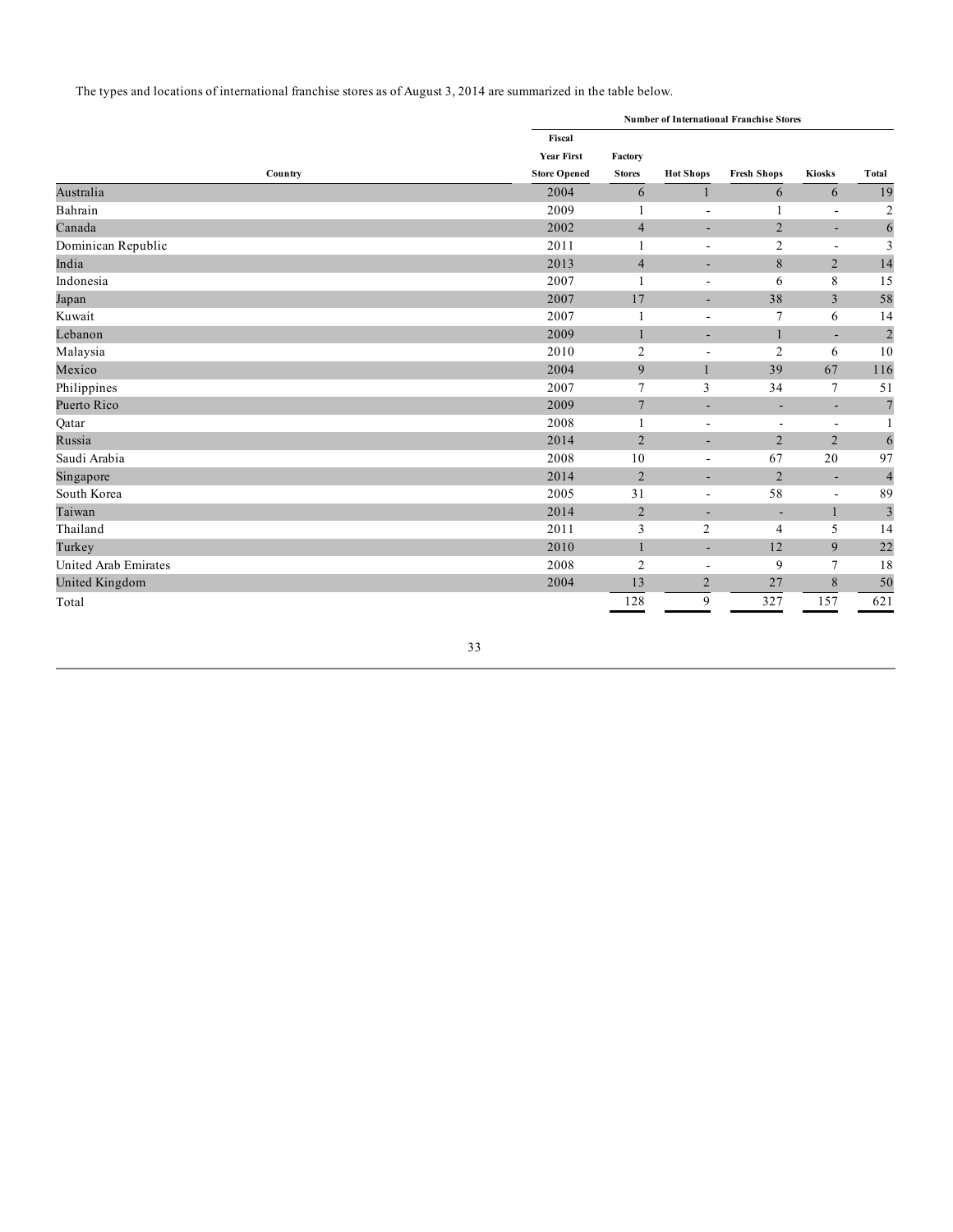Changes in the number of international franchise stores during the three and six months ended August 3, 2014 and August 4, 2013 are summarized in the table below.

|                                   |                | <b>Number of International Franchise Stores</b> |                    |                          |        |  |  |  |  |
|-----------------------------------|----------------|-------------------------------------------------|--------------------|--------------------------|--------|--|--|--|--|
|                                   | Factory        |                                                 |                    |                          |        |  |  |  |  |
|                                   | <b>Stores</b>  | <b>Hot Shops</b>                                | <b>Fresh Shops</b> | Kiosks                   | Total  |  |  |  |  |
| Three months ended August 3, 2014 |                |                                                 |                    |                          |        |  |  |  |  |
| May 4, 2014                       | 126            | 9                                               | 310                | 150                      | 595    |  |  |  |  |
| Opened                            | 3              | $\overline{\phantom{a}}$                        | 20                 | $\overline{7}$           | 30     |  |  |  |  |
| Closed                            | (1)            | ٠                                               | (3)                |                          | (4)    |  |  |  |  |
| August 3, 2014                    | 128            | 9                                               | 327                | 157                      | 621    |  |  |  |  |
| Six months ended August 3, 2014   |                |                                                 |                    |                          |        |  |  |  |  |
| February 2, 2014                  | 125            | 9                                               | 296                | 144                      | 574    |  |  |  |  |
| Opened                            | 5              | ۰                                               | 34                 | 14                       | 53     |  |  |  |  |
| Closed                            | (2)            | -                                               | (3)                | (1)                      | (6)    |  |  |  |  |
| August 3, 2014                    | 128            | 9                                               | 327                | 157                      | 621    |  |  |  |  |
| Three months ended August 4, 2013 |                |                                                 |                    |                          |        |  |  |  |  |
| May 5, 2013                       | 121            | 9                                               | 271                | 131                      | 532    |  |  |  |  |
| Opened                            | $\mathbf{1}$   | $\overline{\phantom{a}}$                        | 11                 | $7\phantom{.0}$          | 19     |  |  |  |  |
| Closed                            | (2)            | $\overline{\phantom{a}}$                        | (3)                | $\overline{\phantom{a}}$ | (5)    |  |  |  |  |
| Change in store type              | (1)            | -                                               |                    |                          |        |  |  |  |  |
| August 4, 2013                    | 119            | 9                                               | 280                | 138                      | 546    |  |  |  |  |
| Six months ended August 4, 2013   |                |                                                 |                    |                          |        |  |  |  |  |
| February 3, 2013                  | 120            | 9                                               | 257                | 123                      | 509    |  |  |  |  |
| Opened                            | $\overline{4}$ | $\overline{\phantom{a}}$                        | 27                 | 15                       | $46\,$ |  |  |  |  |
| Closed                            | (4)            | $\overline{\phantom{a}}$                        | (5)                | $\overline{\phantom{a}}$ | (9)    |  |  |  |  |
| Change in store type              | (1)            | $\overline{\phantom{a}}$                        |                    | ۰                        | ٠      |  |  |  |  |
| August 4, 2013                    | 119            | 9                                               | 280                | 138                      | 546    |  |  |  |  |

#### **Three months ended August 3, 2014 compared to three months ended August 4, 2013**

The following discussion of the Company's results of operations should be read in conjunction with the consolidated financial statements and notes thereto appearing elsewhere herein.

#### *Non-GAAP Measures*

The Company has substantial net operating loss carryforwards and, accordingly, the Company's cash payments for income taxes are not significant and are expected to remain insignificant for the foreseeable future. See "Provision for Income Taxes" below.

Management evaluates the Company's results of operations using, among other measures, adjusted net income and adjusted earnings per share, which reflect the provision for income taxes only to the extent such taxes are currently payable in cash. In addition, management excludes from adjusted net income charges and credits that are unusual and infrequently occurring. Management believes adjusted net income and adjusted earnings per share are useful performance measures because they more closely measure the cash flows generated by the Company's operations and the trends in those cash flows than do GAAP net income and earnings per share, and because they exclude the effects of transactions that are not indicative of the Company's ongoing results of operations.

In the second quarter of fiscal 2014, the Company recorded a charge of \$967,000 related to the retirement of its secured credit facilities, consisting of the writeoff of unamortized deferred financing costs related to the Company's term loan, which was retired in full, and the termination of an interest rate hedge related to the term loan. Charges of this nature are not expected to recur on a regular basis.

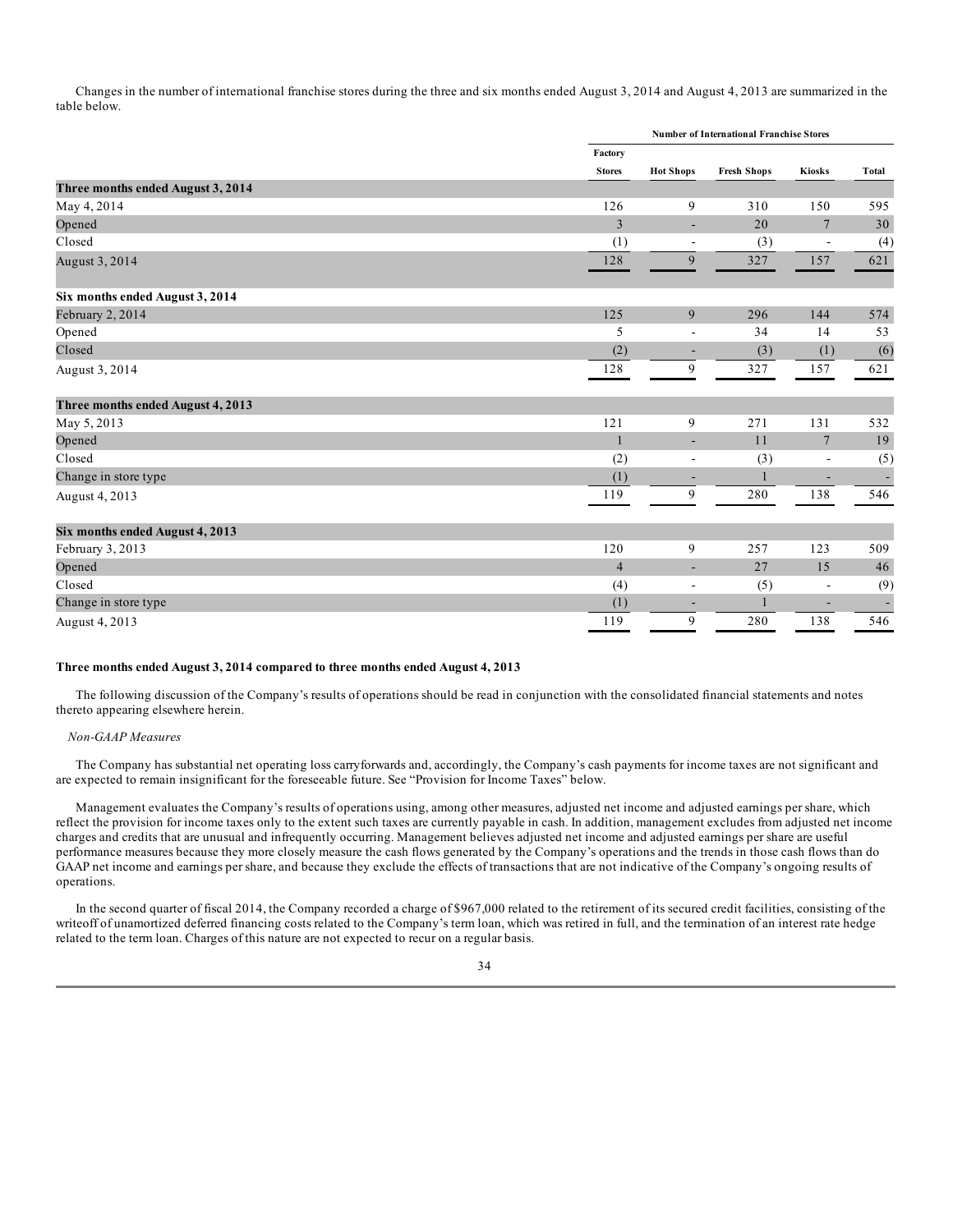The following presentation of adjusted net income, the related reconciliation of adjusted net income to GAAP net income, and the presentation of adjusted earnings per share are intended to illustrate the material difference between the Company's income tax expense and income taxes currently payable, and to facilitate comparisons of second quarter fiscal 2015 results with the Company's results for the second quarter of fiscal 2014 in light of the costs incurred in connection with the retirement of the term loan. These non-GAAP performance measures are consistent with other measurements made by management in the operation of the business which do not consider income taxes except to the extent to which those taxes currently are payable, for example, capital allocation decisions and incentive compensation measurements that are made on a pretax basis.

|                                      |                                          | <b>Three Months Ended</b> |           |  |  |
|--------------------------------------|------------------------------------------|---------------------------|-----------|--|--|
|                                      | August 3,                                |                           | August 4, |  |  |
|                                      | 2014                                     |                           | 2013      |  |  |
|                                      | (In thousands, except per share amounts) |                           |           |  |  |
| Net income, as reported              | 5,752<br>$\mathbb{S}$                    | $\mathbb{S}$              | 4,717     |  |  |
| Loss on retirement of debt           |                                          |                           | 967       |  |  |
| Provision for deferred income taxes  | 3,226                                    |                           | 3,945     |  |  |
| Adjusted net income                  | 8,978                                    | \$                        | 9,629     |  |  |
| Adjusted earnings per common share:  |                                          |                           |           |  |  |
| Basic                                | \$.<br>0.14                              | S                         | 0.14      |  |  |
| Diluted                              | 0.13                                     |                           | 0.14      |  |  |
| Weighted average shares outstanding: |                                          |                           |           |  |  |
| Basic                                | 66,008                                   |                           | 67,267    |  |  |
| Diluted                              | 68,725                                   |                           | 71,089    |  |  |

### *Overview*

Total revenues rose by 6.9% to \$120.5 million for the three months ended August 3, 2014 compared to \$112.7 million for the three months ended August 4, 2013. Consolidated operating income was \$9.6 million compared to \$10.6 million, and consolidated net income was \$5.8 million compared to \$4.7 million.

Revenues by business segment (expressed in dollars and as a percentage of total revenues) are set forth in the table below (percentage amounts may not add to totals due to rounding).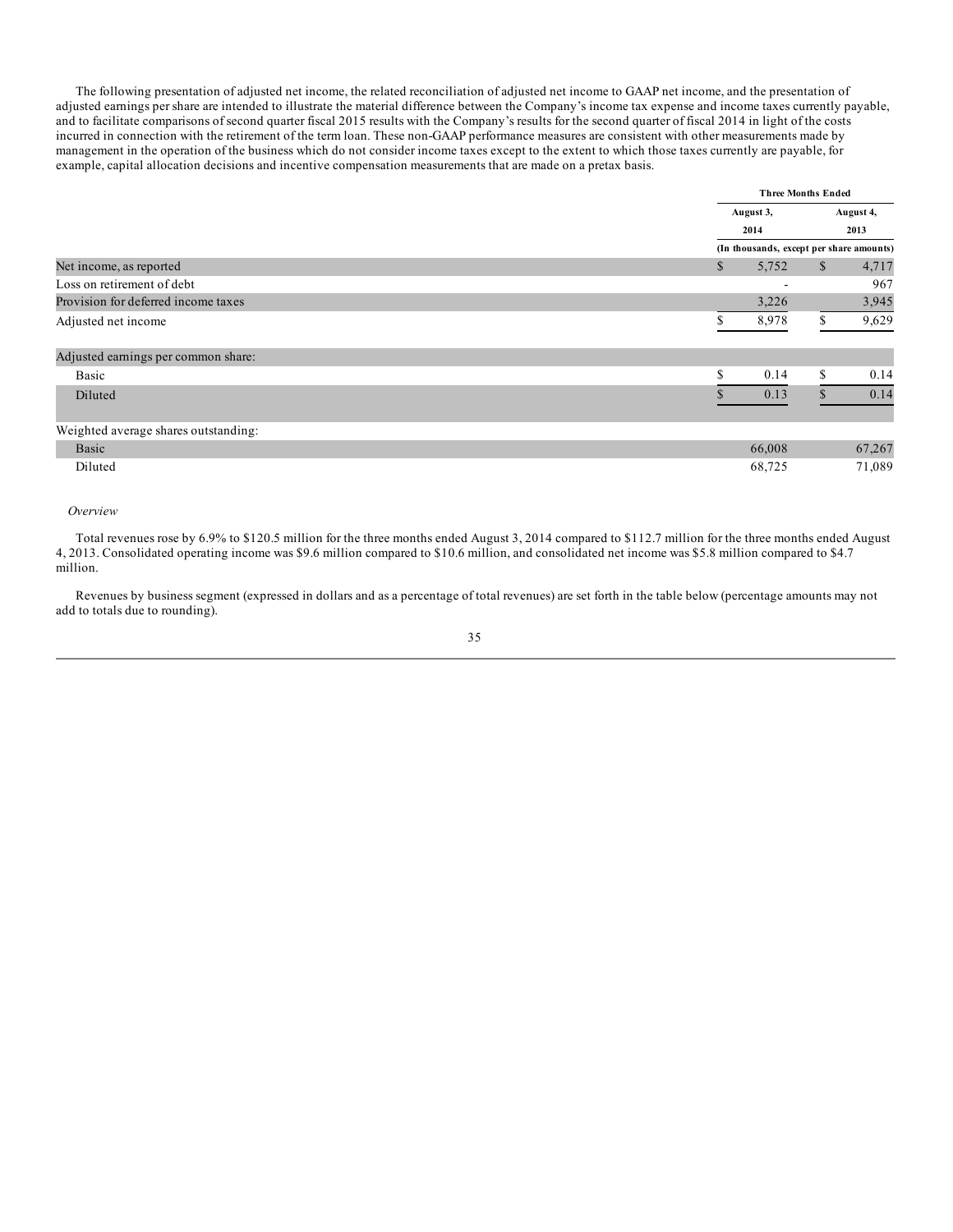| August 3,<br>2014<br>2013<br>(Dollars in thousands)<br><b>Revenues by business segment:</b><br>Company Stores<br>75,689<br>\$<br>78,535<br>\$<br>Domestic Franchise<br>3.296<br>International Franchise<br>7.534<br>6,057<br>KK Supply Chain:<br>Total revenues<br>59,503<br>57,201<br>Less - intersegment sales elimination<br>(28, 352)<br>(29, 017)<br>External KK Supply Chain revenues<br>31,151<br>28,184<br>Total revenues<br>$\mathbb{S}$<br>120,516<br>\$<br>112,729<br>Segment revenues as a percentage of total revenues:<br>65.2 %<br><b>Company Stores</b><br>Domestic Franchise<br>2.7<br>International Franchise<br>6.3<br>25.8<br>KK Supply Chain (external sales)<br>100.0 %<br><b>Segment operating results:</b><br><b>Company Stores</b><br>$\mathcal{S}$<br>$\mathbb{S}$<br>1,261<br>Domestic Franchise<br>1,900<br>International Franchise<br>5,111<br>KK Supply Chain<br>8,489<br>Total segment operating income<br>16,761<br>16,554<br>General and administrative expenses<br>(6, 737)<br>Corporate depreciation and amortization expense<br>(362)<br>Impairment charges and lease termination costs<br>(38) |       | <b>Three Months Ended</b> |           |  |
|-------------------------------------------------------------------------------------------------------------------------------------------------------------------------------------------------------------------------------------------------------------------------------------------------------------------------------------------------------------------------------------------------------------------------------------------------------------------------------------------------------------------------------------------------------------------------------------------------------------------------------------------------------------------------------------------------------------------------------------------------------------------------------------------------------------------------------------------------------------------------------------------------------------------------------------------------------------------------------------------------------------------------------------------------------------------------------------------------------------------------------------|-------|---------------------------|-----------|--|
|                                                                                                                                                                                                                                                                                                                                                                                                                                                                                                                                                                                                                                                                                                                                                                                                                                                                                                                                                                                                                                                                                                                                     |       |                           | August 4, |  |
|                                                                                                                                                                                                                                                                                                                                                                                                                                                                                                                                                                                                                                                                                                                                                                                                                                                                                                                                                                                                                                                                                                                                     |       |                           |           |  |
|                                                                                                                                                                                                                                                                                                                                                                                                                                                                                                                                                                                                                                                                                                                                                                                                                                                                                                                                                                                                                                                                                                                                     |       |                           |           |  |
|                                                                                                                                                                                                                                                                                                                                                                                                                                                                                                                                                                                                                                                                                                                                                                                                                                                                                                                                                                                                                                                                                                                                     |       |                           |           |  |
|                                                                                                                                                                                                                                                                                                                                                                                                                                                                                                                                                                                                                                                                                                                                                                                                                                                                                                                                                                                                                                                                                                                                     |       |                           |           |  |
|                                                                                                                                                                                                                                                                                                                                                                                                                                                                                                                                                                                                                                                                                                                                                                                                                                                                                                                                                                                                                                                                                                                                     |       |                           | 2,799     |  |
|                                                                                                                                                                                                                                                                                                                                                                                                                                                                                                                                                                                                                                                                                                                                                                                                                                                                                                                                                                                                                                                                                                                                     |       |                           |           |  |
|                                                                                                                                                                                                                                                                                                                                                                                                                                                                                                                                                                                                                                                                                                                                                                                                                                                                                                                                                                                                                                                                                                                                     |       |                           |           |  |
|                                                                                                                                                                                                                                                                                                                                                                                                                                                                                                                                                                                                                                                                                                                                                                                                                                                                                                                                                                                                                                                                                                                                     |       |                           |           |  |
|                                                                                                                                                                                                                                                                                                                                                                                                                                                                                                                                                                                                                                                                                                                                                                                                                                                                                                                                                                                                                                                                                                                                     |       |                           |           |  |
|                                                                                                                                                                                                                                                                                                                                                                                                                                                                                                                                                                                                                                                                                                                                                                                                                                                                                                                                                                                                                                                                                                                                     |       |                           |           |  |
|                                                                                                                                                                                                                                                                                                                                                                                                                                                                                                                                                                                                                                                                                                                                                                                                                                                                                                                                                                                                                                                                                                                                     |       |                           |           |  |
|                                                                                                                                                                                                                                                                                                                                                                                                                                                                                                                                                                                                                                                                                                                                                                                                                                                                                                                                                                                                                                                                                                                                     |       |                           |           |  |
|                                                                                                                                                                                                                                                                                                                                                                                                                                                                                                                                                                                                                                                                                                                                                                                                                                                                                                                                                                                                                                                                                                                                     |       |                           | 67.1 %    |  |
|                                                                                                                                                                                                                                                                                                                                                                                                                                                                                                                                                                                                                                                                                                                                                                                                                                                                                                                                                                                                                                                                                                                                     |       |                           | 2.5       |  |
|                                                                                                                                                                                                                                                                                                                                                                                                                                                                                                                                                                                                                                                                                                                                                                                                                                                                                                                                                                                                                                                                                                                                     |       |                           | 5.4       |  |
|                                                                                                                                                                                                                                                                                                                                                                                                                                                                                                                                                                                                                                                                                                                                                                                                                                                                                                                                                                                                                                                                                                                                     |       |                           | 25.0      |  |
|                                                                                                                                                                                                                                                                                                                                                                                                                                                                                                                                                                                                                                                                                                                                                                                                                                                                                                                                                                                                                                                                                                                                     |       |                           | 100.0 %   |  |
|                                                                                                                                                                                                                                                                                                                                                                                                                                                                                                                                                                                                                                                                                                                                                                                                                                                                                                                                                                                                                                                                                                                                     |       |                           |           |  |
|                                                                                                                                                                                                                                                                                                                                                                                                                                                                                                                                                                                                                                                                                                                                                                                                                                                                                                                                                                                                                                                                                                                                     |       |                           | 1,790     |  |
|                                                                                                                                                                                                                                                                                                                                                                                                                                                                                                                                                                                                                                                                                                                                                                                                                                                                                                                                                                                                                                                                                                                                     |       |                           | 1,526     |  |
|                                                                                                                                                                                                                                                                                                                                                                                                                                                                                                                                                                                                                                                                                                                                                                                                                                                                                                                                                                                                                                                                                                                                     |       |                           | 4,239     |  |
|                                                                                                                                                                                                                                                                                                                                                                                                                                                                                                                                                                                                                                                                                                                                                                                                                                                                                                                                                                                                                                                                                                                                     |       |                           | 8,999     |  |
|                                                                                                                                                                                                                                                                                                                                                                                                                                                                                                                                                                                                                                                                                                                                                                                                                                                                                                                                                                                                                                                                                                                                     |       |                           |           |  |
|                                                                                                                                                                                                                                                                                                                                                                                                                                                                                                                                                                                                                                                                                                                                                                                                                                                                                                                                                                                                                                                                                                                                     |       |                           | (5,655)   |  |
|                                                                                                                                                                                                                                                                                                                                                                                                                                                                                                                                                                                                                                                                                                                                                                                                                                                                                                                                                                                                                                                                                                                                     |       |                           | (295)     |  |
|                                                                                                                                                                                                                                                                                                                                                                                                                                                                                                                                                                                                                                                                                                                                                                                                                                                                                                                                                                                                                                                                                                                                     |       |                           | (4)       |  |
| Consolidated operating income                                                                                                                                                                                                                                                                                                                                                                                                                                                                                                                                                                                                                                                                                                                                                                                                                                                                                                                                                                                                                                                                                                       | 9,624 |                           | 10,600    |  |
| Interest income<br>64                                                                                                                                                                                                                                                                                                                                                                                                                                                                                                                                                                                                                                                                                                                                                                                                                                                                                                                                                                                                                                                                                                               |       |                           | 70        |  |
| (162)<br>Interest expense                                                                                                                                                                                                                                                                                                                                                                                                                                                                                                                                                                                                                                                                                                                                                                                                                                                                                                                                                                                                                                                                                                           |       |                           | (354)     |  |
| Loss on retirement of debt<br>$\sim$                                                                                                                                                                                                                                                                                                                                                                                                                                                                                                                                                                                                                                                                                                                                                                                                                                                                                                                                                                                                                                                                                                |       |                           | (967)     |  |
| Equity in losses of equity method franchisee<br>(61)                                                                                                                                                                                                                                                                                                                                                                                                                                                                                                                                                                                                                                                                                                                                                                                                                                                                                                                                                                                                                                                                                |       |                           | (60)      |  |
| Other non-operating income and (expense), net<br>152                                                                                                                                                                                                                                                                                                                                                                                                                                                                                                                                                                                                                                                                                                                                                                                                                                                                                                                                                                                                                                                                                |       |                           | (1)       |  |
| Income before income taxes<br>9,617                                                                                                                                                                                                                                                                                                                                                                                                                                                                                                                                                                                                                                                                                                                                                                                                                                                                                                                                                                                                                                                                                                 |       |                           | 9,288     |  |
| Provision for income taxes<br>3,865                                                                                                                                                                                                                                                                                                                                                                                                                                                                                                                                                                                                                                                                                                                                                                                                                                                                                                                                                                                                                                                                                                 |       |                           | 4,571     |  |
| $\mathbb{S}$<br>$\mathcal{S}$<br>5.752<br>Consolidated net income                                                                                                                                                                                                                                                                                                                                                                                                                                                                                                                                                                                                                                                                                                                                                                                                                                                                                                                                                                                                                                                                   |       |                           | 4,717     |  |

A discussion of the revenues and operating results of each of the Company's four business segments follows, together with a discussion of income statement line items not associated with specific segments.

# *Company Stores*

The components of Company Stores revenues and expenses (expressed in dollars and as a percentage of total revenues) are set forth in the table below (percentage amounts may not add to totals due to rounding).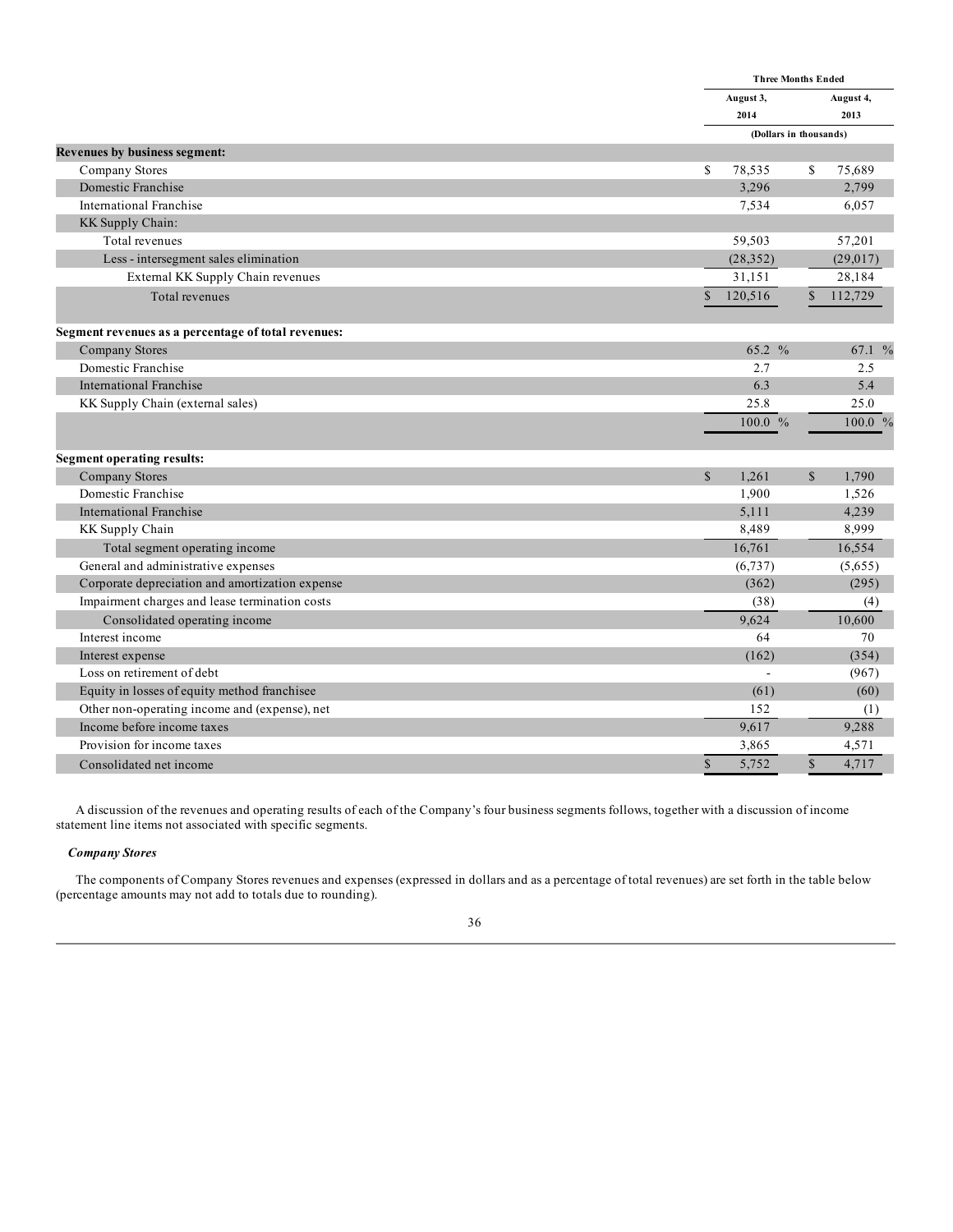|                                       |               | <b>Three Months Ended</b>      |              |           | <b>Percentage of Total Revenues</b><br><b>Three Months Ended</b> |         |  |
|---------------------------------------|---------------|--------------------------------|--------------|-----------|------------------------------------------------------------------|---------|--|
|                                       |               | August 3,<br>August 4,<br>2014 |              | August 3, | August 4,                                                        |         |  |
|                                       |               |                                |              | 2013      | 2014                                                             | 2013    |  |
|                                       |               | (In thousands)                 |              |           |                                                                  |         |  |
| <b>Revenues:</b>                      |               |                                |              |           |                                                                  |         |  |
| On-premises sales:                    |               |                                |              |           |                                                                  |         |  |
| Retail sales                          | $\mathcal{S}$ | 36.124                         | $\mathbb{S}$ | 33,581    | 46.0 $%$                                                         | 44.4 %  |  |
| Fundraising sales                     |               | 2,696                          |              | 2,559     | 3.4                                                              | 3.4     |  |
| Total on-premises sales               |               | 38,820                         |              | 36,140    | 49.4                                                             | 47.7    |  |
| Wholesale sales:                      |               |                                |              |           |                                                                  |         |  |
| Grocers/mass merchants                |               | 23,977                         |              | 23,937    | 30.5                                                             | 31.6    |  |
| Convenience stores                    |               | 14,565                         |              | 14,647    | 18.5                                                             | 19.4    |  |
| Other wholesale                       |               | 1,173                          |              | 965       | 1.5                                                              | 1.3     |  |
| Total wholesale sales                 |               | 39,715                         |              | 39,549    | 50.6                                                             | 52.3    |  |
| Total revenues                        |               | 78,535                         |              | 75,689    | 100.0                                                            | 100.0   |  |
| <b>Operating expenses:</b>            |               |                                |              |           |                                                                  |         |  |
| Cost of sales:                        |               |                                |              |           |                                                                  |         |  |
| Food, beverage and packaging          |               | 29,619                         |              | 29,045    | 37.7                                                             | 38.4    |  |
| Shop labor                            |               | 14,547                         |              | 13,881    | 18.5                                                             | 18.3    |  |
| Delivery labor                        |               | 6,211                          |              | 6,151     | 7.9                                                              | 8.1     |  |
| Employee benefits                     |               | 4,739                          |              | 5,578     | 6.0                                                              | 7.4     |  |
| Total cost of sales                   |               | 55,116                         |              | 54,655    | 70.2                                                             | 72.2    |  |
| Vehicle $costs^{(1)}$                 |               | 4,274                          |              | 4,235     | 5.4                                                              | 5.6     |  |
| Occupancy <sup><math>(2)</math></sup> |               | 2,712                          |              | 2,455     | 3.5                                                              | 3.2     |  |
| Utilities expense                     |               | 1,682                          |              | 1,582     | 2.1                                                              | 2.1     |  |
| Depreciation and amortization expense |               | 2,457                          |              | 2,174     | 3.1                                                              | 2.9     |  |
| Business acquisition charges          |               | 431                            |              |           | 0.5                                                              |         |  |
| Gain on refranchising                 |               | L.                             |              | (876)     | $\sim$                                                           | (1.2)   |  |
| Other store operating expenses        |               | 5,984                          |              | 5,039     | 7.6                                                              | 6.7     |  |
| Total store level costs               |               | 72,656                         |              | 69,264    | 92.5                                                             | 91.5    |  |
| Store operating income                |               | 5,879                          |              | 6,425     | 7.5                                                              | 8.5     |  |
| Other segment operating $costs^{(3)}$ |               | 3,543                          |              | 3,560     | 4.5                                                              | 4.7     |  |
| Allocated corporate overhead          |               | 1,075                          |              | 1,075     | 1.4                                                              | 1.4     |  |
| <b>Segment operating income</b>       | $\mathbb{S}$  | 1,261                          | $\mathbf S$  | 1,790     | $1.6\ \%$                                                        | $2.4\%$ |  |

(1) Includes fuel, maintenance and repairs, rent, taxes and other costs of operating the delivery fleet, exclusive of depreciation.<br>
(2) Includes rent, property taxes, common area maintenance charges, insurance, building m (2) Includes rent, property taxes, common area maintenance charges, insurance, building maintenance and other occupancy costs, exclusive of utilities and depreciation.<br>(3) Includes marketing costs not charged to stores, se

Sales at Company Stores increased 3.8% to \$78.5 million in the second quarter of fiscal 2015 from \$75.7 million in the second quarter of fiscal 2014.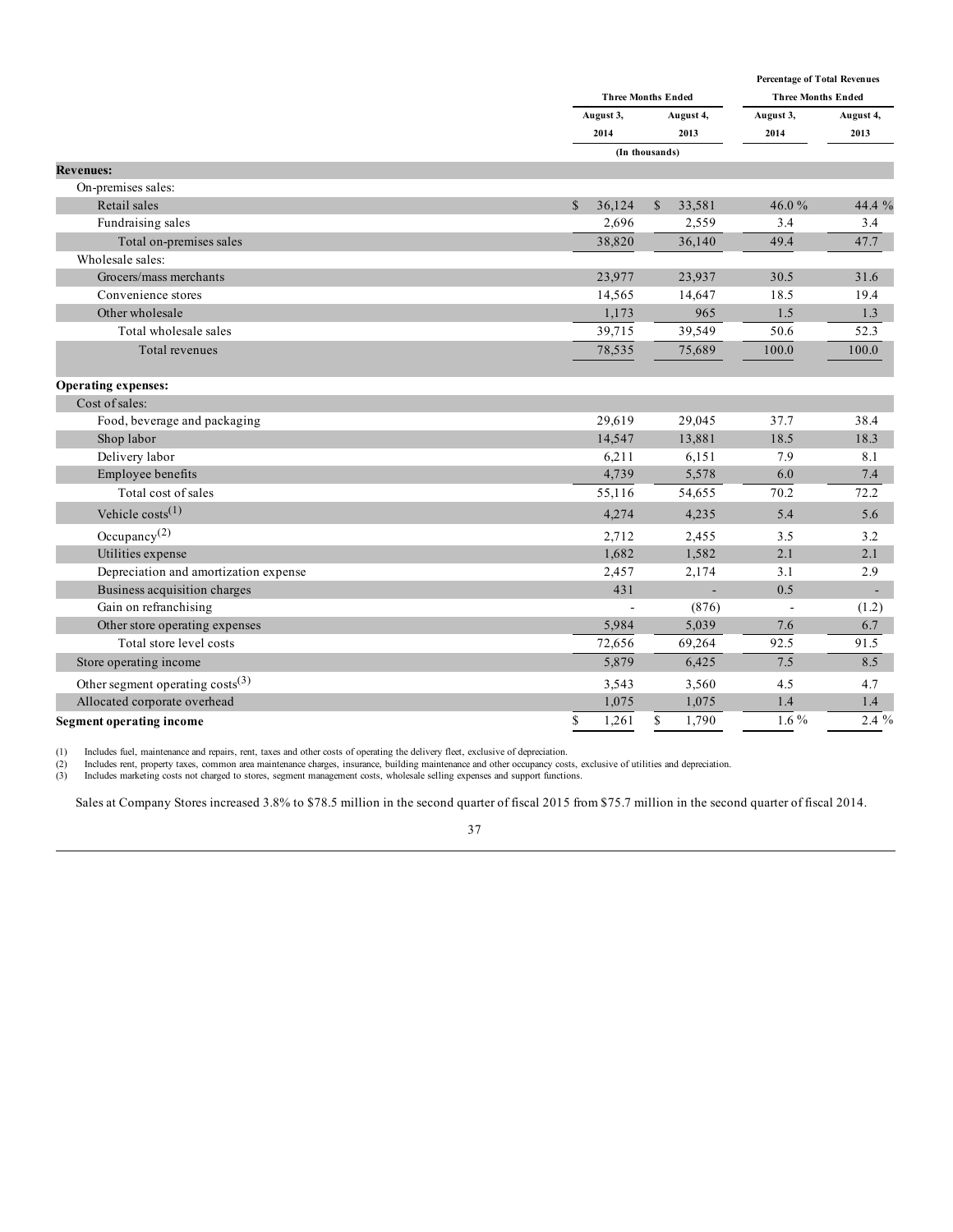A reconciliation of Company Stores segment sales from the second quarter of fiscal 2014 to the second quarter of fiscal 2015 follows:

|                                                            | <b>On-Premises</b> |    | Wholesale      |  | Total   |
|------------------------------------------------------------|--------------------|----|----------------|--|---------|
|                                                            |                    |    | (In thousands) |  |         |
| Sales for the three months ended August 4, 2013            | 36,140             | S. | 39.549         |  | 75,689  |
| Fiscal 2014 sales at closed stores                         | (440)              |    | (201)          |  | (641)   |
| Fiscal 2014 sales at stores refranchised in fiscal 2014    | (739)              |    | (580)          |  | (1,319) |
| Increase in sales at established stores (open stores only) | 473                |    | 427            |  | 900     |
| Increase in sales at stores opened in fiscal 2014          | 931                |    |                |  | 931     |
| Sales at stores acquired in fiscal 2015                    | 1.032              |    | 520            |  | 1,552   |
| Sales at stores opened in fiscal 2015                      | 1,423              |    |                |  | 1,423   |
| Sales for the three months ended August 3, 2014            | 38.820             |    | 39.715         |  | 78,535  |

## *On-premises sales*

On-premises sales increased 7.4% to \$38.8 million in the second quarter of fiscal 2015.

The following table presents on-premises sales metrics for Company stores:

|                                                         | <b>Three Months Ended</b> |           |
|---------------------------------------------------------|---------------------------|-----------|
|                                                         | August 3,                 | August 4, |
|                                                         | 2014                      | 2013      |
| On-premises:                                            |                           |           |
| Change in same store sales                              | $1.1\%$                   | $10.5 \%$ |
| Change in same store customer count (retail sales only) | $0.8\%$                   | $8.0\%$   |
| Average guest check (retail sales only)                 | 7.67                      | 7.68      |

The components of the change in same store sales at Company stores are as follows:

|                                                           | <b>Three Months Ended</b> |           |
|-----------------------------------------------------------|---------------------------|-----------|
|                                                           | August 3,                 | August 4, |
|                                                           | 2014                      | 2013      |
| Change in same store sales:                               |                           |           |
| Retail pricing                                            | 1.8 $%$                   | $3.8 \%$  |
| Guest check average (exclusive of the effects of pricing) | (1.4)                     | (0.5)     |
| Customer count                                            | 0.7                       | 7.3       |
| Fundraising pricing                                       | 0.5                       |           |
| Other                                                     | (0.5)                     | (0.1)     |
| Total                                                     | $\frac{0}{0}$<br>1.1      | $10.5 \%$ |

Retail and fundraising price increases implemented in the first quarter of fiscal 2015 drove increases in same store sales of 1.8 and 0.5 percentage points, respectively, exclusive of any effects of higher pricing on unit volumes; such effects are difficult to measure reliably. On February 3, 2014, the Company implemented retail price increases affecting items comprising approximately 70% of retail sales; the average price increase on these items was approximately 3%. The Company implemented somewhat larger retail price increases approximately one year earlier. On March 3, 2014, the Company implemented a fundraising price increase of approximately 9%.

The positive effects of the fiscal 2015 pricing actions on same store sales (2.3 percentage points in the aggregate) and a 0.7 percentage point gain from higher customer traffic were partially offset by non-pricing changes in the average guest check, which reduced same store sales by 1.4 percentage points. The Company believes a decrease in average guest check resulting from an increase in consumer incentives in the second quarter was partially offset by a positive change in sales mix. The Company believes that normal cannibalization effects from new stores in some markets in which the Company is opening additional stores negatively affected traffic at existing shops in those markets, which adversely affected same store customer traffic during the quarter. "Cannibalization effect" means the tendency for new stores to generate sales, at least in part, by "shifting" sales from existing stores in the same market. The Company's goal is to increase total sales of its products and the Company's profitability in each market it serves by adding additional Krispy Kreme shops in markets the Company believes it has not fully penetrated.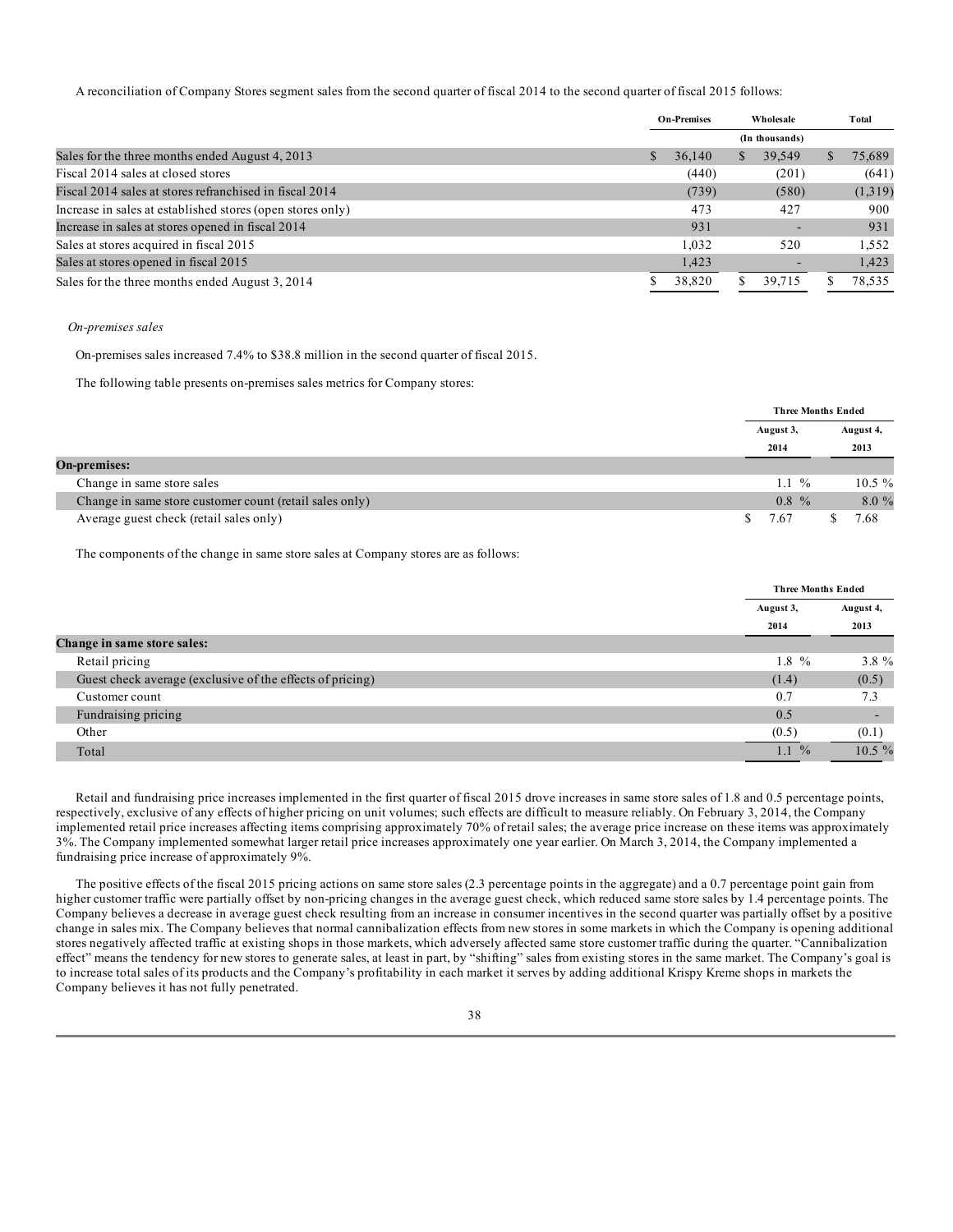The Company believes that growth in same store customer traffic was an important contributor to the expansion of operating margin in the Company Stores segment in fiscal 2013 and fiscal 2014. The contribution to same store sales from higher customer traffic has declined from its peak of 11.2% in the fourth quarter of fiscal 2013. The Company continuously evaluates and adjusts it marketing, promotional and operational activities and techniques with the goal of increasing customer traffic in its shops, which management believes will continue to be an important factor in the profitability of the Company Stores business segment.

# *Wholesale sales*

The following table presents wholesale sales metrics for Company stores:

|                                          | <b>Three Months Ended</b> |           |
|------------------------------------------|---------------------------|-----------|
|                                          | August 3,                 | August 4, |
|                                          | 2014                      | 2013      |
| Wholesale:                               |                           |           |
| Grocers/mass merchants:                  |                           |           |
| Change in average weekly number of doors | $0.4\%$                   | $(5.4)\%$ |
| Change in average weekly sales per door  | $(0.3) \%$                | $9.6\%$   |
| Convenience stores:                      |                           |           |
| Change in average weekly number of doors | 4.4 $\%$                  | $0.7\%$   |
| Change in average weekly sales per door  | $(4.6) \%$                | 6.5 $%$   |

Sales to grocers and mass merchants were flat at approximately \$24.0 million, with a 0.4% increase in the average number of doors served offset by a 0.3% decline in average weekly sales per door. Sales of packaged products comprise substantially all of the Company's sales to grocers and mass merchants.

Sales to convenience stores were flat at \$14.6 million, reflecting a 4.6% decrease in the average weekly sales per door offset by a 4.4% increase in the average number of doors served. The majority of the door growth in the second quarter of fiscal 2015 reflects new doors at existing customers and an increase in doors resulting from the acquisition of stores in the Birmingham, Alabama market, partially offset by a reduction of doors from the refranchising of stores in the Dallas market in fiscal 2014. Sales of loose unpackaged products comprise approximately 80% of sales to convenience store customers, with the balance comprised of sales of packaged products.

## *Costs and expenses*

Total cost of sales as a percentage of revenues decreased by 2.0 percentage points from the second quarter of fiscal 2014 to 70.2% of revenues in the second quarter of fiscal 2015.

The cost of food, beverage and packaging as a percentage of revenues decreased 0.7 percentage points to 37.7% in the second quarter of fiscal 2015. The decrease reflects, among other things, a greater percentage of sales derived from on-premises customers compared to the second quarter of fiscal 2014. The cost of food, beverage and packaging as a percentage of sales is often greater in the wholesale distribution channel compared to the on-premises channel because average product selling prices generally are lower in the wholesale distribution channel and because of the effect of returns in the wholesale distribution channel. Input costs of food, beverage and packaging were, in the aggregate, largely unchanged in the second quarter of fiscal 2015 compared to the prior year period.

KK Supply Chain, which sells doughnut mixes, other ingredients and supplies to Company and franchise stores, has entered into contracts to purchase the majority its remaining fiscal 2015 flour and shortening requirements, and all of its estimated sugar requirements. For fiscal 2016, KK Supply Chain has entered into contracts to purchase substantially all of its estimated sugar requirements.

Employee benefits as a percentage of revenues decreased from 7.4% in the second quarter of fiscal 2014 to 6.0% in the second quarter of fiscal 2015, principally due to lower healthcare costs in the second quarter of fiscal 2015 compared to the second quarter of fiscal 2014. The Company is self-insured for healthcare costs (subject to stop-loss coverage for large individual claims); accordingly, variations from period to period in the number and severity of medical claims directly affect the Company's results of operations.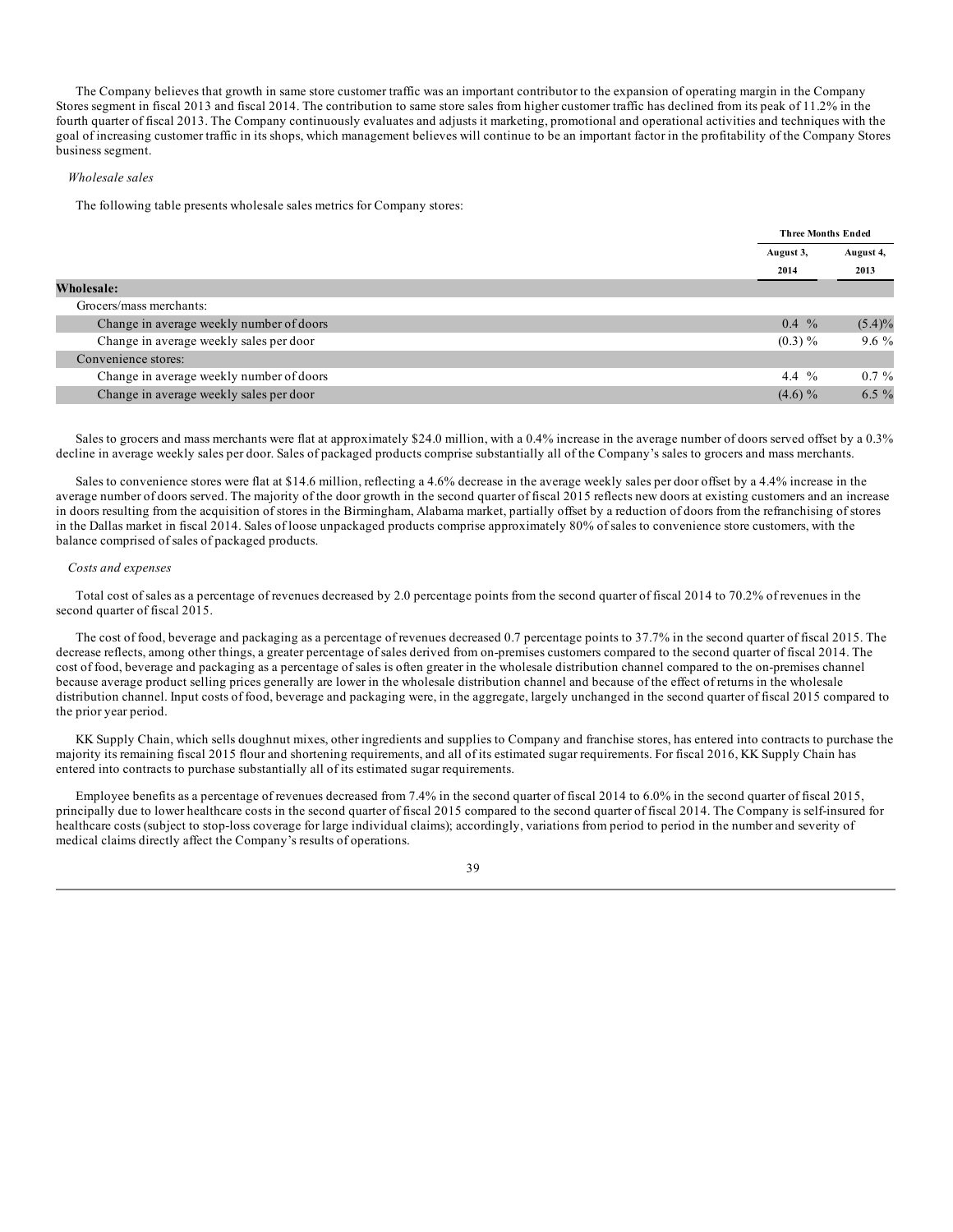The Company is self-insured for workers' compensation, vehicle and general liability claims, but maintains stop-loss coverage for individual claims exceeding certain amounts. The Company provides for claims under these self-insured programs using actuarial methods as described in the 2014 Form 10-K, and periodically updates actuarial valuations of its self-insurance reserves. Such periodic actuarial valuations result in changes over time in the estimated amounts which ultimately will be paid for claims under these programs to reflect the Company's actual claims experience for each policy year as well as trends in claims experience over multiple years. Such claims, particularly workers' compensation claims, often are paid over a number of years following the year in which the insured events occur, and the estimated ultimate cost of each year's claims accordingly is adjusted over time as additional information becomes available. As a result of the Company's periodic update of its actuarial valuation, the Company recorded favorable adjustments to its self-insurance claims liabilities related to prior policy years of approximately \$780,000 in the second quarter of fiscal 2015 and \$550,000 in the second quarter of fiscal 2014. The \$780,000 favorable adjustment recorded in the second quarter of fiscal 2015 includes a favorable adjustment relating to workers' compensation liability claims of approximately \$630,000 included in employee benefits, a favorable adjustment relating to vehicle liability claims of approximately \$90,000 included in vehicle costs, and a favorable adjustment relating to general liability claims of approximately \$60,000 included in other operating costs. The \$550,000 favorable adjustment recorded in the second quarter of fiscal 2014 includes a favorable adjustment relating to workers' compensation liability claims of approximately \$390,000 included in employee benefits, a favorable adjustment relating to vehicle liability claims of approximately \$50,000 included in vehicle costs, and a favorable adjustment relating to general liability claims of approximately \$110,000 included in other operating costs.

Depreciation expense increased due to construction of new stores and store refurbishments at existing stores.

During the second quarter of fiscal 2015, the Company recorded charges of \$431,000 related to the acquisition of the business and operating assets of its franchisee in Birmingham, Alabama as more fully described in Note 13 to the consolidated financial statements included elsewhere herein. The charges principally reflect the settlement as part of the acquisition of the pre-existing franchise contract between the Company and the franchisee, certain terms of which were unfavorable, from the Company's point of view, to current market terms of \$343,000 and transaction costs related to the acquisition of \$88,000.

During the second quarter of fiscal 2014, the Company refranchised three stores in the Dallas market to a new franchisee as more fully described in Note 13 to the consolidated financial statements appearing elsewhere herein. The Company recorded a gain of \$876,000 on the refranchising transaction.

Other store level operating expenses increased to \$6.0 million (7.6% of revenues) in the second quarter of fiscal 2015 from \$5.0 million (6.7% of revenues) in the second quarter of fiscal 2014. The increase reflects, among other things, higher marketing and promotional activities during the quarter.

Other segment operating costs in the second quarter of fiscal 2014 included approximately \$285,000 in legal costs related to the litigation associated with the Company's former landlord in Lorton, Virginia which was settled in the fourth quarter of fiscal 2014.

Many other segment operating costs are fixed or semi-fixed in nature and, accordingly, segment profit margins are sensitive to changes in sales volumes.

The Patient Protection and Affordable Care Act (the "Act") requires large employers to offer health care benefits to all full-time employees, or face financial penalties. To avoid these penalties, the health benefits must provide a specified "minimum value" and be "affordable," each as defined in the Act. The penalties associated with the Act, also known as the "employer mandate," have been delayed generally from January 2014 to January 2015. In addition to the employer mandate, under the Act, most persons will be required to obtain health care insurance or face individual financial penalties, which are scheduled to increase over time.

The Company employs persons to whom the Company will be required to offer benefits that meet the minimum value and affordability standards (or pay penalties), but to whom the Company does not currently offer such benefits. In addition, the Company currently offers the required minimum value benefits to certain other employees who do not currently elect to participate in the Company's insurance plans. Assuming the provisions of the Act are implemented as currently enacted, the number of employees covered by the Company's health care plans is likely to increase in 2015, which would cause the Company's health care costs to rise. The Company does not know the amount by which its costs will increase assuming the above provisions of the Act are implemented because, among other reasons, the Company does not know how many additional employees will elect to obtain health insurance benefits from the Company. In addition, certain regulatory guidance which could have an effect on the Company's incremental costs associated with the Act either has not been issued or, if issued, has been revised.

However, management currently does not expect the Company's aggregate incremental costs associated with the Act will exceed its current costs by more than \$5 million annually, and the Company currently estimates its incremental costs will be substantially less than such amount. The Company is continuing to study and evaluate the requirements of the Act, and management's estimate of the additional costs associated with it is expected to change as the Company gains additional information and makes further decisions regarding the Act's requirements. In addition, the Company has implemented and expects to continue to implement benefit cost reduction actions designed to mitigate the costs imposed on the Company by the Act. The Company's goal is to prevent the Act's requirements from having a material adverse effect on the Company's results of operations.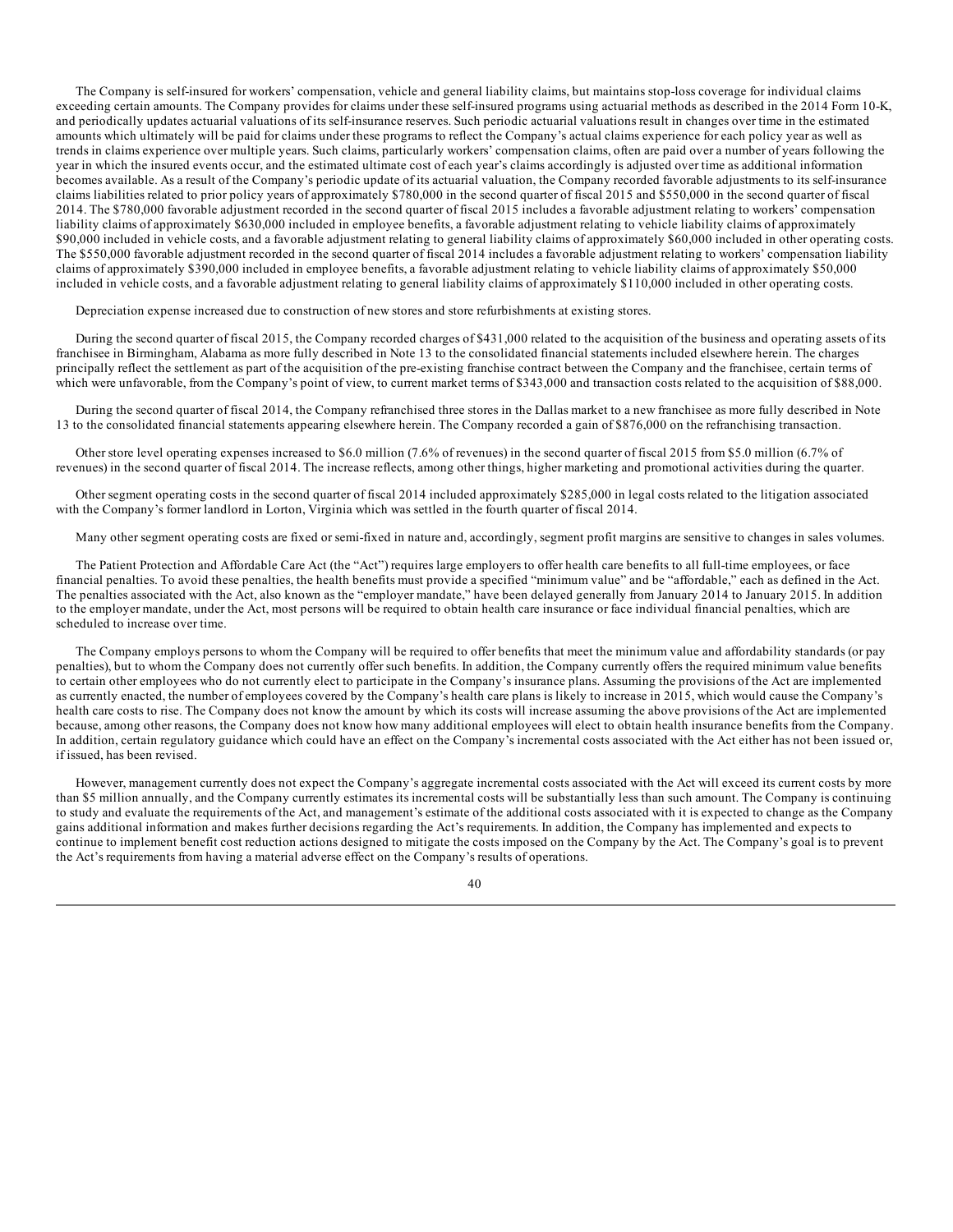## *Domestic Franchise*

|                                 |    | <b>Three Months Ended</b> |    |           |
|---------------------------------|----|---------------------------|----|-----------|
|                                 |    | August 3,<br>2014         |    | August 4, |
|                                 |    |                           |    | 2013      |
|                                 |    | (In thousands)            |    |           |
| <b>Revenues:</b>                |    |                           |    |           |
| Royalties                       | \$ | 2,971                     | S. | 2,671     |
| Development and franchise fees  |    | 125                       |    |           |
| Other                           |    | 200                       |    | 128       |
| Total revenues                  |    | 3,296                     |    | 2,799     |
| <b>Operating expenses:</b>      |    |                           |    |           |
| Segment operating expenses      |    | 1,247                     |    | 1,151     |
| Depreciation expense            |    | 49                        |    | 22        |
| Allocated corporate overhead    |    | 100                       |    | 100       |
| Total operating expenses        |    | 1,396                     |    | 1,273     |
| <b>Segment operating income</b> |    | 1,900                     |    | 1,526     |

Domestic Franchise revenues increased 17.8% to \$3.3 million in the second quarter of fiscal 2015. The increase reflects higher domestic royalty revenues resulting from a 7.0% increase in sales by domestic franchise stores from \$79 million in the second quarter of fiscal 2014 to \$84 million in the second quarter of fiscal 2015, as well as higher development and franchise fees resulting from an increase in store openings. Domestic Franchise same store sales rose 3.8% in the second quarter of fiscal 2015.

Certain franchisees' license agreements provide that the franchisees may develop, with the Company's consent, additional Krispy Kreme shops within the franchise territory without payment of initial franchise or development fees. Accordingly, some shop openings by domestic franchisees do not result in the recognition of such fees.

The increase in other Domestic Franchise revenues principally reflects rental income charged to a franchisee for stores leased or subleased to the franchisees in connection with the Dallas refranchising transaction in the second quarter of fiscal 2014 and rental income charged to another franchisee in connection with the Company's acquisition of the land, building and doughnut-making equipment at a facility in Illinois in December 2013 as more fully described in Note 13 to the consolidated financial statements appearing elsewhere herein. The Company assumed operation of this facility for its own account in July 2014. The Company has received a notice that its Dallas franchisee intends to exercise its option to purchase the two stores leased to it by the Company.

Domestic Franchise segment operating expenses include costs to recruit new domestic franchisees, to assist in domestic store openings, and to monitor and aid in the performance of domestic franchise stores, as well as allocated corporate costs.

Domestic franchisees opened three stores and closed one in the second quarter of fiscal 2015. As of August 3, 2014, development agreements for territories in the United States provide for the development of approximately 100 additional stores through fiscal 2021. Royalty revenues are directly related to sales by franchise stores and, accordingly, the success of franchisees' operations has a direct effect on the Company's revenues, results of operations and cash flows.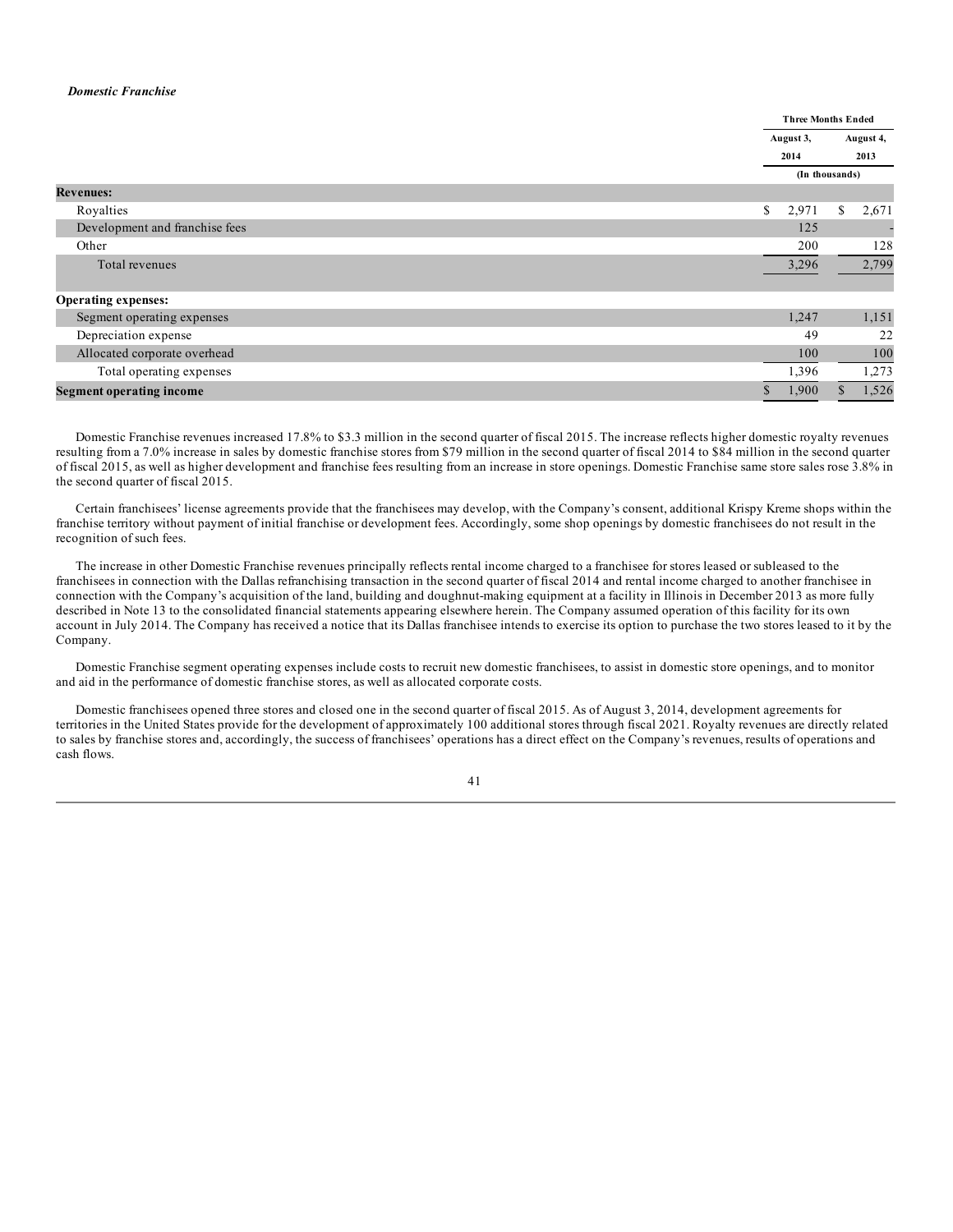#### *International Franchise*

|                                 | <b>Three Months Ended</b> |           |       |  |
|---------------------------------|---------------------------|-----------|-------|--|
|                                 | August 3,                 | August 4, |       |  |
|                                 | 2014                      |           | 2013  |  |
|                                 | (In thousands)            |           |       |  |
| <b>Revenues:</b>                |                           |           |       |  |
| Royalties                       | \$<br>7,044               | S.        | 5,812 |  |
| Development and franchise fees  | 490                       |           | 245   |  |
| Total revenues                  | 7,534                     |           | 6,057 |  |
| <b>Operating expenses:</b>      |                           |           |       |  |
| Segment operating expenses      | 2,121                     |           | 1,517 |  |
| Depreciation expense            | $\overline{2}$            |           |       |  |
| Allocated corporate overhead    | 300                       |           | 300   |  |
| Total operating expenses        | 2,423                     |           | 1,818 |  |
| <b>Segment operating income</b> | \$<br>5,111               |           | 4,239 |  |

International Franchise royalties increased 21.2%, driven by an increase in sales by international franchise stores from \$103 million in the second quarter of fiscal 2014 to \$115 million in the second quarter of fiscal 2015. Changes in the rates of exchange between the U.S. dollar and the foreign currencies in which the Company's international franchisees do business increased sales by international franchisees measured in U.S. dollars by approximately \$2.2 million in the second quarter of fiscal 2015 compared to the second quarter of fiscal 2014, which positively affected international royalty revenues by approximately \$130,000. Excluding the effects of exchange rates, sales by international franchisees rose 9.3%. The Company recognized royalty revenue of approximately \$900,000 and \$320,000 collected during the second quarter of fiscal 2015 and 2014, respectively, related to franchisee sales in prior periods which had not previously been recorded as revenue due to the uncertainty surrounding the collection of these royalties. Substantially all of the amounts relate to a single franchisee. There is no prescribed repayment schedule for the remaining \$1.9 million owed to the Company by the franchisee and the Company therefore cannot predict the amount or timing of future payments, if any, on this obligation. Accordingly, the Company has not recognized such amount in the financial statements.

International Franchise same store sales, measured on a constant currency basis to eliminate the effects of changing exchange rates between foreign currencies and the U.S. dollar ("constant dollar same store sales"), fell 2.4%. The decline in International Franchise same store sales reflects, among other things, the normal cannibalization effects on initial stores in new markets of additional store openings in those markets.

Constant dollar same store sales in established markets fell 0.3% in the second quarter of fiscal 2015 and fell 4.6% in new markets. "Established markets" means countries in which the first Krispy Kreme store opened before fiscal 2007. Sales at stores in established markets comprised 54% of aggregate constant dollar same store sales for the second quarter of fiscal 2015. While the Company considers countries in which Krispy Kreme first opened before fiscal 2007 to be established markets, franchisees in those markets continue to develop their business. Of the 582 international shops currently in operation that opened since the beginning of fiscal 2007, 241 shops are in these established markets.

International Franchise operating expenses include costs to recruit new international franchisees, to assist in international store openings, and to monitor and aid in the performance of international franchise stores, as well as allocated corporate costs. International Franchise operating expenses increased to \$2.1 million in the second quarter of fiscal 2015 from \$1.5 million in the second quarter of fiscal 2014, principally reflecting higher personnel and personnelrelated costs and other costs to support continuing and anticipated international growth. Operating expenses in the second quarter of fiscal 2015 include a provision for potential uncollectible accounts of approximately \$180,000 related to a single franchisee, compared to a net credit in bad debt expense of approximately \$120,000 in the second quarter of fiscal 2014 resulting principally from recoveries of accounts previously written-off.

International franchisees opened 30 stores and closed four stores in the second quarter of fiscal 2015. As of August 3, 2014, development agreements for territories outside the United States provide for the development of approximately 340 additional stores through fiscal 2019. Royalty revenues are directly related to sales by franchise stores and, accordingly, the success of franchisees' operations has a direct effect on the Company's revenues, results of operations and cash flows.

# *KK Supply Chain*

The components of KK Supply Chain revenues and expenses (expressed in dollars and as a percentage of total revenues before intersegment sales elimination) are set forth in the table below (percentage amounts may not add to totals due to rounding).

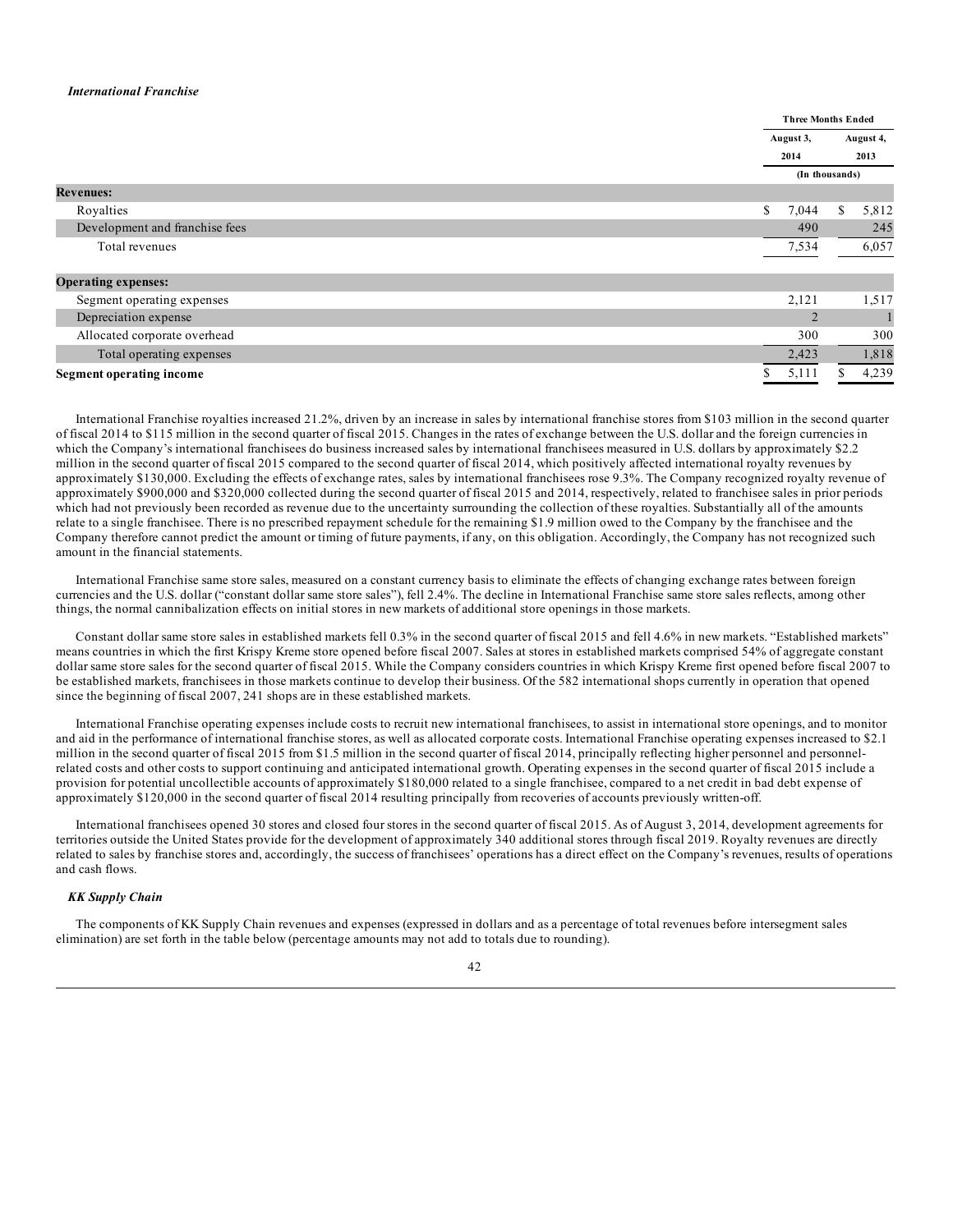|                                                      |    |                           |    |        | <b>Percentage of Total Revenues</b> |          |  |  |  |  |  |  |  |  |  |  |  |           |           |           |
|------------------------------------------------------|----|---------------------------|----|--------|-------------------------------------|----------|--|--|--|--|--|--|--|--|--|--|--|-----------|-----------|-----------|
|                                                      |    |                           |    |        | <b>Before Intersegment</b>          |          |  |  |  |  |  |  |  |  |  |  |  |           |           |           |
|                                                      |    |                           |    |        | <b>Sales Elimination</b>            |          |  |  |  |  |  |  |  |  |  |  |  |           |           |           |
|                                                      |    | <b>Three Months Ended</b> |    |        | <b>Three Months Ended</b>           |          |  |  |  |  |  |  |  |  |  |  |  |           |           |           |
|                                                      |    | August 3,                 |    |        |                                     |          |  |  |  |  |  |  |  |  |  |  |  | August 4, | August 3, | August 4, |
|                                                      |    | 2014                      |    | 2013   | 2014                                | 2013     |  |  |  |  |  |  |  |  |  |  |  |           |           |           |
|                                                      |    | (In thousands)            |    |        |                                     |          |  |  |  |  |  |  |  |  |  |  |  |           |           |           |
| <b>Revenues:</b>                                     |    |                           |    |        |                                     |          |  |  |  |  |  |  |  |  |  |  |  |           |           |           |
| Doughnut mixes                                       | \$ | 21,061                    | \$ | 19,885 | 35.4%                               | 34.8%    |  |  |  |  |  |  |  |  |  |  |  |           |           |           |
| Other ingredients, packaging and supplies            |    | 34,925                    |    | 34,109 | 58.7                                | 59.6     |  |  |  |  |  |  |  |  |  |  |  |           |           |           |
| Equipment                                            |    | 2,814                     |    | 2,523  | 4.7                                 | 4.4      |  |  |  |  |  |  |  |  |  |  |  |           |           |           |
| Fuel surcharge                                       |    | 703                       |    | 684    | 1.2                                 | 1.2      |  |  |  |  |  |  |  |  |  |  |  |           |           |           |
| Total revenues before intersegment sales elimination |    | 59,503                    |    | 57,201 | 100.0                               | 100.0    |  |  |  |  |  |  |  |  |  |  |  |           |           |           |
| <b>Operating expenses:</b>                           |    |                           |    |        |                                     |          |  |  |  |  |  |  |  |  |  |  |  |           |           |           |
| Cost of sales:                                       |    |                           |    |        |                                     |          |  |  |  |  |  |  |  |  |  |  |  |           |           |           |
| Cost of goods produced and purchased                 |    | 40.540                    |    | 39.308 | 68.1                                | 68.7     |  |  |  |  |  |  |  |  |  |  |  |           |           |           |
| Loss on agricultural derivatives                     |    | 1,341                     |    | 410    | 2.3                                 | 0.7      |  |  |  |  |  |  |  |  |  |  |  |           |           |           |
| Inbound freight                                      |    | 1,714                     |    | 1,611  | 2.9                                 | 2.8      |  |  |  |  |  |  |  |  |  |  |  |           |           |           |
| Total cost of sales                                  |    | 43,595                    |    | 41,329 | 73.3                                | 72.3     |  |  |  |  |  |  |  |  |  |  |  |           |           |           |
| Distribution costs                                   |    | 3,678                     |    | 3,528  | 6.2                                 | 6.2      |  |  |  |  |  |  |  |  |  |  |  |           |           |           |
| Other segment operating costs                        |    | 3,278                     |    | 2,873  | 5.5                                 | 5.0      |  |  |  |  |  |  |  |  |  |  |  |           |           |           |
| Depreciation expense                                 |    | 163                       |    | 172    | 0.3                                 | 0.3      |  |  |  |  |  |  |  |  |  |  |  |           |           |           |
| Allocated corporate overhead                         |    | 300                       |    | 300    | 0.5                                 | 0.5      |  |  |  |  |  |  |  |  |  |  |  |           |           |           |
| Total operating costs                                |    | 51,014                    |    | 48,202 | 85.7                                | 84.3     |  |  |  |  |  |  |  |  |  |  |  |           |           |           |
| <b>Segment operating income</b>                      | S  | 8,489                     | \$ | 8,999  | 14.3 %                              | $15.7\%$ |  |  |  |  |  |  |  |  |  |  |  |           |           |           |

Sales of doughnut mixes rose 5.9% year-over-year in the second quarter of fiscal 2015, principally due to higher unit volumes partially offset by slightly lower selling prices.

Sales of other ingredients, packaging and supplies, made principally to Company and Domestic Franchise stores, rose 2.4% year-over-year in the second quarter of fiscal 2015 due to higher unit volumes partially offset by slightly lower selling prices.

While systemwide sales at Company and Domestic Franchise stores rose in the second quarter of fiscal 2015 compared to the second quarter of the preceding fiscal year, a greater percentage of such sales was to on-premises customers compared to wholesale customers. On-premises sales at Company and Domestic Franchise stores generate proportionately lower KK Supply Chain sales than do sales to wholesale customers.

KK Supply Chain utilizes a fuel surcharge program. Charges under the program are based upon the excess, if any, of the price of diesel fuel over a preestablished base level, with the base level generally adjusted annually.

KK Supply Chain cost of sales increased to 73.3% of revenues in the second quarter of fiscal 2015 from 72.3% of revenues in the second quarter of the preceding fiscal year. Substantially all of the increase reflects net losses on agricultural derivative positions of \$1.3 million in the second quarter of fiscal 2015 compared to net losses of \$410,000 in the second quarter of fiscal 2014. The Company has not designated any of its derivative positions as cash flow hedges and, accordingly, changes in the market value of those positions are reflected in earnings as they occur.

Other segment operating costs include segment management, purchasing, customer service and support, laboratory and quality control costs, and research and development expenses.

Franchisees opened 33 stores and closed five stores in the second quarter of fiscal 2015. A substantial portion of KK Supply Chain's revenues are directly related to sales by franchise stores and, accordingly, the success of franchisees' operations has a direct effect on the Company's revenues, results of operations and cash flows.

A significant portion of franchise store sales is attributable to sales by franchisees outside the United States. The Company sells doughnut mixes, either manufactured by the Company in the United States or blended by contract mix manufacturers using concentrates supplied by the Company, to all its international franchisees. Most of these franchisees purchase substantially all other ingredients, packaging and supplies through sourcing arrangements approved by the Company. Accordingly, KK Supply Chain revenues are less correlated with sales by international franchisees than with sales by domestic franchisees, which purchase substantially all of their ingredients from KK Supply Chain. Like all international businesses, the Company and its international franchisees must address the risks of international trade, including taxes, tariffs, duties and transportation costs, which can affect the franchisees' product costs and therefore indirectly affect the pace of development. The Company, in cooperation with its international franchisees, continually seeks to mitigate the impact of these factors. For example, the Company has developed premix and concentrate doughnut mix production models, and has been continuously pursuing alternative sourcing arrangements in various markets.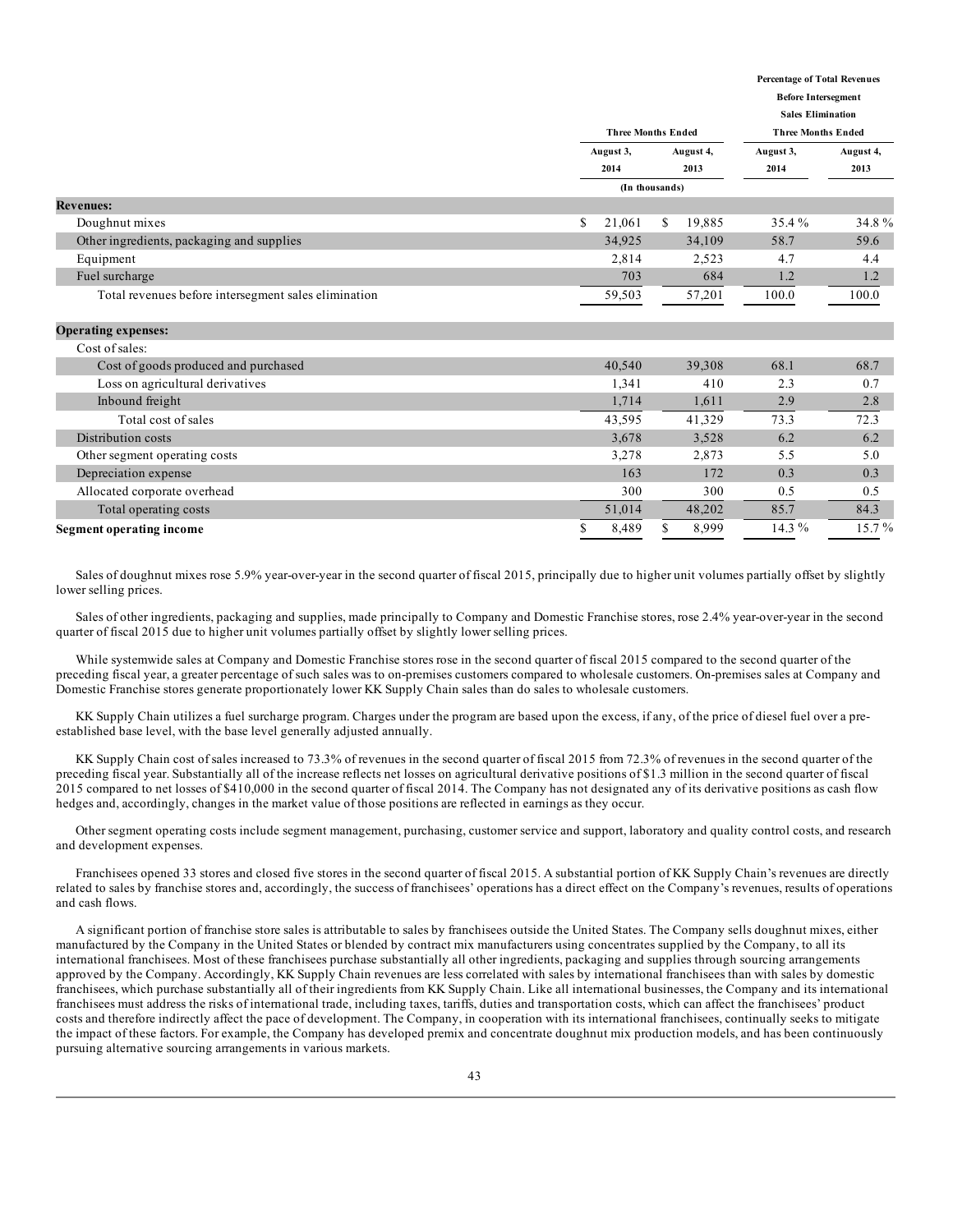## *General and Administrative Expenses*

General and administrative expenses consist of costs incurred in various functional areas whose activities are not associated exclusively with an individual business segment. Such costs include expenses associated with finance and accounting; internal and external financial reporting, including financial planning and analysis; internal audit; human resources; risk management; information technology; training; corporate office occupancy; public company costs; and executive management. Certain personnel and other costs in some of these functional areas (for example, some of the costs of information technology and human resources) are associated primarily with the operation of individual business segments, and are allocated to those segments as allocated corporate costs. General and administrative expenses in the consolidated statement of income are presented net of such allocated costs, which are reflected in the results of operations of the four operating segments. Such allocated costs totaled \$1.8 million in the second quarter of fiscal 2015 and 2014.

General and administrative expenses increased to \$6.7 million in the second quarter of fiscal 2015 from \$5.7 million in the second quarter of fiscal 2014, and as a percentage of revenues increased to 5.6% from 5.0%.

General and administrative expenses include incremental costs of approximately \$900,000 in the second quarter of fiscal 2015 related to the implementation of a new enterprise resource planning system. There were no comparable costs in the second quarter of fiscal 2014.

The increase in general and administrative expenses in the second quarter of fiscal 2015 also reflects higher executive compensation costs related to the transition to a new chief executive officer, partially offset by a decrease in provisions for incentive compensation.

#### *Interest Expense*

The components of interest expense are as follows:

|                                                         | <b>Three Months Ended</b> |           |      |
|---------------------------------------------------------|---------------------------|-----------|------|
|                                                         | August 3,                 | August 4, |      |
|                                                         | 2014                      |           | 2013 |
|                                                         | (In thousands)            |           |      |
| Interest accruing on outstanding term loan indebtedness | ۰.                        |           | 106  |
| Letter of credit and unused revolver fees               | 40                        |           | -61  |
| Amortization of cost of interest rate derivatives       | -                         |           | 20   |
| Amortization of deferred financing costs                | 27                        |           | 107  |
| Other (including interest on lease obligations)         | 95                        |           | 60   |
|                                                         | 162                       |           | 354  |

On July 12, 2013, the Company retired its secured credit facilities and repaid the \$21.7 million remaining balance of its term loan as described in Note 7 to the consolidated financial statements appearing elsewhere herein.

## *Loss on Retirement of Debt*

The Company recorded a charge of \$967,000 in the second quarter of fiscal 2014 related to the retirement of the Company's secured credit facilities, consisting of a \$451,000 write-off of unamortized deferred financing costs related principally to the Company's term loan, which was retired in full, and a \$516,000 write-off related to the termination of an interest rate hedge related to the term loan. The \$516,000 charge related to the interest rate hedge was reclassified from accumulated other comprehensive income to "Loss on retirement of debt" in the consolidated statement of income because the hedged forecasted transaction (interest on the term loan) would not occur.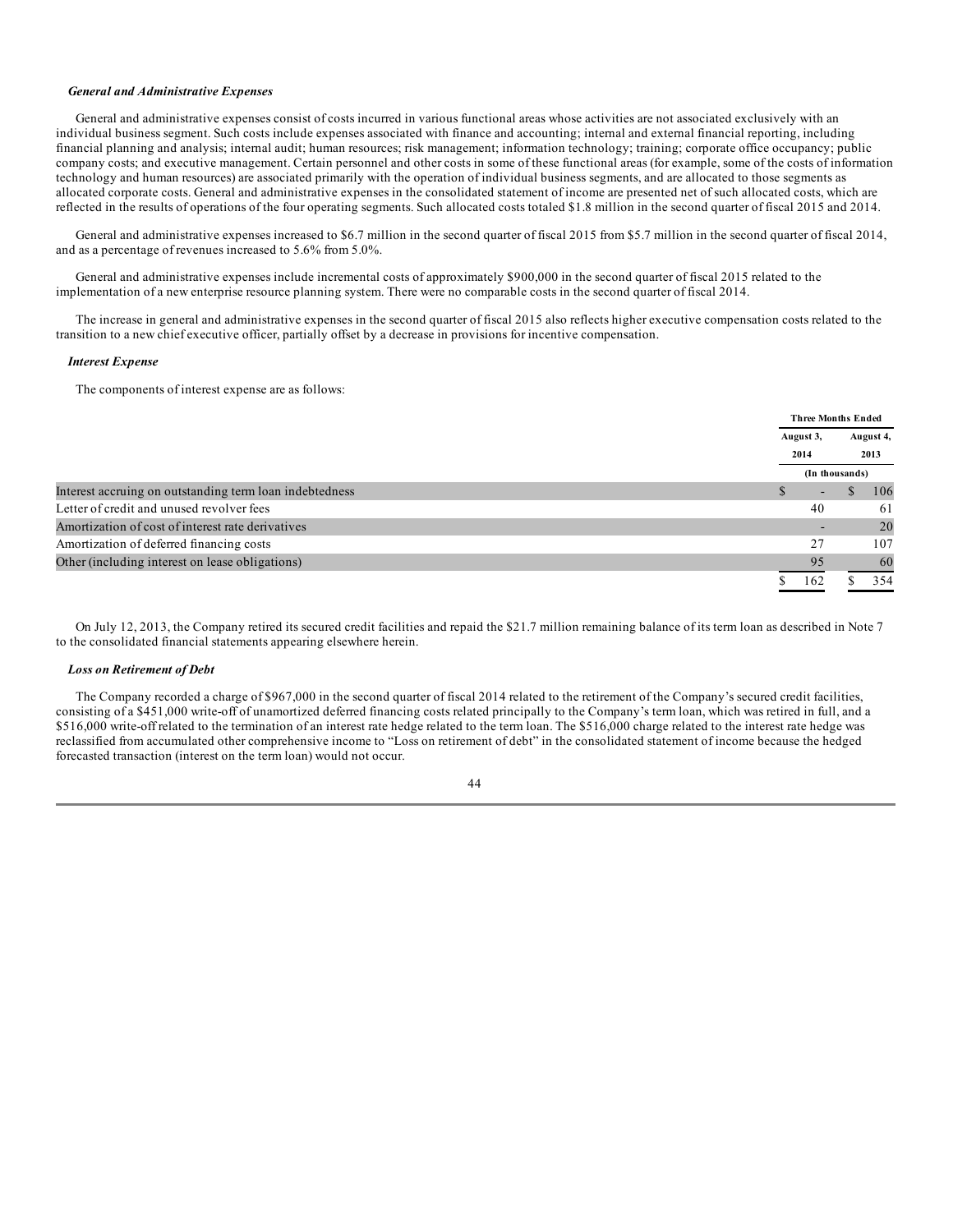## *Equity in Losses of Equity Method Franchisees*

The Company recorded equity in the losses of equity method franchisees of \$61,000 in the second quarter of fiscal 2015 compared to losses of \$60,000 in the second quarter of fiscal 2014. This caption represents the Company's share of operating results of equity method franchisees which develop and operate Krispy Kreme stores.

#### *Other Non-Operating Income and (Expense), Net*

Other non-operating income and (expense), net in the second quarter of fiscal 2015 includes payments of approximately \$150,000 received from an equity method franchisee in reimbursement for amounts paid by the Company in fiscal 2014 pursuant to the Company's guarantee of the investee's indebtedness. Such repayments are being reflected in income as received due to the uncertainty of their continued collection as more fully described in Note 4 to the consolidated financial statements appearing elsewhere herein.

## *Provision for Income Taxes*

The Company's effective tax rate for the second quarter of fiscal 2015 was 40% compared to 49% for the second quarter of fiscal 2014. Included in income tax expense for the second quarter of fiscal 2014 is a charge of approximately \$686,000 (approximately 7.4% of pretax income) to revalue the Company's deferred income tax assets to reflect a reduction in the North Carolina corporate income tax rate enacted by the North Carolina state legislature during the second quarter of fiscal 2014, as described in Note 3 to the consolidated financial statements appearing elsewhere herein.

The portion of the income tax provision representing taxes estimated to be payable currently was \$639,000 and \$626,000 in the second quarter of fiscal 2015 and fiscal 2014, respectively, consisting principally of foreign withholding taxes related to royalties and franchise fees paid to the Company by international franchisees. The current provision for income taxes also reflects adjustments to accruals for uncertain tax positions, including potential interest and penalties which could result from the resolution of such uncertainties.

The Company's estimated annual effective income tax rate on GAAP ordinary income for fiscal 2015 is 40%. Management's estimate of the fiscal 2015 effective income tax rate is subject to revision in subsequent quarters as additional information becomes available.

See "Results of Operations – Three months ended August 3, 2014 compared to three months ended August 4, 2013 – Non-GAAP Measures" above for non-GAAP financial information and related reconciliation to GAAP measures intended to illustrate the material difference between the Company's income tax expense and income taxes currently payable. These non-GAAP performance measures are consistent with other measurements made by management in the operation of the business which do not consider income taxes except to the extent to which those taxes currently are payable, for example, capital allocation decisions and incentive compensation measurements that are made on a pretax basis.

## *Net Income*

The Company reported net income of \$5.8 million for the three months ended August 3, 2014 and \$4.7 million for the three months ended August 4, 2013.

## **Six months ended August 3, 2014 compared to six months ended August 4, 2013**

The following discussion of the Company's results of operations should be read in conjunction with the consolidated financial statements and notes thereto appearing elsewhere herein.

#### *Non-GAAP Measures*

The Company has substantial net operating loss carryforwards and, accordingly, the Company's cash payments for income taxes are not significant and are expected to remain insignificant for the foreseeable future. See "Provision for Income Taxes" below.

Management evaluates the Company's results of operations using, among other measures, adjusted net income and adjusted earnings per share, which reflect the provision for income taxes only to the extent such taxes are currently payable in cash. In addition, management excludes from adjusted net income charges and credits that are unusual and infrequently occurring. Management believes adjusted net income and adjusted earnings per share are useful performance measures because they more closely measure the cash flows generated by the Company's operations and the trends in those cash flows than do GAAP net income and earnings per share, and because they exclude the effects of transactions that are not indicative of the Company's ongoing results of operations.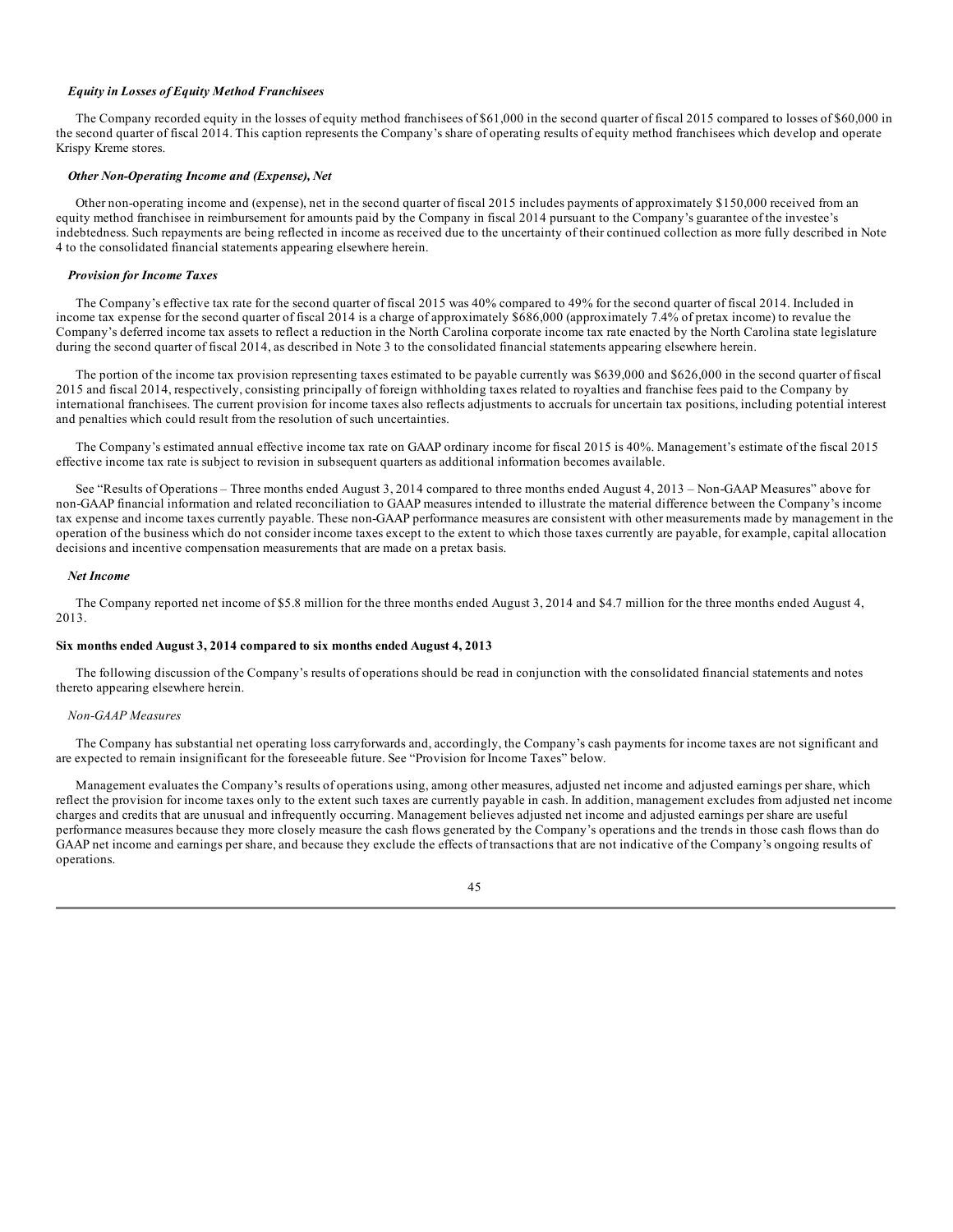In the second quarter of fiscal 2014, the Company recorded a charge of \$967,000 related to the retirement of its secured credit facilities, consisting of the writeoff of unamortized deferred financing costs related to the Company's term loan, which was retired in full, and the termination of an interest rate hedge related to the term loan. Charges of this nature are not expected to recur on a regular basis.

The following presentation of adjusted net income, the related reconciliation of adjusted net income to GAAP net income, and the presentation of adjusted earnings per share are intended to illustrate the material difference between the Company's income tax expense and income taxes currently payable, and to facilitate comparisons of the first six months of fiscal 2015 results with the Company's results for the first six months of fiscal 2014 in light of the costs incurred in connection with the retirement of the term loan. These non-GAAP performance measures are consistent with other measurements made by management in the operation of the business which do not consider income taxes except to the extent to which those taxes currently are payable, for example, capital allocation decisions and incentive compensation measurements that are made on a pretax basis.

|                                      |                        | <b>Six Months Ended</b> |                                          |  |  |  |
|--------------------------------------|------------------------|-------------------------|------------------------------------------|--|--|--|
|                                      | August 3,              |                         | August 4,                                |  |  |  |
|                                      | 2014                   |                         | 2013                                     |  |  |  |
|                                      |                        |                         | (In thousands, except per share amounts) |  |  |  |
| Net income, as reported              | 15,408<br>$\mathbb{S}$ | $\mathbb{S}$            | 12,716                                   |  |  |  |
| Loss on retirement of debt           |                        | -                       | 967                                      |  |  |  |
| Provision for deferred income taxes  | 9,388                  |                         | 10,050                                   |  |  |  |
| Adjusted net income                  | 24,796                 | \$                      | 23,733                                   |  |  |  |
| Adjusted earnings per common share:  |                        |                         |                                          |  |  |  |
| Basic                                | \$                     | \$<br>0.37              | 0.35                                     |  |  |  |
| Diluted                              |                        | $\mathbb{S}$<br>0.36    | 0.34                                     |  |  |  |
| Weighted average shares outstanding: |                        |                         |                                          |  |  |  |
| Basic                                | 66,265                 |                         | 67,139                                   |  |  |  |
| Diluted                              | 69,236                 |                         | 70,833                                   |  |  |  |

*Overview*

Total revenues rose 3.7% to \$242.1 million for the six months ended August 3, 2014 compared to \$233.4 million for the six months ended August 4, 2013. Consolidated operating income was \$25.8 million at both periods, and consolidated net income was \$15.4 million compared to \$12.7 million.

Revenues by business segment (expressed in dollars and as a percentage of total revenues) are set forth in the table below (percentage amounts may not add to totals due to rounding).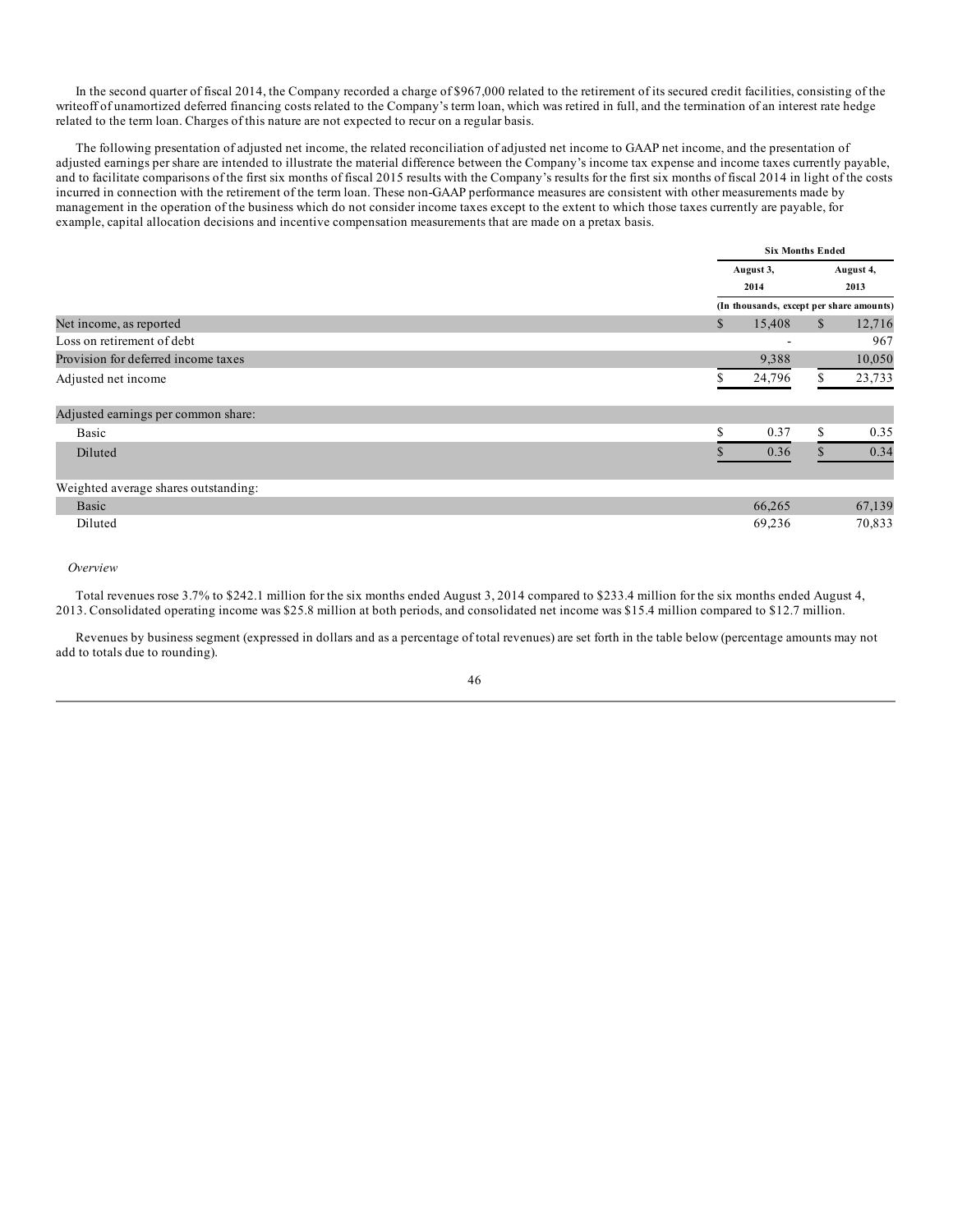| <b>Revenues by business segment:</b><br>Company Stores<br>\$<br>Domestic Franchise<br>International Franchise<br>KK Supply Chain: | August 3,<br>2014<br>(Dollars in thousands) |              | August 4, |
|-----------------------------------------------------------------------------------------------------------------------------------|---------------------------------------------|--------------|-----------|
|                                                                                                                                   |                                             |              |           |
|                                                                                                                                   |                                             |              | 2013      |
|                                                                                                                                   |                                             |              |           |
|                                                                                                                                   |                                             |              |           |
|                                                                                                                                   | 158,983                                     | \$           | 157,610   |
|                                                                                                                                   | 6,795                                       |              | 5,670     |
|                                                                                                                                   | 14.115                                      |              | 12,502    |
|                                                                                                                                   |                                             |              |           |
| Total revenues                                                                                                                    | 119,815                                     |              | 117,012   |
| Less - intersegment sales elimination                                                                                             | (57, 612)                                   |              | (59, 440) |
| External KK Supply Chain revenues                                                                                                 | 62,203                                      |              | 57,572    |
| $\mathcal{S}$<br>Total revenues                                                                                                   | 242,096                                     | $\mathbb{S}$ | 233,354   |
| Segment revenues as a percentage of total revenues:                                                                               |                                             |              |           |
| <b>Company Stores</b>                                                                                                             | 65.7 %                                      |              | 67.5 %    |
| Domestic Franchise                                                                                                                | 2.8                                         |              | 2.4       |
| International Franchise                                                                                                           | 5.8                                         |              | 5.4       |
| KK Supply Chain (external sales)                                                                                                  | 25.7                                        |              | 24.7      |
|                                                                                                                                   | 100.0 %                                     |              | 100.0 %   |
| <b>Segment operating results:</b>                                                                                                 |                                             |              |           |
| $\mathcal{S}$<br><b>Company Stores</b>                                                                                            | 5,677                                       | $\mathbb{S}$ | 7,104     |
| Domestic Franchise                                                                                                                | 4,056                                       |              | 2,965     |
| International Franchise                                                                                                           | 9,391                                       |              | 8,770     |
| <b>KK</b> Supply Chain                                                                                                            | 21,243                                      |              | 19,238    |
| Total segment operating income                                                                                                    | 40.367                                      |              | 38,077    |
| General and administrative expenses                                                                                               | (13, 784)                                   |              | (11,710)  |
| Corporate depreciation and amortization expense                                                                                   | (733)                                       |              | (571)     |
| Impairment charges and lease termination costs                                                                                    | (46)                                        |              | (12)      |
| Consolidated operating income                                                                                                     | 25,804                                      |              | 25,784    |
| Interest income                                                                                                                   | 235                                         |              | 131       |
| Interest expense                                                                                                                  | (305)                                       |              | (791)     |
| Loss on retirement of debt                                                                                                        | $\sim$                                      |              | (967)     |
| Equity in losses of equity method franchisee                                                                                      | (118)                                       |              | (113)     |
| Other non-operating income and (expense), net                                                                                     | 320                                         |              | (6)       |
| Income before income taxes                                                                                                        | 25,936                                      |              | 24,038    |
| Provision for income taxes                                                                                                        | 10,528                                      |              | 11,322    |
| $\mathbb{S}$<br>Consolidated net income                                                                                           | 15,408                                      | $\mathbb{S}$ | 12,716    |

A discussion of the revenues and operating results of each of the Company's four business segments follows, together with a discussion of income statement line items not associated with specific segments.

# *Company Stores*

The components of Company Stores revenues and expenses (expressed in dollars and as a percentage of total revenues) are set forth in the table below (percentage amounts may not add to totals due to rounding).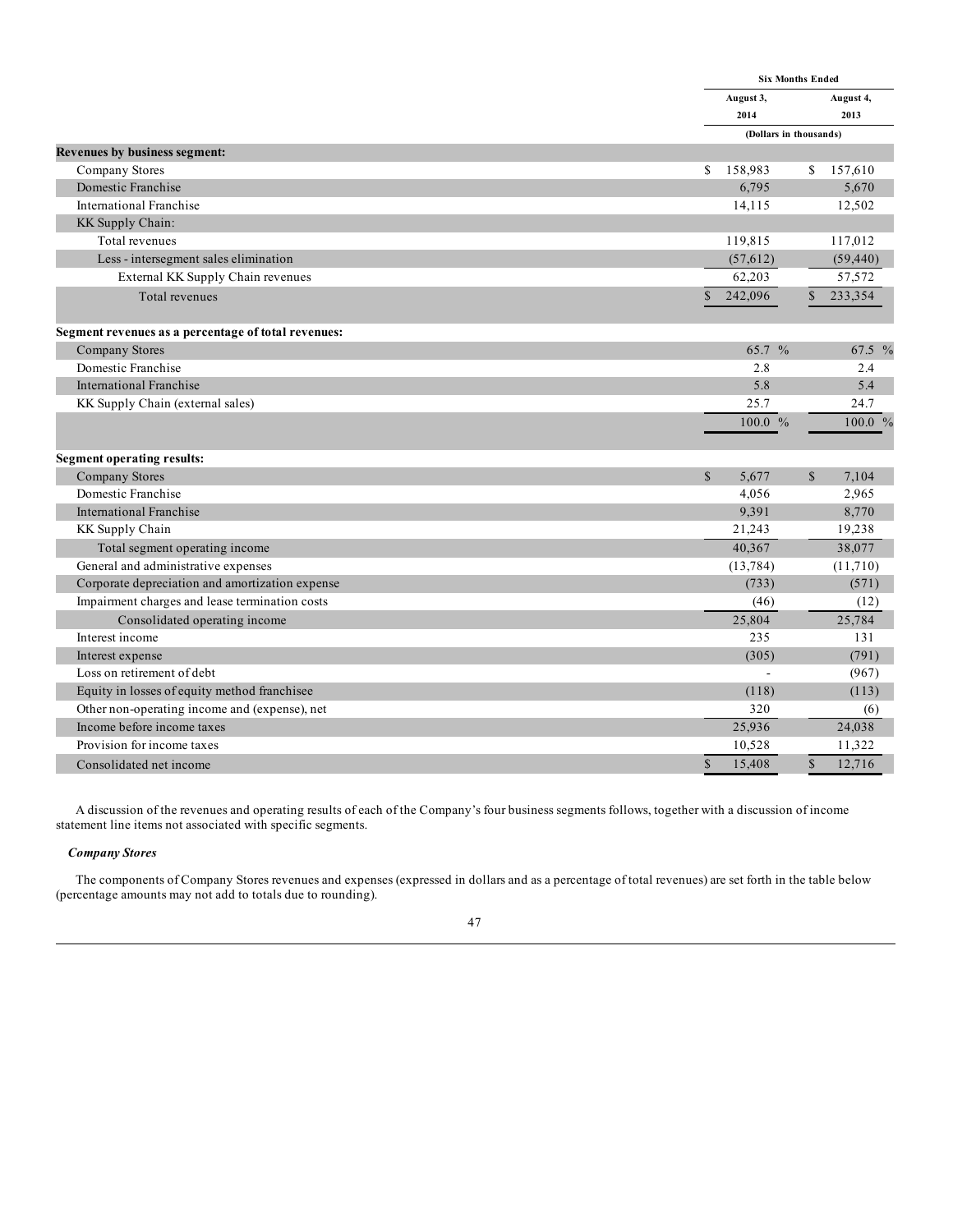|                                       |               |                                                   |                        | <b>Percentage of Total Revenues</b><br><b>Six Months Ended</b> |           |  |  |
|---------------------------------------|---------------|---------------------------------------------------|------------------------|----------------------------------------------------------------|-----------|--|--|
|                                       |               | <b>Six Months Ended</b><br>August 3,<br>August 4, |                        |                                                                |           |  |  |
|                                       |               |                                                   |                        | August 3,                                                      | August 4, |  |  |
|                                       |               | 2014                                              | 2013                   | 2014                                                           | 2013      |  |  |
|                                       |               |                                                   | (In thousands)         |                                                                |           |  |  |
| <b>Revenues:</b>                      |               |                                                   |                        |                                                                |           |  |  |
| On-premises sales:                    |               |                                                   |                        |                                                                |           |  |  |
| Retail sales                          | $\mathcal{S}$ | 72,231                                            | $\mathbb{S}$<br>69,598 | 45.4 $%$                                                       | 44.2 %    |  |  |
| Fundraising sales                     |               | 7,675                                             | 7,336                  | 4.8                                                            | 4.7       |  |  |
| Total on-premises sales               |               | 79,906                                            | 76,934                 | 50.3                                                           | 48.8      |  |  |
| Wholesale sales:                      |               |                                                   |                        |                                                                |           |  |  |
| Grocers/mass merchants                |               | 48,103                                            | 49,171                 | 30.3                                                           | 31.2      |  |  |
| Convenience stores                    |               | 28,993                                            | 29,538                 | 18.2                                                           | 18.7      |  |  |
| Other wholesale                       |               | 1,981                                             | 1,967                  | 1.2                                                            | 1.2       |  |  |
| Total wholesale sales                 |               | 79,077                                            | 80,676                 | 49.7                                                           | 51.2      |  |  |
| Total revenues                        |               | 158,983                                           | 157,610                | 100.0                                                          | 100.0     |  |  |
| <b>Operating expenses:</b>            |               |                                                   |                        |                                                                |           |  |  |
| Cost of sales:                        |               |                                                   |                        |                                                                |           |  |  |
| Food, beverage and packaging          |               | 59,149                                            | 59,411                 | 37.2                                                           | 37.7      |  |  |
| Shop labor                            |               | 28,357                                            | 27,655                 | 17.8                                                           | 17.5      |  |  |
| Delivery labor                        |               | 12,330                                            | 12,448                 | 7.8                                                            | 7.9       |  |  |
| Employee benefits                     |               | 10,398                                            | 10,924                 | 6.5                                                            | 6.9       |  |  |
| Total cost of sales                   |               | 110,234                                           | 110,438                | 69.3                                                           | 70.1      |  |  |
| Vehicle $costs^{(1)}$                 |               | 8,537                                             | 8,658                  | 5.4                                                            | 5.5       |  |  |
| Occupancy <sup>(2)</sup>              |               | 5,312                                             | 5,017                  | 3.3                                                            | 3.2       |  |  |
| Utilities expense                     |               | 3,145                                             | 2,988                  | 2.0                                                            | 1.9       |  |  |
| Depreciation expense                  |               | 5,041                                             | 4,528                  | 3.2                                                            | 2.9       |  |  |
| Business acquisition charges          |               | 431                                               |                        | 0.3                                                            |           |  |  |
| Gain on refranchising                 |               |                                                   | (876)                  |                                                                | (0.6)     |  |  |
| Other store operating expenses        |               | 11,752                                            | 10,333                 | 7.4                                                            | 6.6       |  |  |
| Total store level costs               |               | 144,452                                           | 141,086                | 90.9                                                           | 89.5      |  |  |
| Store operating income                |               | 14,531                                            | 16,524                 | 9.1                                                            | 10.5      |  |  |
| Other segment operating $costs^{(3)}$ |               | 6,704                                             | 7,270                  | 4.2                                                            | 4.6       |  |  |
| Allocated corporate overhead          |               | 2,150                                             | 2,150                  | 1.4                                                            | 1.4       |  |  |
| Segment operating income              | \$            | 5,677                                             | $\mathbf S$<br>7,104   | $3.6\frac{6}{10}$                                              | 4.5 $%$   |  |  |

(1) Includes fuel, maintenance and repairs, rent, taxes and other costs of operating the delivery fleet, exclusive of depreciation.<br>
(2) Includes rent, property taxes, common area maintenance charges, insurance, building m (2) Includes rent, property taxes, common area maintenance charges, insurance, building maintenance and other occupancy costs, exclusive of utilities and depreciation.<br>(3) Includes marketing costs not charged to stores, se

Sales at Company Stores increased 0.9% to \$159.0 million in the first six months ended August 3, 2014 from \$157.6 million in the first six months ended August 4, 2013.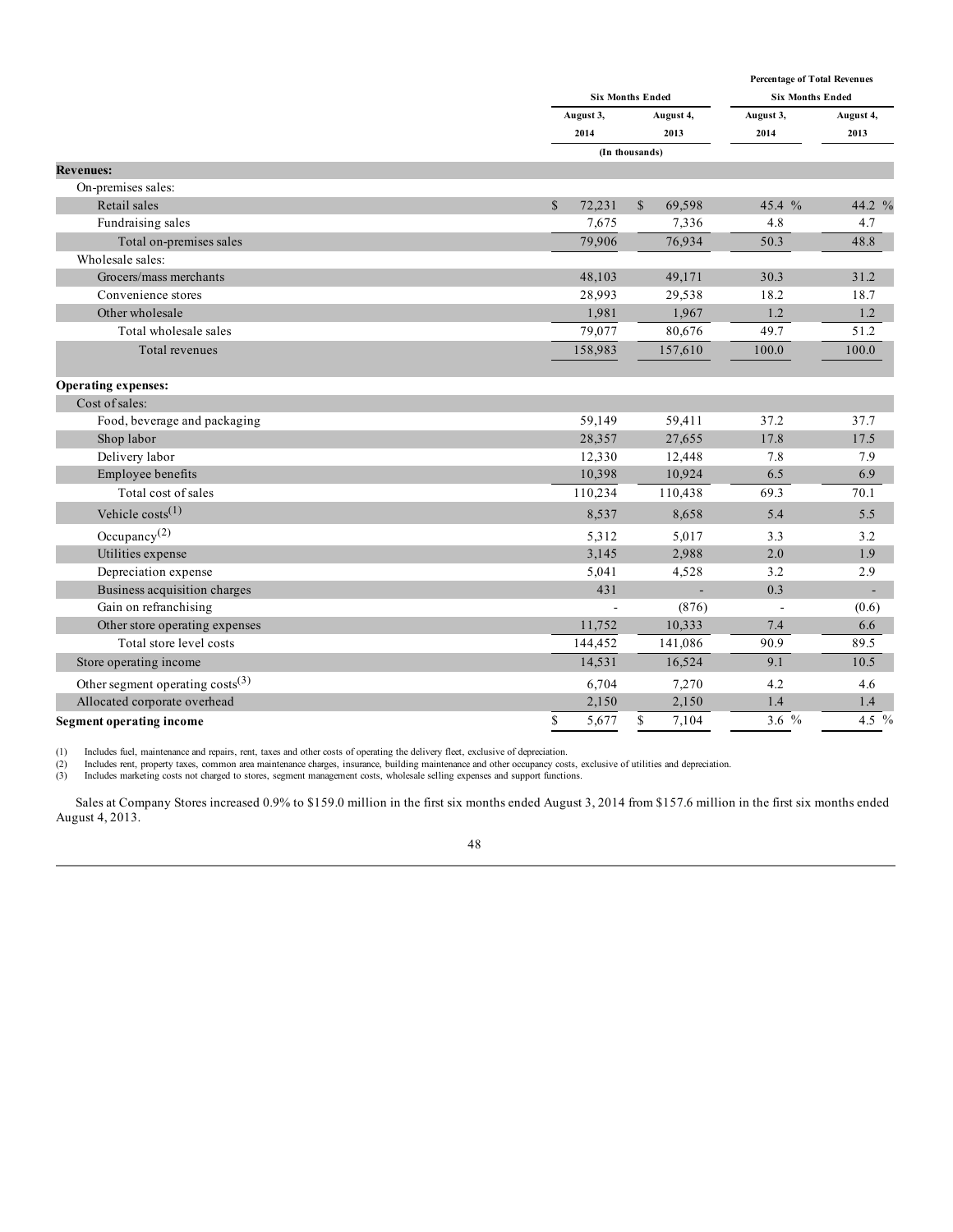A reconciliation of Company Stores segment sales for the six months ended August 4, 2013 to the six months ended August 3, 2014 follows:

|                                                                       | <b>On-Premises</b> |    | Wholesale      |  | Total   |
|-----------------------------------------------------------------------|--------------------|----|----------------|--|---------|
|                                                                       |                    |    | (In thousands) |  |         |
| Sales for the six months ended August 4, 2013                         | \$<br>76,934       | S. | 80,676         |  | 157,610 |
| Fiscal 2014 sales at closed stores                                    | (1,286)            |    | (892)          |  | (2,178) |
| Fiscal 2014 sales at stores refranchised in fiscal 2014               | (2,075)            |    | (1,715)        |  | (3,790) |
| Increase (decrease) in sales at established stores (open stores only) | (520)              |    | 488            |  | (32)    |
| Increase in sales at stores opened in fiscal 2014                     | 3,752              |    |                |  | 3,752   |
| Sales at stores acquired in fiscal 2015                               | 1.032              |    | 520            |  | 1.552   |
| Sales at stores opened in fiscal 2015                                 | 2,069              |    |                |  | 2,069   |
| Sales for the six months ended August 3, 2014                         | 79.906             |    | 79,077         |  | 158,983 |

#### *On-premises sales*

On-premises sales increased 3.9% to \$79.9 million in the first six months of fiscal 2015.

The following table presents on-premises sales metrics for Company stores:

|                                                         |           | <b>Six Months Ended</b> |  |           |
|---------------------------------------------------------|-----------|-------------------------|--|-----------|
|                                                         | August 3, |                         |  | August 4, |
|                                                         |           | 2014                    |  | 2013      |
| On-premises:                                            |           |                         |  |           |
| Change in same store sales                              |           | $(0.2) \%$              |  | 11.4 $%$  |
| Change in same store customer count (retail sales only) |           | $(1.8) \%$              |  | $9.7\%$   |
| Average guest check (retail sales only)                 |           | 7.56                    |  | 7.49      |

The components of the change in same store sales at Company stores are as follows:

|                                                           | <b>Six Months Ended</b> |           |
|-----------------------------------------------------------|-------------------------|-----------|
|                                                           | August 3,               | August 4, |
|                                                           | 2014                    | 2013      |
| Change in same store sales:                               |                         |           |
| Retail pricing                                            | $2.1\%$                 | 3.3 $%$   |
| Guest check average (exclusive of the effects of pricing) | (1.1)                   | (0.4)     |
| Customer count                                            | (1.6)                   | 8.4       |
| Fundraising pricing                                       | 0.5                     | -         |
| Other                                                     | (0.1)                   | 0.1       |
| Total                                                     | $(0.2) \%$              | 11.4 $\%$ |

Retail and fundraising price increases implemented in the first quarter of fiscal 2015 drove increases in same store sales of 2.1 and 0.5 percentage points, respectively, exclusive of any effects of higher pricing on unit volumes; such effects are difficult to measure reliably. On February 3, 2014, the Company implemented retail price increases affecting items comprising approximately 70% of retail sales; the average price increase on these items was approximately 3%. The Company implemented somewhat larger retail price increases approximately one year earlier. On March 3, 2014, the Company implemented a fundraising price increase of approximately 9%.

The positive effects of the fiscal 2015 pricing actions on same store sales (2.6 percentage points in the aggregate) were offset by a decline in non-pricing changes in the average guest check, which reduced same store sales by 1.1 percentage points and customer traffic, which reduced same store sales by 1.6 percentage points. The Company believes a decrease in average guest check resulting from an increase in consumer incentives in first six months of fiscal 2015 was partially offset by a positive change in sales mix. The Company believes that severe and unusual weather in many of the geographic areas in which the Company's shops are located adversely affected traffic during the first quarter of fiscal 2015. In addition, the Company believes that normal cannibalization effects from new stores in some markets in which the Company is opening additional stores negatively affected traffic at existing shops in those markets, which adversely affected same store customer traffic during the first six months of fiscal 2015. The Company's goal is to increase total sales of its products and the Company's profitability in each market it serves by adding additional Krispy Kreme shops in markets the Company believes it has not fully penetrated.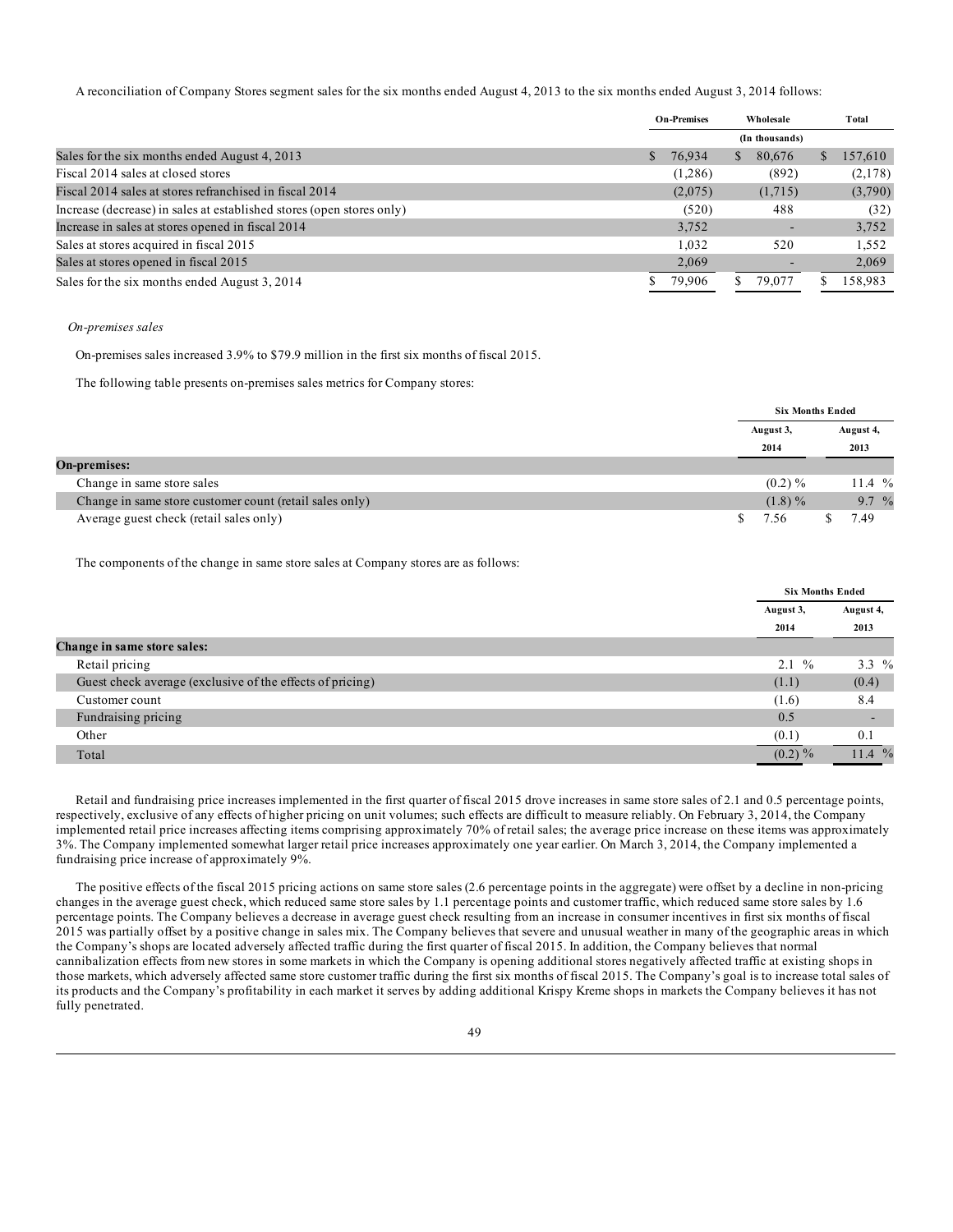The Company believes that growth in same store customer traffic was an important contributor to the expansion of operating margin in the Company Stores segment in fiscal 2013 and fiscal 2014. The contribution to same store sales from higher customer traffic has declined from its peak of 11.2% in the fourth quarter of fiscal 2013. Lower traffic reduced same store sales by 1.6 percentage points in the first six months of fiscal 2015, at least in part due to the adverse effects of weather conditions in the first quarter. The Company continuously evaluates and adjusts it marketing, promotional and operational activities and techniques with the goal of increasing customer traffic in its shops, which management believes will continue to be an important factor in the profitability of the Company Stores business segment.

#### *Wholesale sales*

The following table presents wholesale sales metrics for Company stores:

|                                          | <b>Six Months Ended</b> |            |
|------------------------------------------|-------------------------|------------|
|                                          | August 3,               | August 4,  |
|                                          | 2014                    | 2013       |
| <b>Wholesale:</b>                        |                         |            |
| Grocers/mass merchants:                  |                         |            |
| Change in average weekly number of doors | $(1.4) \%$              | $(4.8) \%$ |
| Change in average weekly sales per door  | $(0.6) \%$              | 12.5 $%$   |
| Convenience stores:                      |                         |            |
| Change in average weekly number of doors | $3.5\%$                 | $(0.9) \%$ |
| Change in average weekly sales per door  | $(4.9)\%$               | 6.9 $%$    |

Sales to grocers and mass merchants decreased 2.2% to \$48.1 million, reflecting a 0.6% decline in average weekly sales per door and a 1.4% decline in the average number of doors served. The decline in the average number of doors served in the grocery/mass merchant channel reflects the refranchising of stores in the Kansas/Missouri and Dallas markets in fiscal 2014 partially offset by the increase in doors resulting from the acquisition of stores in the Birmingham, Alabama market in the second quarter of fiscal 2015. Sales of packaged products comprise substantially all of the Company's sales to grocers and mass merchants.

Sales to convenience stores decreased 1.8% to \$29.0 million, reflecting a 4.9% decrease in average weekly sales per door, partially offset by a 3.5% increase in the average number of doors served. The majority of the door growth in the first six months of fiscal 2015 reflects new doors at existing customers and the increase in doors resulting from the acquisition of stores in the Birmingham, Alabama market in the second quarter of fiscal 2015. The increase in the average number of doors served in the convenience store channel was partially offset by the reduction of doors associated with the refranchising of stores in the Kansas/Missouri and Dallas markets in fiscal 2014. Sales of loose unpackaged products comprise approximately 80% of sales to convenience store customers, with the balance comprised of sales of packaged products.

#### *Costs and expenses*

Total cost of sales as a percentage of revenues decreased by 0.8 percentage points from the first six months of fiscal 2014 to 69.3% in the first six months of fiscal 2015.

The cost of food, beverage and packaging as a percentage of revenues decreased by 0.5 percentage points from the first six months of fiscal 2014. The decrease reflects, among other things, a greater percentage of sales derived from on-premises customers compared to first six months of fiscal 2014. The cost of food, beverage and packaging as a percentage of sales is often greater in the wholesale distribution channel compared to the on-premises channel because average product selling prices generally are lower in the wholesale distribution channel and because of the effect of returns in the wholesale distribution channel. Input costs of food, beverage and packaging were, in the aggregate, largely unchanged in the first six months of fiscal 2015 compared to the prior year period.

KK Supply Chain, which sells doughnut mixes, other ingredients and supplies to Company and franchise stores, has entered into contracts to purchase the majority of its remaining fiscal 2015 flour and shortening requirements, and all of its estimated sugar requirements. For fiscal 2016, KK Supply Chain has entered into contracts to purchase substantially all of its estimated sugar requirements.

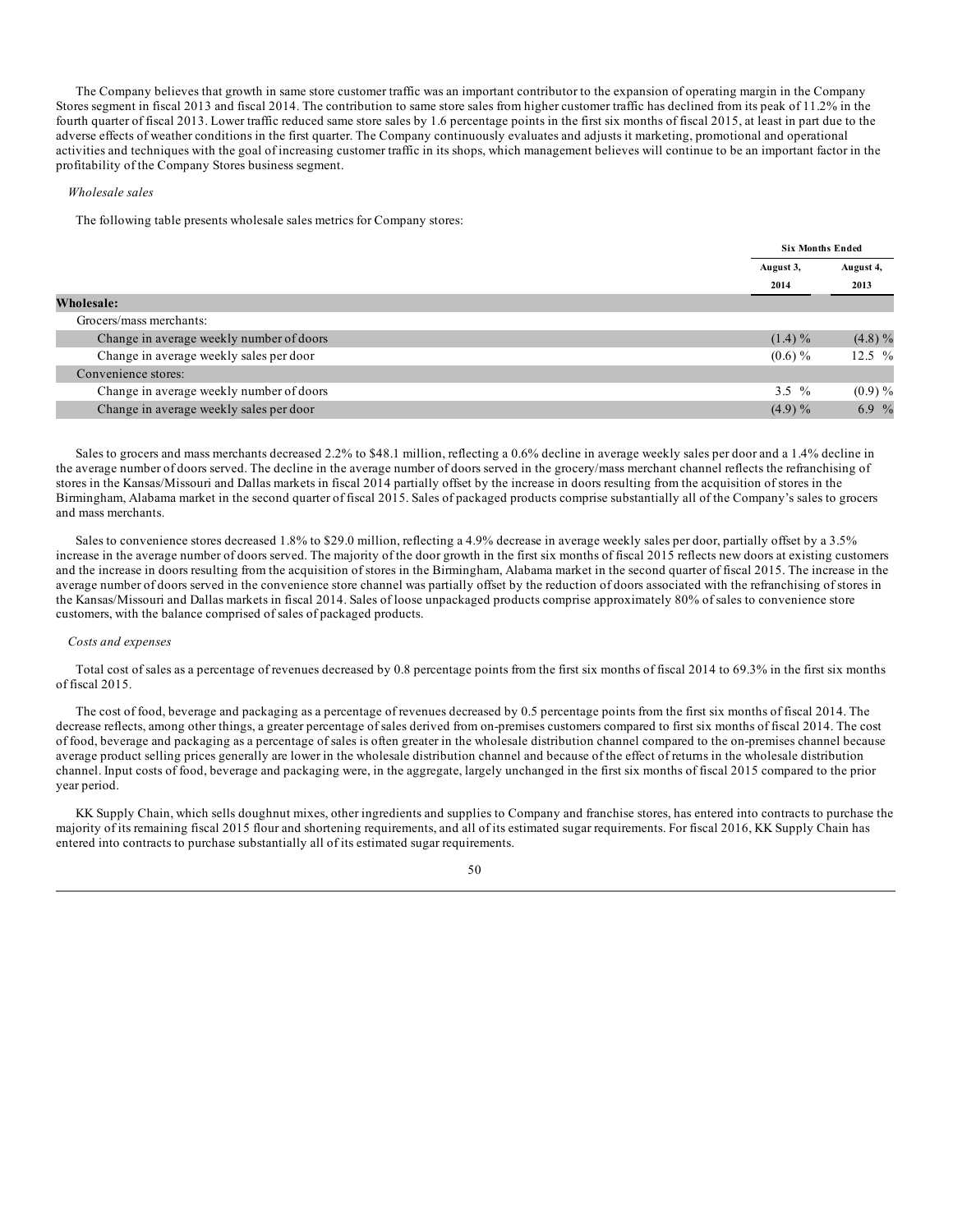The Company is self-insured for workers' compensation, vehicle and general liability claims, but maintains stop-loss coverage for individual claims exceeding certain amounts. The Company provides for claims under these self-insured programs using actuarial methods as described in the 2014 Form 10-K, and periodically updates actuarial valuations of its self-insurance reserves. Such periodic actuarial valuations result in changes over time in the estimated amounts which ultimately will be paid for claims under these programs to reflect the Company's actual claims experience for each policy year as well as trends in claims experience over multiple years. Such claims, particularly workers' compensation claims, often are paid over a number of years following the year in which the insured events occur, and the estimated ultimate cost of each year's claims accordingly is adjusted over time as additional information becomes available. As a result of the Company's periodic update of its actuarial valuation, the Company recorded favorable adjustments to its self-insurance claims liabilities related to prior policy years of approximately \$780,000 in the first six months of fiscal 2015 and \$550,000 in the first six months of fiscal 2014. The \$780,000 favorable adjustment recorded in the first six months of fiscal 2015 includes a favorable adjustment relating to workers' compensation liability claims of approximately \$630,000 included in employee benefits, a favorable adjustment relating to vehicle liability claims of approximately \$90,000 included in vehicle costs, and a favorable adjustment relating to general liability claims of approximately \$60,000 included in other operating costs. The \$550,000 favorable adjustment recorded in the first six months of fiscal 2014 includes a favorable adjustment relating to workers' compensation liability claims of approximately \$390,000 included in employee benefits, a favorable adjustment relating to vehicle liability claims of approximately \$50,000 included in vehicle costs, and a favorable adjustment relating to general liability claims of approximately \$110,000 included in other operating costs.

Depreciation expense increased due to construction of new stores and store refurbishments at existing stores.

During the second quarter of fiscal 2015, the Company recorded charges of \$431,000 related to the acquisition of the business and operating assets of its franchisee in Birmingham, Alabama as more fully described in Note 13 to the consolidated financial statements included elsewhere herein. The charges principally reflect the settlement as part of the acquisition of the pre-existing franchise contract between the Company and the franchisee, certain terms of which were unfavorable, from the Company's point of view, to current market terms of \$343,000 and transaction costs related to the acquisition of \$88,000.

During the second quarter of fiscal 2014, the Company refranchised three stores in the Dallas market to a new franchisee as more fully described in Note 13 to the consolidated financial statements appearing elsewhere herein. The Company recorded a gain of \$876,000 on the refranchising transaction.

Other store operating expenses increased to \$11.8 million (7.4% of revenues) in the first six months of fiscal 2015 from \$10.3 million (6.6% of revenues) in the first six months of fiscal 2014. The increase reflects, among other things, higher marketing and promotional activities during the first six months of fiscal 2015 compared to the first six months of fiscal 2014, particularly in the second quarter.

Other segment operating costs in the six months of fiscal 2014 included approximately \$720,000 in legal costs related to the litigation associated with the Company's former landlord in Lorton, Virginia which was settled in the fourth quarter of fiscal 2014.

Many store level operating costs are fixed or semi-fixed in nature and, accordingly, store profit margins are sensitive to changes in sales volumes.

#### *Domestic Franchise*

|                                 |             | <b>Six Months Ended</b> |  |
|---------------------------------|-------------|-------------------------|--|
|                                 | August 3,   | August 4,               |  |
|                                 | 2014        | 2013                    |  |
|                                 |             | (In thousands)          |  |
| <b>Revenues:</b>                |             |                         |  |
| Royalties                       | \$<br>6,053 | \$<br>5,410             |  |
| Development and franchise fees  | 295         | 25                      |  |
| Other                           | 447         | 235                     |  |
| Total revenues                  | 6,795       | 5,670                   |  |
| Operating expenses:             |             |                         |  |
| Segment operating expenses      | 2,444       | 2,469                   |  |
| Depreciation expense            | 95          | 36                      |  |
| Allocated corporate overhead    | 200         | 200                     |  |
| Total operating expenses        | 2,739       | 2,705                   |  |
| <b>Segment operating income</b> | \$<br>4,056 | 2,965<br>$\mathbb{S}$   |  |

Domestic Franchise revenues increased 19.8% to \$6.8 million in the first six months of fiscal 2015. The increase reflects higher domestic royalty revenues resulting from a 7.6% increase in sales by domestic franchise stores from approximately \$160 million in the first six months of fiscal 2014 to \$172 million in the first six months of fiscal 2015, as well as higher development and franchise fees resulting from an increase in store openings. Domestic Franchise same store sales rose 4.2% in the first six months of fiscal 2015.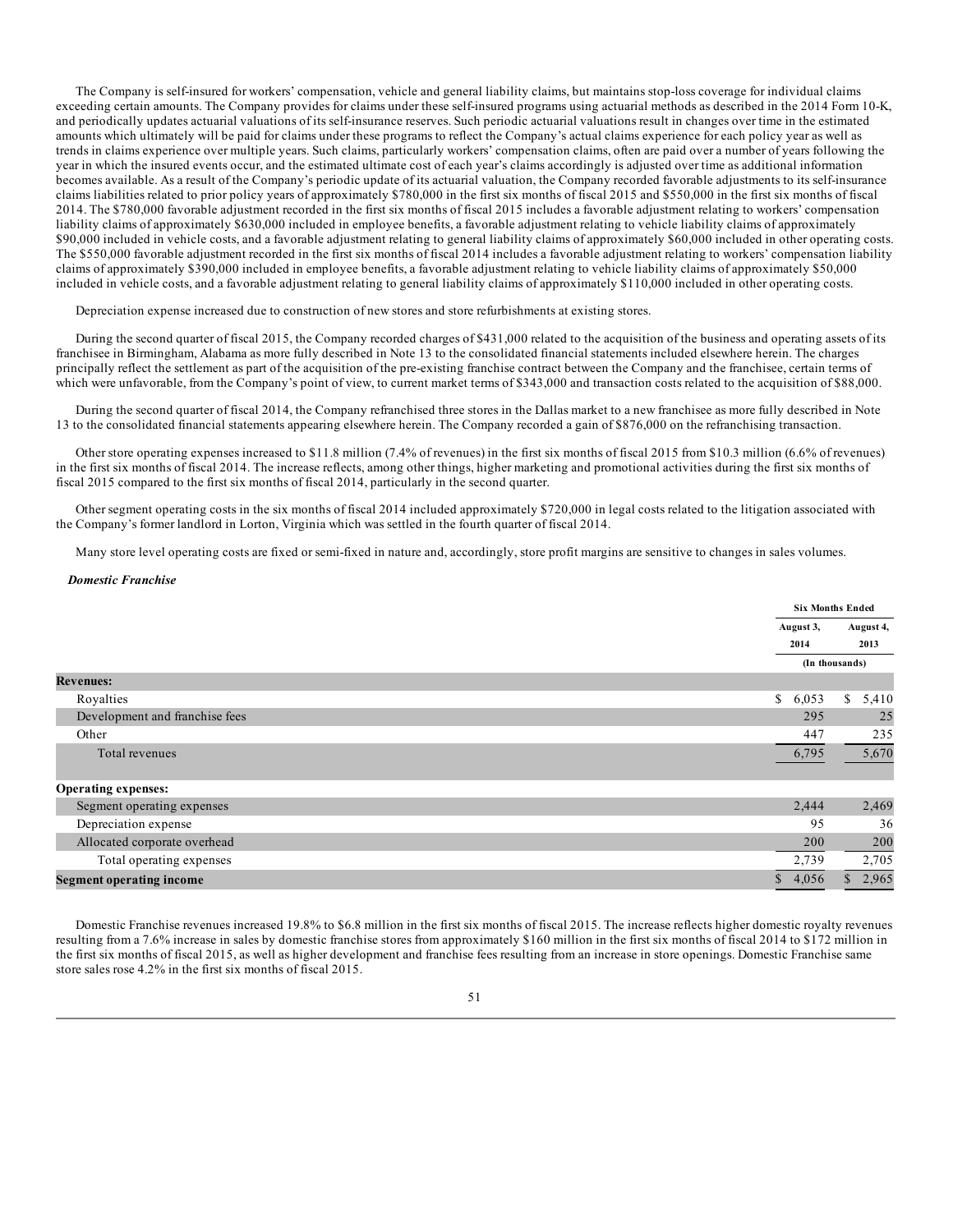The increase in other revenues principally reflects rental income charged to two franchisees for stores leased or subleased to the franchisees in connection with the Kansas/Missouri and Dallas refranchising transactions in the first and second quarters of fiscal 2014, respectively, and rental income charged to another franchisee in connection with the Company's acquisition of the land, building and doughnut-making equipment at a facility in Illinois in December 2013 as more fully described in Note 13 to the consolidated financial statements appearing elsewhere herein. The Company assumed operation of this facility for its own account in July 2014. The Company has received a notice that its Dallas franchisee intends to exercise its option to purchase the two stores leased to it by the Company.

Domestic Franchise segment operating expenses include costs to recruit new domestic franchisees, to assist in domestic store openings, and to monitor and aid in the performance of domestic franchise stores, as well as allocated corporate costs.

Domestic franchisees opened eight stores and closed two in the first six months of fiscal 2015. As of August 3, 2014, development agreements for territories in the United States provide for the development of approximately 100 additional stores through fiscal 2021. Royalty revenues are directly related to sales by franchise stores and, accordingly, the success of franchisees' operations has a direct effect on the Company's revenues, results of operations and cash flows.

#### *International Franchise*

|                                 |                   | <b>Six Months Ended</b> |
|---------------------------------|-------------------|-------------------------|
|                                 | August 3,<br>2014 | August 4,<br>2013       |
|                                 |                   | (In thousands)          |
| <b>Revenues:</b>                |                   |                         |
| Royalties                       | \$<br>13,292      | \$<br>11,862            |
| Development and franchise fees  | 823               | 640                     |
| Total revenues                  | 14,115            | 12,502                  |
| <b>Operating expenses:</b>      |                   |                         |
| Segment operating expenses      | 4,121             | 3,128                   |
| Depreciation expense            | 3                 | $\overline{4}$          |
| Allocated corporate overhead    | 600               | 600                     |
| Total operating expenses        | 4,724             | 3,732                   |
| <b>Segment operating income</b> | 9,391             | 8,770                   |

International Franchise royalties increased 12.1%, driven by a 7.5% increase in sales by international franchise stores from \$213 million in the first six months of fiscal 2014 to \$229 million in the first six months of fiscal 2015. Changes in the rates of exchange between the U.S. dollar and the foreign currencies in which the Company's international franchisees do business had no significant effect on sales by international franchisees measured in U.S. dollars in the first six months of fiscal 2015 compared to the first six months of fiscal 2014. The Company recognized royalty revenue of approximately \$900,000 and \$360,000 collected during the first six months of fiscal 2015 and 2014, respectively, related to franchisee sales in prior periods which had not previously been recorded as revenue due to the uncertainty surrounding the collection of these royalties. Substantially all of the amounts relate to a single franchisee. There is no prescribed repayment schedule for the remaining \$1.9 million owed to the Company by the franchisee and the Company therefore cannot predict the amount or timing of future payments, if any, on this obligation. Accordingly, the Company has not recognized such amount in the financial statements.

International Franchise same store sales, measured on a constant currency basis to eliminate the effects of changing exchange rates between foreign currencies and the U.S. dollar ("constant dollar same store sales"), fell 2.3%. The decline in International Franchise same store sales reflects, among other things, the normal cannibalization effects on initial stores in new markets of additional store openings in those markets.

Constant dollar same store sales in established markets rose 0.1% in the first six months of fiscal 2015 and fell 4.8% in new markets. "Established markets" means countries in which the first Krispy Kreme store opened before fiscal 2007. Sales at stores in established markets comprised 53% of aggregate constant dollar same store sales for the first six months of fiscal 2015. While the Company considers countries in which Krispy Kreme first opened before fiscal 2007 to be established markets, franchisees in those markets continue to develop their business. Of the 582 international shops currently in operation that opened since the beginning of fiscal 2007, 241 shops are in these established markets.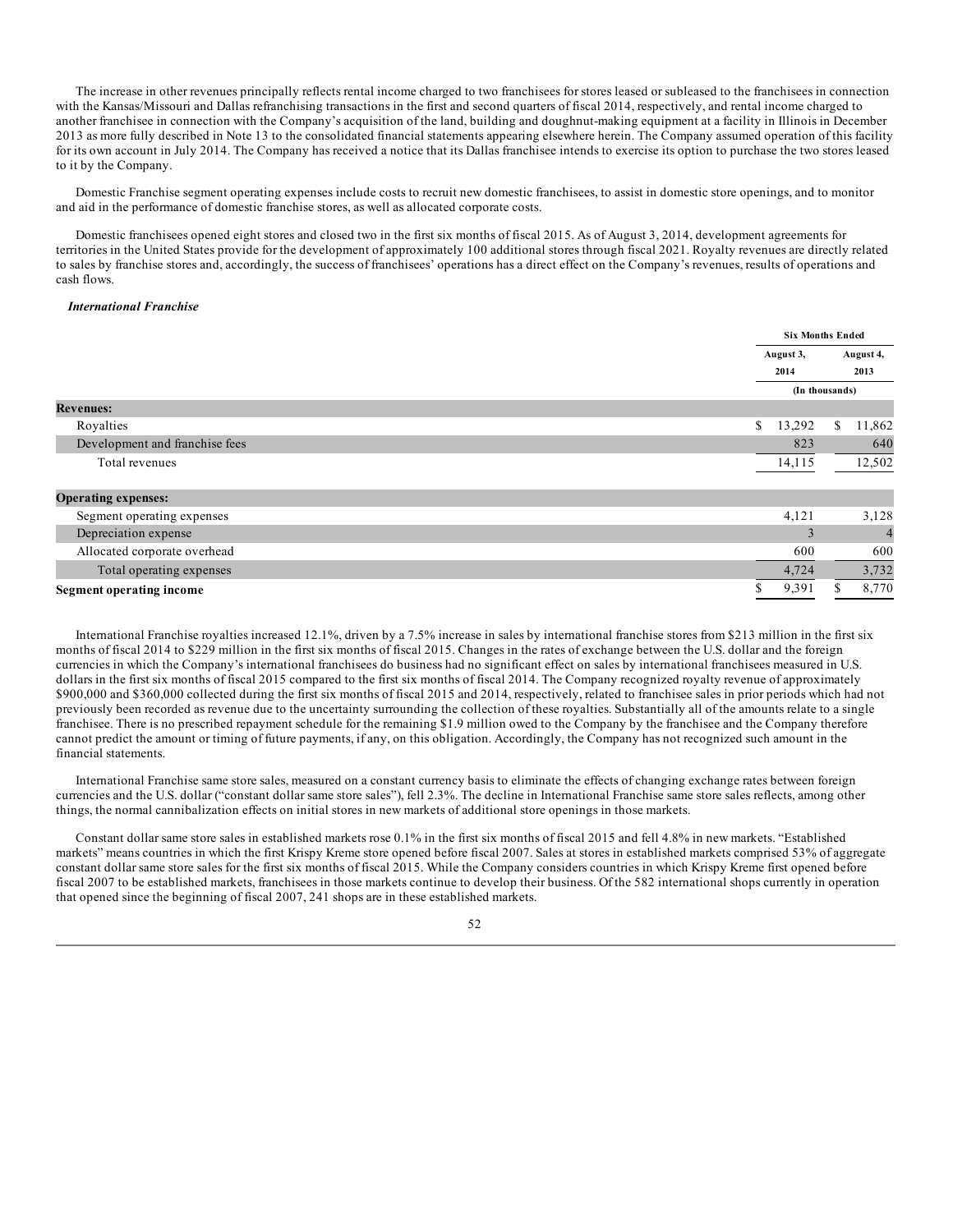International Franchise operating expenses include costs to recruit new international franchisees, to assist in international store openings, and to monitor and aid in the performance of international franchise stores, as well as allocated corporate costs. International Franchise operating expenses increased in the first six months of fiscal 2015 to \$4.1 million compared to \$3.1 million in the first six months of fiscal 2014, principally reflecting higher personnel and personnel-related costs and other costs to support continuing and anticipated international growth, as well as a provision for potential uncollectible accounts of approximately \$180,000 in the first six months of fiscal 2015 related to a single franchisee.

International franchisees opened 53 stores and closed six stores in the first six months of fiscal 2015. As of August 3, 2014, development agreements for territories outside the United States provide for the development of approximately 340 additional stores through fiscal 2019. Royalty revenues are directly related to sales by franchise stores and, accordingly, the success of franchisees' operations has a direct effect on the Company's revenues, results of operations and cash flows.

## *KK Supply Chain*

The components of KK Supply Chain revenues and expenses (expressed in dollars and as a percentage of total revenues before intersegment sales elimination) are set forth in the table below (percentage amounts may not add to totals due to rounding).

|                                                      |    |                         |                |           | <b>Percentage of Total Revenues</b> |           |      |  |
|------------------------------------------------------|----|-------------------------|----------------|-----------|-------------------------------------|-----------|------|--|
|                                                      |    |                         |                |           | <b>Before Intersegment</b>          |           |      |  |
|                                                      |    |                         |                |           | <b>Sales Elimination</b>            |           |      |  |
|                                                      |    | <b>Six Months Ended</b> |                |           | <b>Six Months Ended</b>             |           |      |  |
|                                                      |    | August 3,               |                | August 4, | August 3,                           | August 4, |      |  |
|                                                      |    | 2014                    |                | 2013      |                                     | 2014      | 2013 |  |
|                                                      |    |                         | (In thousands) |           |                                     |           |      |  |
| <b>Revenues:</b>                                     |    |                         |                |           |                                     |           |      |  |
| Doughnut mixes                                       | \$ | 42,293                  | \$             | 41,345    | 35.3 %                              | 35.3 %    |      |  |
| Other ingredients, packaging and supplies            |    | 70,519                  |                | 68,971    | 58.9                                | 58.9      |      |  |
| Equipment                                            |    | 5,532                   |                | 5,200     | 4.6                                 | 4.4       |      |  |
| Fuel surcharge                                       |    | 1,471                   |                | 1,496     | 1.2                                 | 1.3       |      |  |
| Total revenues before intersegment sales elimination |    | 119,815                 |                | 117,012   | 100.0                               | 100.0     |      |  |
| <b>Operating expenses:</b>                           |    |                         |                |           |                                     |           |      |  |
| Cost of sales:                                       |    |                         |                |           |                                     |           |      |  |
| Cost of goods produced and purchased                 |    | 80,609                  |                | 79,768    | 67.3                                | 68.2      |      |  |
| (Gain) loss on agricultural derivatives              |    | (103)                   |                | 580       | (0.1)                               | 0.5       |      |  |
| Inbound freight                                      |    | 3,484                   |                | 3,236     | 2.9                                 | 2.8       |      |  |
| Total cost of sales                                  |    | 83,990                  |                | 83,584    | 70.1                                | 71.4      |      |  |
| Distribution costs                                   |    | 7,452                   |                | 7,401     | 6.2                                 | 6.3       |      |  |
| Other segment operating costs                        |    | 6,196                   |                | 5,844     | 5.2                                 | 5.0       |      |  |
| Depreciation expense                                 |    | 334                     |                | 345       | 0.3                                 | 0.3       |      |  |

**Segment operating income** 16.4  $\frac{1}{2}$  16.4  $\frac{1}{2}$  16.4  $\frac{1}{2}$  16.4  $\frac{1}{2}$  16.4  $\frac{1}{2}$  16.4  $\frac{1}{2}$  16.4  $\frac{1}{2}$  16.4  $\frac{1}{2}$  16.4  $\frac{1}{2}$  16.4  $\frac{1}{2}$  16.4  $\frac{1}{2}$  16.4  $\frac{1}{2}$  16.4  $\frac{1}{2}$ 

Sales of doughnut mixes increased 2.3% year-over-year in the first six months of fiscal 2015, principally due to higher unit volumes partially offset by slightly lower selling prices.

Allocated corporate overhead 600 600 0.5 0.5 Total operating costs 98,572 97,774 82.3 83.6

Sales of other ingredients, packaging and supplies, made principally to Company and Domestic Franchise stores, rose 2.2% year-over-year in the first six months of fiscal 2015 due to higher unit volumes partially offset by slightly lower selling prices.

While systemwide sales at Company and Domestic Franchise stores rose in the first six months of fiscal 2015 compared to the first six months of the preceding fiscal year, a greater percentage of such sales was to on-premises customers compared to wholesale customers. On-premises sales at Company and Domestic Franchise stores generate proportionately lower KK Supply Chain sales than do sales to wholesale customers.

KK Supply Chain utilizes a fuel surcharge program. Charges under the program are based upon the excess, if any, of the price of diesel fuel over a preestablished base level, with the base level generally adjusted annually.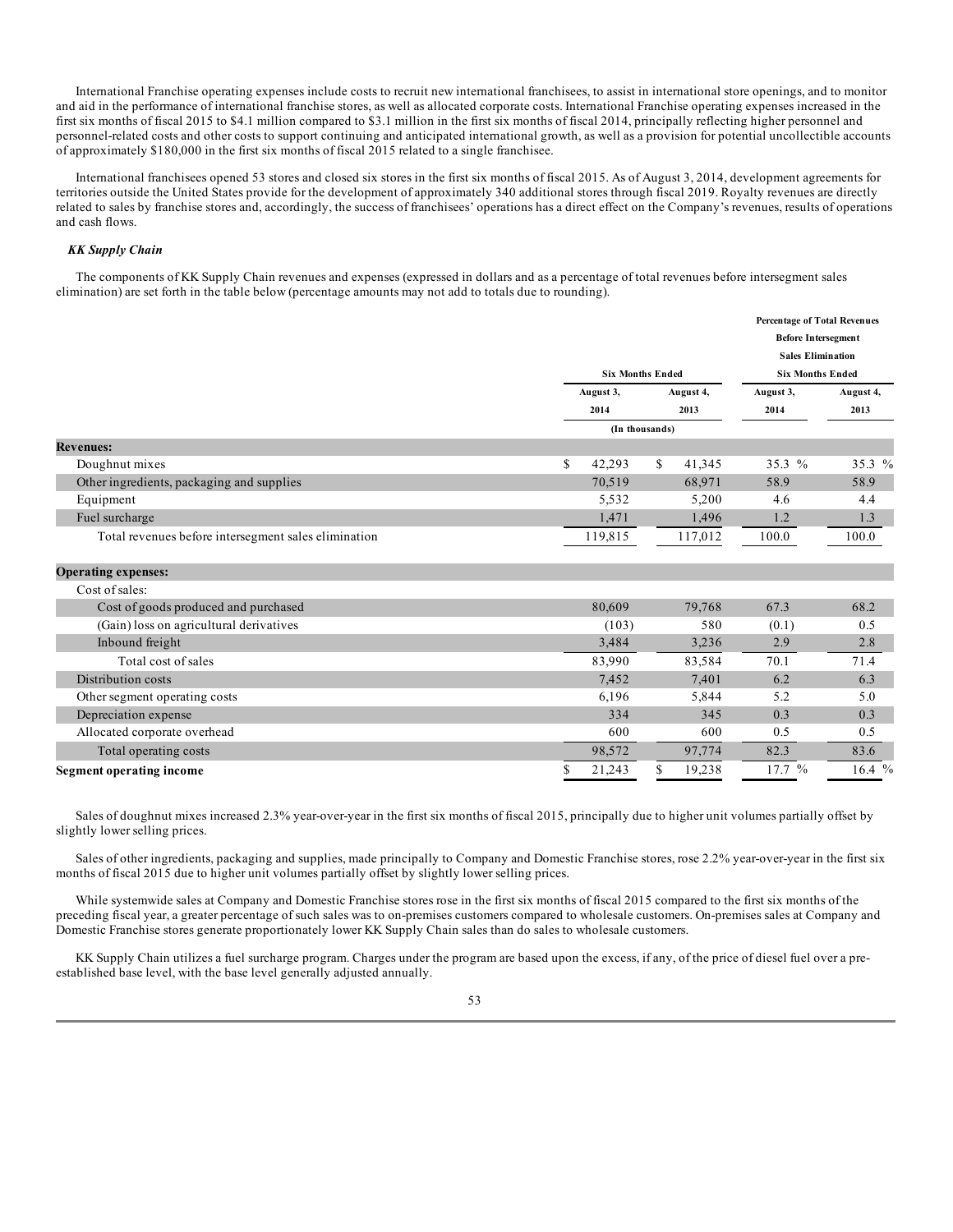KK Supply Chain cost of sales decreased to 70.1% of revenues in the first six months of fiscal 2015 from 71.4% of revenues in the first six months of fiscal 2014. KK Supply Chain had net gains on agricultural derivative positions of \$103,000 in the first six months of fiscal 2015 compared to net losses of \$580,000 in the first six months of fiscal 2014. The Company has not designated any of its derivative positions as cash flow hedges and, accordingly, changes in the market value of those positions are reflected in earnings as they occur.

Other segment operating costs include segment management, purchasing, customer service and support, laboratory and quality control costs, and research and development expenses.

Franchisees opened 61 stores and closed eight stores in the first six months of fiscal 2015. A substantial portion of KK Supply Chain's revenues are directly related to sales by franchise stores and, accordingly, the success of franchisees' operations has a direct effect on the Company's revenues, results of operations and cash flows.

A significant portion of franchise store sales is attributable to sales by franchisees outside the United States. The Company sells doughnut mixes, either manufactured by the Company in the United States or blended by contract mix manufacturers using concentrates supplied by the Company, to all its international franchisees. Most of these franchisees purchase substantially all other ingredients, packaging and supplies through sourcing arrangements approved by the Company. Accordingly, KK Supply Chain revenues are less correlated with sales by international franchisees than with sales by domestic franchisees, which purchase substantially all of their ingredients from KK Supply Chain. Like all international businesses, the Company and its international franchisees must address the risks of international trade, including taxes, tariffs, duties and transportation costs, which can affect the franchisees' product costs and therefore indirectly affect the pace of development. The Company, in cooperation with its international franchisees, continually seeks to mitigate the impact of these factors. For example, the Company has developed premix and concentrate doughnut mix production models, and has been continuously pursuing alternative sourcing arrangements in various markets.

#### *General and Administrative Expenses*

General and administrative expenses consist of costs incurred in various functional areas whose activities are not associated exclusively with an individual business segment. Such costs include expenses associated with finance and accounting; internal and external financial reporting, including financial planning and analysis; internal audit; human resources; risk management; information technology; training; corporate office occupancy; public company costs; and executive management. Certain personnel and other costs in some of these functional areas (for example, some of the costs of information technology and human resources) are associated primarily with the operation of individual business segments, and are allocated to those segments as allocated corporate costs. General and administrative expenses in the consolidated statement of income are presented net of such allocated costs, which are reflected in the results of operations of the four operating segments. Such allocated costs totaled \$3.6 million in first six months of fiscal 2015 and 2014.

General and administrative expenses increased to \$13.8 million in the first six months of fiscal 2015 from \$11.7 million in the first six months of fiscal 2014, and as a percentage of revenues increased to 5.7% from 5.0%.

General and administrative expenses include incremental costs of approximately \$1.4 million in the first six months of fiscal 2015 related to the implementation of a new enterprise resource planning system. There were no comparable costs in the first six months of fiscal 2015.

The increase in general and administrative expenses in the first six months of fiscal 2015 also reflects an increase in executive compensation costs related to the transition to a new chief executive officer, partially offset by a decrease in provisions for incentive compensation.

#### *Interest Income*

Interest income increased to \$235,000 in the first six months of fiscal 2015 from \$131,000 in the first six months of fiscal 2014. The increase reflects interest income related to a note receivable arising from the sale to a franchisee of leasehold interests in three stores recognized in the third quarter of fiscal 2014. In addition, interest income includes \$75,000 and \$25,000 received in the first quarter of fiscal 2015 and 2014, respectively, from notes receivable from equity method franchisees, Kremeworks and Kremeworks Canada, which are fully reserved or which were written off in earlier years (see Note 6).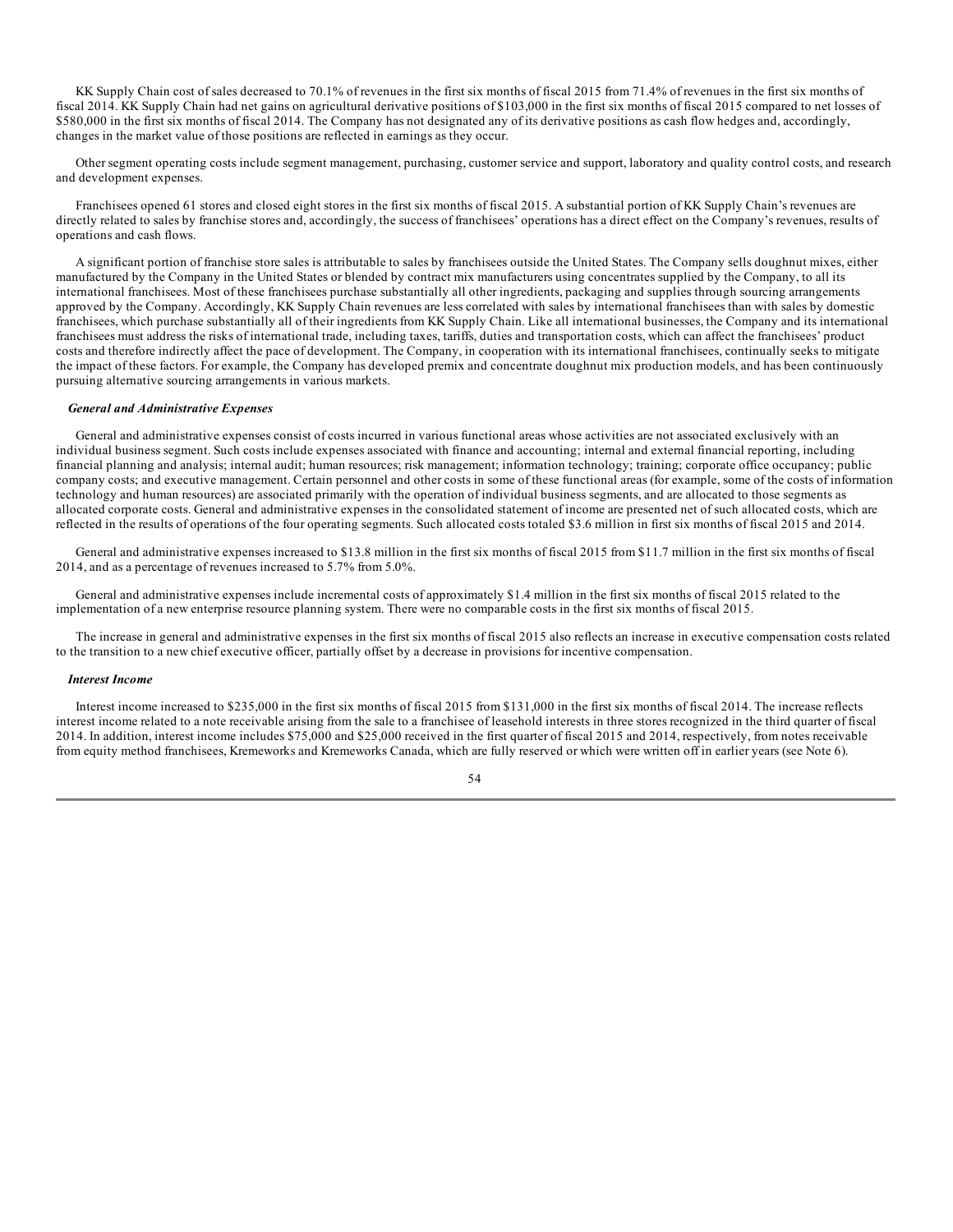## *Interest Expense*

The components of interest expense are as follows:

| August 3,<br>2014 |     | August 4, |                                           |
|-------------------|-----|-----------|-------------------------------------------|
|                   |     |           | 2013                                      |
|                   |     |           |                                           |
| D.                | . п |           | 259                                       |
|                   | 81  |           | 135                                       |
|                   |     |           | 39                                        |
|                   | 54  |           | 231                                       |
|                   | 170 |           | 127                                       |
|                   | 305 |           | 791                                       |
|                   |     |           | <b>Six Months Ended</b><br>(In thousands) |

On July 12, 2013, the Company retired its secured credit facilities and repaid the \$21.7 million remaining balance of its term loan as described in Note 7 to the consolidated financial statements appearing elsewhere herein.

#### *Loss on Retirement of Debt*

The Company recorded a charge of \$967,000 in the first six months of fiscal 2014 on the retirement of its secured credit facilities, consisting of a \$451,000 write-off of unamortized deferred financing costs related principally to the Company's term loan, which was retired in full, and a \$516,000 write-off related to the termination of an interest rate hedge related to the term loan. The \$516,000 charge related to the interest rate hedge was reclassified from accumulated other comprehensive income to "Loss on retirement of debt" in the consolidated statement of income because the hedged forecasted transaction (interest on the term loan) would not occur.

## *Equity in Losses of Equity Method Franchisees*

The Company recorded equity in the losses of equity method franchisees of \$118,000 in the first six months of fiscal 2015 compared to losses of \$113,000 in the first six months of fiscal 2014. This caption represents the Company's share of operating results of equity method franchisees which develop and operate Krispy Kreme stores.

## *Other Non-Operating Income and (Expense), Net*

Other non-operating income and (expense), net in the first six months of fiscal 2015 includes payments of approximately \$320,000 received from an equity method franchisee in reimbursement for amounts paid by the Company in fiscal 2014 pursuant to the Company's guarantee of the investee's indebtedness. Such repayments are being reflected in income as received due to the uncertainty of their continued collection as more fully described in Note 4 to the consolidated financial statements appearing elsewhere herein.

#### *Provision for Income Taxes*

The Company's effective tax rate for the first six months of fiscal 2015 was 41% compared to 47% for the first six months of fiscal 2014. Included in income tax expense for the six months ended August 4, 2013 is a charge of approximately \$686,000 (approximately 2.9% of pretax income) to revalue the Company's deferred income tax assets to reflect a reduction in the North Carolina corporate income tax rate enacted by the North Carolina state legislature during the second quarter of 2014, as described in Note 3 to the consolidated financial statements appearing elsewhere herein.

The provision for income taxes for the six months ended August 4, 2013 also includes a charge of approximately \$575,000 (2.4% of pretax income) to correct an error in accruals for uncertain tax positions that originated in the fourth quarter of fiscal 2012. The error and its correction were not material to the results of any period; accordingly, the error was corrected in the first quarter of fiscal 2014 and prior financial statements were not restated.

The portion of the income tax provision representing taxes estimated to be payable currently was \$1.1 million and \$1.3 million in the first six months of fiscal 2015 and fiscal 2014, respectively, consisting principally of foreign withholding taxes related to royalties and franchise fees paid to the Company by international franchisees. The current provision for income taxes also reflects adjustments to accruals for uncertain tax positions, including potential interest and penalties which could result from the resolution of such uncertainties.

The Company's estimated annual effective income tax rate on GAAP ordinary income for fiscal 2015 is 40%. Management's estimate of the fiscal 2015 effective income tax rate is subject to revision in subsequent quarters as additional information becomes available.

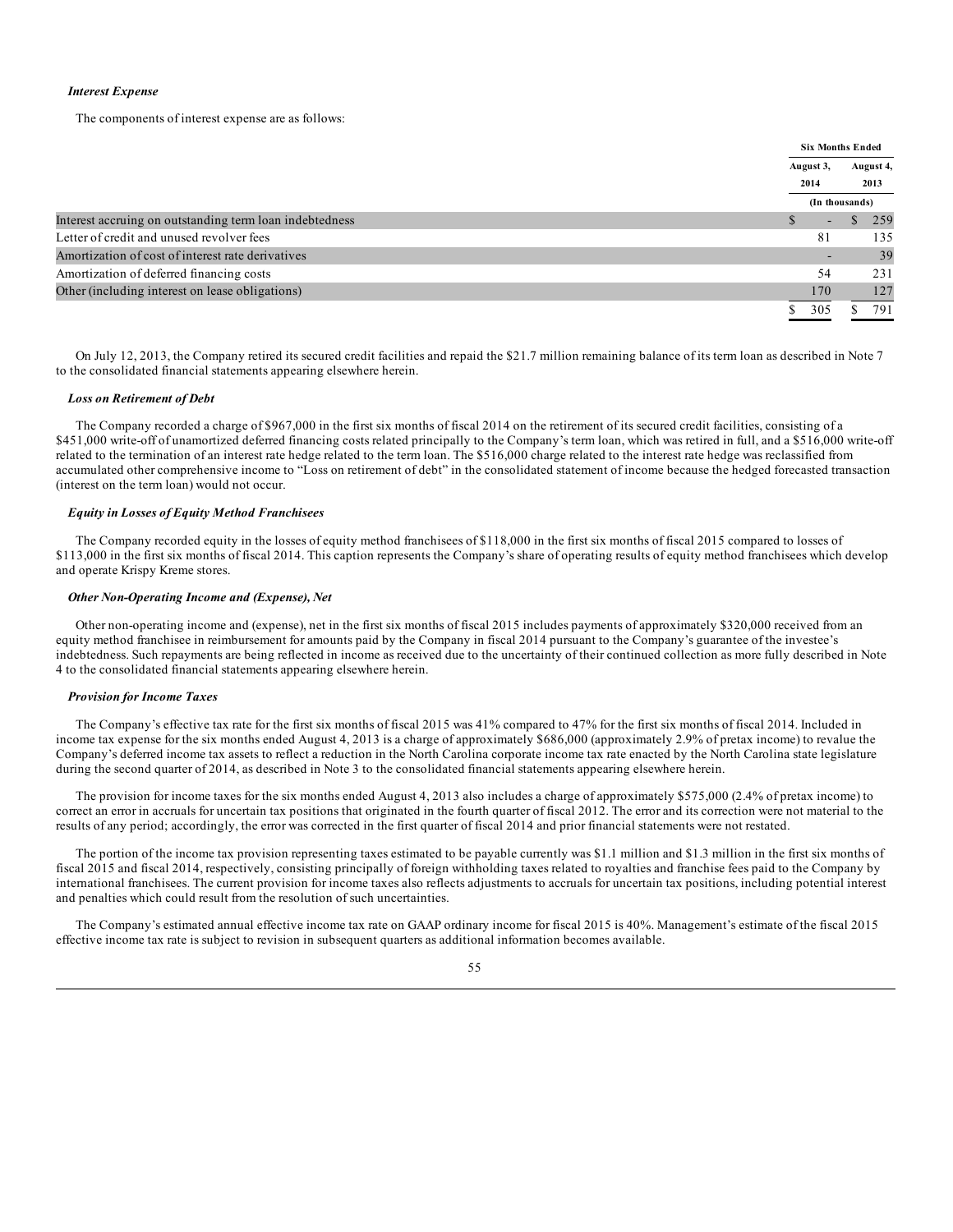See "Results of Operations – Six months ended August 3, 2014 compared to six months ended August 4, 2013 – Non-GAAP Measures" above for non-GAAP financial information and related reconciliation to GAAP measures intended to illustrate the material difference between the Company's income tax expense and income taxes currently payable. These non-GAAP performance measures are consistent with other measurements made by management in the operation of the business which do not consider income taxes except to the extent to which those taxes currently are payable, for example, capital allocation decisions and incentive compensation measurements that are made on a pretax basis.

#### *Net Income*

The Company reported net income of \$15.4 million for the six months ended August 3, 2014 compared to \$12.7 million for the six months ended August 4, 2013.

# **LIQUIDITY AND CAPITAL RESOURCES**

The following table summarizes the Company's cash flows from operating, investing and financing activities for the first six months of fiscal 2015 and fiscal 2014.

|                                           | <b>Six Months Ended</b> |           |      |           |
|-------------------------------------------|-------------------------|-----------|------|-----------|
|                                           | August 3,<br>2014       |           |      | August 4, |
|                                           |                         |           | 2013 |           |
|                                           | (In thousands)          |           |      |           |
| Net cash provided by operating activities |                         | 27,687    | S    | 27,468    |
| Net cash used for investing activities    |                         | (19, 592) |      | (10,625)  |
| Net cash used for financing activities    |                         | (28, 163) |      | (22, 856) |
| Net decrease in cash and cash equivalents |                         | (20,068)  |      | (6,013)   |

#### **Cash Flows from Operating Activities**

Net cash provided by operating activities increased \$219,000 in the first six months of fiscal 2015 from the comparable fiscal 2014 period. Cash provided by operations before changes in assets and liabilities rose \$3.1 million to \$34.1 million in the first six months of fiscal 2015 compared to \$31.0 million in the first six months of fiscal 2014 due to improved operating performance. The increase in inventory in the first six months of fiscal 2014 reflects higher equipment inventory levels and a temporary rise in certain inventories related to a change in certain ingredients. Additionally, in the first six months of fiscal 2014, the Company recovered a cash deposit of \$2.0 million related to the lease of its corporate headquarters; such recovery is reflected in the increase in other current and non-current assets in fiscal 2014. The remainder of the change in cash flows from operating activities principally reflects normal fluctuations in the timing of routine cash receipts and disbursements.

#### **Cash Flows from Investing Activities**

Net cash used for investing activities was \$19.6 million in the first six months of fiscal 2015 compared to \$10.6 million in the first six months of fiscal 2014.

Cash used for capital expenditures increased to \$13.1 million in the first six months of fiscal 2015 from \$12.4 million in the first six months of fiscal 2014. The components of capital expenditures were approximately as follows:

|                                                                                    | <b>Six Months Ended</b> |         |              |         |  |
|------------------------------------------------------------------------------------|-------------------------|---------|--------------|---------|--|
|                                                                                    | August 3,<br>2014       |         | August 4,    |         |  |
|                                                                                    |                         |         |              | 2013    |  |
|                                                                                    | (In thousands)          |         |              |         |  |
| New store construction                                                             | \$                      | 7,409   | <sup>S</sup> | 5,268   |  |
| Store remodels and betterments                                                     |                         | 2,633   |              | 2,509   |  |
| Capital leases on stores acquired                                                  |                         | 1,052   |              |         |  |
| Other store equipment, including vehicles and point-of-sale and handheld equipment |                         | 1,562   |              | 2,534   |  |
| Corporate office remodel                                                           |                         | 11      |              | 1,512   |  |
| Corporate information technology                                                   |                         | 3,030   |              | 1,639   |  |
| Other                                                                              |                         | 938     |              | 310     |  |
| Total capital expenditures                                                         |                         | 16,635  |              | 13,772  |  |
| Assets acquired under leasing arrangements                                         |                         | (3,781) |              | (44)    |  |
| Net change in unpaid capital expenditures included in accounts payable             |                         |         |              |         |  |
| and accrued liabilities                                                            |                         | 209     |              | (1,366) |  |
| Cash used for capital expenditures                                                 |                         | 13,063  |              | 12,362  |  |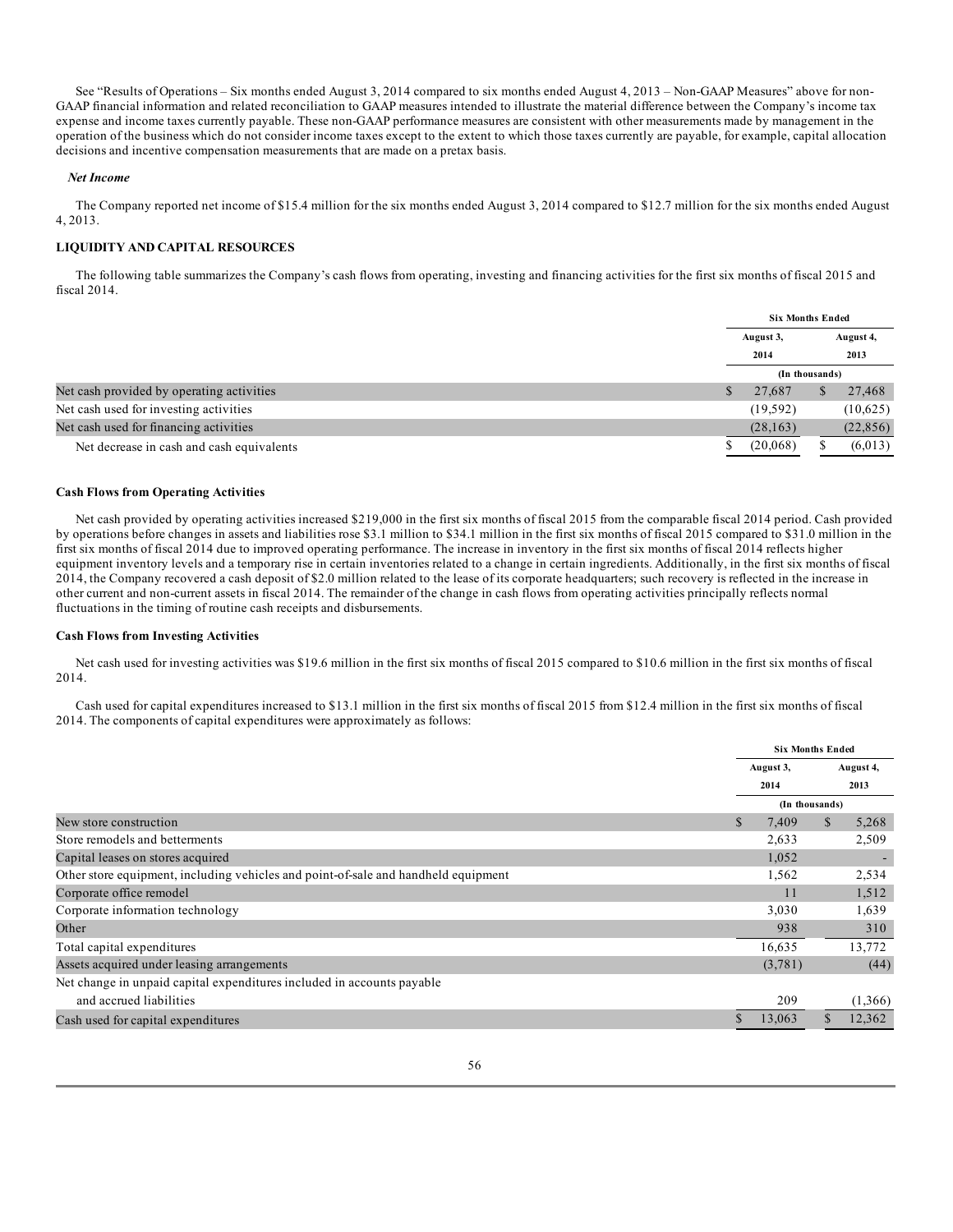The Company currently expects capital expenditures (including assets acquired using capital leases) to range from \$30 million to \$35 million in fiscal 2015. The Company intends to fund these capital expenditures from cash provided by operating activities, from existing cash balances and, to a lesser extent, through leases.

In June 2014, the Company acquired the business and operating assets of its franchisee in Birmingham, Alabama, consisting of four Krispy Kreme shops in exchange for \$7.2 million cash, as more fully described in Note 13 to the consolidated financial statements appearing elsewhere herein.

In the first six months of fiscal 2014, the Company refranchised three Company-owned stores in the Dallas market to a new franchisee. The aggregate purchase price for the assets was \$681,000 cash, as more fully described in Note 13.

#### **Cash Flows from Financing Activities**

Net cash used by financing activities was \$28.2 million in the first six months of fiscal 2015 compared to \$22.9 million in the first six months of fiscal 2014.

During the first six months of fiscal 2014, the Company repaid approximately \$24.5 million of outstanding term loan and capitalized lease indebtedness. The Company repaid the \$21.7 million remaining outstanding balance of its term loan in connection with the retirement of its credit facilities described in Note 7 in the consolidated financial statements appearing elsewhere herein. Additional payments included approximately \$1.1 million of scheduled principal amortization, \$930,000 of prepayments from the sale of assets, and \$730,000 of prepayments from the proceeds from the exercise of stock options.

The Company's Board of Directors has authorized the repurchase of up to \$80 million of the Company's common stock. Through August 3, 2014, the Company repurchased 3,025,800 shares under the authorization at an average price of \$18.10 per share, for a total cost of \$54.8 million. During the first six months ended August 3, 2014, the Company repurchased 1,840,300 shares under the authorization at an average price of \$17.63 per share, for a total cost of \$32.4 million. Repurchases of approximately \$34.6 million of the share repurchases were settled during the first six months ended August 3, 2014.

#### **Item 3. QUANTITATIVE AND QUALITATIVE DISCLOSURES ABOUT MARKET RISK.**

There have been no material changes from the disclosures in Part II, Item 7A, "Quantitative and Qualitative Disclosures About Market Risk," in the 2014 Form 10-K.

#### **Item 4. CONTROLS AND PROCEDURES.**

#### **Evaluation of Disclosure Controls and Procedures**

As of August 3, 2014, the end of the period covered by this Quarterly Report on Form 10-Q, management performed, under the supervision and with the participation of the Company's chief executive officer and chief financial officer, an evaluation of the effectiveness of the Company's disclosure controls and procedures as defined in Rules 13a-15(e) and 15d-15(e) of the Exchange Act. The Company's disclosure controls and procedures are designed to ensure that information required to be disclosed in the reports the Company files or submits under the Exchange Act is recorded, processed, summarized and reported within the time periods specified in the SEC's rules and forms, and that such information is accumulated and communicated to management, including the Company's chief executive officer and chief financial officer, to allow timely decisions regarding required disclosures. Based on this evaluation, the Company's chief executive officer and chief financial officer have concluded that, as of August 3, 2014, the Company's disclosure controls and procedures were effective.

# **Changes in Internal Control Over Financial Reporting**

During the quarter ended August 3, 2014, there were no changes in the Company's internal control over financial reporting that materially affected, or are reasonably likely to materially affect, the Company's internal control over financial reporting.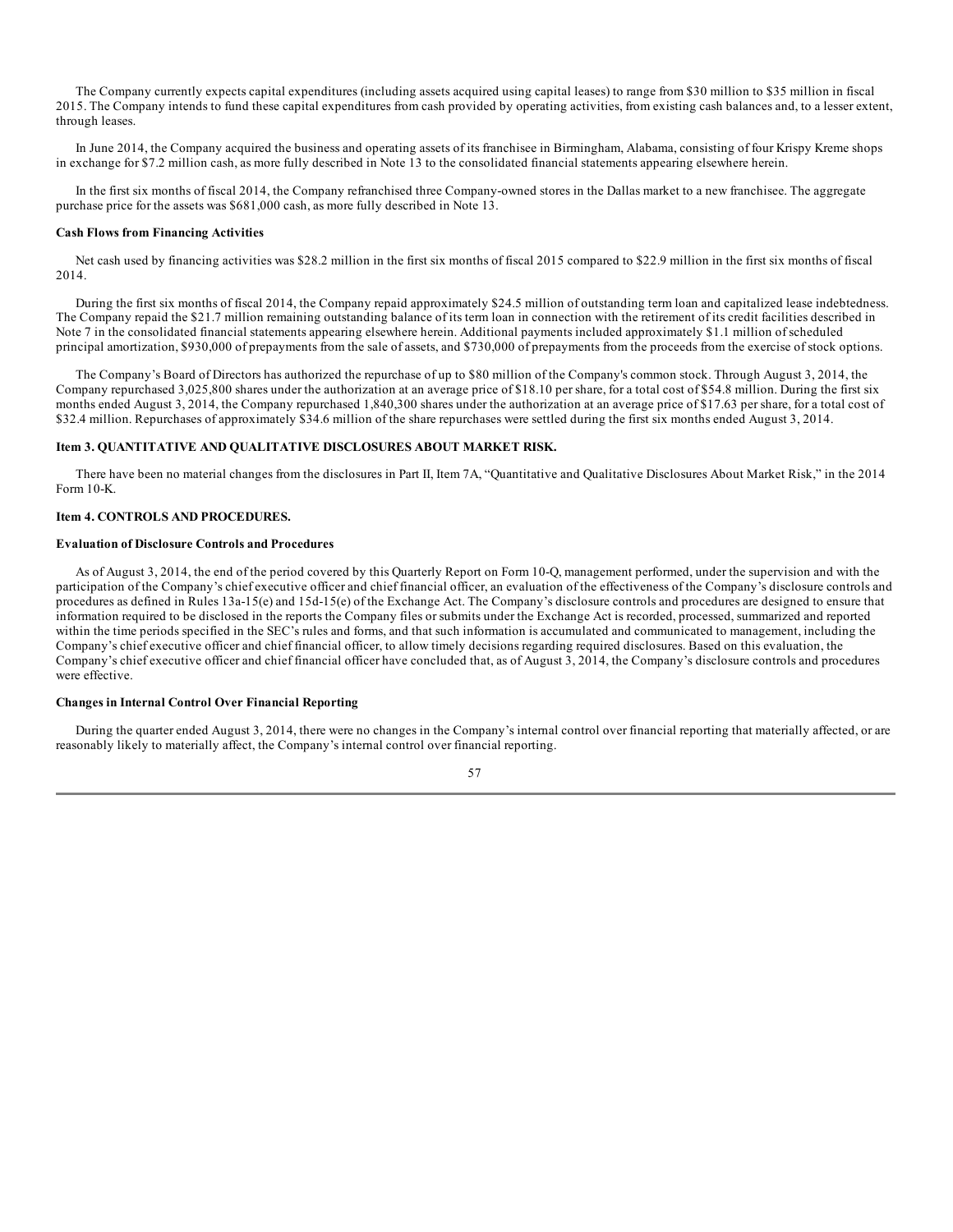## **PART II – OTHER INFORMATION**

# **Item 1. LEGAL PROCEEDINGS.**

## **Pending Matters**

Except as disclosed below, the Company currently is not a party to any material legal proceedings.

# *K <sup>2</sup> Asia Litigation*

On April 7, 2009, a Cayman Islands corporation,  $K^2$  Asia Ventures, and its owners filed a lawsuit in Forsyth County, North Carolina Superior Court against the Company, its franchisee in the Philippines, and other persons associated with the franchisee. The suit alleges that the Company and the other defendants conspired to deprive the plaintiffs of claimed "exclusive rights" to negotiate franchise and development agreements with prospective franchisees in the Philippines, and seeks unspecified damages. The Company believes that these allegations are false and intends to vigorously defend against the lawsuit. On July 26, 2013, the Superior Court dismissed the Philippines-based defendants for lack of personal jurisdiction. The plaintiffs appealed that decision and the Court of Appeals affirmed that decision on August 19, 2014.

## **Item 1A. RISK FACTORS.**

There have been no material changes from the risk factors disclosed in Part I, Item 1A, "Risk Factors," in the 2014 Form 10-K.

## **Item 2. UNREGISTERED SALES OF EQUITY SECURITIES AND USE OF PROCEEDS.**

|                                      |                          |              |                           | <b>Total Number of</b>      | <b>Maximum Number (or</b> |
|--------------------------------------|--------------------------|--------------|---------------------------|-----------------------------|---------------------------|
|                                      |                          |              |                           | Shares (or units)           | <b>Approximate Dollar</b> |
|                                      |                          |              |                           | <b>Purchased as Part</b>    | Value) of Shares (or      |
|                                      | <b>Total Number of</b>   |              |                           | of Publicly                 | Units) that May Yet Be    |
|                                      | Shares (or units)        |              | <b>Average Price Paid</b> | <b>Announced Plans</b>      | Purchased Under the       |
|                                      | Purchased                |              | per Share (or unit)       | or Programs                 | <b>Plans or Programs</b>  |
| Period                               | $(a)^{(1)}$              |              | (b)                       | $\left( \mathbf{c} \right)$ | (d)                       |
| May 5, 2014 through June 1, 2014     | 385,982                  | <sup>S</sup> | 18.12                     | 385,982                     | \$<br>25,528,172          |
| June 2, 2014 through June 29, 2014   | 17,327                   |              | 17.88                     | 17,327                      | 25,218,298                |
| June 30, 2014 through August 3, 2014 | $\overline{\phantom{a}}$ |              | -                         |                             | 25,218,298                |
| Total                                | 403,309                  |              | 18.11                     | 403,309                     |                           |

(1) On July 15, 2013, the Company announced the Board of Directors' authorization to repurchase up to \$50 million of the Company's common stock. On March 12, 2014, the Company announced an increase in such authorization to \$80 million. The authorization has no expiration date. Through August 3, 2014, the Company had repurchased a total of approximately 3,025,800 shares under the repurchase authorization at an average price of \$18.10 per share, for a total cost of approximately \$54.8 million. During the three months ended August 3, 2014, the Company repurchased 403,309 shares under the authorization at an average price of \$18.11 per share, for a total cost of approximately \$7.3 million. During the six months ended August 3, 2014, the Company repurchased 1,840,334 shares under the authorization at an average price of \$17.63 per share, for a total cost of approximately \$32.4 million. Due to the Company's incorporation in North Carolina, which does not recognize treasury shares, the shares repurchased are canceled at the time of repurchase.

# **Item 3. DEFAULTS UPON SENIOR SECURITIES.**

Not applicable.

## **Item 4. MINE SAFETY DISCLOSURES.**

Not applicable.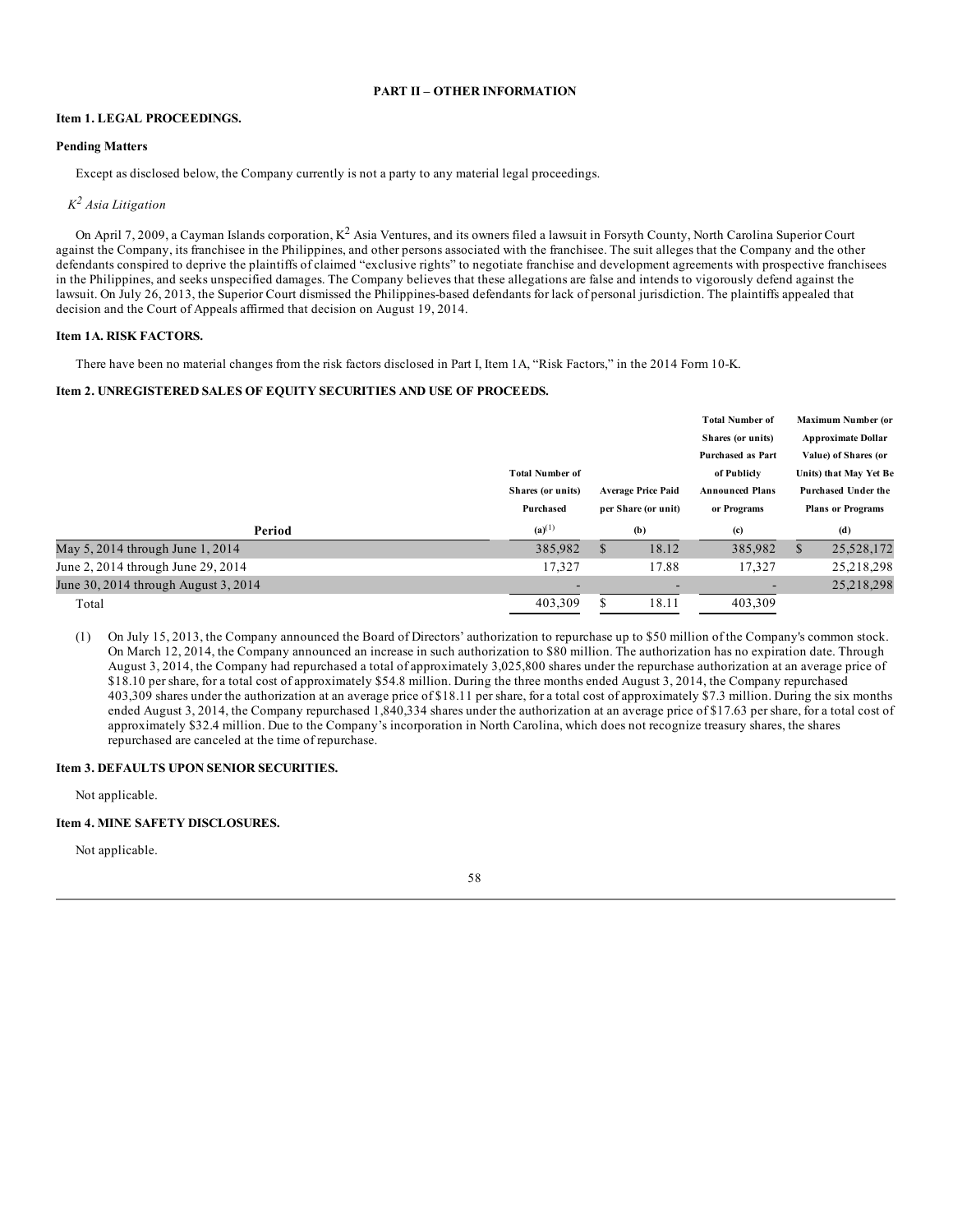# **Item 5. OTHER INFORMATION.**

None.

# **Item 6. EXHIBITS.**

The exhibits filed with this Quarterly Report on Form 10-Q are set forth in the Exhibit Index on page 62 and are incorporated herein by reference.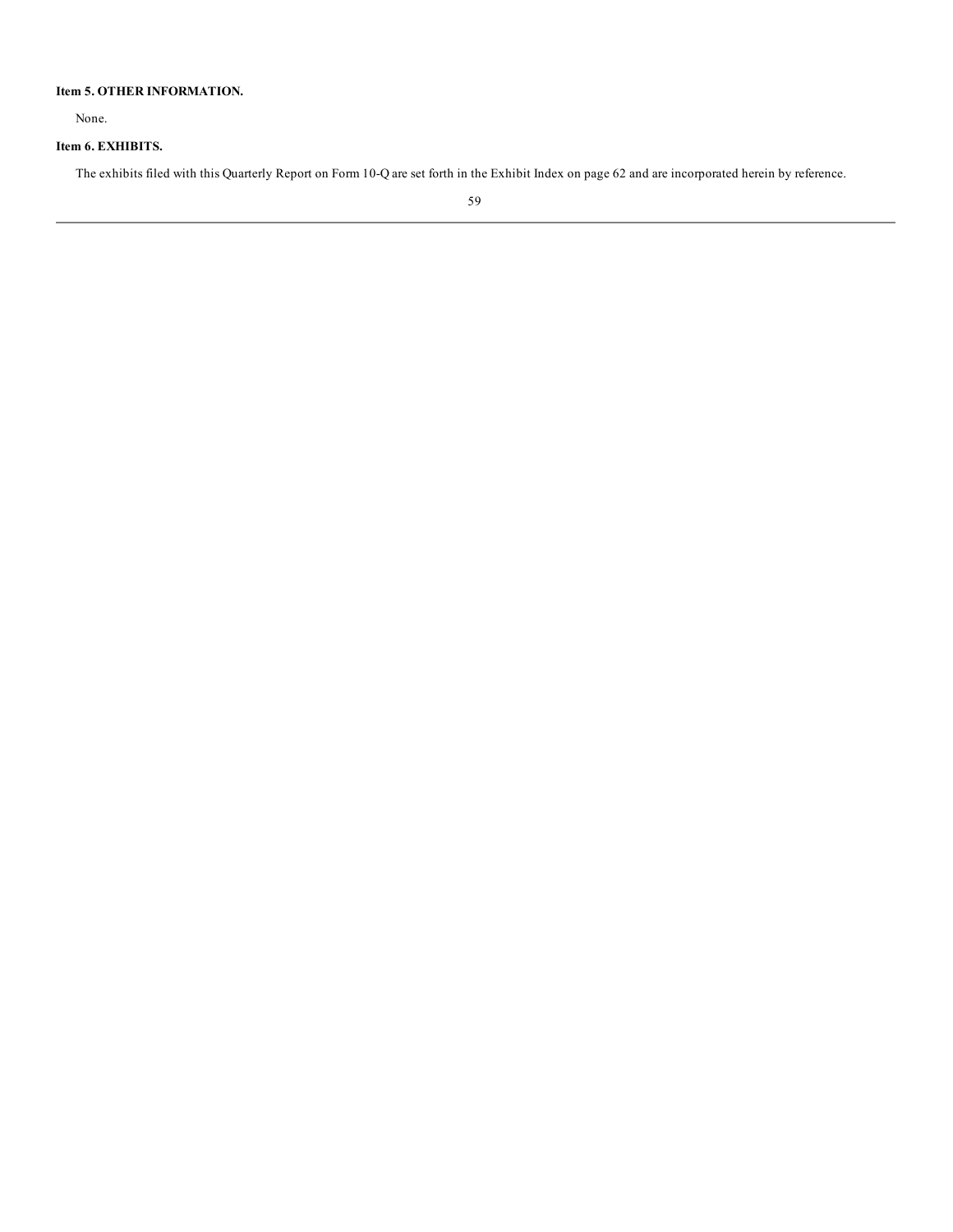# **SIGNATURES**

Pursuant to the requirements of the Securities Exchange Act of 1934, the registrant has duly caused this report to be signed on its behalf by the undersigned thereunto duly authorized.

|                          | Krispy Kreme Doughnuts, Inc.                              |  |
|--------------------------|-----------------------------------------------------------|--|
| Date: September 12, 2014 | /s/ Douglas R. Muir<br>$\operatorname{By}:$               |  |
|                          | Name: Douglas R. Muir                                     |  |
|                          | Title: Chief Financial Officer                            |  |
|                          | (Duly Authorized Officer and Principal Financial Officer) |  |
|                          |                                                           |  |
|                          | 60                                                        |  |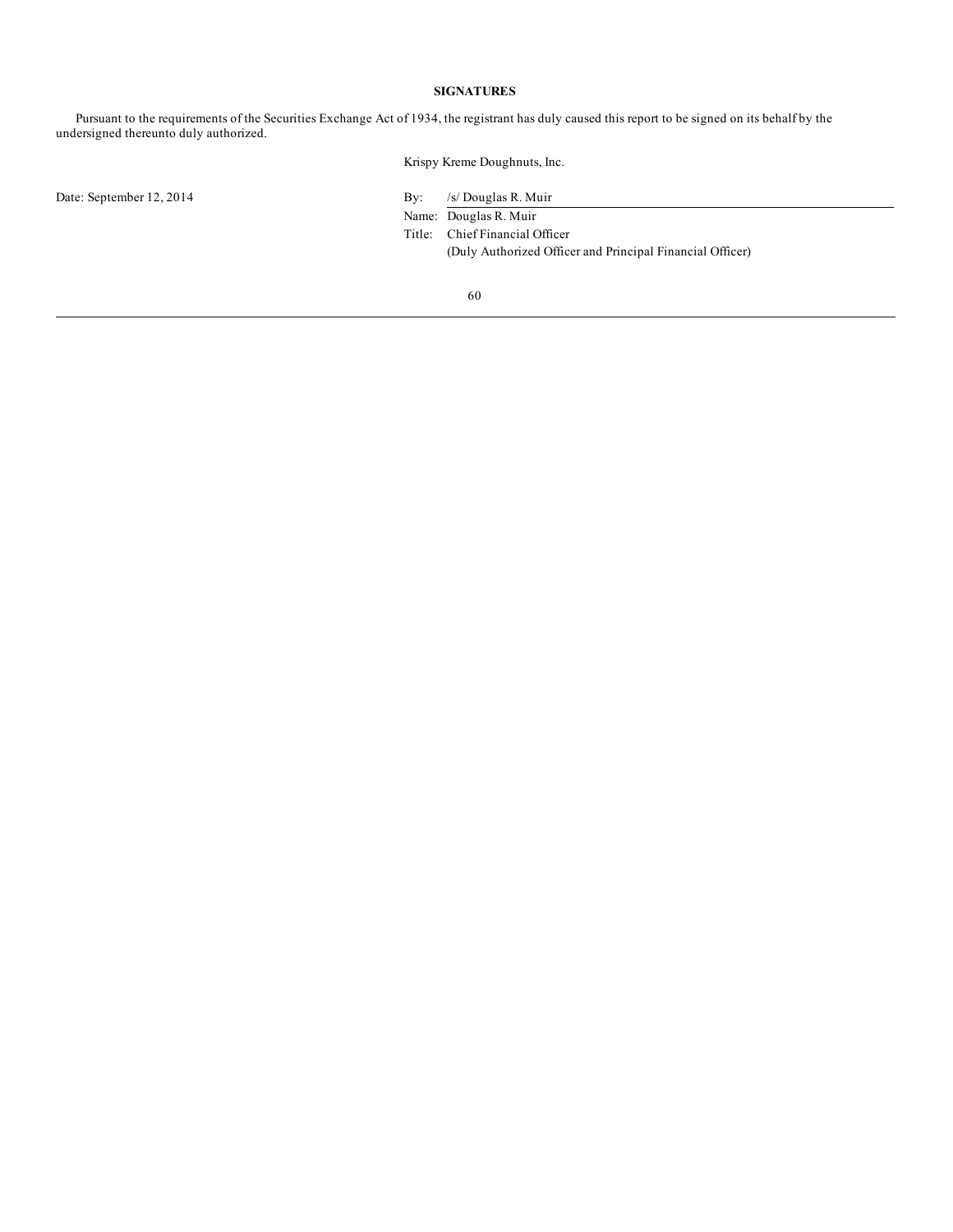## **Exhibit Index**

- 3.1 Restated Articles of Incorporation of the Registrant (incorporated by reference to Exhibit 3.1 to the Registrant's Annual Report on Form 10-K filed on April 15, 2010)
- 3.2 Articles of Amendment dated June 18, 2013 to the Restated Articles of Incorporation of the Registrant (incorporated by reference to Exhibit 3.1 to the Registrant's Current Report on Form 8-K filed on June 19, 2013)
- 3.3 Amended and Restated Bylaws of the Registrant (incorporated by reference to Exhibit 3.1 to the Registrant's Current Report on Form 8-K filed on December 15, 2008)
- 10.1\* Employment Agreement, dated as of May 13, 2014, among Krispy Kreme Doughnuts, Inc., Krispy Kreme Doughnut Corporation and Anthony N. Thompson (incorporated by reference to the Registrant's Current Report on Form 8-K filed on May 13, 2014)
- 10.2\* Incentive Stock Option Agreement, dated June 2, 2014, between Krispy Kreme Doughnuts, Inc. and Anthony N. Thompson related to commencement of employment
- 10.3\* Restricted Stock Unit Agreement, dated June 2, 2014, between Krispy Kreme Doughnuts, Inc. and Anthony N. Thompson related to commencement of employment
- 31.1 Certification of Chief Executive Officer pursuant to Rule 13a-14(a) and Rule 15d-14(a) of the Securities Exchange Act of 1934, as amended
- 31.2 Certification of Chief Financial Officer pursuant to Rule 13a-14(a) and Rule 15d-14(a) of the Securities Exchange Act of 1934, as amended
- 32.1 Certification by Chief Executive Officer pursuant to 18 U.S.C. Section 1350, as adopted pursuant to Section 906 of the Sarbanes-Oxley Act of 2002
- 32.2 Certification by Chief Financial Officer pursuant to 18 U.S.C. Section 1350, as adopted pursuant to Section 906 of the Sarbanes-Oxley Act of 2002
- 101 The following materials from our Quarterly Report on Form 10-Q for the quarter ended August 3, 2014, formatted in XBRL (eXtensible Business Reporting Language): (i) the Consolidated Statement of Income for the three and six months ended August 3, 2014, and August 4, 2013; (ii) the Consolidated Statement of Comprehensive Income for the three and six months ended August 3, 2014 and August 4, 2013; (iii) the Consolidated Balance Sheet as of August 3, 2014 and February 2, 2014; (iv) the Consolidated Statement of Cash Flows for the six months ended August 3, 2014 and August 4, 2013; (v) the Consolidated Statement of Changes in Shareholders' Equity for the six months ended August 3, 2014 and August 4, 2013; and (vi) the Notes to the Condensed Consolidated Financial Statements

\* Identifies management contracts and executive compensation plans or similar arrangements required to be filed as exhibits pursuant to Item 6 of this Quarterly Report on Form 10-Q.

Our SEC file number for documents filed with the SEC pursuant to the Securities Exchange Act of 1934, as amended, is 001-16485.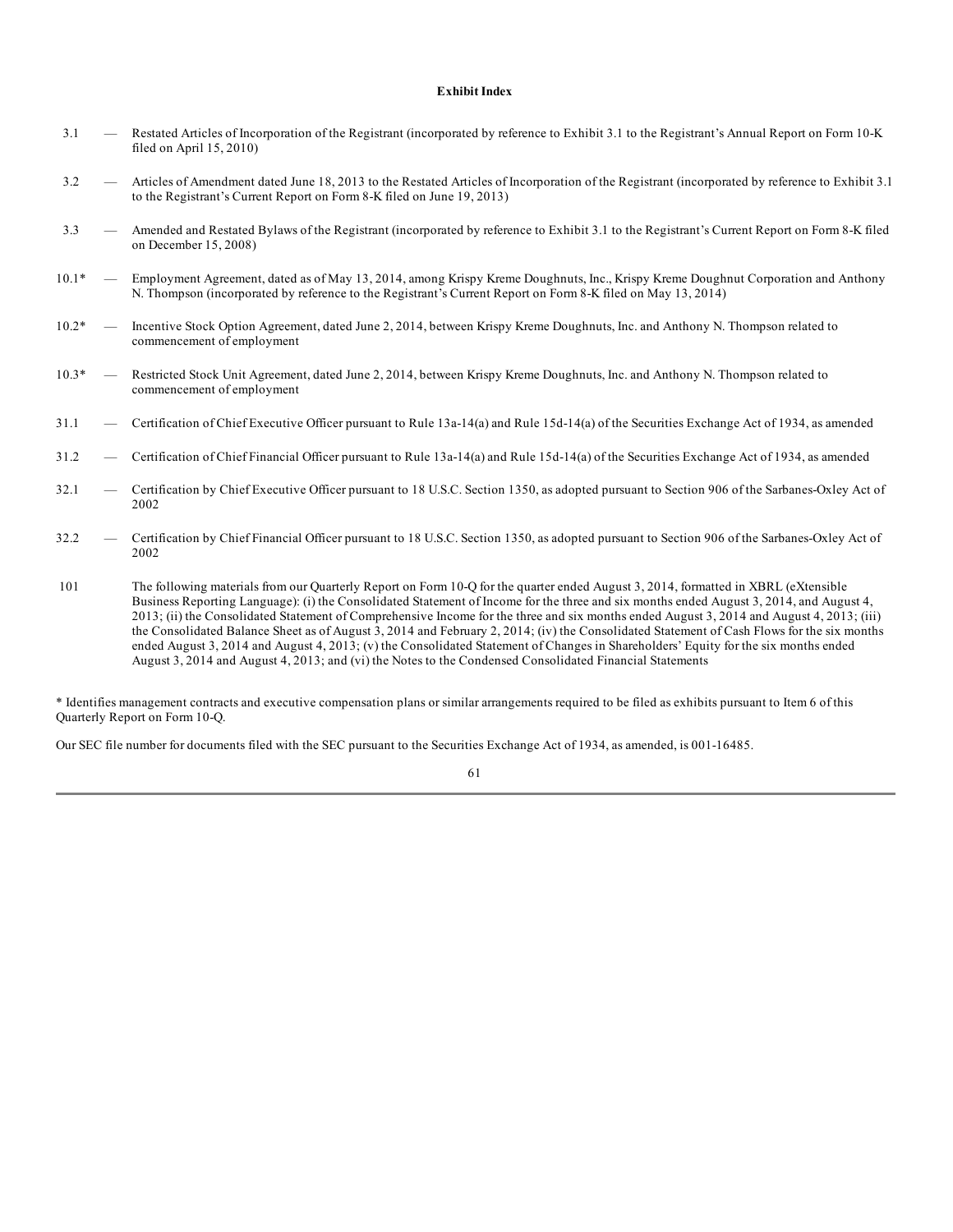## **2012 STOCK INCENTIVE PLAN KRISPY KREME DOUGHNUTS, INC. INCENTIVE STOCK OPTION AGREEMENT**

THIS INCENTIVE STOCK OPTION AGREEMENT (the "Agreement") is made as of June 2, 2014 (the "Grant Date"), by and between Krispy Kreme Doughnuts, Inc., a North Carolina corporation (the "Company"), and Anthony N. Thompson (the "Participant").

## **WITNESSETH:**

WHEREAS, the Board of Directors and shareholders of the Company have approved the Krispy Kreme Doughnuts, Inc. 2012 Stock Incentive Plan (the "Plan"), for the purposes of and subject to the provisions set forth in the Plan; and

WHEREAS, pursuant to authority granted to it in the Plan, the Compensation Committee of the Board of Directors of the Company (the "Committee") has, on behalf of the Company, granted to the Participant an incentive stock option to purchase shares of Common Stock of the Company, as set forth below; and

WHEREAS, this Agreement evidences the grant of such option pursuant to the Plan.

NOW, THEREFORE, in consideration of the foregoing, of the mutual promises set forth below and for other good and valuable consideration, the receipt and sufficiency of which are hereby acknowledged, the parties hereto, intending to be legally bound, agree as follows:

#### 1. **Summary of Grant**

Number of Shares: **78,288** Option Price: **\$19.00** Date of Grant: **June 2, 2014** Expiration Date: **June 2, 2024**

## 2. **Grant of Option**

This Agreement sets forth the terms of an incentive stock option (the "Option") granted to the Participant to purchase from the Company, during the period specified in Sections 3 and 4 of this Agreement, a total of 78,288 shares of Common Stock (the "Shares"), at the purchase price of \$19.00 per share (the "Option Price"), in accordance with the terms and conditions stated in this Agreement. To the extent that the Option is designated as an incentive stock option and such Option or portion thereof does not qualify as an incentive stock option, the Option or portion thereof shall be treated as a nonqualified stock option.

## 3. **Vesting and Exercise of Option**

(a) The Option shall vest and become exercisable in increments in accordance with the schedule set forth below, provided that the Option shall vest and become exercisable with respect to an increment as specified only if the Participant has not incurred a Termination of Employment prior to the vesting date with respect to such increment: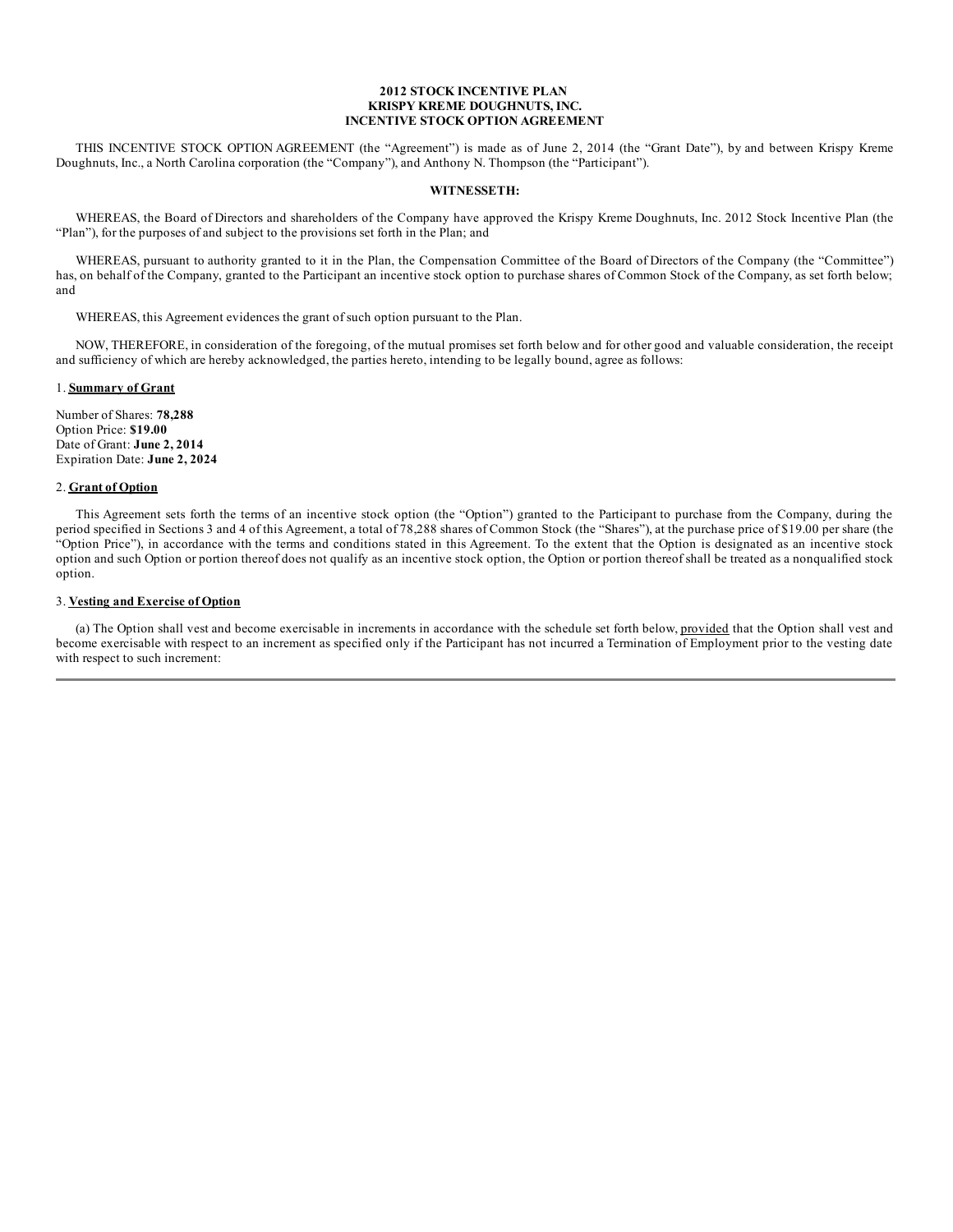(i) no portion of the Option shall vest or become exercisable prior to the first anniversary of the Grant Date;

(ii) on the first anniversary of the Grant Date, the Option shall vest and become exercisable with respect to 25% of the number of Shares subject to the Option (as indicated in Section 1);

(iii) on the second anniversary of the Grant Date, the Option shall vest and become exercisable with respect to an additional 25% of the number of Shares subject to the Option (for a total of 50% of the number of Shares subject to the Option);

(iv) on the third anniversary of the Grant Date, the Option shall vest and become exercisable with respect to an additional 25% of the number of Shares subject to the Option (for a total of 75% of the number of Shares subject to the Option); and

(v) on the fourth anniversary of the Grant Date, the Option shall vest and become exercisable with respect to the remaining 25% of the number of Shares subject to the Option (for a total of 100% of the number of Shares subject to the Option).

(b) Notwithstanding the vesting provisions described above, the Option shall vest and become exercisable with respect to 100% of the Shares upon the Participant's Termination of Employment if the Participant's Termination of Employment is due to his or her Retirement, death or Disability or as may otherwise be provided pursuant to the terms of that certain Employment Agreement dated as of May 13, 2014 between the Company, Krispy Kreme Doughnut Corporation and the Participant (the "Employment Agreement"), the terms of which Employment Agreement are hereby incorporated by reference and made a part of this Agreement.

(c) In addition, the following provisions shall apply in the event of a Change in Control (except to the extent otherwise provided in the Employment Agreement):

(i) To the extent the successor company does not assume or substitute for the Option (or the Company is the ultimate parent corporation and does not continue the Option) on substantially equivalent terms (as determined by the Committee), the Option will become vested and exercisable in full upon the effective date of the Change in Control.

(ii) Further, in the event that the Option is substituted, assumed or continued, the Option will become vested and exercisable in full if the Participant incurs a Termination of Employment within six months before (in which case vesting shall not occur until the effective date of the Change in Control) or two years after the effective date of a Change in Control if such Termination of Employment (A) is by the Company not for Cause or (B) is by the Participant for Good Reason. In the event that vesting of the Option is accelerated as a result of a Termination of Employment related to a Change in Control as provided herein, the Committee or the Board of Directors, in its discretion, may send the Participant prior written notice of the effectiveness of such event and the last day on which the Participant may exercise the Option. In such event, the Participant may, upon compliance with all of the terms of this Agreement and the Plan, purchase any or all of the Shares with respect to which the Option is vested and exercisable on or prior to the last day specified in such notice, and, to the extent the Option is not exercised, it shall (unless the Committee or the Board of Directors determines otherwise) terminate at 5:00 P.M., Winston-Salem, North Carolina time, on the last day specified in such notice. If no such notice is given, the Option shall terminate as provided in Section 4(f) herein. For the purposes herein, (X) "Good Reason" shall have the meaning set forth in Section 21(c) of the Agreement; and (Y) "Company" shall include the successor to the Company's business or assets, or if all or substantially all of the voting stock of the Company is held by another public company, such public company.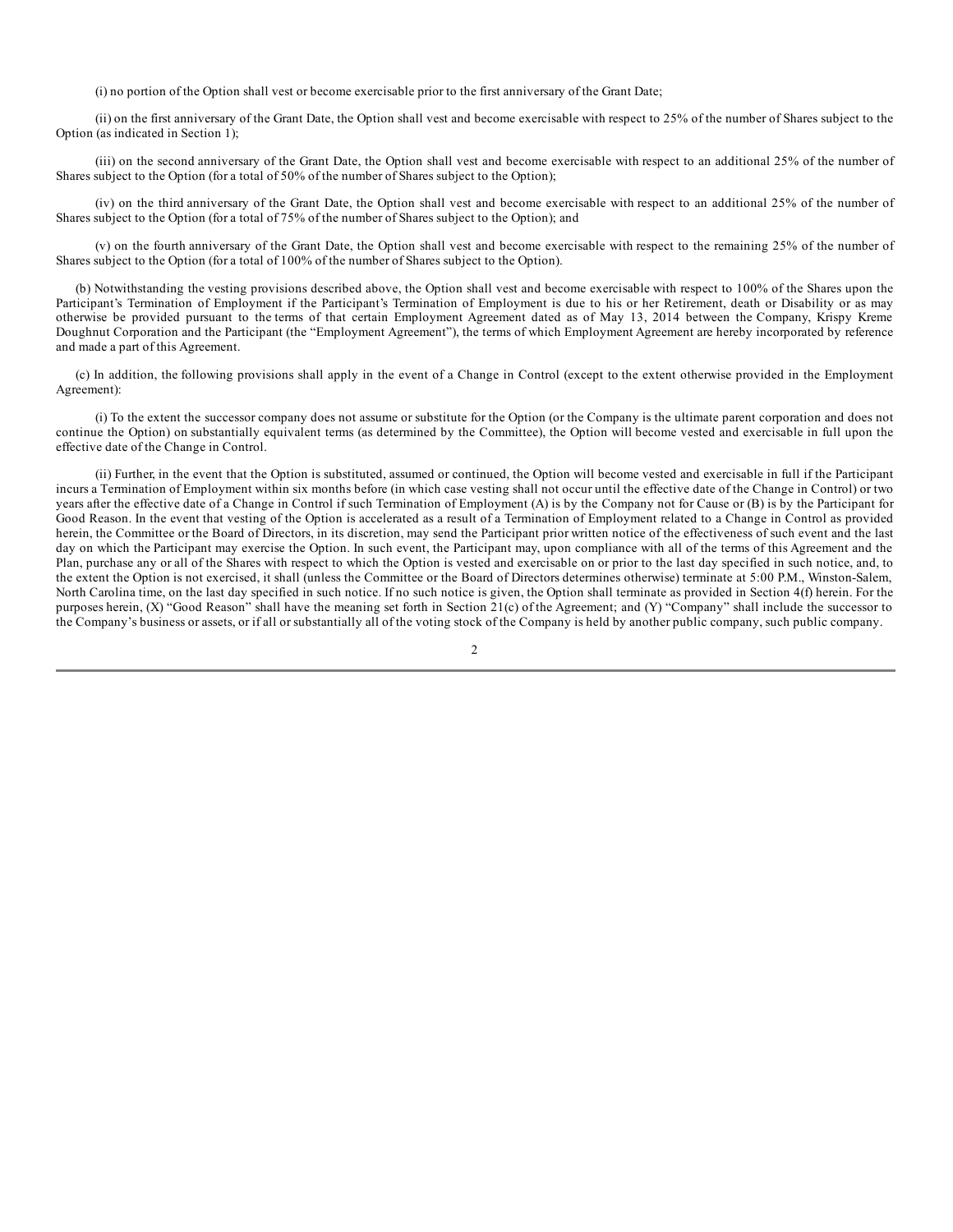The schedule set forth above is cumulative, so that Shares as to which the Option has become vested and exercisable pursuant to the provisions above may be purchased pursuant to exercise of the Option at any date subsequent to vesting but prior to termination of the Option. The Option may be exercised at any time and from time to time to purchase up to the number of Shares as to which it is then vested and exercisable.

## 4. **Termination of Option**

Unless adjusted by the Committee in its sole discretion or as otherwise provided in the Plan, the Option shall remain exercisable as specified in Section 3 above until 5:00 p.m., Winston-Salem, North Carolina time, on the earliest to occur of the dates specified below, upon which date the Option shall terminate:

(a) the date all of the Shares are purchased pursuant to the terms of this Agreement;

(b) upon the expiration of three months following the Participant's Termination of Employment for any reason other than his or her Retirement, death, Disability, or for Cause;

(c) upon the expiration of 360 days following the Participant's Termination of Employment on account of his or her Disability;

(d) upon the expiration of 360 days following the Participant's Termination of Employment on account of his or her death;

(e) immediately upon the Participant's Termination of Employment for Cause;

(f) on the last date specified in the notice described in Section 3 above in the event of a Termination of Employment by the Participant for Good Reason or by the Company other than for Cause within six months before or two years after the effective date of a Change in Control; provided that, if no such notice is given, the Option shall terminate on the one year anniversary of the date of the Participant's Termination of Employment;

(g) on the ten year anniversary of the Grant Date (the "Expiration Date"); or

(h) on the ten year anniversary of the Grant Date in the event of the Participant's Termination of Employment on account of Retirement.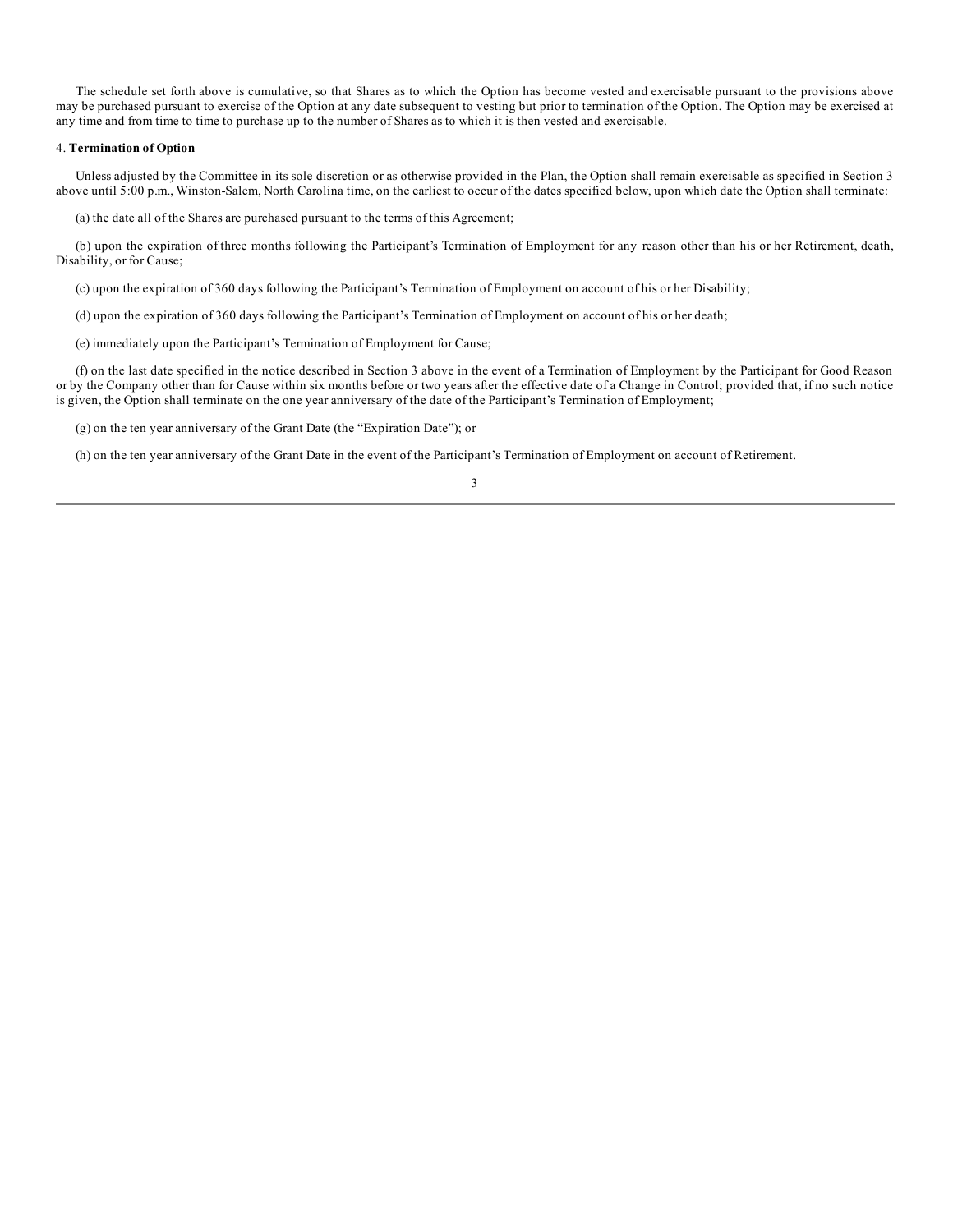Upon its termination, the Option shall have no further force or effect and the Participant shall have no further rights under the Option or to any Shares which have not been purchased pursuant to the prior exercise of the Option.

#### 5. **Manner of Exercise of Option**

(a) *Exercise*. The Option may be exercised only by (i) the Participant's delivery of a written notice of exercise to the Company, setting forth the number of Shares with respect to which the Option is to be exercised and (ii) the payment to the Company, pursuant to the terms of this Agreement, of an amount equal to the Option Price multiplied by the number of Shares being purchased as specified in the Participant's notice of exercise (the "Purchase Price"). The Participant's notice of exercise shall be given in the manner specified in Section 10 but any exercise of the Option shall be effective only when the items required by the preceding sentence are actually received by the Company. The notice of exercise shall be in the form attached to this Agreement or in another form provided by the Company. Notwithstanding anything to the contrary in this Agreement, the Option may be exercised only if compliance with Applicable Law can be effected, with the Committee being the final arbitrator thereof, in its sole and absolute discretion, in the event of any dispute between the Company and the Participant with regard to the interpretation of such laws.

(b) *Form of Payment.* Payment of the Purchase Price may be made by (i) cash or cash equivalent; (ii) authorizing a third party to sell a portion of the Shares acquired upon exercise of the Option and remit to the Company a sufficient portion of the sales proceeds to pay the full Purchase Price (that is, a broker-assisted "cashless exercise"); (iii) unless prohibited by the Committee, by tendering previously acquired Shares having an aggregate Fair Market Value at the time of exercise equal to the Option Price or portion thereof, (iv) unless prohibited by the Committee, by withholding Shares subject to the Option having an aggregate Fair Market Value at the time of exercise equal to the Option Price or portion thereof, or (v) combining the above methods.

(c) *Issuance and Delivery of Shares.* As soon as practicable following receipt of such notice of exercise and payment, the Company shall notify the Participant of any payment required under subsection (d) below. The Company shall deliver a certificate or certificates for the Shares to the Participant (or provide other evidence of ownership of the Shares, such as tracking through book entry) as soon as practicable after the Participant has made any payment required under subsection (d) below. Shares issued pursuant to the exercise of the Option will be issued only in the name of the Participant and may not be transferred into the name of any agent of or nominee for Participant until such time as the Participant has complied with the terms of this Agreement.

## (d) *Taxes and Withholding.*

(i) The Participant shall be responsible for all federal, state, local, and foreign income taxes payable with respect to the Option and the exercise thereof. The Participant acknowledges that he or she may incur substantial tax liability arising out of the exercise of the Option and that the Company has no responsibility to take or refrain from taking any actions in order to achieve a certain tax result for the Participant.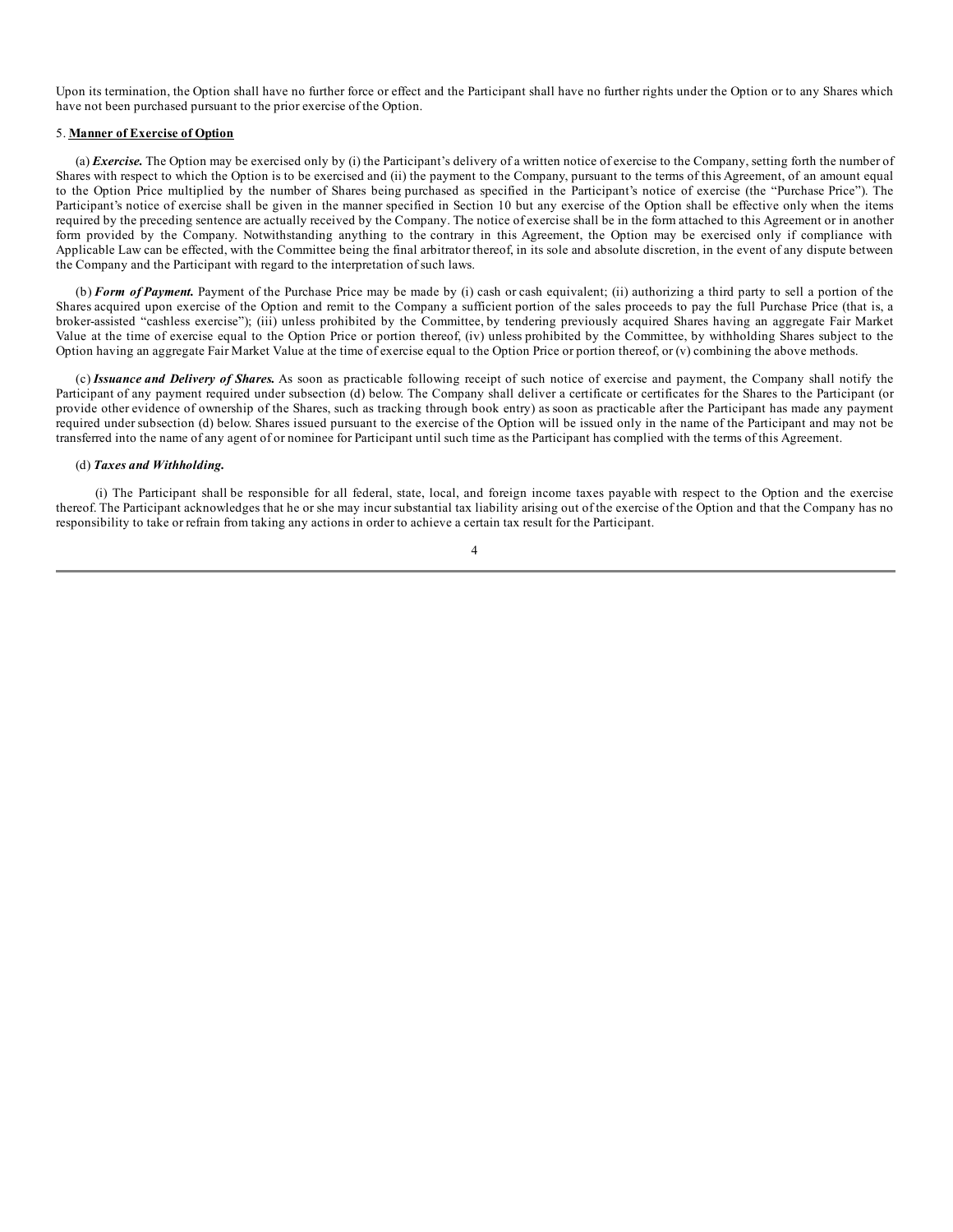(ii) The Company shall have the power and right to deduct or withhold, or require the Participant to remit to the Company in cash, an amount sufficient to satisfy federal, state, local, and foreign taxes (including but not limited to the Participant's FICA obligation), if any, required by law to be withheld with respect to any taxable event arising in connection with the Option. In lieu of the payment specified in this paragraph, the Participant may satisfy the obligation, in whole or in part, by the methods specified in subsection  $(b)(i)$  and  $(ii)$  above. In addition, unless the Committee determines otherwise and subject to such conditions as may be established by the Committee, the Participant may elect to satisfy the withholding requirement, in whole or in part, by having the Company withhold Shares with a Fair Market Value equal to (but not in excess of) the minimum statutory tax required to be withheld. The right to satisfy this obligation by cashless exercise or the withholding of Shares may be withdrawn by the approval of the Committee.

(e) *Delay In Issuance of Shares.* Anything in this Agreement to the contrary notwithstanding, if, at any time specified herein for the issuance of Shares to the Participant, any law, or any regulation or requirement of the Securities and Exchange Commission or other governmental authority having jurisdiction over such matter shall require either the Company or the Participant to take any action in connection with the Shares then to be issued, the issuance of such Shares shall be deferred until such action shall have been taken; the Company shall be under no obligation to take such action; and the Company shall have no liability whatsoever as a result of the non-issuance of such Shares, except to refund to the Participant any consideration tendered in respect of the Purchase Price.

(f) *Stop Transfer Instructions.* The Company may impose stop-transfer instructions with respect to any Shares (or other securities) subject to any restriction set forth in this Agreement until the restriction has been satisfied or terminates.

#### 6. **Nontransferability**

To the extent that the Option is designated as an incentive stock option, the Option shall not be transferable (including by sale, assignment, pledge, or hypothecation) other than by will or the laws of intestate succession, or, in the Committee's discretion, as may otherwise be permitted in accordance with Treas. Reg. Section 1.421-1(b)(2) or Treas. Reg. Section 1.421-2(c) or any successor provisions thereto. To the extent that the Option is treated as a nonqualified stock option, the Option shall not be transferable (including by sale, assignment, pledge, or hypothecation) other than by will or the laws of intestate succession, except for transfers without consideration if and to the extent permitted by the Committee in a manner consistent with the registration provisions of the Securities Act. Except as may be permitted by the preceding sentences, the Option shall be exercisable during the Participant's lifetime only by the Participant or his or her guardian or legal representative. The designation of a beneficiary in accordance with the Plan does not constitute a transfer.

#### 7. **No Rights as a Shareholder**

The Participant shall not have any rights as a shareholder with respect to the Shares subject to his or her Option until the issuance of such Shares to the Participant pursuant to the exercise of the Option.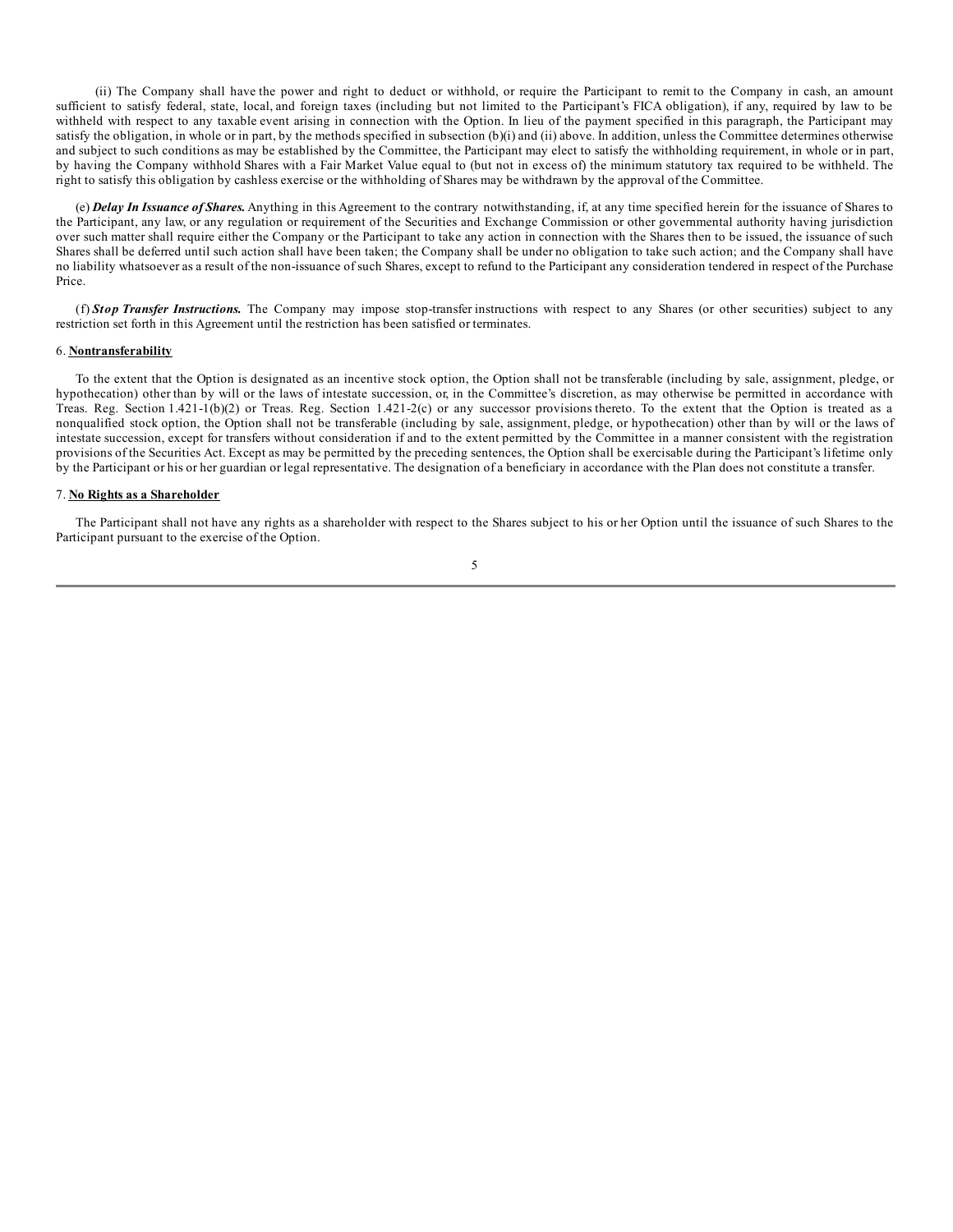## 8. **No Right to Employment or Future Grants; Compliance with Applicable Law**

(a) Nothing in this Agreement shall be construed as constituting a commitment, guarantee, agreement, or understanding of any kind or nature that the Company, any Subsidiary, or other Affiliate shall continue to employ the Participant, nor shall this Agreement affect in any way the right of the Company, any Subsidiary, or other Affiliate to terminate the employment or other service of the Participant at any time and for any reason. By the Participant's execution of this Agreement, the Participant acknowledges and agrees that the Participant's employment or other service to the Company, any Subsidiary, or other Affiliate is "at will." The Participant acknowledges and agrees that the award and acceptance of the Option pursuant to this Agreement does not entitle the Participant to future grants under the Plan or any other plan.

(b) The Company may impose such restrictions on the Option, the Shares, and any other benefits underlying the Option as it may deem advisable, including, without limitation, restrictions under the federal securities laws, the requirements of any securities exchange or similar organization, and any blue sky, state, or foreign securities laws applicable to such securities. The Company shall not be obligated to issue, deliver, or transfer Shares, make any other distribution of benefits under the Plan, or take any other action, unless such delivery, distribution, or action is in compliance with Applicable Law (including but not limited to the requirements of the Securities Act). The Company will be under no obligation to register the Shares or other securities with the Securities and Exchange Commission or to effect compliance with the exemption, registration, qualification, or listing requirements of any state or foreign securities laws or securities exchange or similar organization, and the Company will have no liability for any inability or failure to do so. The Company may cause a restrictive legend or legends to be placed on any certificate issued pursuant to the Option hereunder in such form as may be prescribed from time to time by Applicable Law or as may be advised by legal counsel.

## 9. **Successors and Assigns**

(a) This Agreement shall be binding upon and inure to the benefit of any assignee or successor in interest to the Company, whether by merger, consolidation, or the sale of all or substantially all of the Company's assets.

(b) This Agreement shall be binding upon and inure to the benefit of the Participant and his or her legal representative and any person to whom the Option may be transferred by will, the applicable laws of intestate succession, or otherwise in accordance with the terms of the Plan.

#### 10. **Notices**

Any and all notices under this Agreement shall be in writing, and sent by hand delivery or by certified or registered mail (return receipt requested and first-class postage prepaid), in the case of the Company, to its principal executive offices to the attention of the Chief Financial Officer, and, in the case of the Participant, to the Participant's address as shown on the Company's records.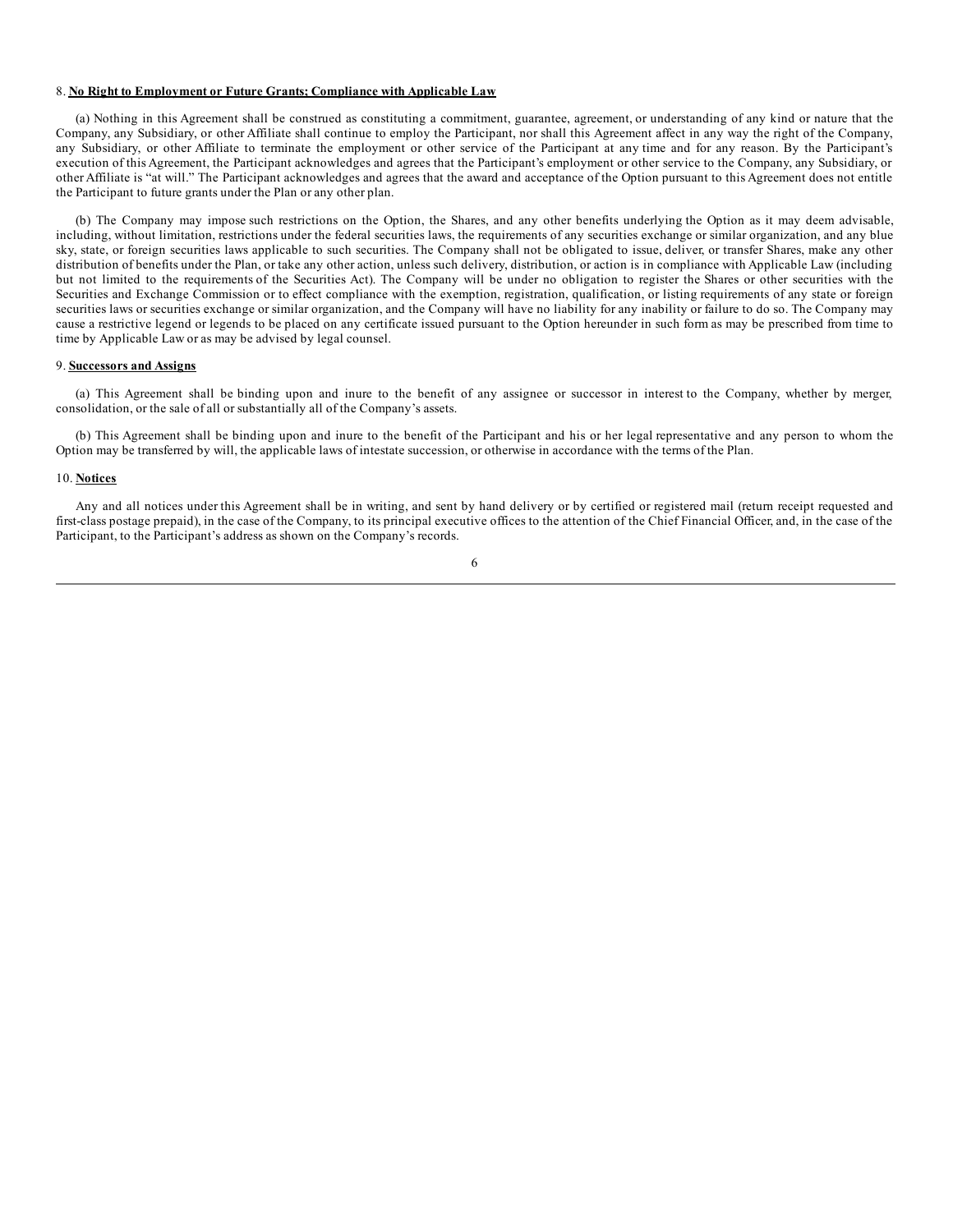## 11. **Entire Agreement**

The parties hereto agree that this Agreement sets forth all of the promises, agreements, conditions, understandings, warranties, and representations between the parties with respect to the Option and the Shares and that there are no promises, agreements, conditions, understandings, warranties, or representations, oral or written, express or implied between the parties with respect to the Option and the Shares other than as set forth in this Agreement and in the Plan.

## 12. **Amendment of Agreement**

This Agreement may be modified, amended, suspended, or terminated, and any terms or conditions may be waived, but only by a written instrument executed by the parties hereto and otherwise in accordance with the Plan. Notwithstanding the foregoing, the Committee shall have unilateral authority to amend the Agreement (without the Participant's consent) to the extent necessary to comply with Applicable Law or changes to Applicable Law (including but in no way limited to Code Section 409A, Code Section 422, and federal securities laws).

#### 13. **Severability**

The provisions of this Agreement are severable and if any one or more provisions are determined to be illegal or otherwise unenforceable, in whole or in part, the remaining provisions, and any partially unenforceable provision to the extent enforceable in any jurisdiction, shall nevertheless be binding and enforceable.

# 14. **Waiver**

The waiver by the Company of a breach of any provision of this Agreement by the Participant shall not operate or be construed as a waiver of any subsequent breach by the Participant.

#### 15. **Plan Controls**

This Agreement and the Option are subject in all respects to the terms and conditions of the Plan (which are incorporated herein by reference). Except as otherwise expressly set forth herein, the capitalized terms used in this Agreement shall have the same definitions as set forth in the Plan. To the extent that any conflict may exist between any term or provision of this Agreement and any term or provision of the Plan, such term or provision of the Plan shall control, unless the Committee determines otherwise.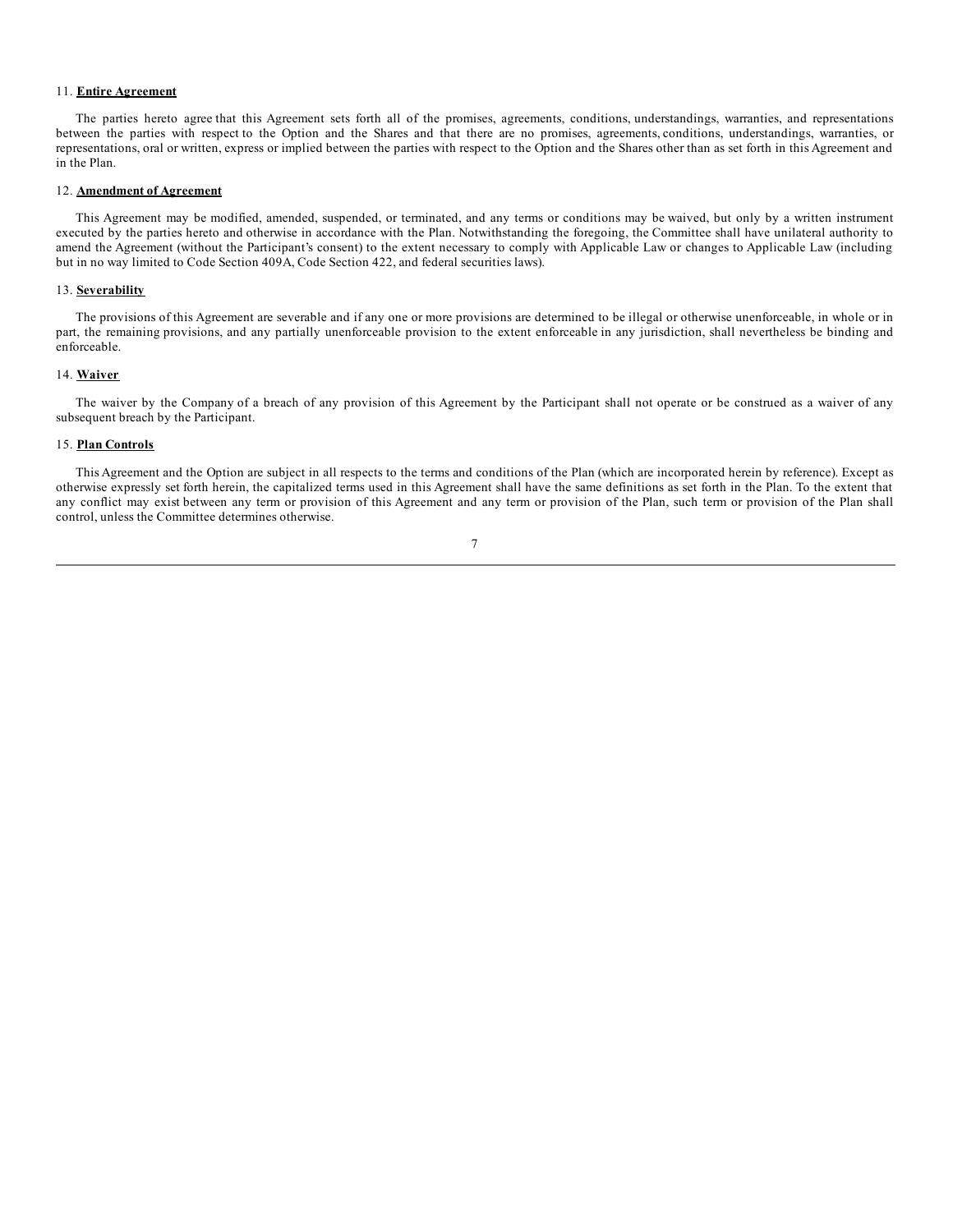## 16. **Agreement to be Bound by Plan**

The Participant acknowledges that the Participant fully understands his or her rights under the Plan, and that the Participant agrees to be bound by all terms and conditions of the Plan. The Participant acknowledges that the Participant has received a copy of the Plan prospectus.

#### 17. **Authority of Committee**

All determinations made by the Committee with respect to the interpretation, construction, and application of any provision of this Agreement shall be final, conclusive, and binding on the parties.

#### 18. **Covenants and Representations of Participant**

The Participant represents, warrants, covenants, and agrees with the Company as follows:

(a) The Participant has not relied upon the Company with respect to any tax consequences related to the Option or the Shares. The Participant assumes full responsibility for all such tax consequences and the filing of all tax returns and elections the Participant may be required or find desirable to file in connection therewith.

(b) The Participant will not distribute or resell any Shares (or other securities) issuable upon exercise of the Option granted hereby in violation of Applicable Law. The Participant shall comply with all provisions of the Company's Securities Trading Policy, as in effect from time to time.

(c) The agreements, representations, warranties, and covenants made by the Participant herein with respect to the Option shall also extend and apply to all of the Shares issued to the Participant from time to time pursuant to exercise of the Option. Acceptance by the Participant of any certificate representing the Shares (or other evidence of beneficial ownership) shall constitute a confirmation by the Participant that all such agreements, representations, warranties, and covenants made herein continue to be true and correct at that time.

(d) As a condition to receiving this award, the Participant agrees to abide by the Company's Stock Ownership and Equity Retention Policy, Compensation Recovery Policy, and/or other similar policies, each as in effect from time to time and to the extent applicable to the Participant. In addition, the Participant shall be subject to such compensation recovery, recoupment, forfeiture, or other similar provisions as may apply to the Participant under Applicable Law.

## 19. **Limitation of Liability**

The liability of the Company under this Agreement and in the award of the Option hereunder is limited to the obligations set forth herein with respect to such award, and nothing herein contained shall be interpreted as imposing any liability in favor of the Participant or any others with respect to any loss, cost, or expense which the Participant or any others may incur in connection with or arising out of any transaction involving the Option or the Shares.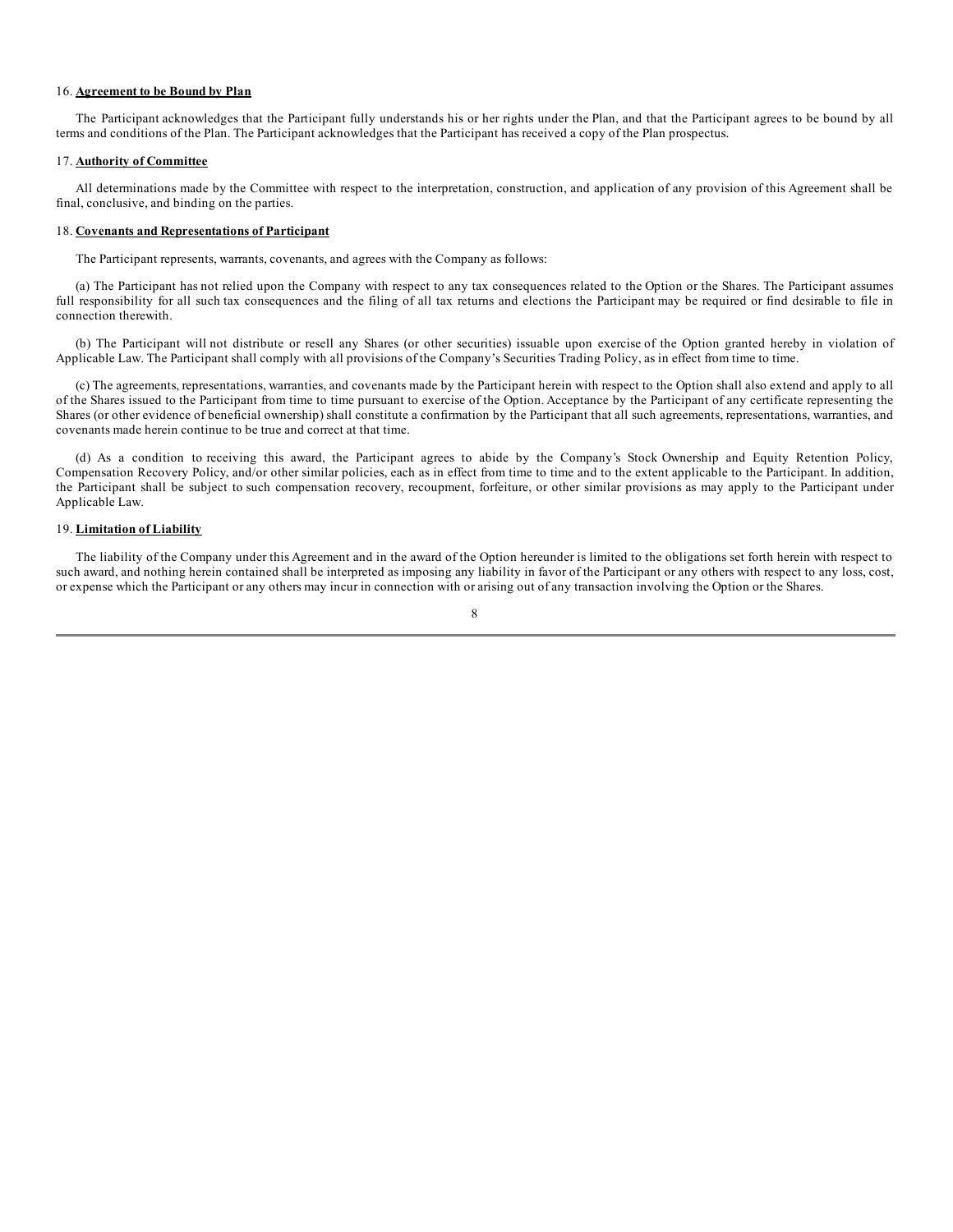## 20. **Governing Law**

This Agreement shall be governed by, construed, and enforced in accordance with the laws of the State of North Carolina, without giving effect to the principles of conflicts of laws, and in accordance with applicable federal laws.

## 21. **Definitions**

(a) "Retirement" shall mean the Participant's Termination of Employment at a time when the sum of the Participant's age and years of employment with the Company, its Subsidiaries, or other Affiliates equals or exceeds 65, provided that the Participant shall have attained a minimum age of 55.

(b) *"Termination of Employment"* means the discontinuance of the Participant's service relationship with the Company, its Subsidiaries, or another Affiliate, including but not limited to service as an employee of the Company, its Subsidiaries, or another Affiliate, as a non-employee member of the Board of Directors of the Company, or as a consultant or advisor to the Company, its Subsidiaries, or another Affiliate. Except to the extent provided otherwise in an agreement or determined otherwise by the Committee, a Termination of Employment shall not be deemed to have occurred if the Participant transfers among the various entities constituting the Company and its Subsidiaries, so long as there is no interruption in the provision of service by the Participant to the Company and its Subsidiaries. The Participant shall not be deemed to have incurred a Termination of Employment if the Participant is on military leave, sick leave, or other bona fide leave of absence approved by the Company of 180 days or fewer (or any longer period during which the Participant is guaranteed reemployment by statute or contract). In the event the Participant's leave of absence exceeds this period, he or she will be deemed to have incurred a Termination of Employment on the day following the expiration date of such period, unless determined otherwise by the Committee.

(c) *"Good Reason"* shall have the meaning assigned such term in the employment agreement, if any, between the Participant and the Company, a Subsidiary, or an Affiliate, provided, however that if there is no such employment agreement in which such term is defined, "Good Reason" shall mean any of the following acts by the Company, a Subsidiary, or an Affiliate within the six-month period before or the two-year period after the effective date of a Change in Control, without the consent of the Participant (in each case, other than an isolated, insubstantial, and inadvertent action not taken in bad faith and which is remedied by the Company, a Subsidiary, or an Affiliate promptly after receipt of notice thereof given by the Participant): (i) the assignment to the Participant of duties or responsibilities materially inconsistent with, or a material diminution in, the Participant's position, authority, duties, or responsibilities as in effect on the date of the Change in Control, (ii) a material reduction in the Participant's base salary as in effect on the date of the Change in Control, (iii) except with regard to international employees, the relocation, without consent, of the Participant's principal place of employment more than 25 miles from the location at which the Participant was stationed immediately prior to the Change in Control, or (iv) any material breach of any employment agreement between the Participant and the Company, a Subsidiary, or an Affiliate; provided that any event described in clauses (i) through (iv) above shall constitute Good Reason only if the Company fails to rescind or cure such event within 30 days after receipt from the Participant of written notice of the event which constitutes Good Reason; and provided, further, that Good Reason shall cease to exist for an event or condition described in clauses (i) through (iv) above on the 60th day following the latter of its occurrence or the Participant's knowledge thereof, unless the Participant has given the Company written notice thereof prior to such date.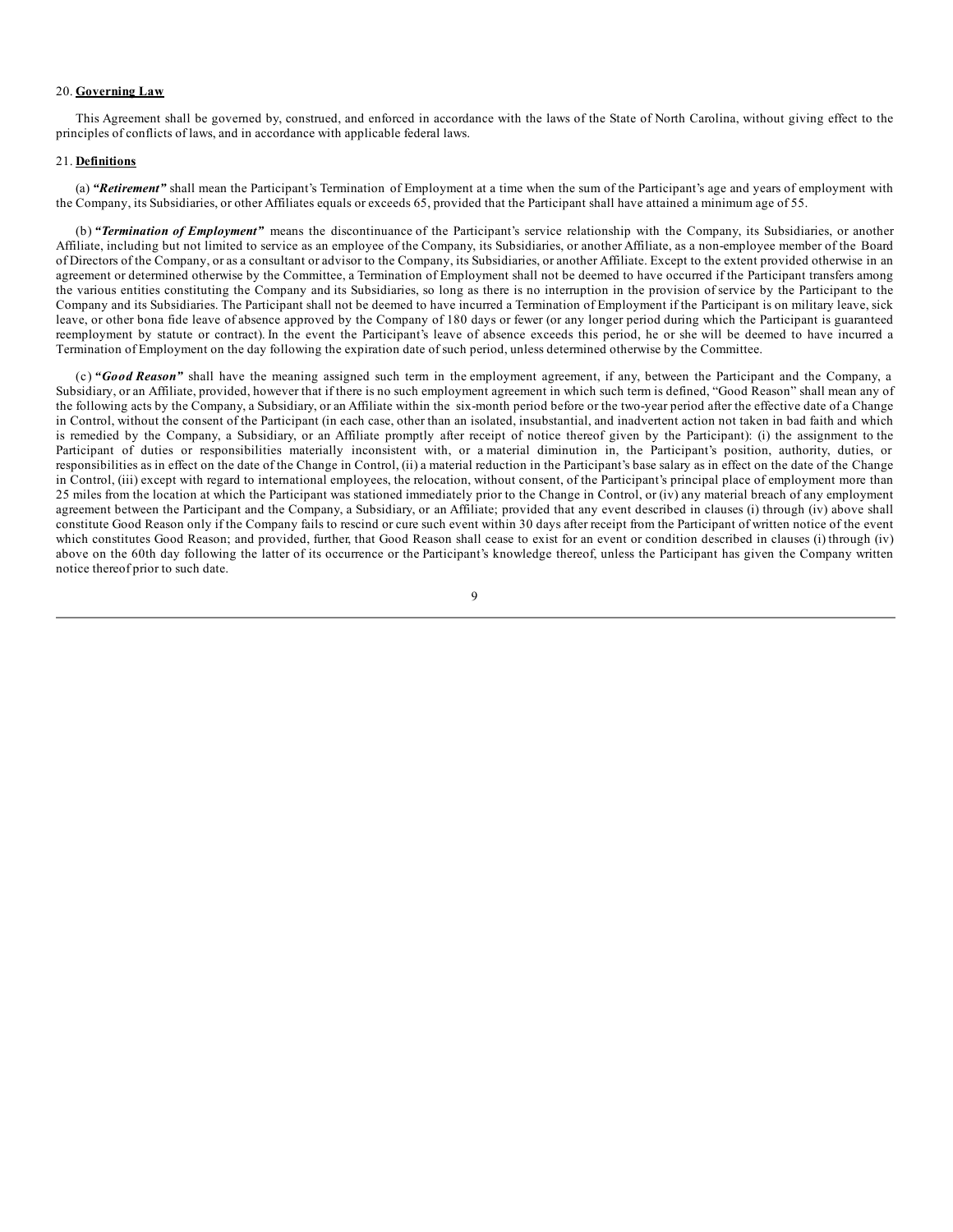## 22. **Forfeiture in the Event of Competition and/or Solicitation or other Detrimental Acts**

In return for granting the Option to the Participant, the Participant agrees to the following restrictions:

(a) The Participant expressly agrees and covenants that during the Restricted Period (as defined below), the Participant shall not, without the prior written consent of the Company, directly or indirectly:

(i) own, manage, control, participate in, consult with, become employed by, or otherwise render services to any Competitive Business (as defined below) in the Territory (as defined below), except that it shall not be considered a violation of this clause for the Participant to be a passive owner of not more than two percent of the outstanding stock of any class of any corporation which is publicly traded, so long as the Participant has no active participation in the business of such corporation;

(ii) induce or attempt to induce any customer, supplier, client, or other business relation of the Company or its Affiliates to cease doing business with the Company or its Affiliates if such cessation could reasonably be expected to result in material harm to the Company;

(iii) induce or attempt to induce any employee of the Company or its Affiliates to leave the employ of the Company or its Affiliates, or in any way interfere with the relationship between the Company or its Affiliates and any person employed by them; or

(iv) violate the Company's Securities Trading Policy.

(b) The Participant expressly agrees and covenants that the Participant will not, without the prior written consent of the Company, directly or indirectly, disclose or use at any time before or after the Participant's Termination of Employment any Confidential Information (as defined below) of which the Participant is or becomes aware, whether or not such information is developed by the Participant, except to the extent such disclosure or use is directly related to and appropriate in connection with the Participant's performance of duties assigned to the Participant by the Company or its Affiliates. Under all circumstances and at all times, the Participant will take all appropriate steps to safeguard Confidential Information in his or her possession and to protect it against disclosure, misuse, espionage, loss, and theft.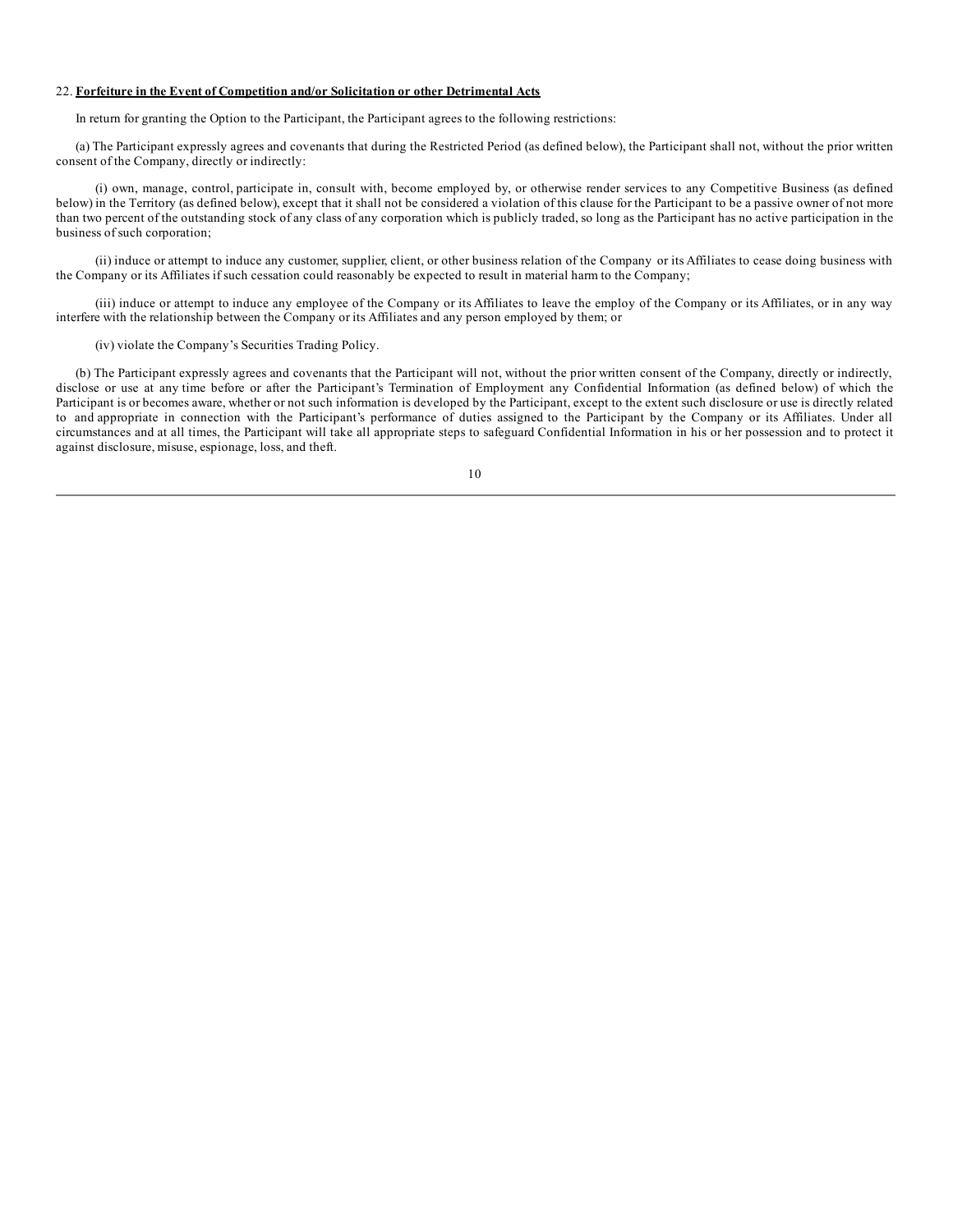(c) If the Committee determines that the Participant has violated any provisions of this Section 22 or that the Participant's employment has been terminated for Cause, then the Participant agrees and covenants that:

(i) The Participant shall automatically forfeit any rights the Participant may have with respect to the Option or underlying Shares as of the date of such determination; and

(ii) if the Participant has exercised all or any part of the Option within the twelve-month period immediately preceding a violation of this Section 22 or termination of the Participant's employment for Cause, upon the Company's demand, the Participant shall immediately deliver to the Company (A) any Shares acquired upon exercise of the Option, if the Participant still owns the Shares (at which time the Company will deliver to the Participant an amount equal to the Purchase Price for such Shares), or (B) if the Participant no longer owns the Shares, an amount equal to the Gain realized by the Participant upon such exercise. For the purposes herein, "Gain" shall be equal to the disposition price per Share of any Shares sold or disposed of, multiplied by the number of Shares sold or disposed of, minus the Purchase Price paid for the Shares, and less any taxes paid which are not refundable or for which the Participant does not otherwise receive a tax credit or other form of reimbursement.

(d) Definitions. For purposes of this Section 22, the following definitions shall apply:

(i) *"Competitive Business"* means any business listed on Exhibit A hereto.

(ii) *"Confidential Information"* means information that is not generally known to the public and that was or is used, developed, or obtained by the Company or its Affiliates in connection with the business of the Company or its Affiliates and which constitutes trade secrets or information which they have attempted to protect, which may include, but is not limited to, trade "know-how," customer information, supplier information, cost and pricing information, marketing and sales techniques, strategies, and programs, computer programs and software, and financial information. It shall not include information (A) required to be disclosed by court or administrative order; (B) lawfully obtainable from other sources or which is in the public domain through no fault of Participant; or (C) the disclosure of which is consented to in writing by the Company.

(iii) *"Restricted Period"* means the period during which the Participant is employed by the Company or an Affiliate and twelve months following the date that the Participant ceases to be employed by the Company or an Affiliate for any reason whatsoever.

(iv) *"Territory"* means:

(A) The entire United States and any other country where the Company or any of its Subsidiaries, joint venturers, franchisees, or Affiliates has operated a retail facility at which the Company's products have been sold at any time in the one-year period ending on the last day of the Participant's employment with the Company or its Affiliates;

(B) In the event that the preceding clause shall be determined by judicial action to define too broad a territory to be enforceable, then "Territory" shall mean the entire United States;

(C) In the event that the preceding clauses shall be determined by judicial action to define too broad a territory to be enforceable, then "Territory" shall mean the states in the United States where the Company or any of its Subsidiaries, joint venturers, franchisees, or Affiliates has operated a retail facility at which the Company's products have been sold at any time in the one-year period ending on the last day of the Participant's employment with the Company or its Affiliates;

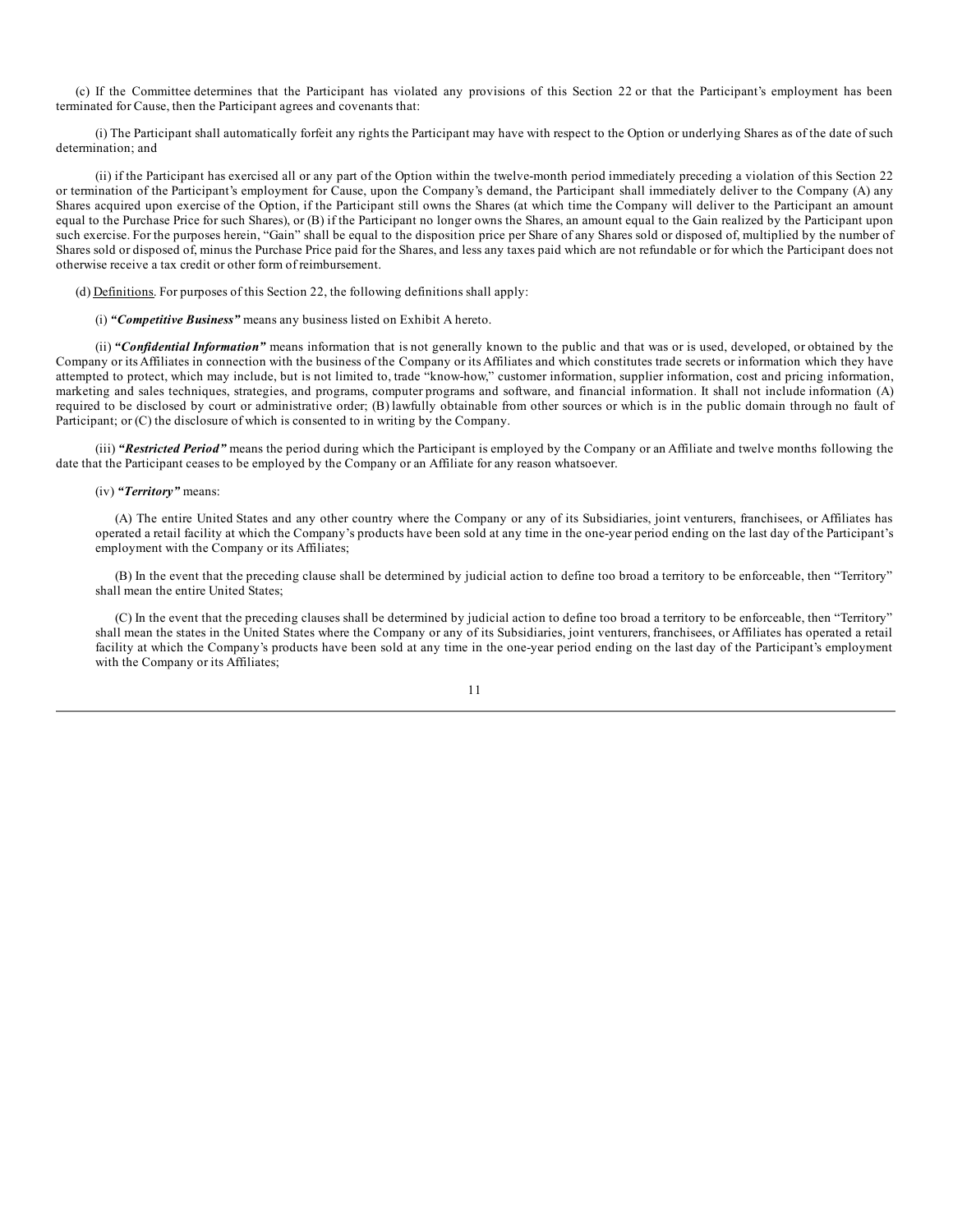(D) In the event that the preceding clauses shall be determined by judicial action to define too broad a territory to be enforceable, then "Territory" shall mean the area that includes all of the areas that are within a 50-mile radius of any retail store location in the United States at which the Company's products have been sold at any time in the one-year period ending on the last day of the Participant's employment with the Company or its Affiliates; and

(E) In the event that the preceding clauses shall be determined by judicial action to define too broad a territory to be enforceable, then "Territory" shall mean the entire state of North Carolina.

(e) The Company may require the Participant, in connection with the exercise of the Option, to certify in a manner acceptable to the Company that the Participant has not violated the terms of this Section 22 and may decline to give effect to such exercise if the Participant fails so to certify. If the Participant is required to repay any Gain to the Company pursuant to this Section 22, the Participant shall pay such amount in such manner and on such terms and conditions as the Company may require, and the Company shall be entitled to withhold or set-off against any other amount owed to the Participant by the Company or any of its Affiliates (other than any amount owed to the Participant under any retirement plan intended to be qualified under Code Section 401(a)) up to any amount sufficient to satisfy any unpaid obligation of the Participant under this Section 22.

(f) The Participant acknowledges and agrees that the period, scope, and geographic areas of restriction imposed upon the Participant by the provisions of Section 22 are fair and reasonable and are reasonably required for the protection of the Company. In the event that any part of this Agreement, including, without limitation, Section 22, is held to be unenforceable or invalid, the remaining parts of Section 22 and this Agreement shall nevertheless continue to be valid and enforceable as though the invalid portions were not a part of this Agreement. If any one of the provisions in this Section 22 is held to be excessively broad as to period, scope, and geographic areas, any such provision shall be construed by limiting it to the extent necessary to be enforceable under Applicable Law.

(g) The Participant acknowledges that breach by the Participant of this Agreement would cause irreparable harm to the Company and that, in the event of such breach, the Company shall have, in addition to monetary damages and other remedies at law, the right to an injunction, specific performance, and other equitable relief to prevent violations of the Participant's obligations hereunder.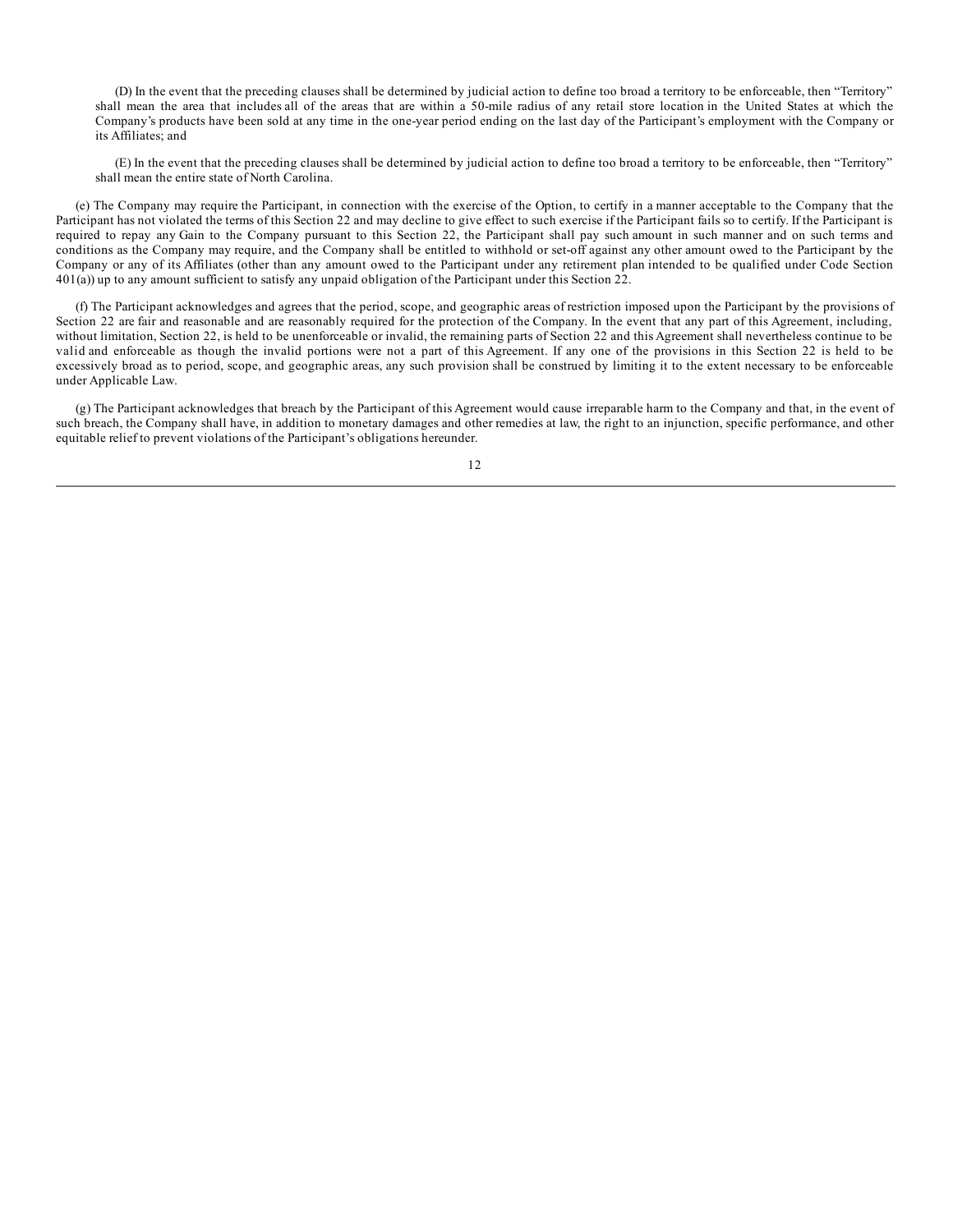## 23. **Reserved.**

## 24. **Limitation on Incentive Stock Options.**

In no event shall there first become exercisable by the Participant in any one calendar year incentive stock options granted by the Company or any Parent or Subsidiary with respect to shares having an aggregate Fair Market Value (determined at the time an incentive stock option is granted) greater than \$100,000. To the extent that any incentive stock option is first exercisable by the Participant in excess of such limitation, the excess shall be considered a nonqualified stock option.

## 25. **Notice of Disposition.**

To the extent that the Option is designated as an incentive stock option, if shares of Common Stock acquired upon exercise of the Option are disposed of within two years following the date of grant or one year following the transfer of such shares to the Participant upon exercise, the Participant shall, promptly following such disposition, notify the Company in writing of the date and terms of such disposition and provide such other information regarding the disposition as the Committee may reasonably require.

*[Signature Page to Follow]*

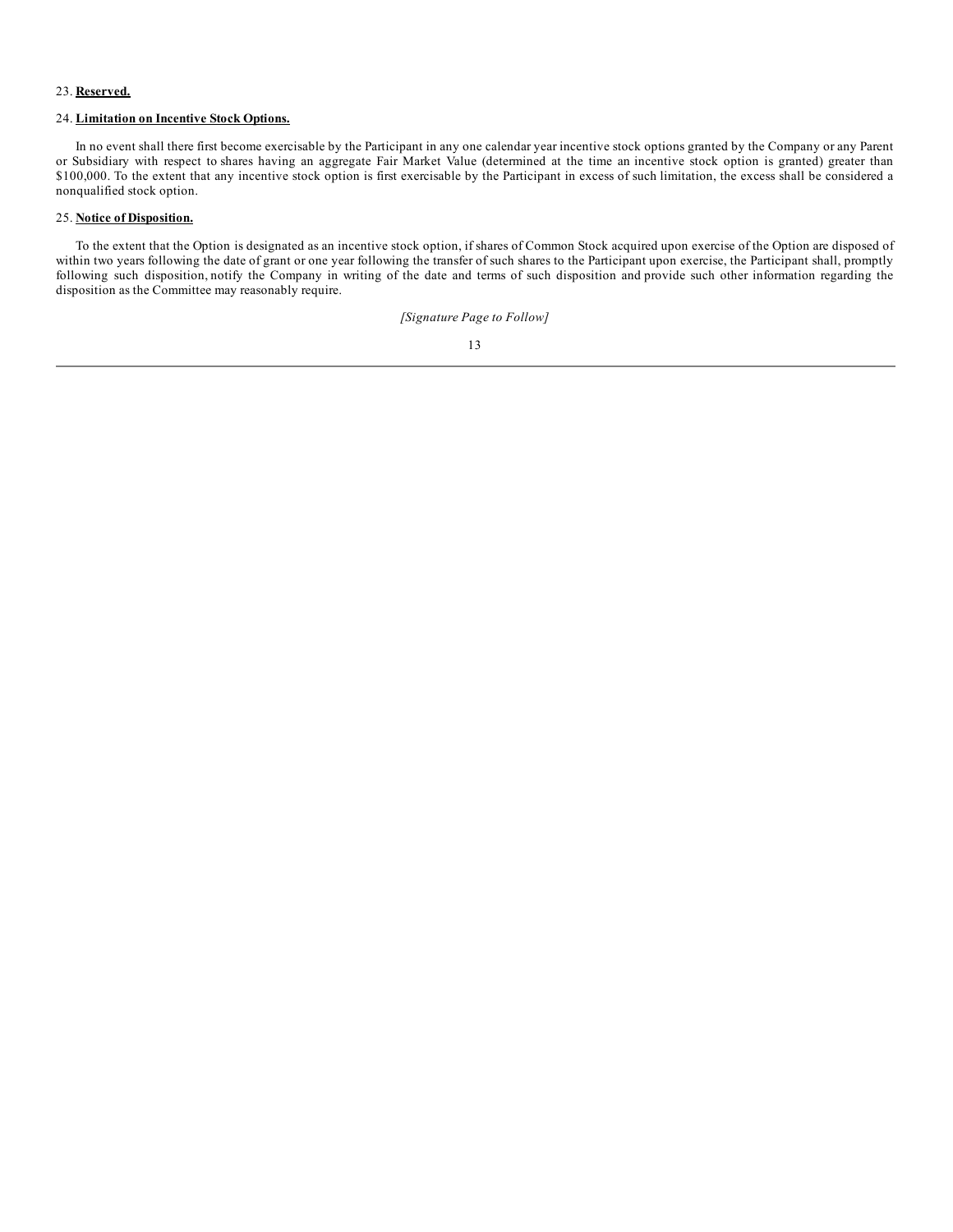IN WITNESS WHEREOF, the Company and the Participant have executed this Agreement hereto as of the day and year first above written.

KRISPY KREME DOUGHNUTS, INC.

By: /s/ Douglas R. Muir

Title: Chief Executive Officer

PARTICIPANT

Signature: /s/ Anthony N. Thompson Printed Name: Anthony N. Thompson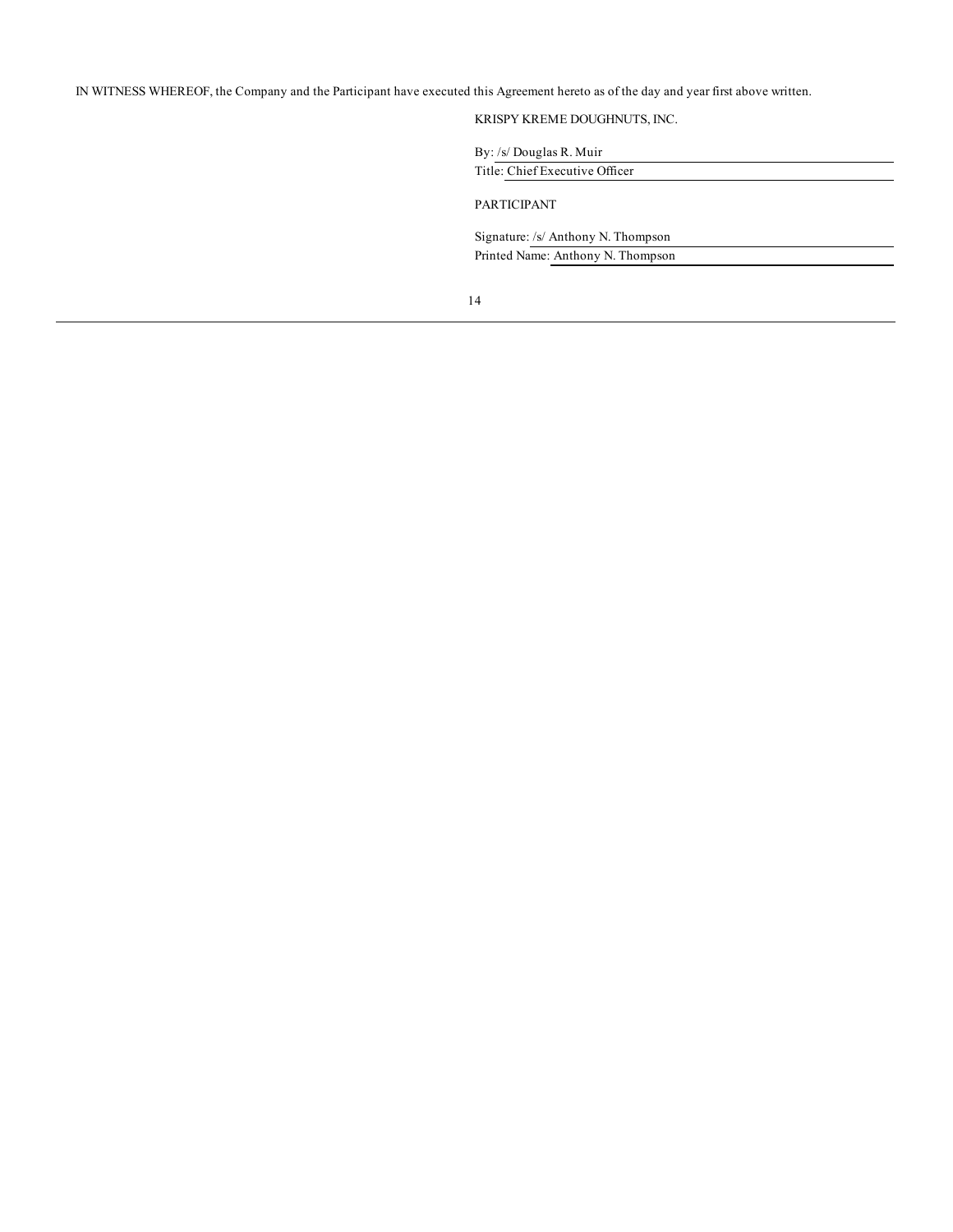# **Exhibit A**

The following businesses, together with their Subsidiaries, affiliates and successors in interest, are the "Competitive Businesses" for purposes of this Agreement:

Dunkin Brands Inc. Tim Hortons, Inc. George Weston Limited Flowers Foods, Inc. McKee Foods Corporation Bimbo Bakeries USA, Inc. Hostess Brands, LLC Panera Bread Company Starbucks Dewey's Bakery Salem Baking Company Dawn Food Products, Inc. CSM Bakery Products

And any other business that derives more than fifty percent (50%) of its revenues from the indirect or direct sale of coffee, doughnuts and/or bakery or sweet goods.

The Company reserves the right to modify or amend this **Exhibit A** at any time and from time to time.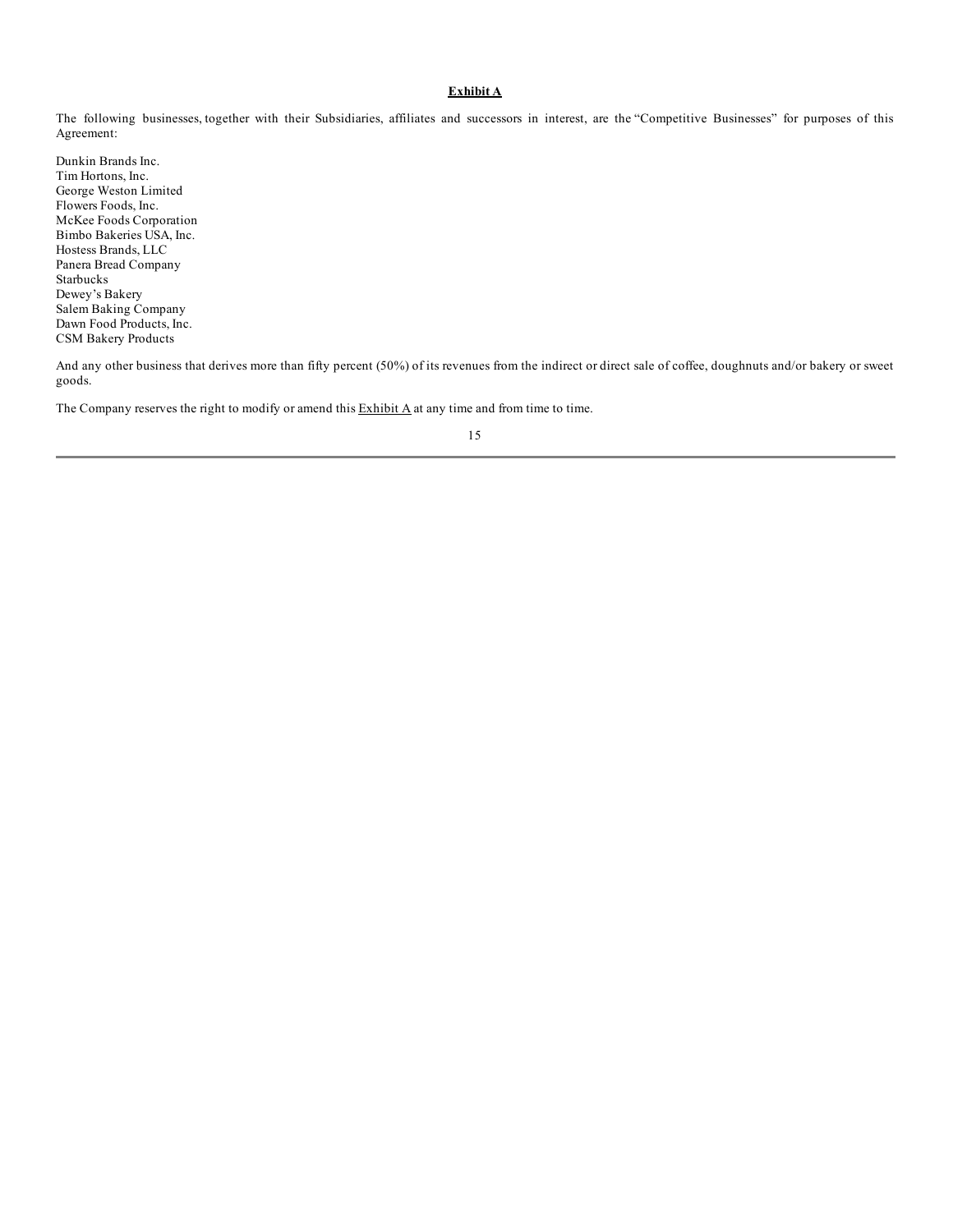# **STOCK OPTION EXERCISE FORM**

This form must be completed and returned to Krispy Kreme's Chief Financial Officer on or before 1:00 p.m. Winston-Salem, North Carolina time on date of exercise.

# **SECTION I**

| NAME (please print): | SOCIAL SECURITY NO.:   |
|----------------------|------------------------|
| HOME ADDRESS:        | <b>WORK ADDRESS:</b>   |
| HOME TELEPHONE:      | <b>WORK TELEPHONE:</b> |

# **SECTION II: I wish to exercise the following options:**

| A                 |                  |                 |                              |
|-------------------|------------------|-----------------|------------------------------|
|                   | <b>NUMBER OF</b> | <b>EXERCISE</b> | <b>TOTAL PURCHASE PRICE:</b> |
| <b>GRANT DATE</b> | <b>OPTIONS</b>   | <b>PRICE</b>    | (COLUMN B x COLUMN C)        |
|                   |                  |                 |                              |
|                   |                  |                 |                              |
|                   |                  |                 |                              |
|                   |                  |                 |                              |
| <b>TOTAL</b>      |                  |                 |                              |

# **SECTION III SECTION IV**

- $\square$  Cash Purchase by Check (payable to Krispy Kreme Doughnuts, Inc.)
- $\square$  Share delivery
- $\hfill \square$  Share with<br>holding

Return KRISPY KREME DOUGHNUTS, INC. form to:

> ATTN: Chief Financial Officer 370 Knollwood Street Winston-Salem, NC 27103 Phone: 336-725-2981

I elect to pay for my shares (check one): I elect to pay my taxes on this transaction (check one):

- $\Box$  Broker assisted Cashless Exercise  $\Box$  Sell shares to cover taxes (Broker assisted Cashless Exercise)
	- $\Box$  Check (payable to Krispy Kreme Doughnuts, Inc.)
	- $\hfill \square$  Share with<br>holding

Signature Date of Exercise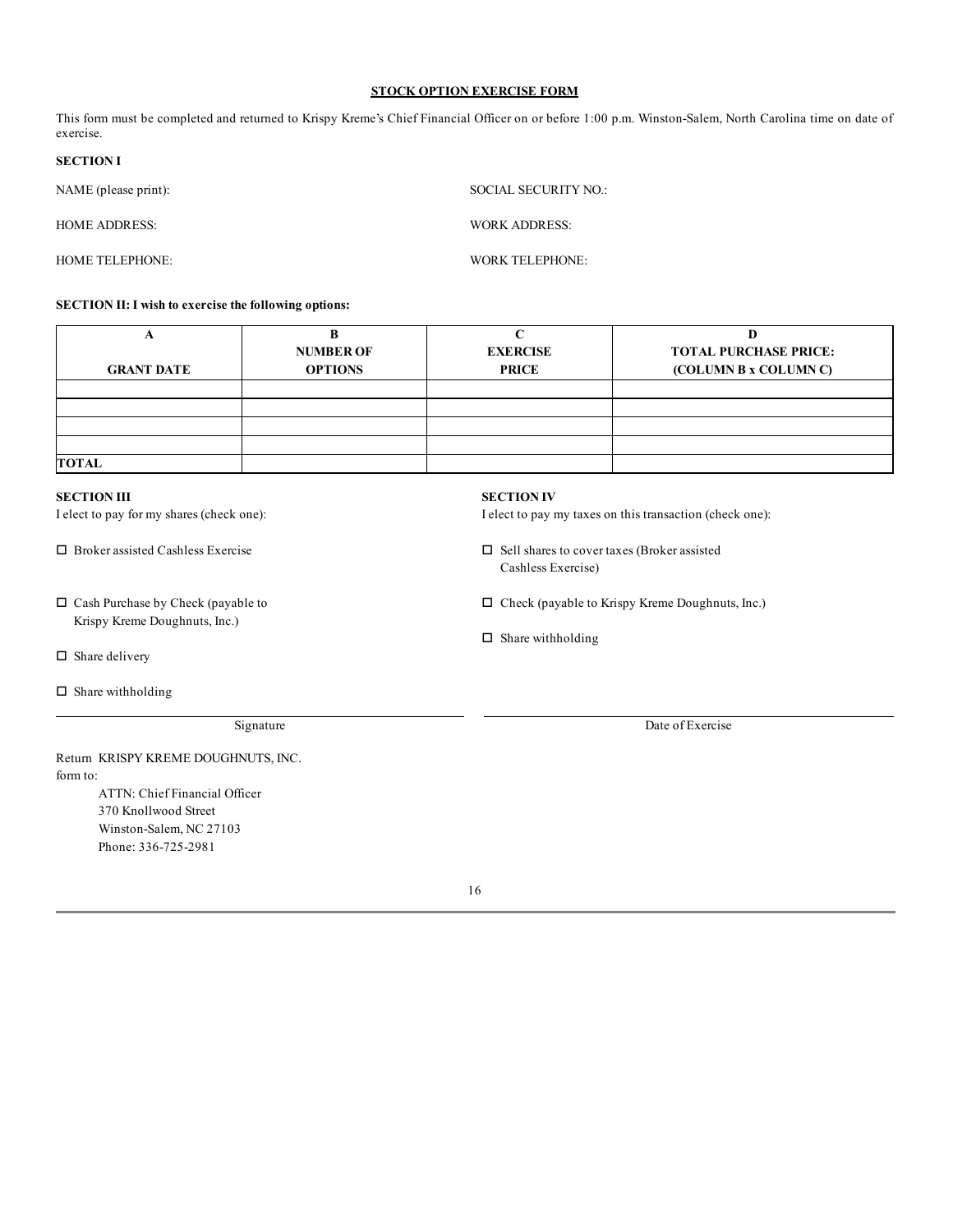## **KRISPY KREME DOUGHNUTS, INC. 2012 STOCK INCENTIVE PLAN RESTRICTED STOCK UNIT AGREEMENT**

THIS AGREEMENT (the "Agreement") is made as of June 2, 2014, by and between Krispy Kreme Doughnuts, Inc., a North Carolina corporation (the "Company"), and Anthony N. Thompson (the "Participant").

# **W I T N E S S E T H:**

WHEREAS, the Board of Directors and shareholders of the Company have approved the Krispy Kreme Doughnuts, Inc. 2012 Stock Incentive Plan, as it may be amended (the "Plan"), for the purposes and subject to the provisions set forth in the Plan; and

WHEREAS, the Plan provides for the grant of restricted stock units; and

WHEREAS, pursuant to authority granted to it in the Plan, the Compensation Committee of the Board of Directors of the Company (the "Committee") has, on behalf of the Company, granted to the Participant restricted stock units with respect to the Common Stock of the Company, as set forth below; and

WHEREAS, this Agreement evidences the grant of restricted stock units under the Plan.

NOW, THEREFORE, in consideration of the foregoing, of the mutual promises set forth below and for other good and valuable consideration, the receipt and sufficiency of which are hereby acknowledged, the parties hereto, intending to be legally bound, agree as follows:

#### **1. Award of Restricted Stock Units**

This Agreement sets forth the terms of an award to the Participant of 100,000 restricted stock units (the "Restricted Stock Units" or the "Award"), subject to, and in accordance with, the restrictions, terms, and conditions set forth in the Plan and this Agreement. The grant date of this award of Restricted Stock Units is June 2, 2014 (the "Grant Date"). Each Restricted Stock Unit will entitle the Participant to receive one share of Common Stock at the time, and subject to the conditions, set forth herein and in the Plan.

#### **2. Vesting of Award; Forfeiture**

If the Participant remains employed by the Company, the Participant shall become vested in the Restricted Stock Units in four installments beginning on June 2, 2015, and continuing on the next three anniversaries of such date (each such date shall be a "Vesting Date"), all as set forth below:

|        | Number of               |  |  |
|--------|-------------------------|--|--|
|        | <b>Restricted Stock</b> |  |  |
|        | <b>Units that Vest</b>  |  |  |
| Date   | on Such Date            |  |  |
| 6/2/15 | 25,000                  |  |  |
| 6/2/16 | 25,000                  |  |  |
| 6/2/17 | 25,000                  |  |  |
| 6/2/18 | 25,000                  |  |  |
|        |                         |  |  |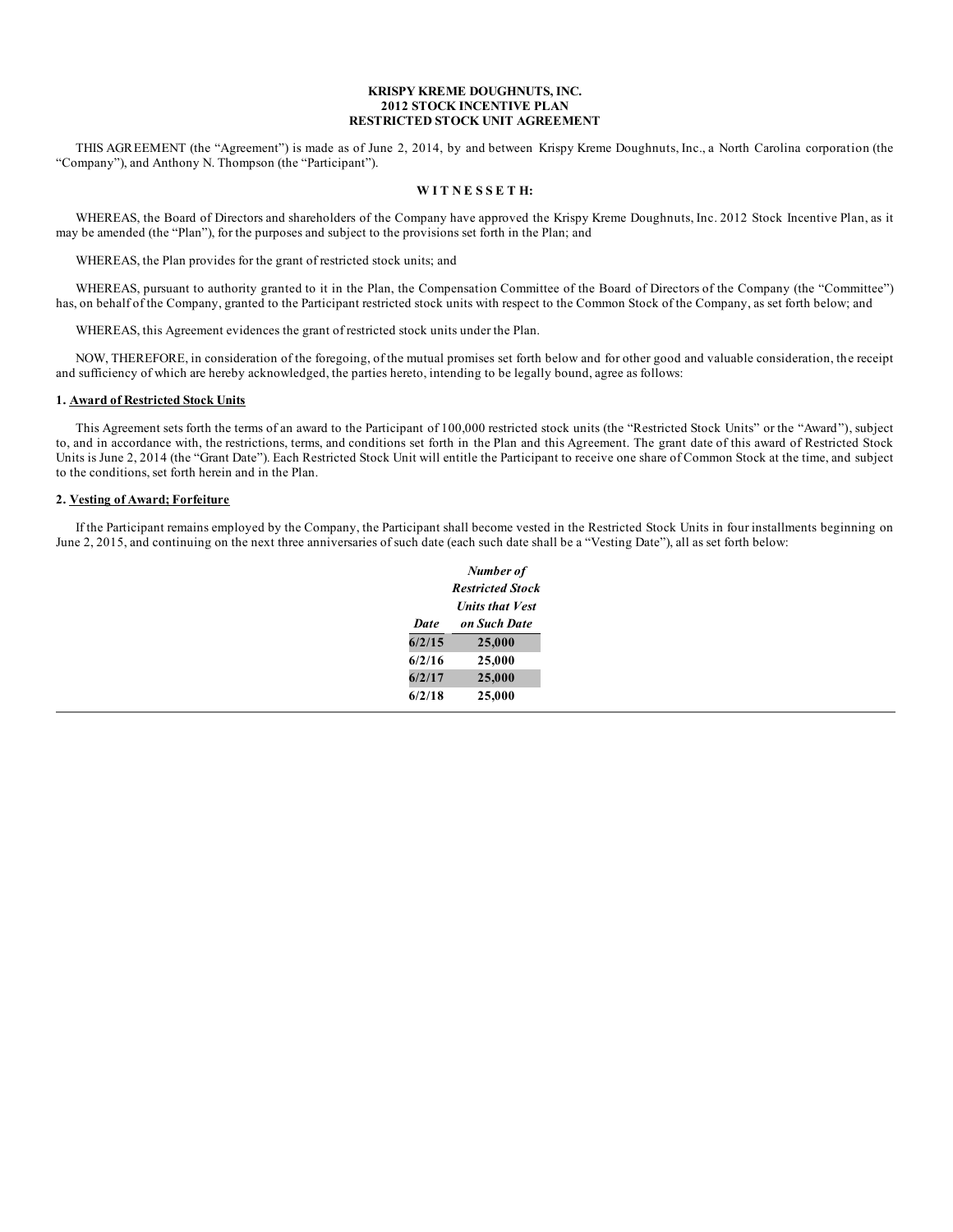Any unvested Restricted Stock Units shall be automatically forfeited upon the Participant's Termination of Employment for any reason (whether by the Company or the Participant and whether voluntary or involuntary) other than a Termination of Employment due to the Participant's death or Disability, or a Termination of Employment after becoming Retirement Eligible, or as provided in Section 7 herein in the event of a Change in Control or as provided pursuant to the terms of that certain Employment Agreement dated as of May 13, 2014 between the Company, Krispy Kreme Doughnut Corporation and the Participant (the "Employment Agreement"). In the event (a) of a Termination of Employment of the Participant due to his or her death or Disability, or (b) the Participant becomes Retirement Eligible, his or her Restricted Stock Units shall become immediately vested in full, provided, however, that distribution of the shares of Common Stock subject to such Restricted Stock Units shall be made only as provided in Section 4 herein. For purposes of this Agreement, employment with a Subsidiary or other Affiliate of the Company shall be considered employment with the Company. Unless otherwise provided by the Committee, all amounts receivable in connection with any adjustments to the Common Stock under Section 4.4 of the Plan shall be subject to the vesting schedule in this Section 2. For clarity, the terms of the Employment Agreement relating to the Award are hereby incorporated by reference and made a part of this Agreement.

# **3. No Rights as a Shareholder**

Prior to vesting of the Restricted Stock Units and delivery of the shares of Common Stock to the Participant, the Participant shall not have any rights or privileges of a shareholder as to the shares of Common Stock underlying such Awa rd. Specifically, the Participant shall not have the right to receive dividends or the right to vote such shares of Common Stock prior to vesting of the Restricted Stock Units and delivery of a certificate(s) (or other evidence of ownership, such as book entry) for the shares of Common Stock.

## **4. Distribution of Common Stock**

Subject to the terms of Sections 8 and 24, and except as otherwise provided in this Section 4, the Company shall distribute to the Participant (or his or her heirs in the event of the Participant's death) at the time of vesting of the Restricted Stock Units (as provided in Section 2 or Section 7 hereof), a number of shares of Common Stock equal to the number of Restricted Stock Units then held by the Participant that became vested at such time. Shares of Common Stock or any other benefit subject to the Restricted Stock Units shall, upon vesting of the Restricted Stock Units pursuant to Section 2 or Section 7 (and except as otherwise provided in Section 2 and Section 4 herein in the event of Retirement Eligibility), be issued and distributed to the Participant (or his or her beneficiary) no later than the later of (a) the 15th day of the third month following the Participant's first taxable year in which the amount is no longer subject to a substantial risk of forfeiture, or (b) the 15th day of the third month following the end of the Company's first taxable year in which the amount is no longer subject to a substantial risk of forfeiture, or otherwise in accordance with Code Section 409A. Shares subject to the Restricted Stock Units which become vested upon the Participant's becoming Retirement Eligible shall be distributed upon the first to occur of (i) each Vesting Date(s) as specified in Section 2 herein, (ii) the date of the Participant's Termination of Employment (that is, the date of the Participant's separation from service, as defined under Code Section 409A) after becoming Retirement Eligible, (iii) the date of the Participant's death, (iv) the date of the Participant's Disability (as defined under Code Section 409A), or (v) the date of the Participant's Terminati on of Employment by the Company not for Cause or by the Participant for Good Reason within two years after the effective date of a Change in Control (as defined under Code Section 409A). Shares to be distributed as provided in the preceding sentence (following vesting due to Retirement Eligibility) shall be distributed within 90 days of the first to occur of the dates described in (i) through (v) of the preceding sentence (provided that in no event shall the Participant have the right to designate the taxable year in which such distribution shall occur).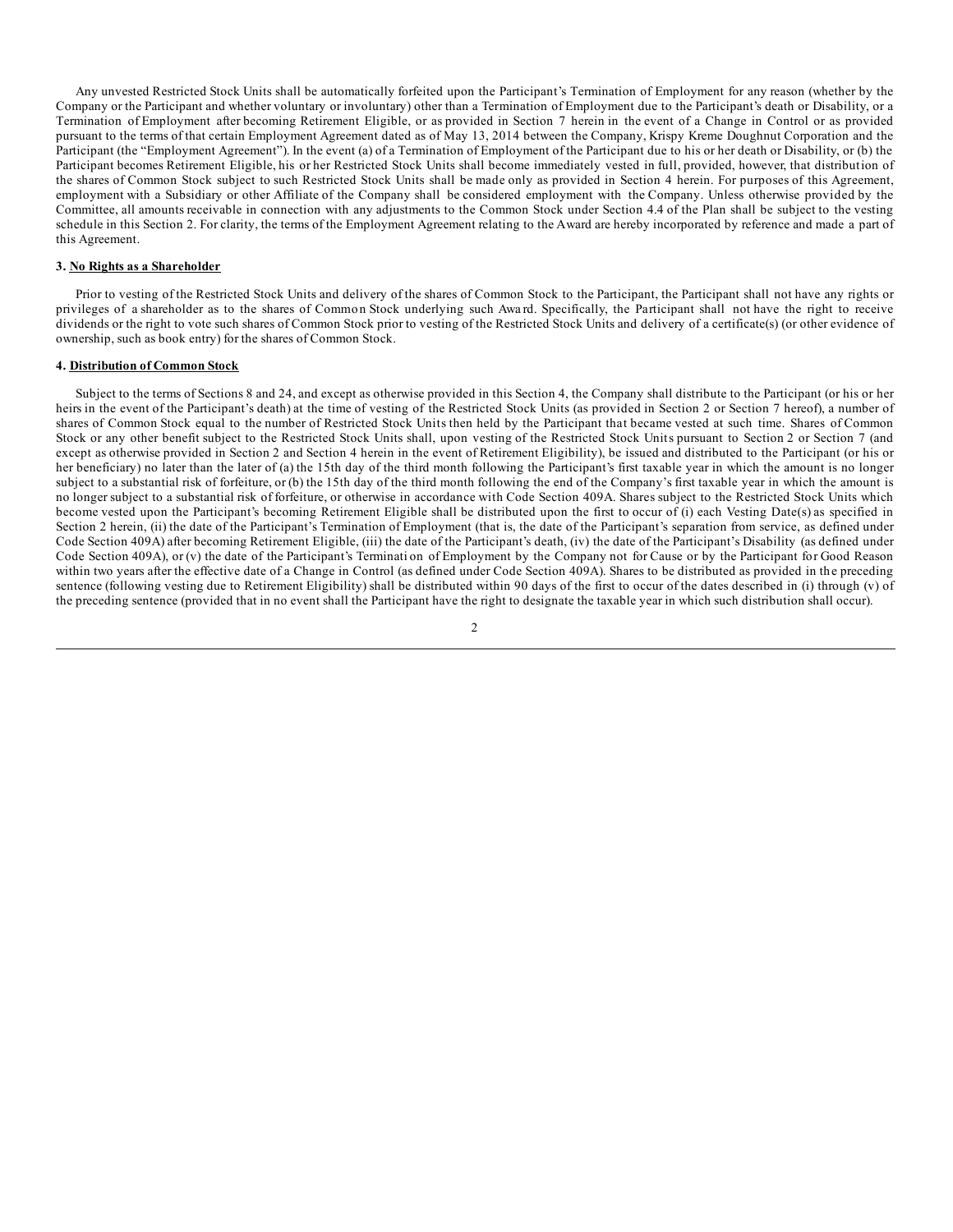# **5. Certificate**s

Except as otherwise provided in Section 4 herein (regarding Retirement Eligibility) upon the vesting of the Restricted Stock Units pursuant to the terms hereof and the satisfaction of any withholding tax liability pursuant to Section 8 hereof, certificates evidencing the shares of Common Stock required to be delivered pursuant to the terms hereof shall be delivered to the Participant or other evidence of ownership of such shares of Common Stock shall be provided to the Participant, such as tracking through book entry.

### **6. Nontransferability**

Unless the Committee determines otherwise, no grant of, nor any right or interest of the Participant in or to, the Award may be assigned, encumbered, or transferred except, in the event of the death of Participant, by will or the laws of intestate succession.

#### **7. Change in Control**

Notwithstanding the other provisions of the Agreement, the following provisions shall apply in the event of a Change in Control (except to the extent otherwise provided pursuant to the Employment Agreement):

(a) To the extent the successor company does not assume or substitute for the Award (or the Company is the ultimate parent corporation and does not continue the Award) on substantially equivalent terms (as determined by the Committee), the Award will become vested in full upon the effective date of the Change in Control.

(b) Further, in the event that the Award is substituted, assumed or continued, the Award will become vested in full if the Participant incurs a Termination of Employment within six months before (in which case vesting shall not occur until the effective date of the Change in Control) or two years after the effective date of a Change in Control if such Termination of Employment (i) is by the Company not for Cause or (ii) is by the Participant for Good Reason. For the purposes herein, (A) "Good Reason" shall have the meaning set forth in Section 22(c) of the Agreement; and (B) "Company" shall include the successor to the Company's business or assets, or if all or substantially all of the voting stock of the Company is held by another public company, such public company.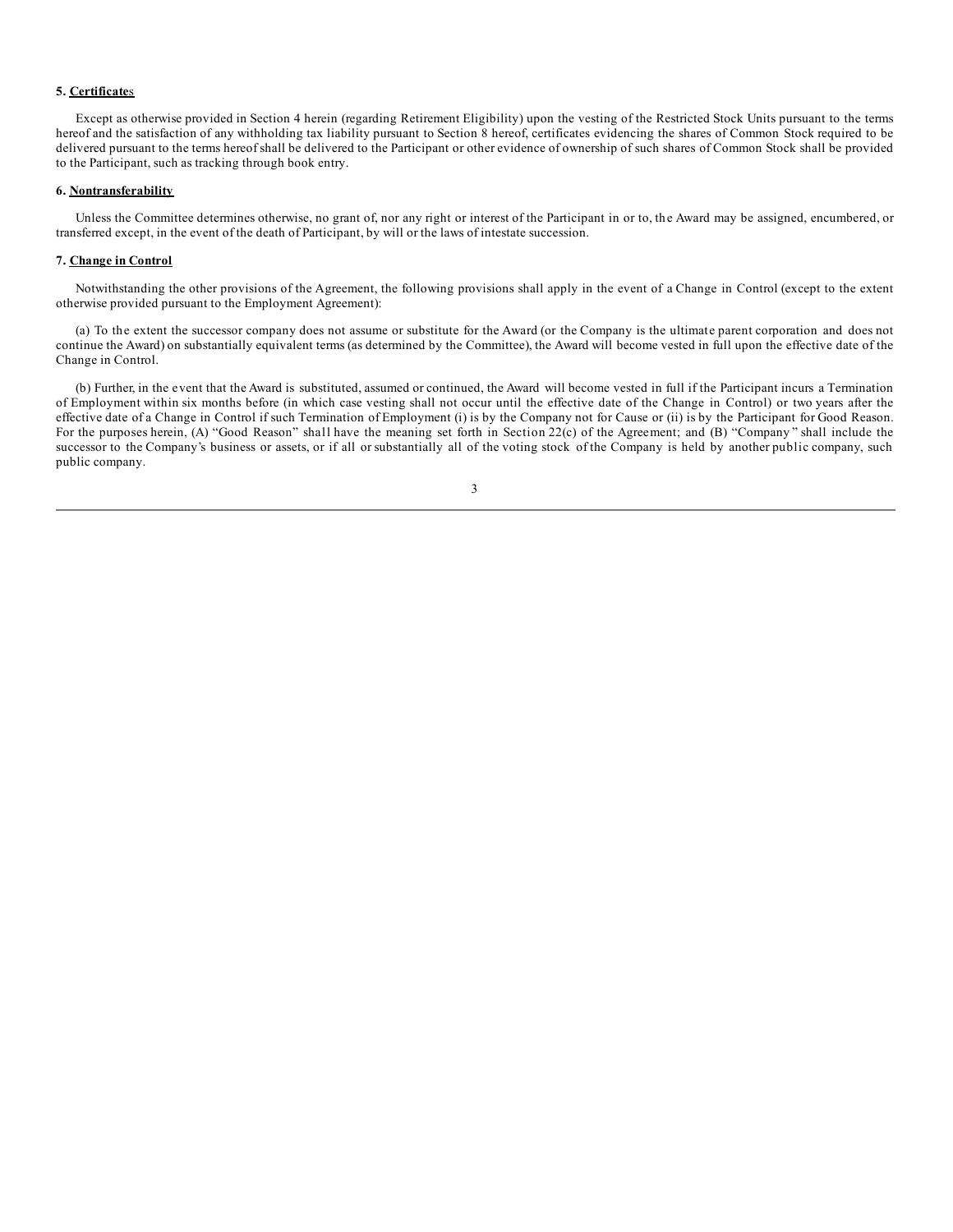## **8. Taxes and Withholding**

(a) The Participant shall be responsible for all federal, state, local, and foreign income taxes payable with respect to the Award. The Participant acknowledges that he or she may incur substantial tax liability arising out of the grant, vesting, and/or settlement of the Award a nd that the Company has no responsibility to take or refrain from taking any actions in order to achieve a certain tax result for the Participant.

(b) The Company shall have the right to retain and withhold from any distribution of Common Stock in respect of Restricted Stock Units the minimum amount of taxes (including but not limited to the Participant's FICA obligation) required by any government to be withheld or otherwise deducted and paid with respect to such Restricted Stock Units. At its discretion, the Company may require the Participant to immediately pay the Company in cash or reimburse the Company for any such taxes required to be withheld and may withhold any distribution in whole or in part until the Company is so paid or reimbursed. In lieu thereof, the Company shall have the right to withhold from any other cash amounts due to the Participant an amount equal to such taxes required to be withheld or withhold and cancel (in whole or in part) with respect to the Restricted Stock Units a number of shares of Common Stock having a market value equal to the amount of such taxes. In addition, unless the Committee determines otherwise and subject to such conditions as may be established by the Committee, the Participant may elect to satisfy the withholding requirement, in whole or in part, by having the Company withhold shares of Common Stock with a Fair Market Value equal to the minimum statutory tax required to be withheld. The right to withhold shares of Common Stock with a Fair Market Value equal to (but not in excess of) the minimum statutory tax required to be withheld to satisfy the withholding requirement may be withdrawn by the approval of the Committee.

#### **9. Amendment of Agreement**

This Agreement may be modified, amended, suspended, or terminated, and any terms or conditions may be waived, but only by a written instrument executed by the parties hereto and otherwise in accordance with the Plan. Notwithstanding the foregoing, the Committee shall have unilateral authority to amend the Agreement (without the Participant's consent) to the extent necessary to comply with Applicable Law or changes to Applicable Law (including but in no way limited to Code Section 409A and federal securities laws).

## **10. Severability**

The provisions of this Agreement are severable and if any one or more provisions are determined to be illegal or otherwise unenforceable, in whole or in part, the remaining provisions, and any partially unenforceable provision to the extent enforceable in any jurisdiction, shall nevertheless be binding and enforceable.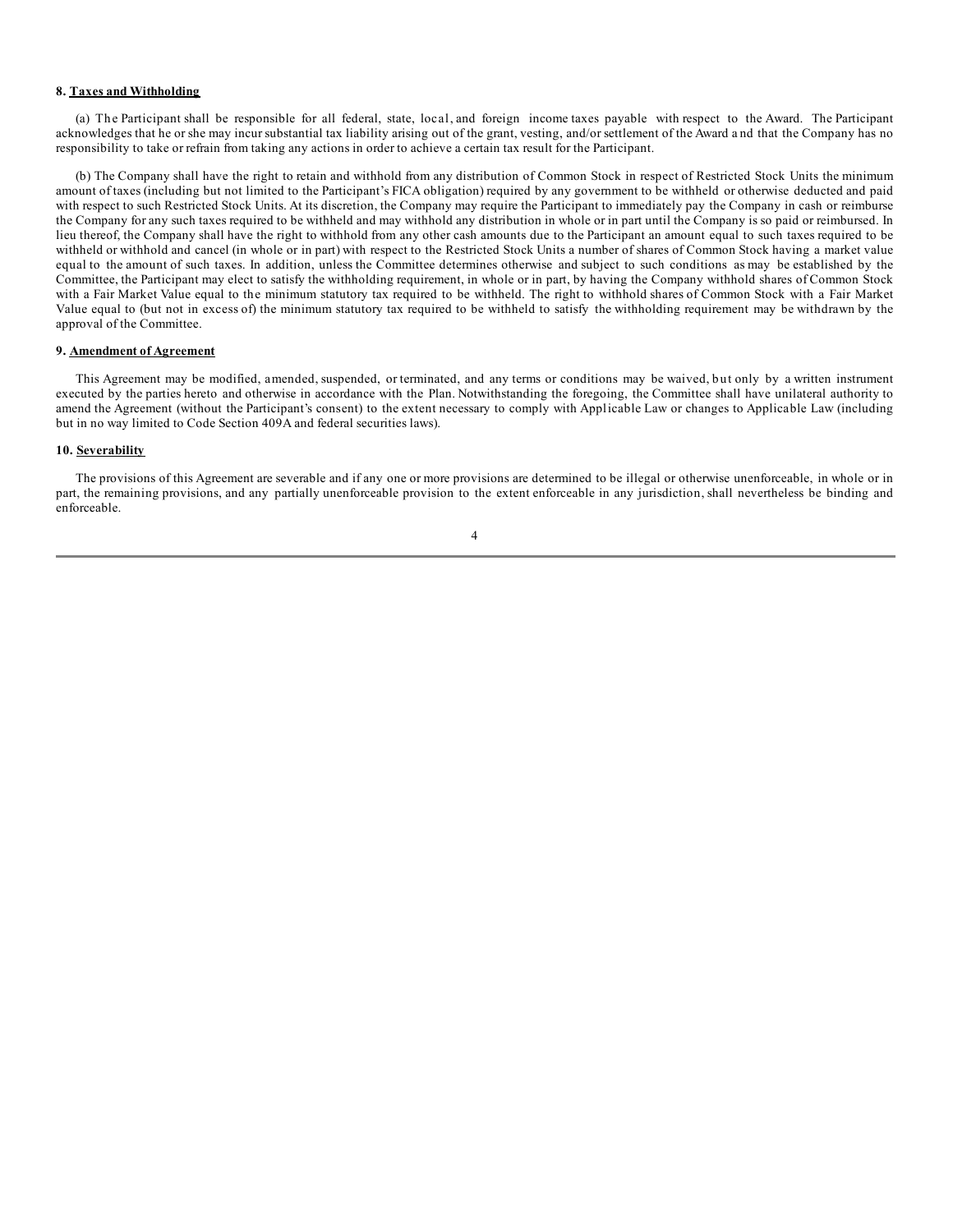### **11. Notices**

Any and all notices under this Agreement shall be in writing, and sent by hand delivery or by certified or registered mail (return receipt requested and first-class postage prepaid), in the case of the Company, to its principal executive offices to the attention of the Chief Financial Officer, and, in the case of the Participant, to the Participant's address as shown on the Company's records.

#### **12. Successors and Assigns**

(a) This Agreement shall be binding upon and inure to the benefit of any assignee or successor in interest to the Company, whether by merger, consolidation, or the sale of all or substantially all of the Company's assets.

(b) This Agreement shall be binding upon and inure to the benefit of the Participant and his or her legal representative and any person to whom the Restricted Stock Units may be transferred by will, the applicable laws of intestate succession, or otherwise in accordance with the terms of the Plan.

# **13. Agreement to be Bound by Plan**

The Participant hereby acknowledges that the Participant fully understands his or her rights under the Plan and that the Participant agrees to be bound by all the terms and provisions of the Plan. The Participant acknowledges that the Participant has received a copy of the Plan prospectus.

#### **14. Plan Controls**

This Agreement and the Award are subject in all respects to the terms and conditions of the Plan (which are incorporated herein by reference). Except as otherwise expressly set forth herein, the capitalized terms used in this Agreement shall have the same definitions as set forth in the Plan. To the extent that any conflict may exist between any term or provision of this Agreement and any term or provision of the Plan, such term or provision of the Plan shall control, unless the Committee determines otherwise.

#### **15. No Right to Employment or Future Grants; Compliance with Applicable Law**

(a) Nothing in this Agreement shall be construed as constituting a commitment, guarantee, agreement, or understanding of any kind or nature that the Company, any Subsidiary, or any Affiliate shall continue to employ the Participant, nor shall this Agreement affect in any way the right of the Company, any Subsidiary, or an Affiliate to terminate the employment or other service of the Participant at any time and for any reason. By the Participant's execution of this Agreement, the Participant reaffirms and acknowledges and agrees that the Participant's employment or other service to the Company, any Subsidiary, or any Affiliate is "at will." The Participant acknowledges and agrees that the award and acceptance of Restricted Stock Units pursuant to this Agreement does not entitle the Participant to future grants under the Plan or any other plan.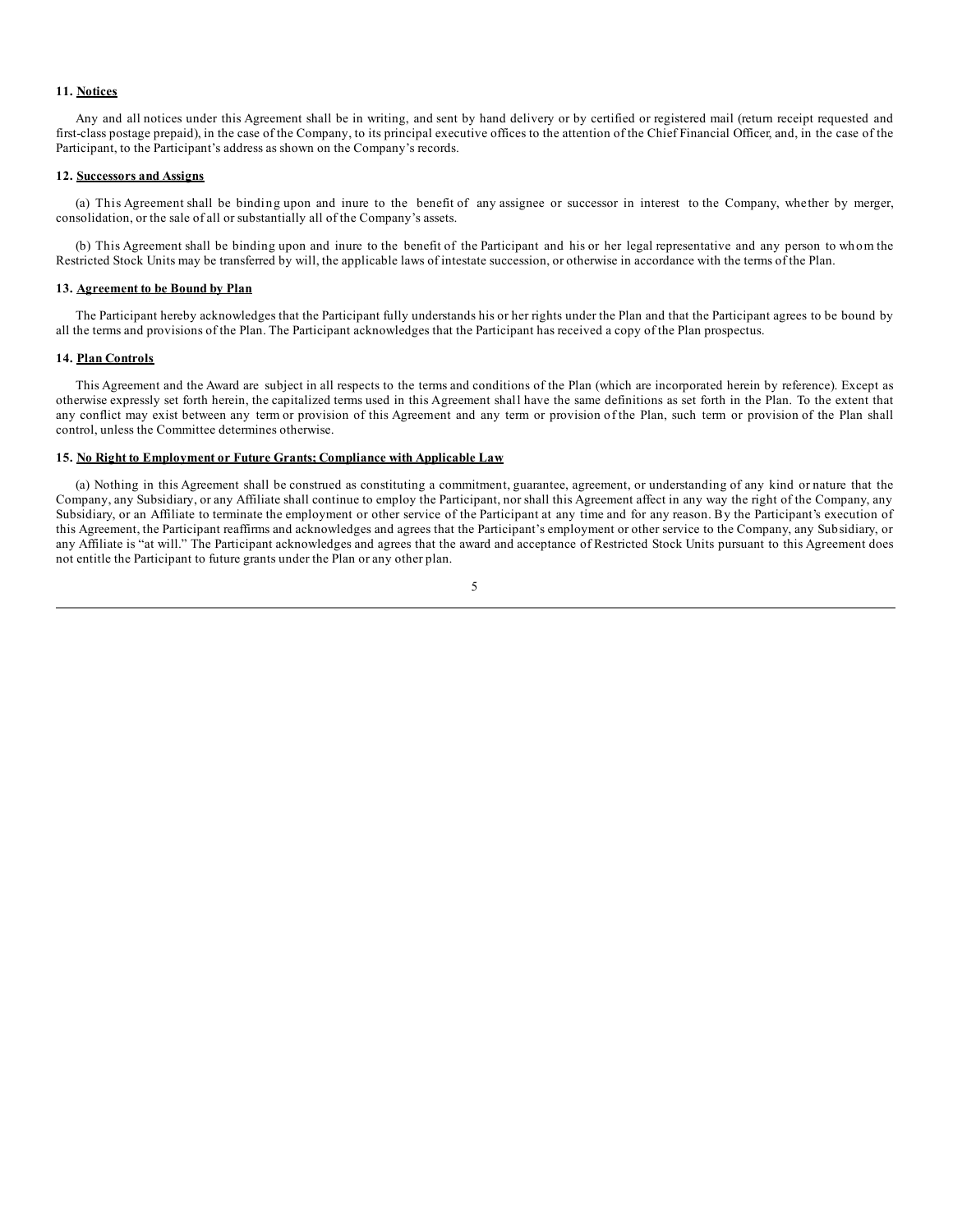(b) The Company may impose such restrictions on the Restricted Stock Units, the shares of Common Stock underlying the Award and any other benefits underlying the Award as it may deem advisable, including, without limitation, restrictions under the federal securities laws, the requirements of any securities exchange or similar organization, and any blue sky, state, or foreign securities laws applicable to such securities. The Company shall not be obligated to issue, deliver, or transfer shares of Common Stock, make any other distribution of benefits under the Plan, or take any other action, unless such delivery, distribution, or action is in compliance with Applicable Law (including but not limited to the requirements of the Securities Act). The Company will be under no obligation to register the shares of Common Stock or other securities with the Securities and Exchange Commission or to effect compliance with the exemption, registration, qualification, or listing requirements of any state or foreign securities laws, or any securities exchange or similar organization, and the Company will have no liability for any inability or failure to do so. The Company may cause a restrictive legend or legends to be placed on any certificate issued pursuant to the Award in such form as may be prescribed from time to time by Applicable Law or as may be advised by legal counsel.

## **16. Covenants and Representations of Participant**

The Participant represents, warrants, covenants, and agrees with the Company as follows:

(a) The Participant has not relied upon the Company with respect to any tax consequences related to the Award or shares of Common Stock subject thereto. The Participant assumes full responsibility for all such tax consequences and the filing of all tax returns the Participant may be required to file in connection therewith.

(b) The Participant will not distribute or resell any Common Stock (or other securities) issuable hereunder in violation of Applicable Law. The Participant shall comply with all provisions of the Company's Securities Trading Policy, as in effect from time to time.

(c) The agreements, representations, warranties, and covenants made by the Participant herein with respect to the Restricted Stock Units shall also extend and apply to all of the shares of Common Stock issued to the Participant from time to time pursuant to the Restricted Stock Units. Acceptance by the Participant of any certificate representing shares of Common Stock (or other evidence of beneficial ownership) shall constitute a confirmation by the Participant that all such agreements, representations, warranties, and covenants made herein continue to be true and correct at that time.

(d) As a condition to receiving this Award , the Participant agrees to abide by the Company's Stock Ownership an d Equity Retention Policy, Compensation Recovery Policy, and/or other similar policies, each as in effect from time to time and to the extent applicable to the Participant. In addition, the Participant shall be subject to such compensation recovery, recoupment, forfeiture, or other similar provisions as may apply to the Participant under Applicable Law.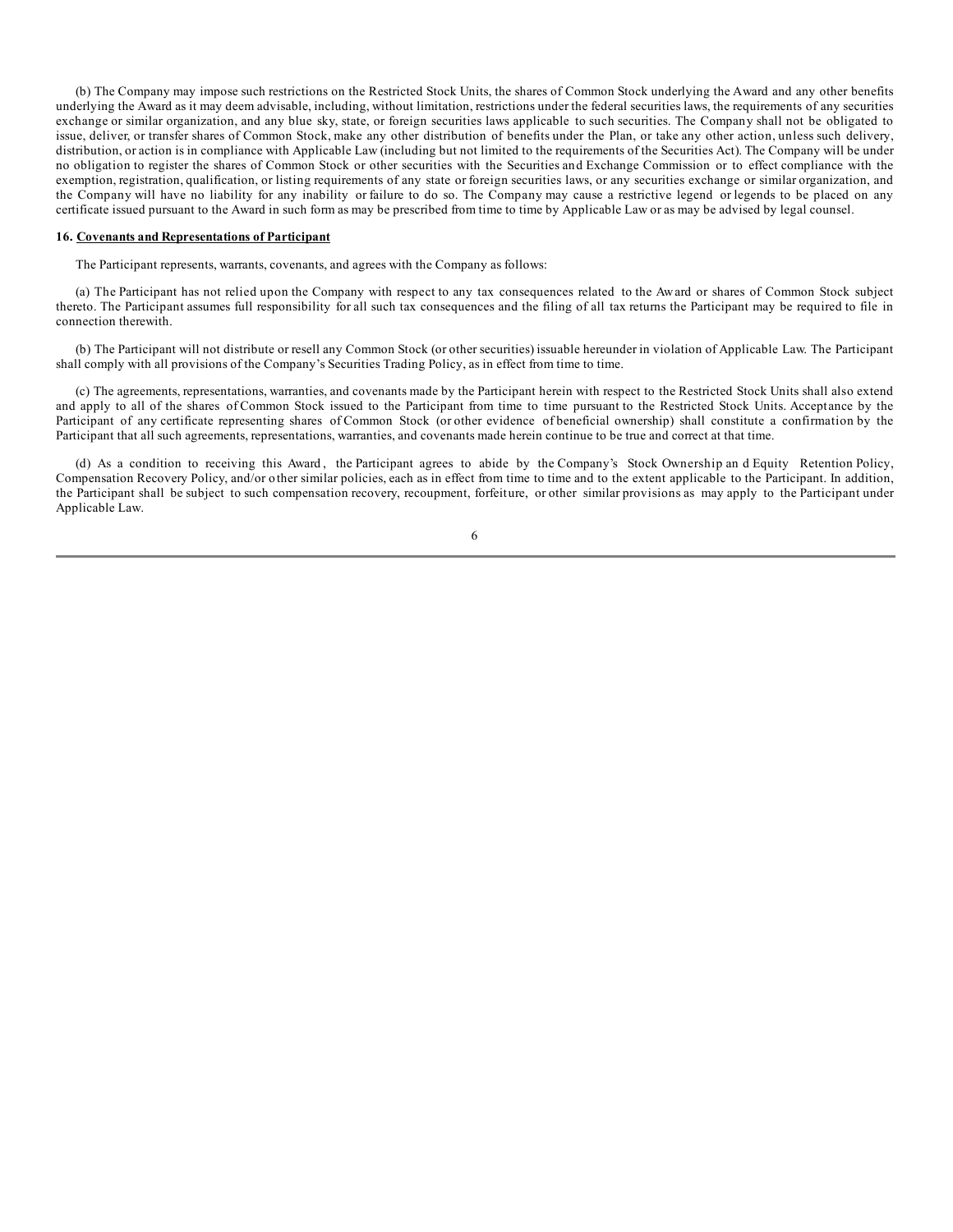## **17. Governing Law**

This Agreement shall be governed by, construed, and enforced in accordance with the laws of the State of North Carolina, without giving effect to the principles of conflicts of laws, and in accordance with applicable federal laws.

## **18. Waiver**

The waiver by the Company of a breach of any provision of this Agreement by the Participan t shall not operate or be construed as a waiver of any subsequent breach by the Participant.

### **19. Limitation of Liability**

The liability of the Company under this Agreement and in the award of the Restricted Stock Units hereunder is limited to the obligations set forth herein with respect to such Award, and nothing herein contained shall be interpreted as imposing any liability in favor of the Participant or any others with respect to any loss, cost, or expense which the Participant or others may incur in connection with or arising out of any transaction involving the Restricted Stock Units or the shares of Common Stock subject thereto.

#### **20. Entire Agreement**

The parties hereto agree that this Agreement sets forth all of the promises, agreements, conditions, understandings, warranties, and representations between the parties with respect to the Awa rd and that there are no promises, agreements, conditions, understandings, warranties, or representations, oral or written, express or implied between the parties with respect to the Award other than as set forth in this Agreement and in the Plan.

#### **21. Authority of Committee**

All determinations made by the Committee with respect to the interpretation, construction, and application of any provision of this Agreement shall be final, conclusive, and binding on the parties.

#### **22. Definitions**

(a) *"Retirement Eligible"* or *"Retirement Eligibility"* shall mean a time when the sum o f the Participant's age and years of employment with the Company, its Subsidiaries, or other Affiliates equals or exceeds 65, provided that the Participant shall have attained a minimum age of 55.

(b) *"Termination of Employment"* means the discontinuance of the Participant's service relationship with the Company, its Subsidiaries, or another Affiliate, including but not limited to service as an employee of the Company, its Subsidiaries, or another Affiliate, as a non-employee member of the Board of Directors of the Company, or as a consultant or advisor to the Company, its Subsidiaries, or another Affiliate. Except to the extent provided otherwise in an agreement or determined otherwise by the Committee, a Termination of Employment shall not be deemed to have occurred if the Participant transfers among the various entities constituting the Company and its Subsidiaries, so long as there is no interruption in the provision of service by the Participant to the Company and its Subsidiaries. The determination of whether a Participant has incurred a Termination of Employment shall be made by the Committee in its discretion. The Participant shall not be deemed to have incurred a Termination of Employment if the Participant is on military leave, sick leave, or other bona fide leave of absence approved by the Company of 180 days or fewer (or any longer period during which the Participant is guaranteed reemployment by statute or contract). In the event the Participant's leave of absence exceeds this period, he or she will be deemed to have incurred a Termination of Employment on the day following the expiration date of such period, unless determined otherwise by the Committee.

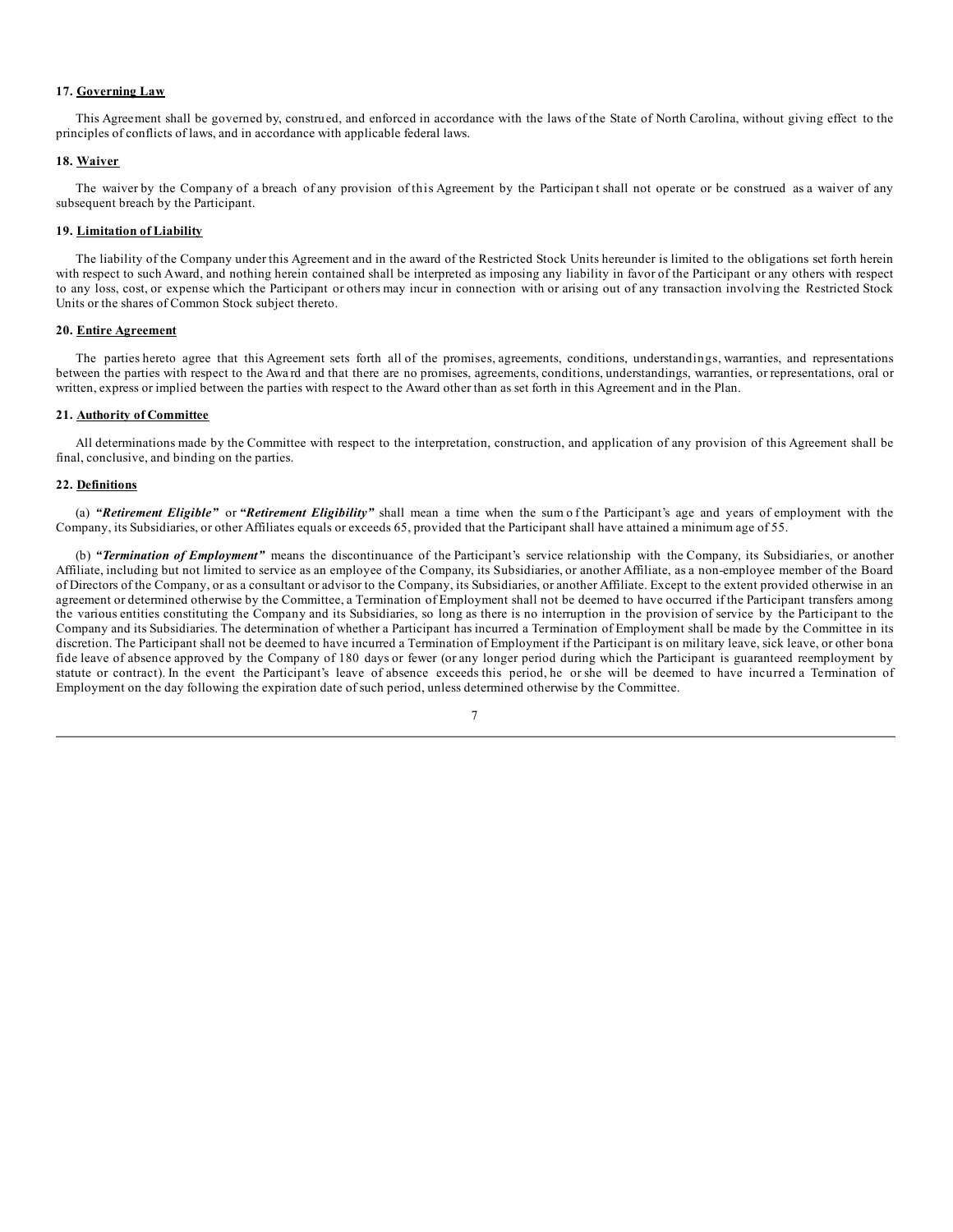(c) *"Good Reason"* shall have the meaning assigned to such term in the employment agreement, if any, between the Participant and the Company, a Subsidiary, or an Affiliate, provided, however that if there is no such employment agreement in which such term is defined, "Good Reason" shall mean any of the following acts by the Company, a Subsidiary, or an Affiliate within the six-month period before or two-year period after the effective date of a Change in Control, without the consent of the Participant (in each case, other than an isolated, insubstantial, and inadvertent action not taken in bad faith and which is remedied by the Company, a Subsidiary, or an Affiliate promptly after receipt of notice thereof given by the Participant): (i) the assignment to the Participant of duties or responsibilities materially inconsistent with, or a material diminution in, the Participant's position, authority, duties, or responsibilities as in effect on the date of the Change in Control, (ii) a material reduction in the Participant's base salary as in effect on the date of the Change in Control, (iii) except with regard to international employees, the relocation, without consent, of the Participant's principal place of employment more than 25 miles from the location at which the Participant was stationed immediately prior to the Change in Control, or (iv) any material breach of any employment agreement between the Participant and the Company, a Subsidiary, or an Affiliate; provided that any event described in clauses (i) through (iv) above shall constitute Good Reason only if the Company fails to rescind or cure such event within 30 days after receipt from the Participant of written notice of the event which constitutes Good Reason; and provided, further, that Good Reason shall cease to exist for an event or condition described in clauses (i) through (iv) above on the 60th day following the latter of its occurrence or the Participant's knowledge thereof, unless the Participant has given the Company written notice thereof prior to such date.

#### **23. Forfeiture in the Event of Competition and/or Solicitation or other Detrimental Acts**

In return for granting the Restricted Stock Units to the Participant, the Participant agrees to the following restrictions.

(a) The Participant expressly agrees and covenants that during the Restricted Period (as defined below), the Participant shall not, without the prior written consent of the Company, directly or indirectly:

(i) own, manage, control, participate in, consult with, become employed by, or otherwise render services to any Competitive Business (as defined below) in the Territory (as defined below), except that it shall not be considered a violation of this clause for the Participant to be a passive owner of not more than two percent of the outstanding stock of any class of any corporation which is publicly traded, so long as the Participant has no active participation in the business of such corporation;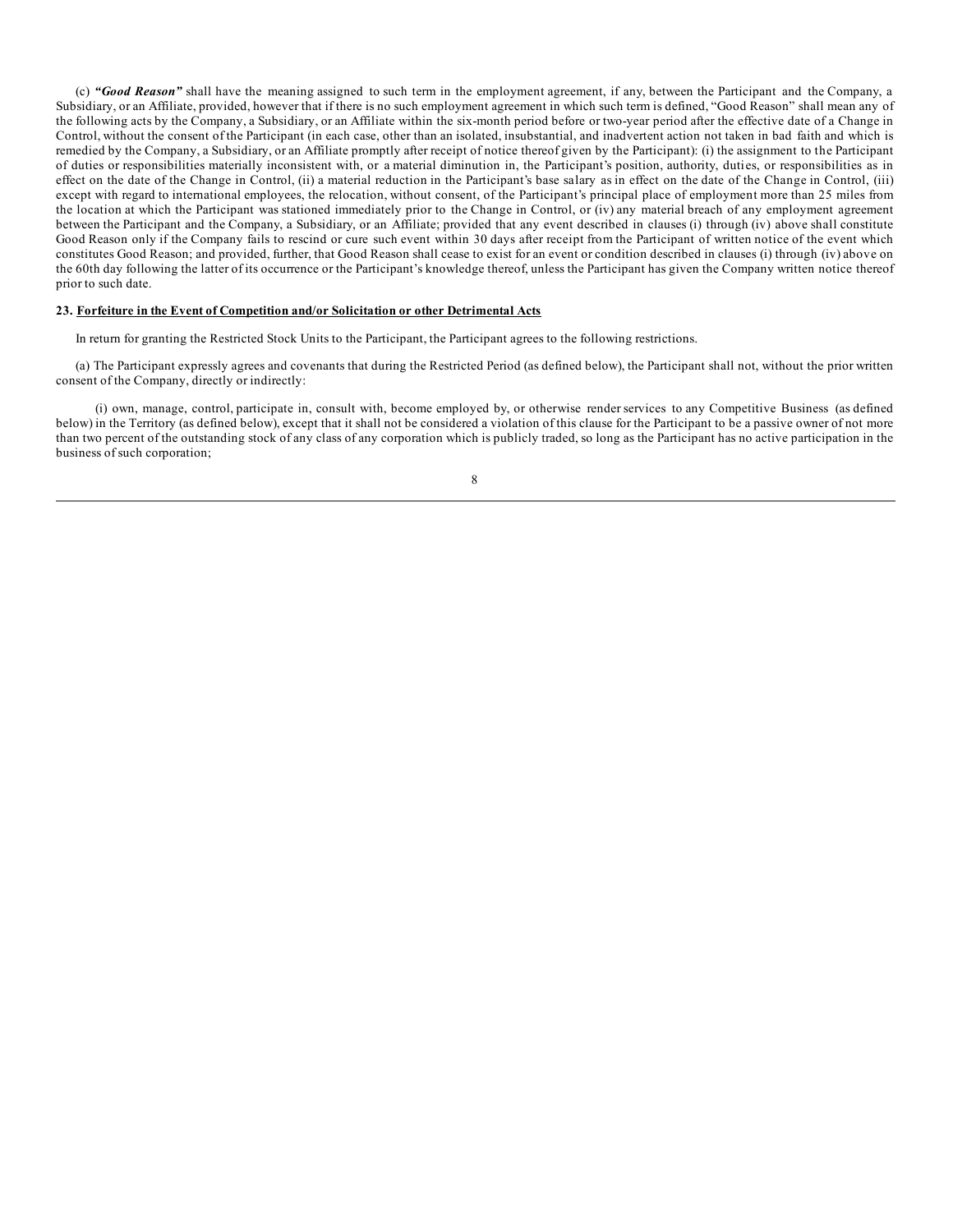(ii) induce or attempt to induce any customer, supplier, client, or other business relation of the Company or its Affiliates to cease doing business with the Company or its Affiliates if such cessation could reasonably be expected to result in material harm to the Company;

(iii) induce or attempt to induce any employee of the Company or its Affiliates to leave the employ of the Company or its Affiliates, or in any way interfere with the relationship between the Company or its Affiliates and any person employed by them; or

(iv) violate the Company's Securities Trading Policy.

(b) The Participant expressly agrees and covenants that the Participant will not, without the prior written consent of the Company, directly or indirectly, disclose or use at any time before or after the Participant's Termination of Employment an y Confidential Information (as defined below) of which the Participant is or becomes aware, whether or not such information is developed by the Participant, except to the extent such disclosure or use is directly related to and appropriate in connection with the Participant's performance of duties assigned to the Participant by the Company or its Affiliates. Under all circumstances and at all times, the Participant will take all appropriate steps to safeguard Confidential Information in his or her possession and to protect it against disclosure, misuse, espionage, loss, and theft.

(c) If the Committee determines that the Participant has violated any provisions of this Section 23 or that the Participant's employment has been terminated for Cause, then the Participant agrees and covenants that:

(i) the Participant shall automatically forfeit any rights the Participant may have with respect to the Award or the underlying shares of Common Stock as of the date of such determination; and

(ii) if the Participant has received a distribution of all or any part of the Common Stock subject to the Award within the twelve-month period immediately preceding a violation of this Section 23 or termination of the Participant's employment for Cause, upon the Company's demand, the Participant shall immediately deliver to the Company (A) the shares of Common Stock subject to the Award which have been distributed during such period (without the payment by the Company of any consideration for such shares), if the Participant still owns such shares, or (B) if the Participant no longer owns such shares of Common Stock, an amount equal to the Gain realized by the Participant with respect to the shares of Common Stock subject to the Award. For the purposes herein, "Gain" shall be equal to the disposition price per share of any shares of Common Stock received pursuant to the Award which shares were sold or disposed of, multiplied by the number of such shares sold or disposed of, and less any taxes paid which are not refundable or for which the Participant does not otherwise receive a tax credit or other form of reimbursement.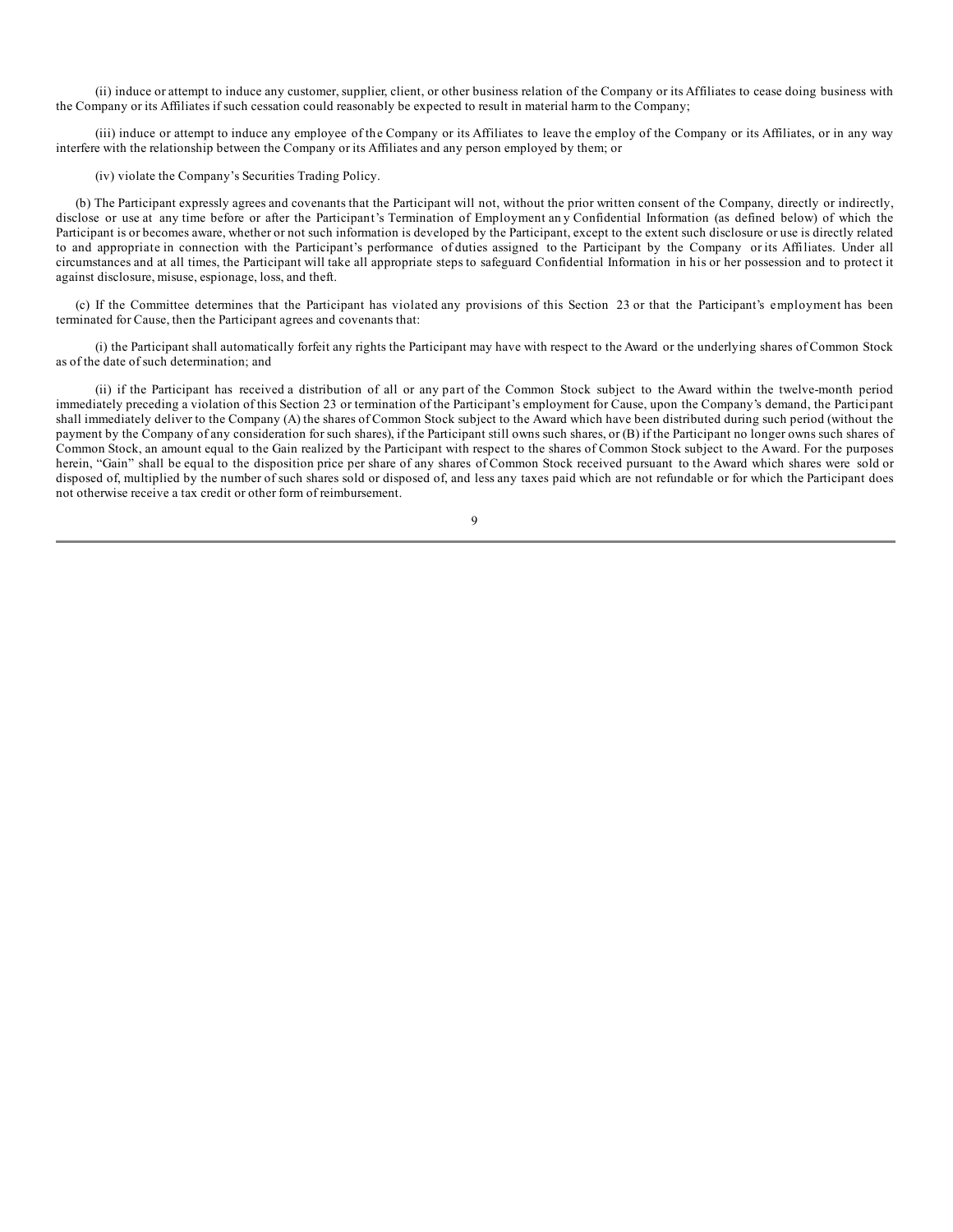(d) Definitions. For purposes of this Section 23 the following definitions shall apply:

(i) *"Competitive Business"* means any business listed on Exhibit A hereto.

(ii) *"Confidential Information"* means information that is not generally known to the public and that was or is used, developed, or obtained by the Company or its Affiliates in connection with the business of the Company or its Affiliates and which constitutes trade secrets or information which they have attempted to protect, which may include, but is not limited to, trade "know-how," customer information, supplier information, cost and pricing information, marketing and sales techniques, strategies and programs, computer programs and software, and financial information. It shall not include information (A) required to be disclosed by court or administrative order; (B) lawfully obtainable from other sources or which is in the public domain through no fault of Participant; or (C) the disclosure of which is consented to in writing by the Company.

(iii) *"Restricted Period"* means the period during which the Participant is employed by the Company or an Affiliate and twelve months following the date that Participant ceases to be employed by the Company or an Affiliate for any reason whatsoever.

## (iv) *"Territory"* means:

(A) The entire United States and any other country where the Company or any of its Subsidiaries, joint venturers, franchisees, or Affiliates has operated a retail facility at which the Company's products have been sold at any time in the one-year period ending on the last day of the Participant's employment with the Company or its Affiliates;

(B) In the event that the preceding clause shall be determined by judicial action to define too broad a territory to be enforceable, then "Territory" shall mean the entire United States;

(C) In the event that the preceding clauses shall be determined by judicial action to define too broad a territory to be enforceable, then "Territory" shall mean the states in the United States where the Company or any of its Subsidiaries, joint venturers, franchisees, or Affiliates has operated a retail facility at which the Company's products have been sold at any time in the one-year period ending on the last day of the Participant's employment with the Company or its Affiliates;

(D) In the event that the preceding clauses shall be determined by judicial action to define too broad a territory to be enforceable, then "Territory" shall mean the area that includes all of the areas that are within a 50-mile radius of any retail store location in the United States at which the Company's products have been sold at any time in the one-year period ending on the last day of the Participant's employment with the Company or its Affiliates; and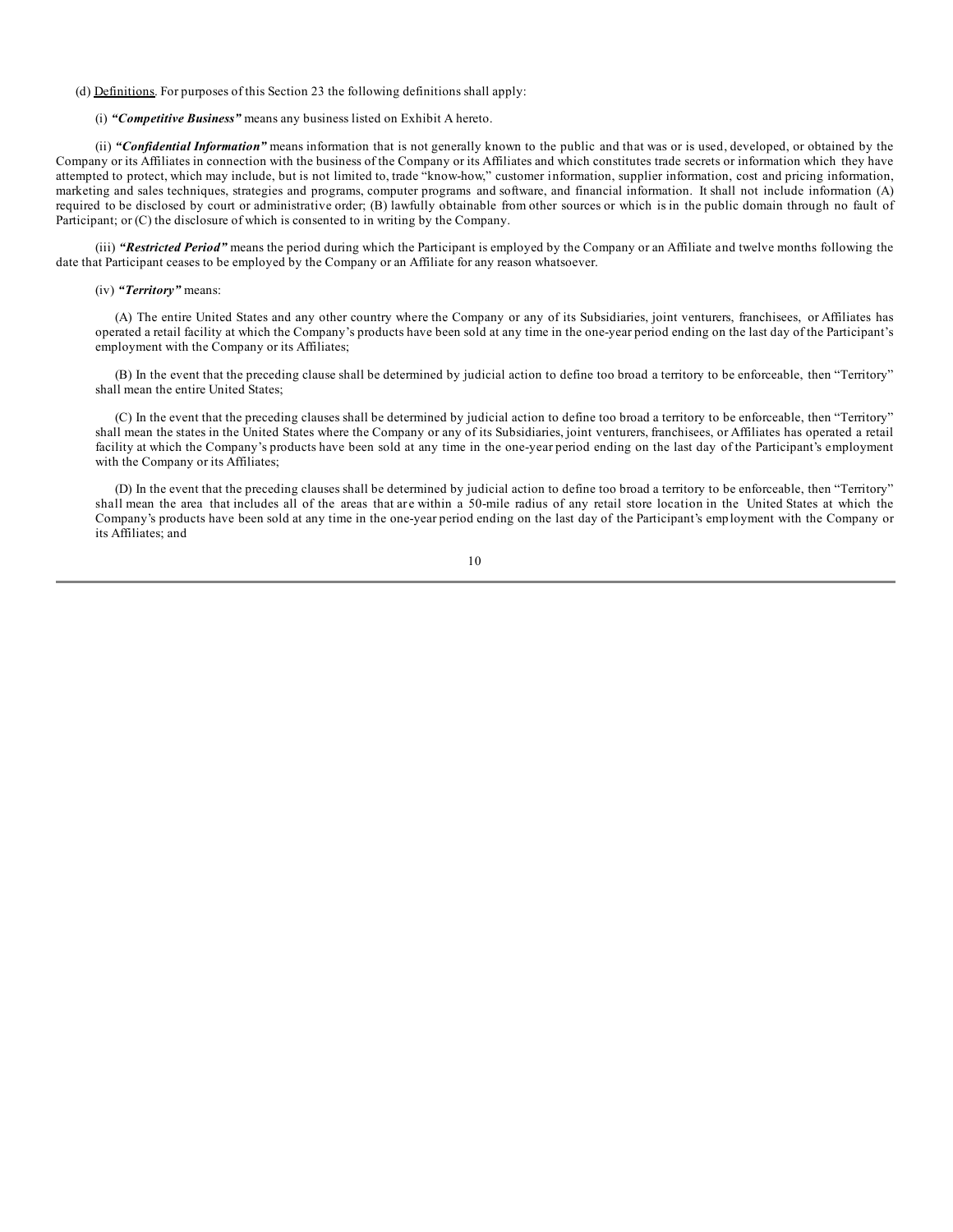(E) In the event that the preceding clauses shall be determined by judicial action to define too broad a territory to be enforceable, then "Territory" shall mean the entire state of North Carolina.

(e) The Company may require the Participant, in connection with the distribution of shares of Common Stock underlying the Award, to certify i n a manner acceptable to the Company that the Participant has not violated the terms of this Section 23 and may decline to distribute such shares if the Participant fails so to certify. If the Participant is required to repay any amount to the Company pursuant to this Section 23, the Participant shall pay such amount in such manner and on such terms and conditions as the Company may require, and the Company shall be entitled to withhold or set-off against any other amount owed to the Participant by the Company or any of its Affiliates (other than any amount owed to the Participant under any retirement plan intended to be qualified under Code Section 401(a)) up to any amount sufficient to satisfy any unpaid obligation of the Participant under this Section 23.

(f) The Participant acknowledges and agrees that the period, scope, and geographic areas of restriction imposed upon the Participant by the provisions of Section 23 are fair and reasonable and are reasonably required for the protection of the Company. In the event that any part of this Agreement, including, without limitation, this Section 23, is held to be unenforceable or invalid, the remaining parts of Section 23 and this Agreement shall nevertheless continue to be valid and enforceable as though the invalid portions were not a part of this Agreement. If any one of the provisions in this Section 23 is held to be excessively broad as to period, scope, and geographic areas, any such provision shall be construed by limiting it to the extent necessary to be enforceable under Applicable Law.

(g) The Participant acknowledges that breach by the Participant of this Agreement would cause irreparable harm to the Company and that, in the event of such breach, the Company shall have, in addition to monetary damages and other remedies at law, the right to an injunction, specific performance, and other equitable relief to prevent violations of the Participant's obligations hereunder.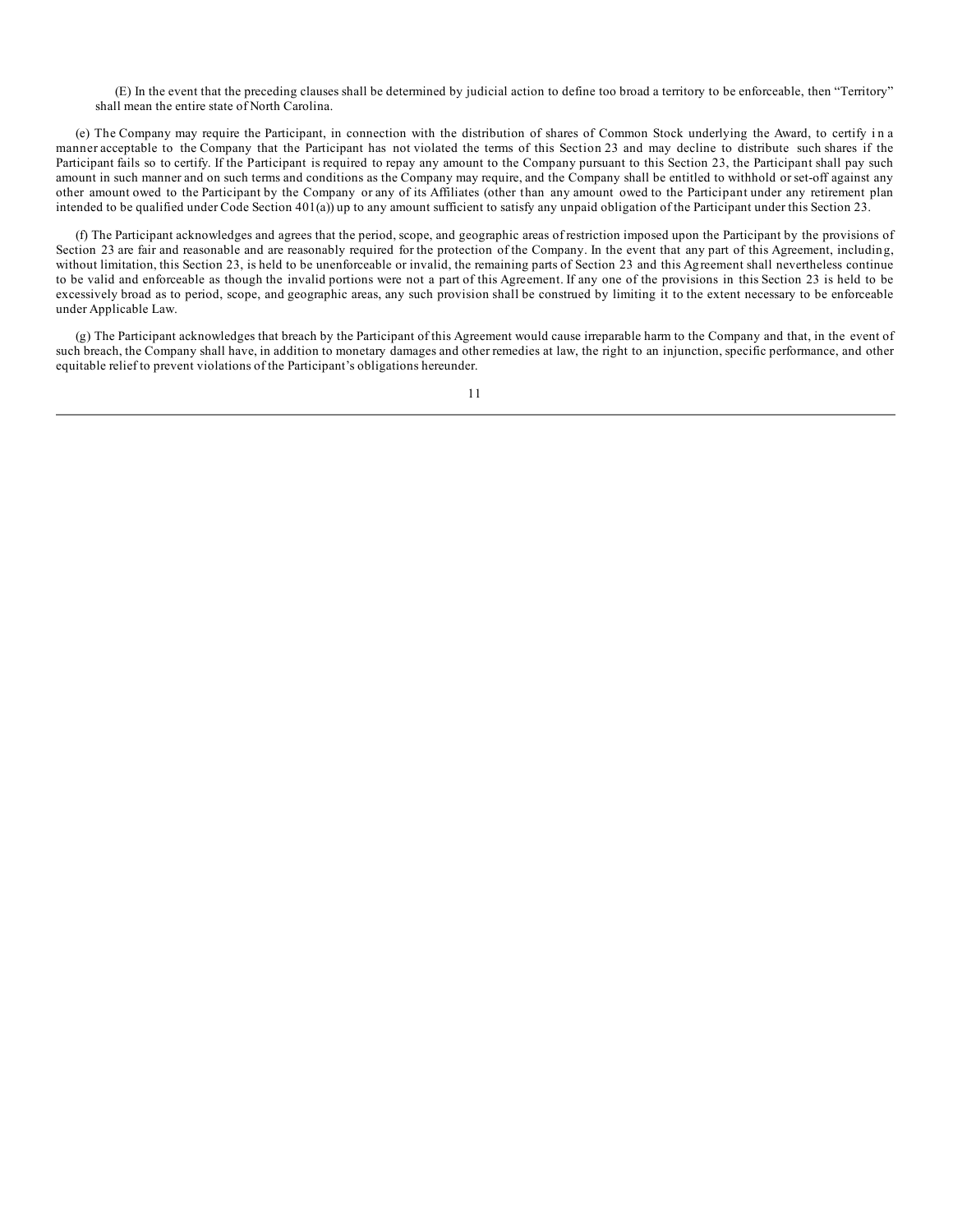## **24. Code Section 409A**

If and to the extent that Code Section 409A is deemed to apply to the Award, it is intended that this Agreement and the Award shall, to the extent practicable, be construed in accordance therewith. Notwithstanding any provision to the contrary in this Agreement, if the Participant is deemed on the date of his or her "separation from service" (within the meaning of Treas. Reg. Section 1.409A-1(h)) with the Company to be a "specified employee" (within the meaning of Treas. Reg. Section 1.409A-1(i)), then with regard to any payment that is considered deferred compensation under Code Section 409A payable on account of a "separation from service" that is required to be delayed pursuant to Code Section  $409A(a)(2)(B)$  (after taking into account any applicable exceptions to such requirement), such payment shall be made on the date that is the earlier of (i) the expiration of the six month period measured from the date of the Participant's "separation from service" (with such payments to be made during the seventh month following the "separation from service", or, if earlier, (ii) the date of the Participant's death, or otherwise permitted under Code Section 409A (the "Delay Period"). Upon the expiration of the Delay Period, all payments delayed pursuant to this Section 24 shall be paid to the Participant in a lump sum. Notwithstanding any provision of this Agreement to the contrary, for purposes of any provision of this Agreement providing for the payment of any amounts or benefits upon or following a termination of employment constituting deferred compensation for purposes of Code Section 409A, references to the Participant's "termination of employment" (and corollary terms) with the Company shall be construed to refer to the Participant's "separation from service" (within the meaning of Treas. Reg. Section 1.409A-1(h)) with the Company. In the event that the Award, this Agreement, or the Plan is deemed not to comply with Code Section 409A, then neither the Company, the Board of Directors, the Committee, nor its designees or agents will be responsible to the Participant or any person for actions, decisions, or determinations made in good faith.

*[Signature Page to Follow]*

$$
12\\
$$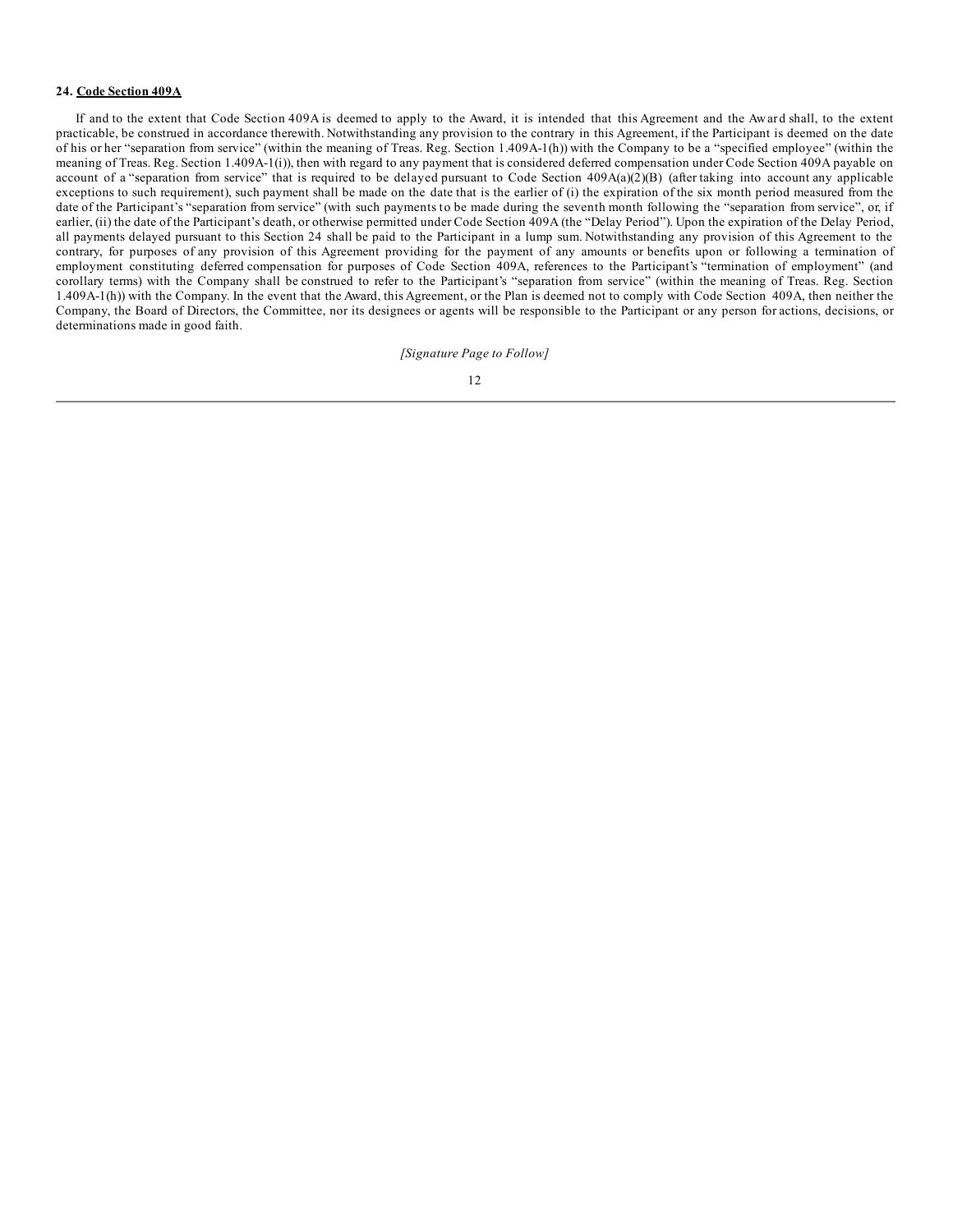IN WITNESS WHEREOF, the parties have executed this Agreement as of the date first above written.

# KRISPY KREME DOUGHNUTS, INC.

| By:    | /s/ Douglas R. Muir     |
|--------|-------------------------|
| Title: | Chief Financial Officer |

# PARTICIPANT

| Signature: | $/s/$ Anthony N. Thompson         |
|------------|-----------------------------------|
|            | Printed Name: Anthony N. Thompson |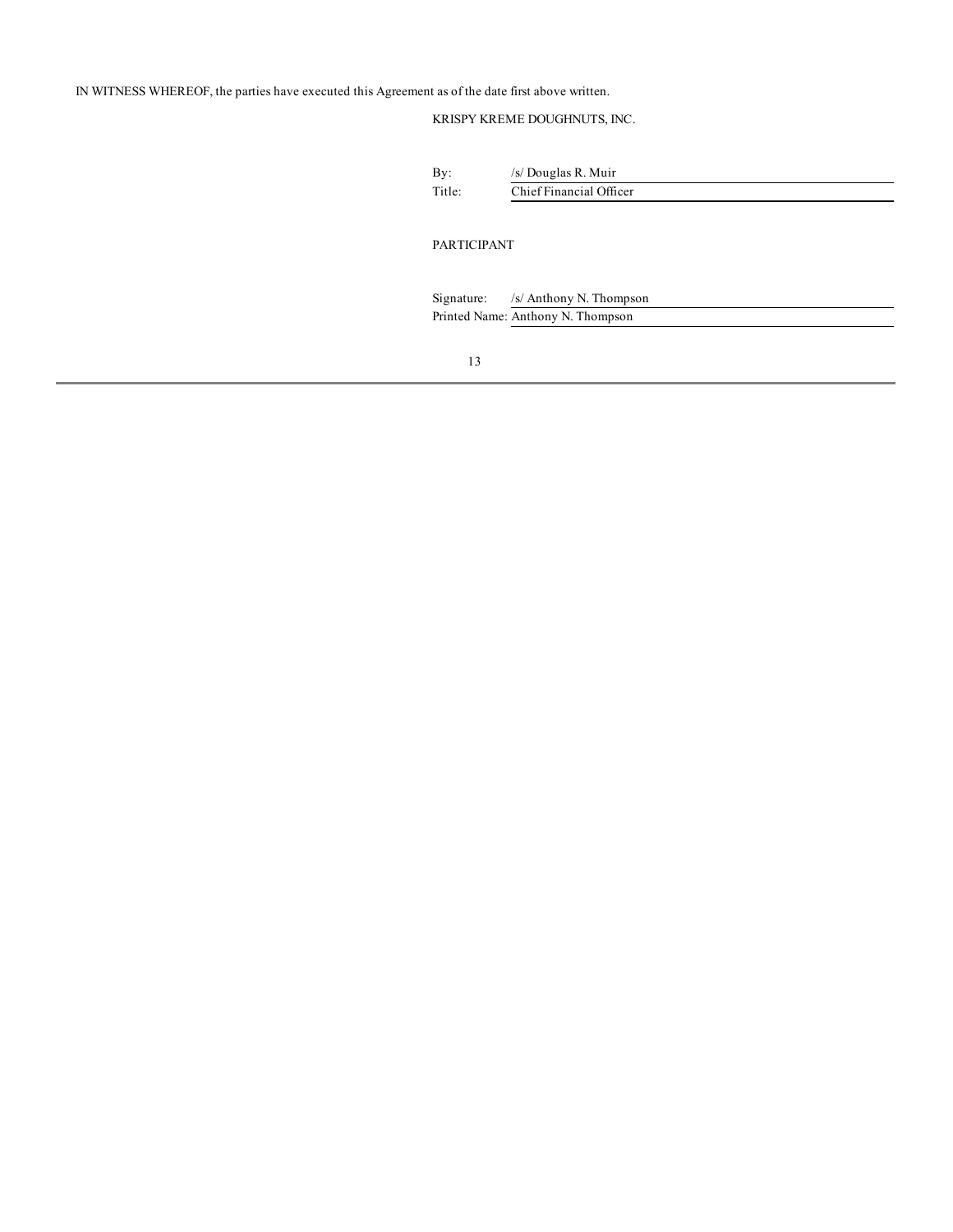# **Exhibit A**

The following businesses, together with their Subsidiaries, affiliates and successors in interest, are the "Competitive Businesses" for purposes of this Agreement:

Dunkin Brands Inc. Tim Hortons, Inc. George Weston Limited Flowers Foods, Inc. McKee Foods Corporation Bimbo Bakeries USA, Inc. Hostess Brands, LLC Panera Bread Company Starbucks Dewey's Bakery Salem Baking Company Dawn Food Products, Inc. CSM Bakery Products

And any other business that derives more than fifty percent (50%) of its revenues from the indirect or direct sale of coffee, doughnuts and/or bakery or sweet goods.

The Company reserves the right to modify or amend this **Exhibit A** at any time and from time to time.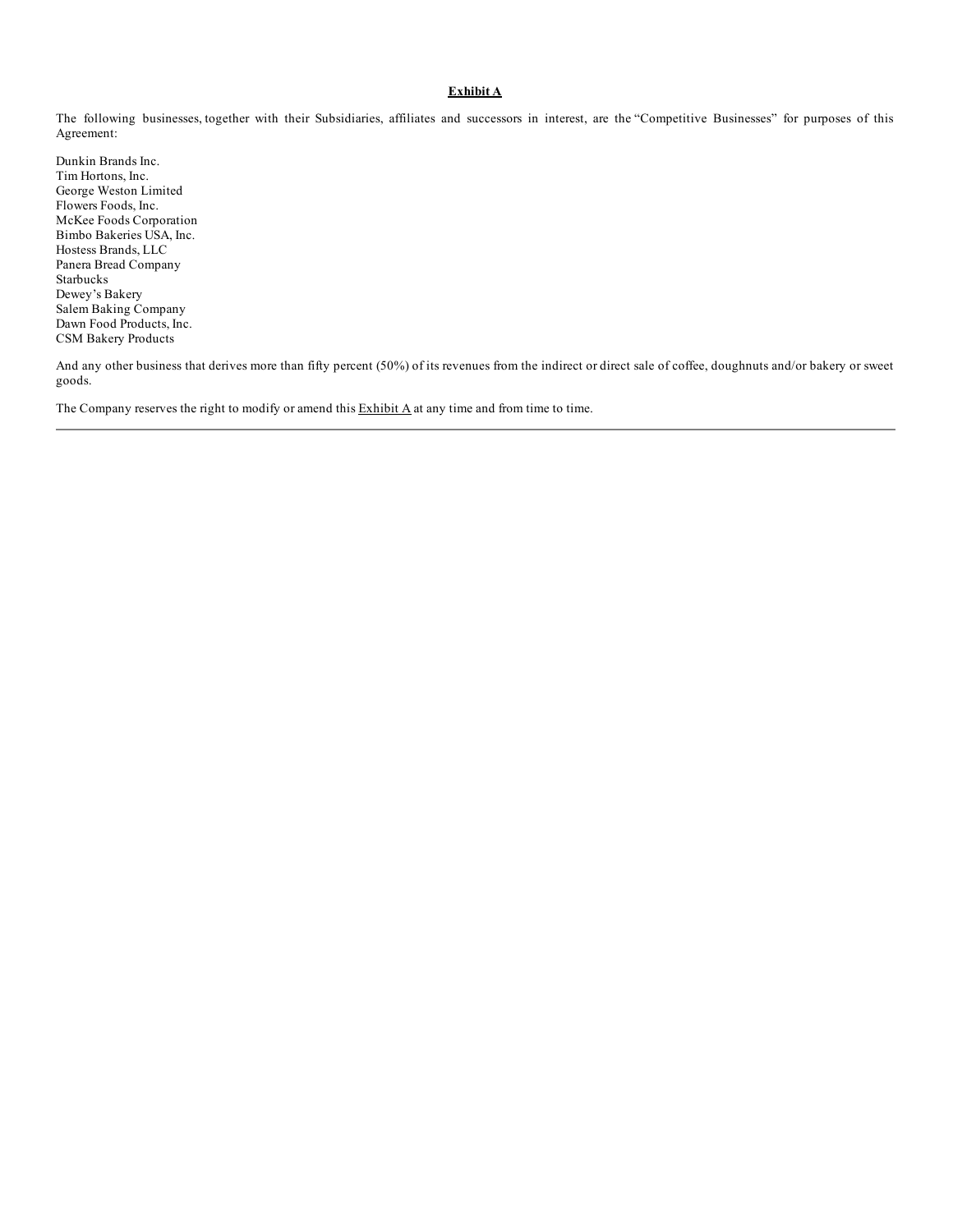## **CERTIFICATION OF CHIEF EXECUTIVE OFFICER**

I, Tony Thompson, certify that:

1. I have reviewed this Quarterly Report on Form 10-Q of Krispy Kreme Doughnuts, Inc.;

2. Based on my knowledge, this report does not contain any untrue statement of a material fact or omit to state a material fact necessary to make the statements made, in light of the circumstances under which such statements were made, not misleading with respect to the period covered by this report;

3. Based on my knowledge, the financial statements, and other financial information included in this report, fairly present in all material respects the financial condition, results of operations and cash flows of the registrant as of, and for, the periods presented in this report;

4. The registrant's other certifying officer(s) and I are responsible for establishing and maintaining disclosure controls and procedures (as defined in Exchange Act Rules 13a-15(e) and 15d-15(e)) and internal control over financial reporting (as defined in Exchange Act Rules 13a-15(f) and 15d-15(f)) for the registrant and have:

a. Designed such disclosure controls and procedures, or caused such disclosure controls and procedures to be designed under our supervision, to ensure that material information relating to the registrant, including its consolidated subsidiaries, is made known to us by others within those entities, particularly during the period in which this report is being prepared;

b. Designed such internal control over financial reporting, or caused such internal control over financial reporting to be designed under our supervision, to provide reasonable assurance regarding the reliability of financial reporting and the preparation of financial statements for external purposes in accordance with generally accepted accounting principles;

c. Evaluated the effectiveness of the registrant's disclosure controls and procedures and presented in this report our conclusions about the effectiveness of the disclosure controls and procedures, as of the end of the period covered by this report based on such evaluation; and

d. Disclosed in this report any change in the registrant's internal control over financial reporting that occurred during the registrant's most recent fiscal quarter (the registrant's fourth fiscal quarter in the case of an annual report) that has materially affected, or is reasonably likely to materially affect, the registrant's internal control over financial reporting; and

5. The registrant's other certifying officer(s) and I have disclosed, based on our most recent evaluation of internal control over financial reporting, to the registrant's auditors and the audit committee of the registrant's board of directors (or persons performing the equivalent functions):

a. All significant deficiencies and material weaknesses in the design or operation of internal control over financial reporting which are reasonably likely to adversely affect the registrant's ability to record, process, summarize and report financial information; and

b. Any fraud, whether or not material, that involves management or other employees who have a significant role in the registrant's internal control over financial reporting.

Date: September 12, 2014

/s/ Tony Thompson Tony Thompson Chief Executive Officer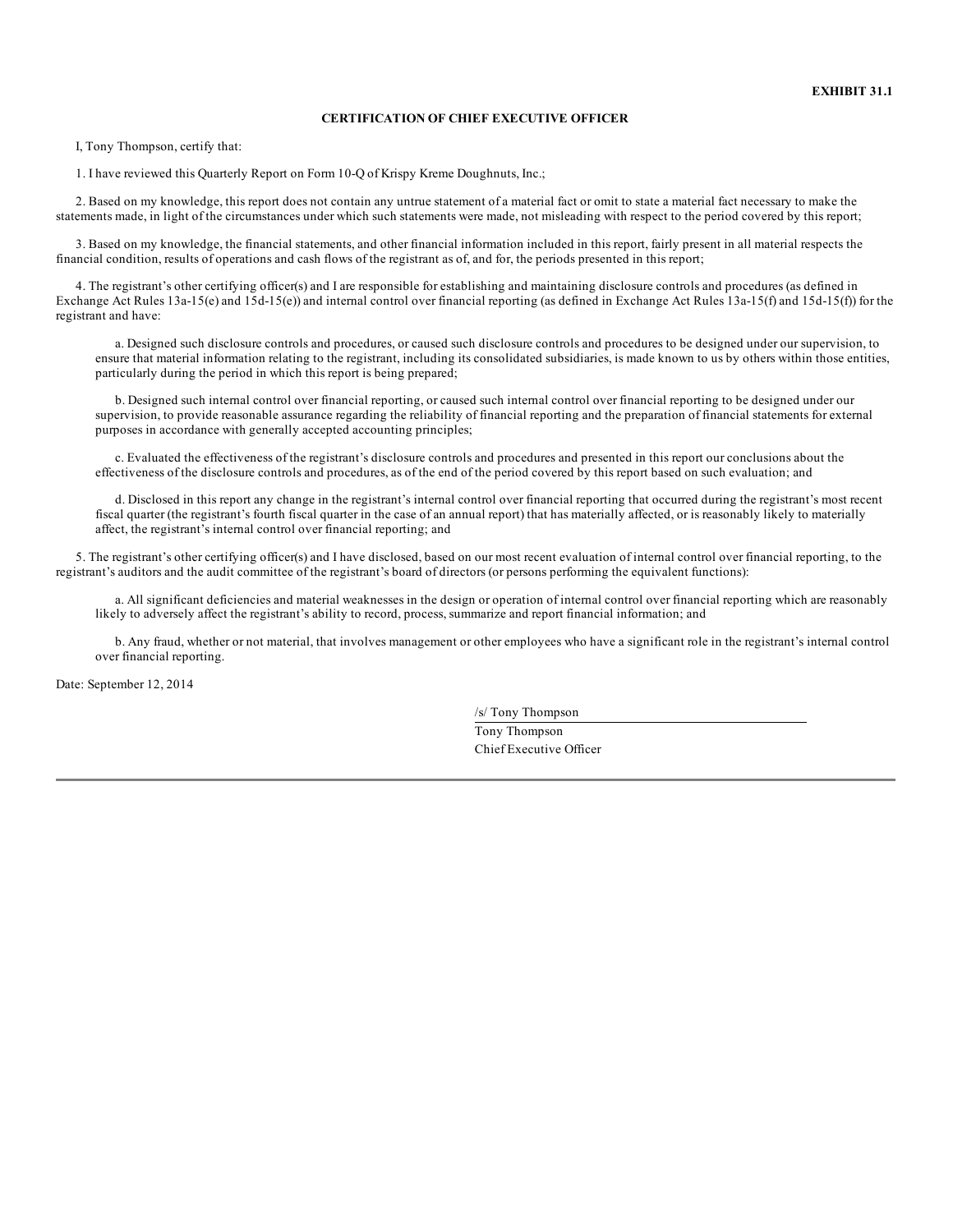## **CERTIFICATION OF CHIEF FINANCIAL OFFICER**

I, Douglas R. Muir, certify that:

1. I have reviewed this Quarterly Report on Form 10-Q of Krispy Kreme Doughnuts, Inc.;

2. Based on my knowledge, this report does not contain any untrue statement of a material fact or omit to state a material fact necessary to make the statements made, in light of the circumstances under which such statements were made, not misleading with respect to the period covered by this report;

3. Based on my knowledge, the financial statements, and other financial information included in this report, fairly present in all material respects the financial condition, results of operations and cash flows of the registrant as of, and for, the periods presented in this report;

4. The registrant's other certifying officer(s) and I are responsible for establishing and maintaining disclosure controls and procedures (as defined in Exchange Act Rules 13a-15(e) and 15d-15(e)) and internal control over financial reporting (as defined in Exchange Act Rules 13a-15(f) and 15d-15(f)) for the registrant and have:

a. Designed such disclosure controls and procedures, or caused such disclosure controls and procedures to be designed under our supervision, to ensure that material information relating to the registrant, including its consolidated subsidiaries, is made known to us by others within those entities, particularly during the period in which this report is being prepared;

b. Designed such internal control over financial reporting, or caused such internal control over financial reporting to be designed under our supervision, to provide reasonable assurance regarding the reliability of financial reporting and the preparation of financial statements for external purposes in accordance with generally accepted accounting principles;

c. Evaluated the effectiveness of the registrant's disclosure controls and procedures and presented in this report our conclusions about the effectiveness of the disclosure controls and procedures, as of the end of the period covered by this report based on such evaluation; and

d. Disclosed in this report any change in the registrant's internal control over financial reporting that occurred during the registrant's most recent fiscal quarter (the registrant's fourth fiscal quarter in the case of an annual report) that has materially affected, or is reasonably likely to materially affect, the registrant's internal control over financial reporting; and

5. The registrant's other certifying officer(s) and I have disclosed, based on our most recent evaluation of internal control over financial reporting, to the registrant's auditors and the audit committee of the registrant's board of directors (or persons performing the equivalent functions):

a. All significant deficiencies and material weaknesses in the design or operation of internal control over financial reporting which are reasonably likely to adversely affect the registrant's ability to record, process, summarize and report financial information; and

b. Any fraud, whether or not material, that involves management or other employees who have a significant role in the registrant's internal control over financial reporting.

Date: September 12, 2014

/s/ Douglas R. Muir Douglas R. Muir Chief Financial Officer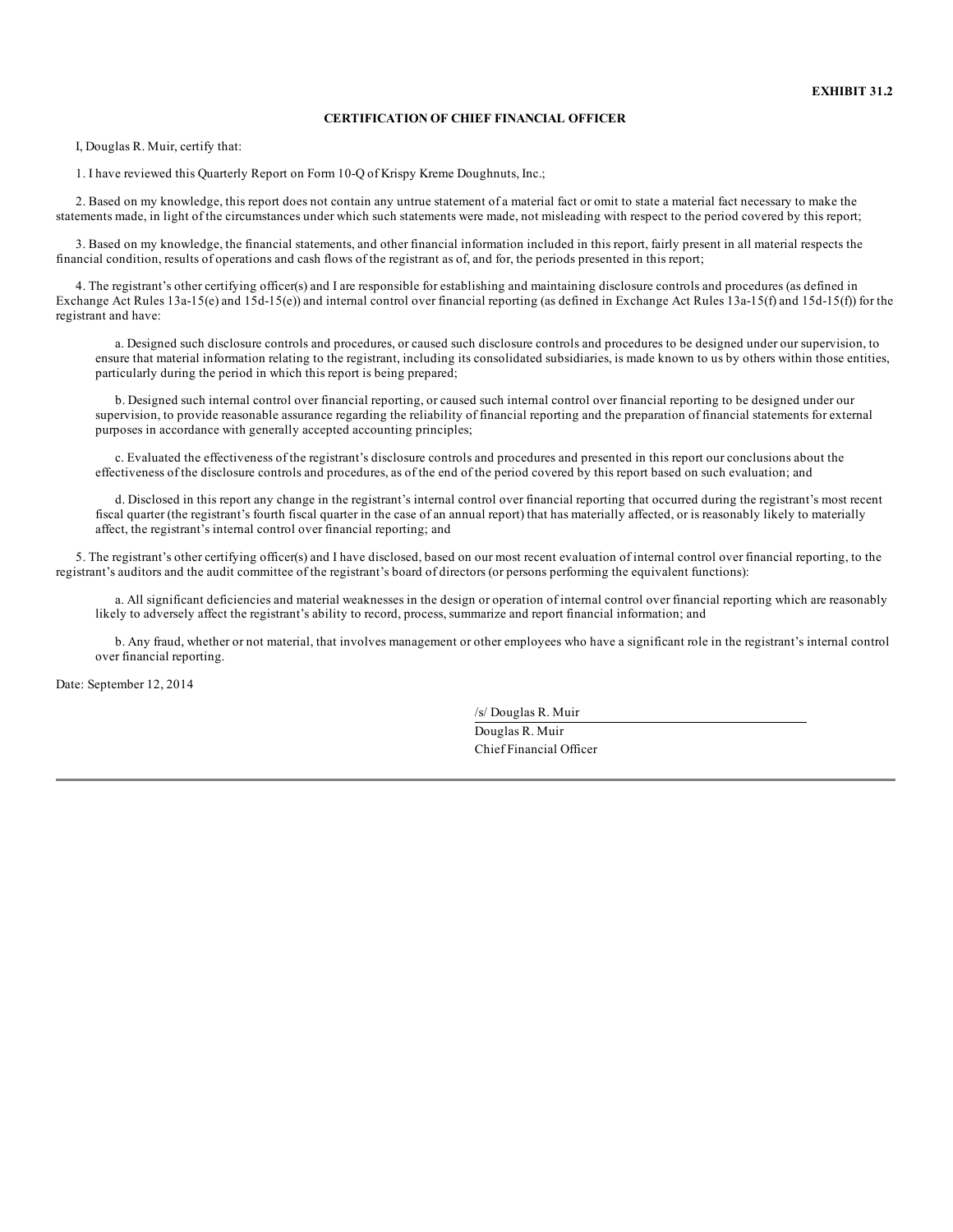## **CERTIFICATION PURSUANT TO 18 U.S.C. SECTION 1350, AS ADOPTED PURSUANT TO SECTION 906 OF THE SARBANES-OXLEY ACT OF 2002**

I, Tony Thompson, certify, pursuant to 18 U.S.C. Section 1350, as adopted pursuant to Section 906 of the Sarbanes-Oxley Act of 2002, that the accompanying Quarterly Report on Form 10-Q of Krispy Kreme Doughnuts, Inc. (the "Company") for the fiscal quarter ended August 3, 2014 fully complies with the requirements of Section 13(a) or 15(d) of the Securities Exchange Act of 1934 and the information contained in such report fairly presents, in all material respects, the financial condition and results of operations of the Company.

/s/ Tony Thompson

Tony Thompson Chief Executive Officer

Date: September 12, 2014

This certification shall not be deemed to be "filed" for the purpose of Section 18 of the Securities Exchange Act of 1934, as amended, and will not be incorporated by reference into any registration statement filed under the Securities Act of 1933, as amended, unless specifically identified therein as being incorporated therein by reference.

A signed original of this written statement required by Section 906 has been provided to Krispy Kreme Doughnuts, Inc. and will be retained by Krispy Kreme Doughnuts, Inc. and furnished to the Securities and Exchange Commission or its staff upon request.